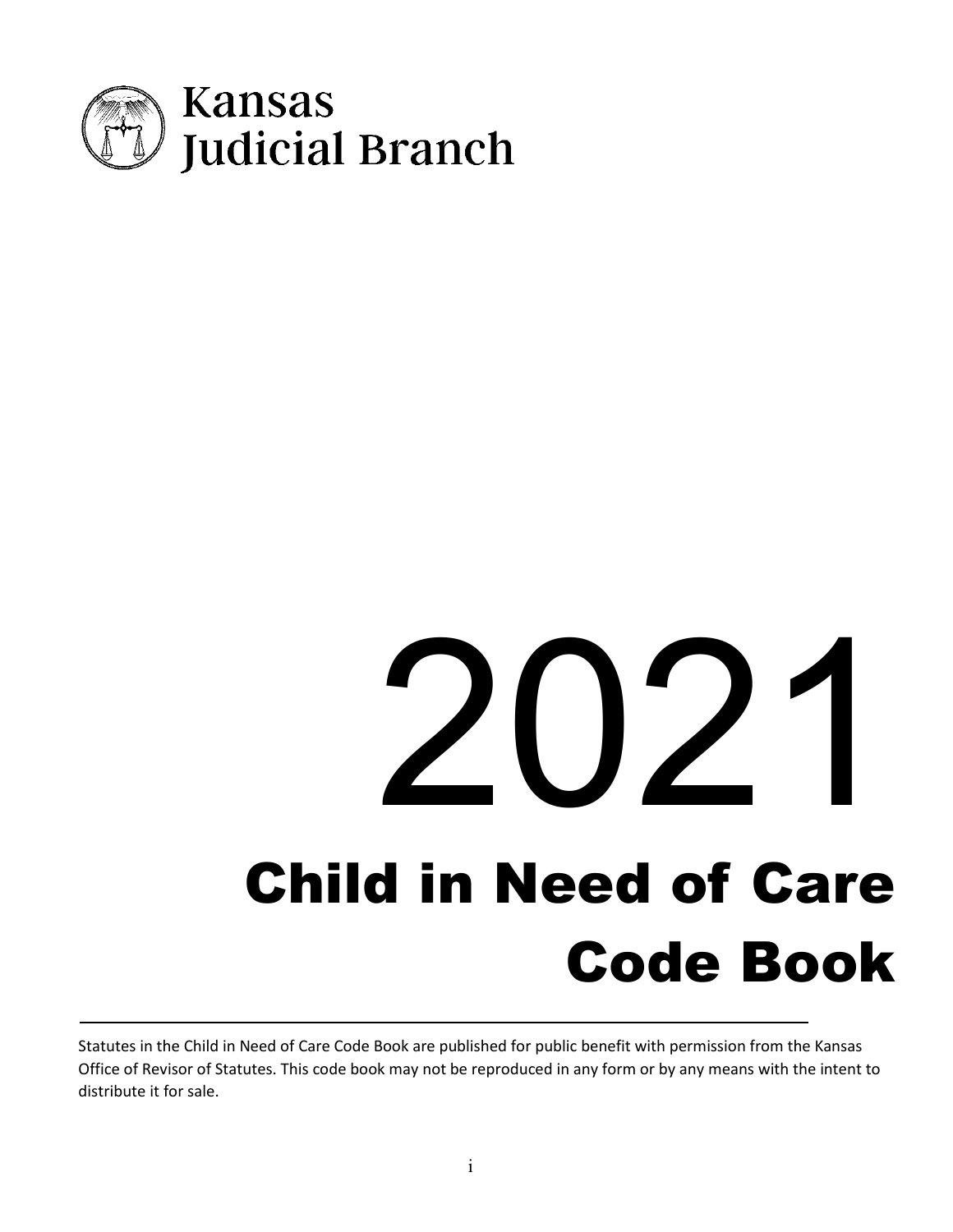# TABLE OF CONTENTS REVISED KANSAS CODE FOR THE CARE OF CHILDREN

# K.S.A.

| 38-2212. Appropriate and necessary access; exchange of information; court ordered disclosure; limited       |  |
|-------------------------------------------------------------------------------------------------------------|--|
|                                                                                                             |  |
| 38-2213. Records of law enforcement agencies; limited disclosure; exchange of information; access; court    |  |
|                                                                                                             |  |
|                                                                                                             |  |
|                                                                                                             |  |
|                                                                                                             |  |
|                                                                                                             |  |
|                                                                                                             |  |
|                                                                                                             |  |
|                                                                                                             |  |
| 38-2222. Public information and educational program; reporting of suspected abuse or neglect 26             |  |
| 38-2223. Reporting of certain abuse or neglect of children; persons reporting; reports, made to whom;       |  |
| 38-2224. Same; employer prohibited from imposing sanctions on employee making report or cooperating in      |  |
| 38-2225. Same; reporting of certain abuse or neglect of children in institutions operated by the secretary; |  |
|                                                                                                             |  |
|                                                                                                             |  |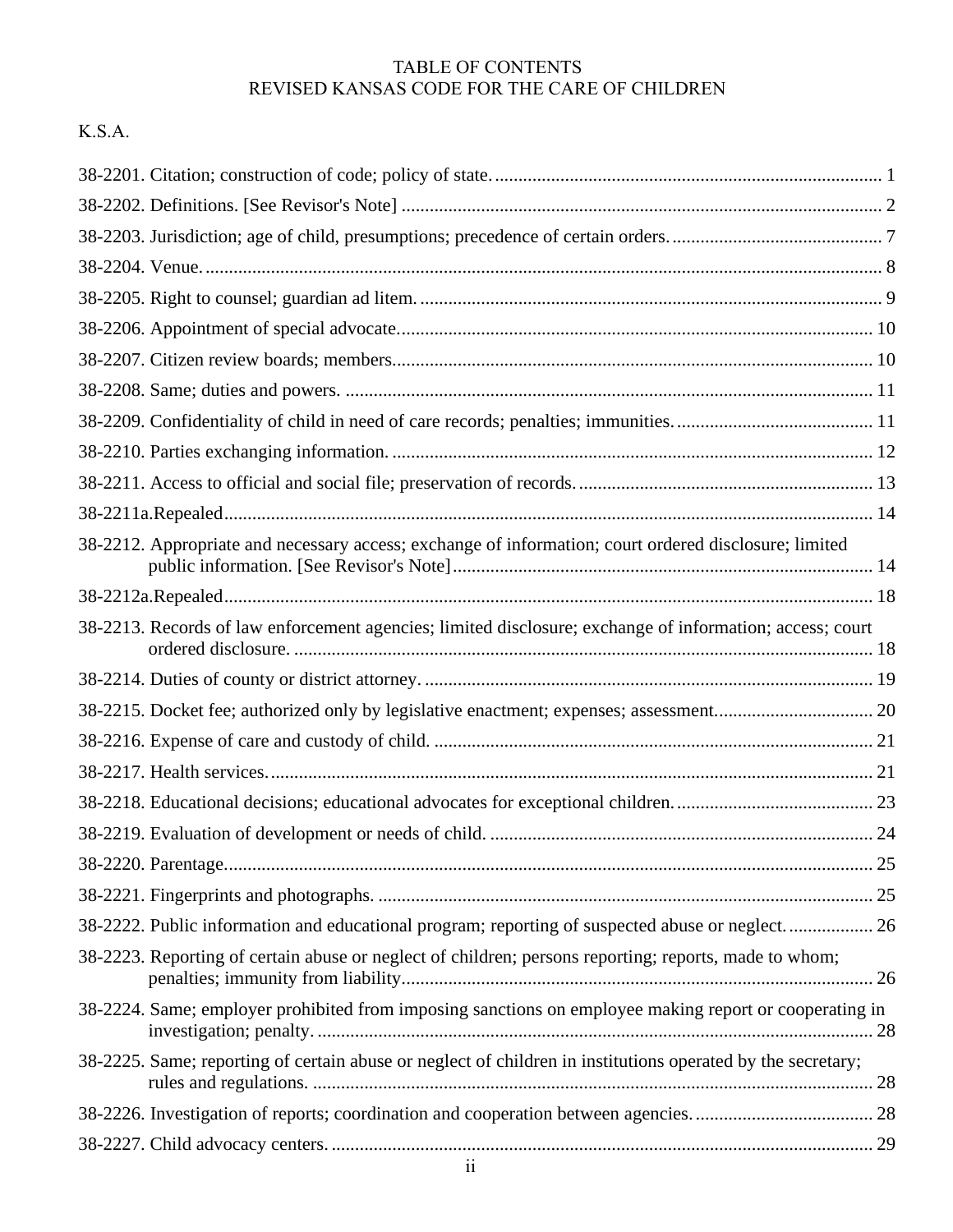| 38-2231. Child under 18, when law enforcement officers or court services officers may take into custody;                                                                                                               |  |
|------------------------------------------------------------------------------------------------------------------------------------------------------------------------------------------------------------------------|--|
| 38-2232. Child under 18 taken into custody; duties of officers; referral of cases for proceedings under this<br>code and interstate compact on juveniles; placed in shelter facility or with other person; application |  |
| 38-2233. Filing of petition on referral by the department for children and families or other person; filing by                                                                                                         |  |
|                                                                                                                                                                                                                        |  |
|                                                                                                                                                                                                                        |  |
|                                                                                                                                                                                                                        |  |
|                                                                                                                                                                                                                        |  |
|                                                                                                                                                                                                                        |  |
|                                                                                                                                                                                                                        |  |
|                                                                                                                                                                                                                        |  |
|                                                                                                                                                                                                                        |  |
| 38-2242. Ex parte orders of protective custody; application; determination of probable cause; period of time;<br>placement; procedures; orders for removal of child from custody of parent, limitations. [See          |  |
| 38-2243. Orders of temporary custody; notice; hearing; procedure; findings; placement; orders for removal                                                                                                              |  |
|                                                                                                                                                                                                                        |  |
|                                                                                                                                                                                                                        |  |
|                                                                                                                                                                                                                        |  |
|                                                                                                                                                                                                                        |  |
|                                                                                                                                                                                                                        |  |
|                                                                                                                                                                                                                        |  |
|                                                                                                                                                                                                                        |  |
|                                                                                                                                                                                                                        |  |
| 38-2252. Predispositional alternative; placement with person other than child's parent; conference;                                                                                                                    |  |
|                                                                                                                                                                                                                        |  |
|                                                                                                                                                                                                                        |  |
|                                                                                                                                                                                                                        |  |
|                                                                                                                                                                                                                        |  |
|                                                                                                                                                                                                                        |  |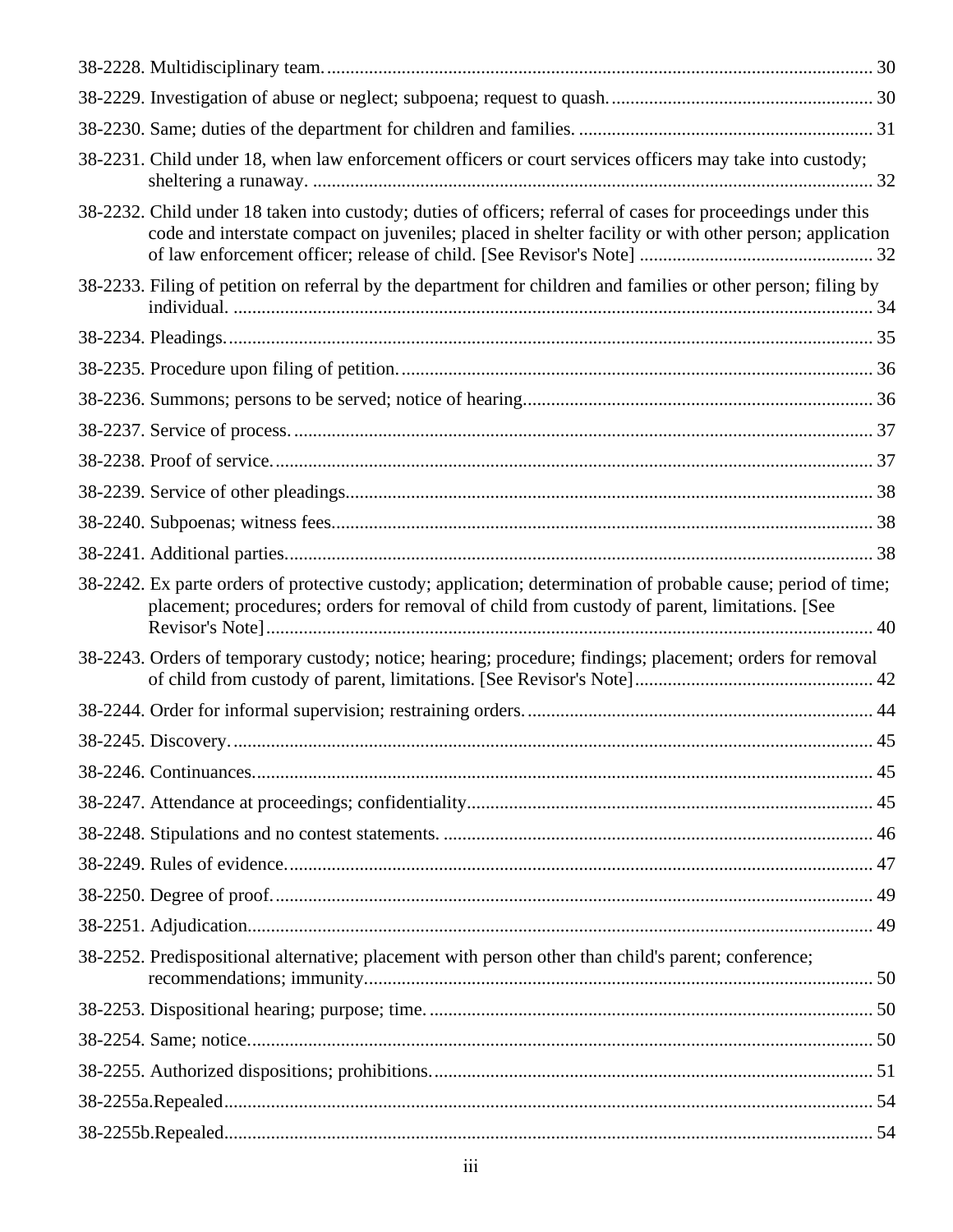| 38-2258. Change of placement; notice; opportunity for hearing; removal from home of parent, findings by                                                                                                                                                                                           |  |
|---------------------------------------------------------------------------------------------------------------------------------------------------------------------------------------------------------------------------------------------------------------------------------------------------|--|
|                                                                                                                                                                                                                                                                                                   |  |
| 38-2259. Emergency change of placement; removal from home of parent, findings of court.  56                                                                                                                                                                                                       |  |
| 38-2260. Placement; order directing child to remain in present or future placement, application for<br>determination that child has violated order; procedure; authorized dispositions; limitations on<br>facilities used for placement; computation of time limitations. [See Revisor's Note] 57 |  |
|                                                                                                                                                                                                                                                                                                   |  |
|                                                                                                                                                                                                                                                                                                   |  |
|                                                                                                                                                                                                                                                                                                   |  |
| 38-2264. Permanency hearing; purpose; procedure and requirements; time for hearing; authorized orders. . 60                                                                                                                                                                                       |  |
|                                                                                                                                                                                                                                                                                                   |  |
| 38-2266. Request for termination of parental rights or appointment of permanent custodian.  64                                                                                                                                                                                                    |  |
|                                                                                                                                                                                                                                                                                                   |  |
| 38-2268. Voluntary relinquishment; voluntary permanent custodianship; consent to adoption.  65                                                                                                                                                                                                    |  |
| 38-2269. Factors to be considered in termination of parental rights; appointment of permanent custodian 66                                                                                                                                                                                        |  |
|                                                                                                                                                                                                                                                                                                   |  |
|                                                                                                                                                                                                                                                                                                   |  |
|                                                                                                                                                                                                                                                                                                   |  |
|                                                                                                                                                                                                                                                                                                   |  |
|                                                                                                                                                                                                                                                                                                   |  |
|                                                                                                                                                                                                                                                                                                   |  |
|                                                                                                                                                                                                                                                                                                   |  |
|                                                                                                                                                                                                                                                                                                   |  |
|                                                                                                                                                                                                                                                                                                   |  |
| 38-2279. Withholding order for child support; filing; service; jurisdiction; consolidation with child in need of                                                                                                                                                                                  |  |
|                                                                                                                                                                                                                                                                                                   |  |
| 38-2281. Family services and community intervention fund; child in need of care, purpose of expenditure of                                                                                                                                                                                        |  |
|                                                                                                                                                                                                                                                                                                   |  |
|                                                                                                                                                                                                                                                                                                   |  |
| 38-2284. Precedence of certain orders issued under revised Kansas code for care of children and revised                                                                                                                                                                                           |  |
|                                                                                                                                                                                                                                                                                                   |  |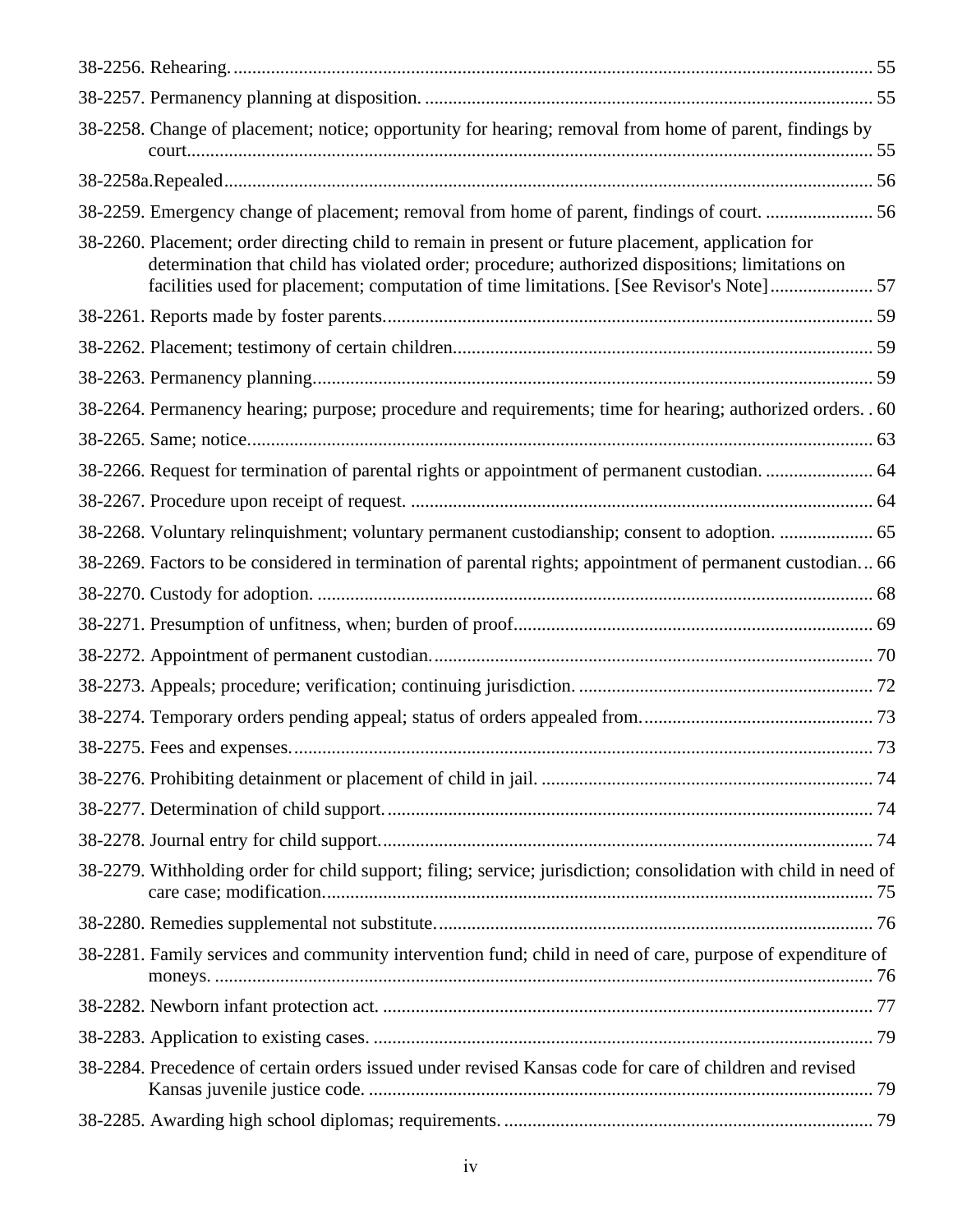| 38-2287. Child in custody, victim of certain conduct; special assessment to determine safety, placement and |  |
|-------------------------------------------------------------------------------------------------------------|--|
|                                                                                                             |  |
|                                                                                                             |  |
| 38-2290. Child with sexual behavior problems; referral to mental health provider; additional services 81    |  |
| 38-2291. Qualified residential treatment program placement; required notices; court determinations 82       |  |
|                                                                                                             |  |
|                                                                                                             |  |
|                                                                                                             |  |
| 60-3107. Protection from abuse orders procedure; modifications; inconsistent orders; extension of orders;   |  |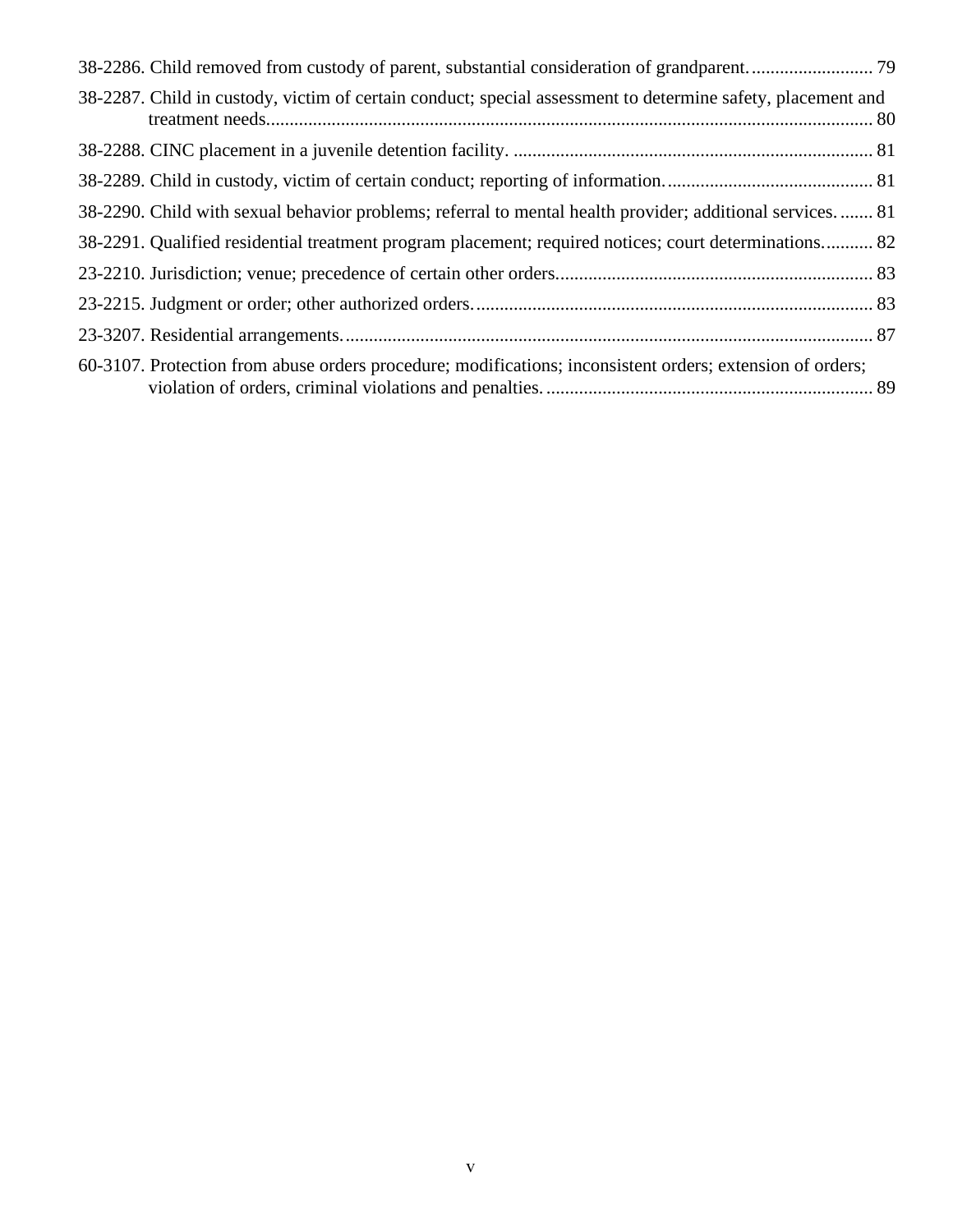# <span id="page-5-0"></span>**Chapter 38.—MINORS Article 22.—REVISED KANSAS CODE FOR CARE OF CHILDREN**

# **38-2201. Citation; construction of code; policy of state.**

K.S.A. 2020 Supp. 38-2201 through 38- 2283, and amendments thereto, shall be known as and may be cited as the revised Kansas code for care of children.

(a) Proceedings pursuant to this code shall be civil in nature and all proceedings, orders, judgments and decrees shall be deemed to be pursuant to the parental power of the state. Any orders pursuant to this code shall take precedence over any similar order under chapter 23 of the Kansas Statutes Annotated, and amendments thereto, the Kansas family law code, article 11 of chapter 38 of the Kansas Statutes Annotated, and amendments thereto, determination of parentage, article 21 of chapter 59 of the Kansas Statutes Annotated, and amendments thereto, adoption and relinquishment act, article 30 of chapter 59 of the Kansas Statutes Annotated, and amendments thereto, guardians and conservators, or article 31 of chapter 60 of the Kansas Statutes Annotated, and amendments thereto, protection from abuse act, until jurisdiction under this code is terminated.

(b) The code shall be liberally construed to carry out the policies of the state which are to:

(1) Consider the safety and welfare of a child to be paramount in all proceedings under the code;

(2) provide that each child who comes within the provisions of the code shall receive the care, custody, guidance control and discipline that will best serve the child's welfare and the interests of the state, preferably in the child's home and recognizing that the child's relationship with such child's family is important to the child's well being;

(3) make the ongoing physical, mental and emotional needs of the child decisive considerations in proceedings under this code;

(4) acknowledge that the time perception of a child differs from that of an adult and to dispose of all proceedings under this code without unnecessary delay;

(5) encourage the reporting of suspected child abuse and neglect;

(6) investigate reports of suspected child abuse and neglect thoroughly and promptly;

(7) provide for the protection of children who have been subject to physical, mental or emotional abuse or neglect or sexual abuse;

(8) provide preventative and rehabilitative services, when appropriate, to abused and neglected children and their families so, if possible, the families can remain together without further threat to the children;

(9) provide stability in the life of a child who must be removed from the home of a parent; and

(10) place children in permanent family settings, in absence of compelling reasons to the contrary.

(c) Nothing in this code shall be construed to permit discrimination on the basis of disability.

(1) The disability of a parent shall not constitute a basis for a determination that a child is a child in need of care, for the removal of custody of a child from the parent, or for the termination of parental rights without a specific showing that there is a causal relation between the disability and harm to the child.

(2) In cases involving a parent with a disability, determinations made under this code shall consider the availability and use of accommodations for the disability, including adaptive equipment and support services.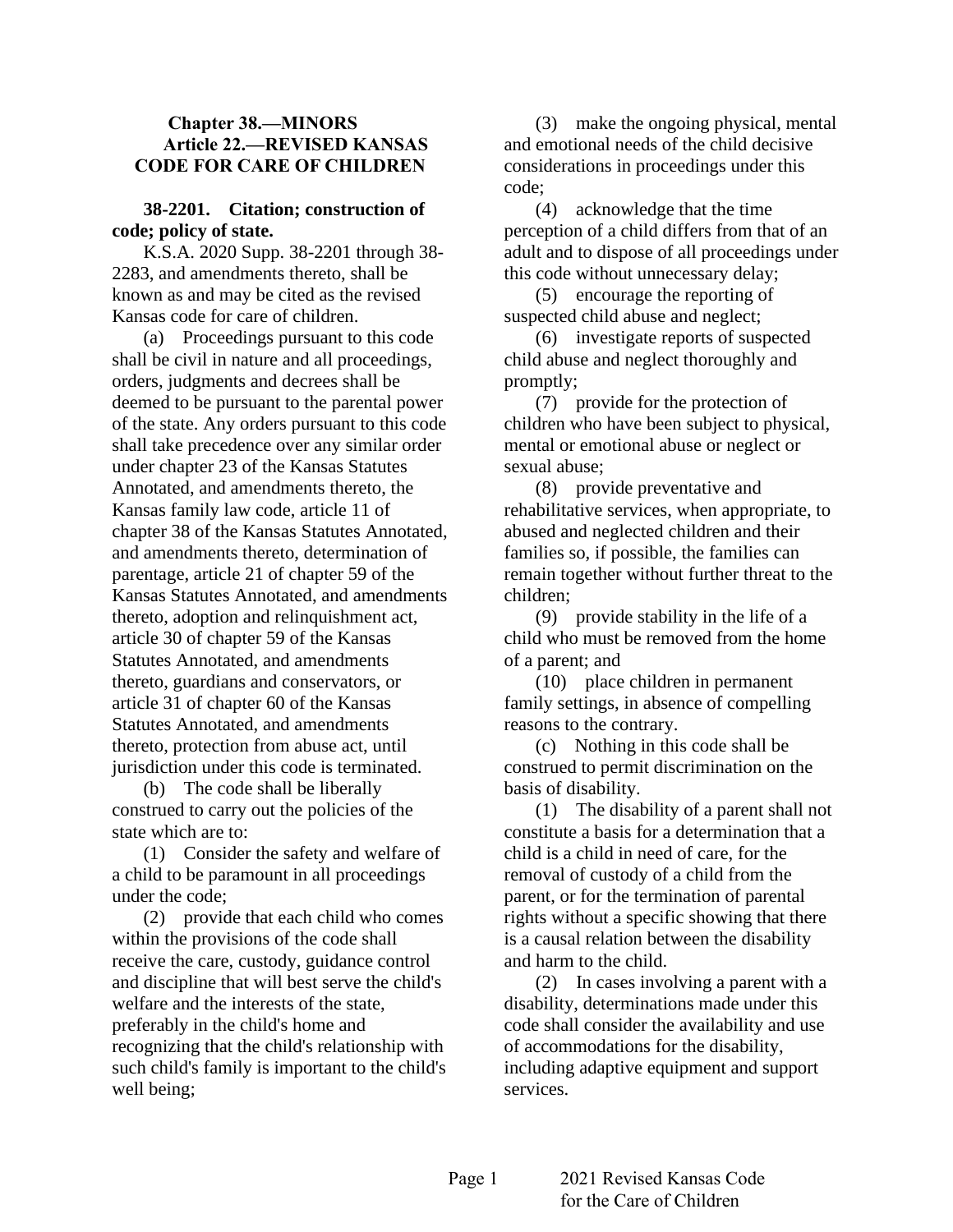<span id="page-6-0"></span>(d) (1) Nothing in this code shall be construed to permit any person to compel a parent to medicate a child if the parent is acting in accordance with medical advice from a physician. The actions of a parent in such circumstances shall not constitute a basis for a determination that a child is a child in need of care, for the removal of custody of a child from the parent, or for the termination of parental rights without a specific showing that there is a causal relation between the actions and harm to the child.

(2) As used in this subsection, "physician" means a person licensed to practice medicine and surgery by the state board of healing arts or by an equivalent licensing board or entity in any state.

**History:** L. 2006, ch. 200, § 1; L. 2010, ch. 75, § 4; L. 2011, ch. 24, § 3; L. 2012, ch. 162, § 59; L. 2016, ch. 102, § 8; July 1.

# **Source or Prior Law:**

38-1501, 38-1521, 38-1584.

#### **CASE ANNOTATIONS**

1. Father dismisses court appointed attorney, requests pro se representation then requests counsel on trial day, denial not error. In re J.A.H., 285 K. 375, 382, 172 P.3d 1 (2007).

2. Mentioned, there is no right to appeal from district court judgment regarding SRS placement with potential adoptive families. In re A.F., 38 K.A.2d 742, 744, 172 P.3d 63 (2007).

3. Termination of parental rights of imprisoned father upheld; Indian child welfare act construed and applied. In re M.B., 39 K.A.2d 31, 44 to 47, 176 P.3d 977 (2008).

4. Indian child welfare act was not followed in child in need of care case; case remanded. In re M.F., 41 K.A.2d 927, 206 P.3d 57 (2009).

5. 60-day adjudication requirement of 38-2251 held directory, not mandatory. In re L.C.W., 42 K.A.2d 293, 211 P.3d 829 (2009).

6. Balancing test weighing the interests of the state, parent and child discussed. In re L.B., 42 K.A.2d 837, 217 P.3d 1004 (2009).

## **38-2202. Definitions.**

As used in the revised Kansas code for care of children, unless the context otherwise indicates:

(a) "Abandon" or "abandonment" means to forsake, desert or, without making appropriate provision for substitute care, cease providing care for the child.

(b) "Adult correction facility" means any public or private facility, secure or nonsecure, that is used for the lawful custody of accused or convicted adult criminal offenders.

(c) "Aggravated circumstances" means the abandonment, torture, chronic abuse, sexual abuse or chronic, life threatening neglect of a child.

(d) "Child in need of care" means a person less than 18 years of age at the time of filing of the petition or issuance of an ex parte protective custody order pursuant to K.S.A. 2020 Supp. 38-2242, and amendments thereto, who:

(1) Is without adequate parental care, control or subsistence and the condition is not due solely to the lack of financial means of the child's parents or other custodian;

(2) is without the care or control necessary for the child's physical, mental or emotional health;

(3) has been physically, mentally or emotionally abused or neglected or sexually abused;

(4) has been placed for care or adoption in violation of law;

(5) has been abandoned or does not have a known living parent;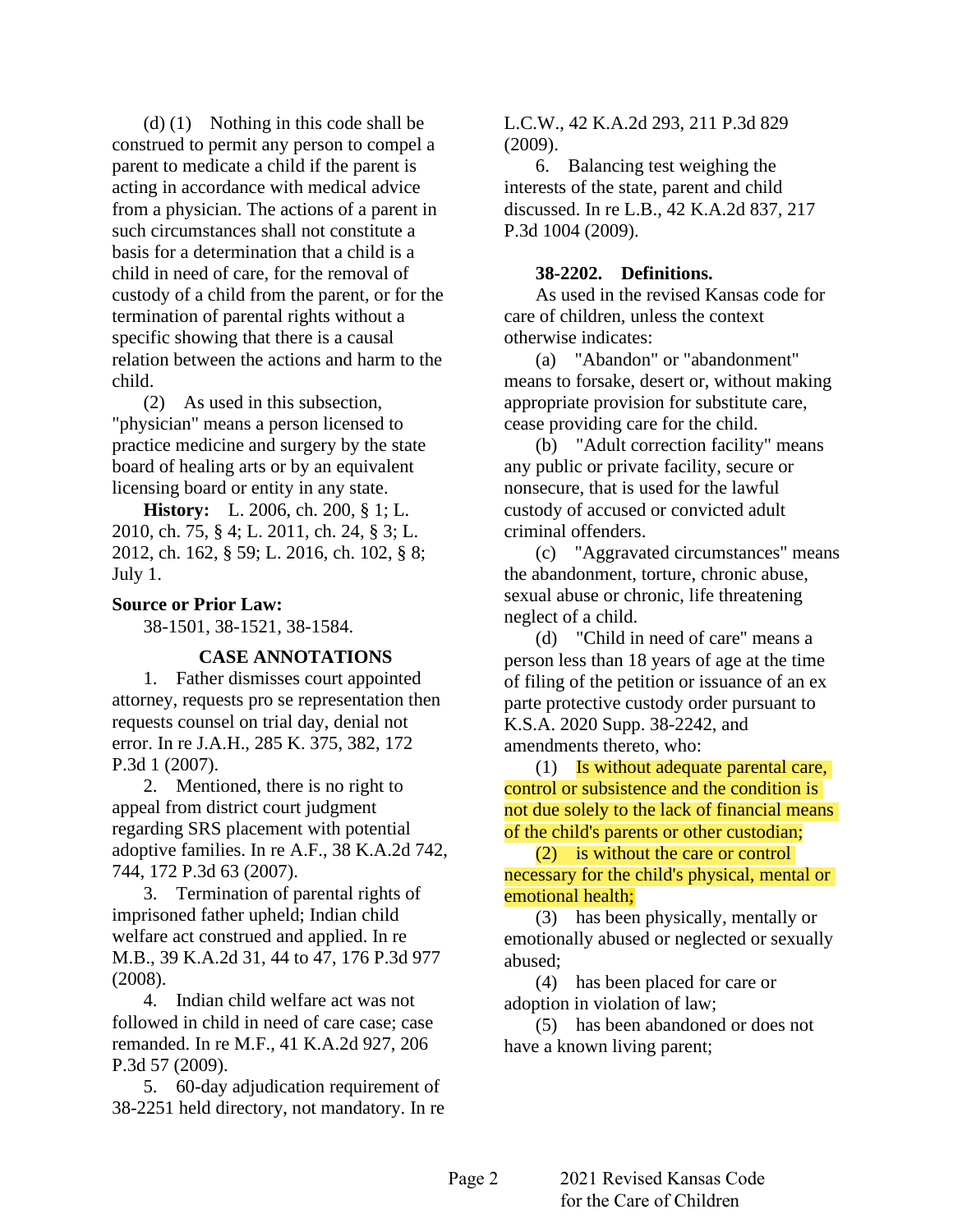(6) is not attending school as required by K.S.A. 72-977 or 72-1111, and amendments thereto;

(7) except in the case of a violation of K.S.A. 41-727, K.S.A. 74-8810(j), K.S.A. 79-3321(m) or (n), or K.S.A. 2021 Supp. 21-  $6301(a)(14)$ , and amendments thereto, or, except as provided in paragraph (12), does an act which, when committed by a person under 18 years of age, is prohibited by state law, city ordinance or county resolution, but which is not prohibited when done by adult;

(8) while less than 10 years of age, commits any act that if done by an adult would constitute the commission of a felony or misdemeanor as defined by K.S.A. 2021 Supp. 21-5102, and thereto;

(9) is willfully and voluntarily absent from the child's home without the consent of the child's parent or other custodian;

(10) is willfully and voluntarily absent at least a second time from a court ordered or designated placement, or a placement pursuant to court order, if the absence is without the consent of the person with whom the child is placed or, if the child is placed in a facility, without the consent of the person in charge of such facility or such person's designee;

(11) has been residing in the same residence with a sibling or another person under 18 years of age, who has been physically, mentally or emotionally abused or neglected, or sexually abused;

(12) while less than 10 years of age commits the offense defined in K.S.A. 2021 Supp. 21-6301(a)(14), and amendments thereto;

(13) has had a permanent custodian appointed and the permanent custodian is no longer able or willing to serve; or

(14) has been subjected to an act that would constitute human trafficking or aggravated human trafficking, as defined by K.S.A. 2021 Supp. 21-5426, and amendments thereto, or commercial sexual

exploitation of a child, as defined by K.S.A. 2021 Supp. 21-6422, and amendments thereto, or has committed an act which, if committed by an adult, would constitute selling sexual relations, as defined by K.S.A. 2021 Supp. 21-6419, and amendments thereto.

(e) "Citizen review board" is a group of community volunteers appointed by the court and whose duties are prescribed by K.S.A. 2020 Supp. 38-2207 and 38-2208, and amendments thereto.

(f) "Civil custody case" includes any case filed under chapter 23 of the Kansas Statutes Annotated, and amendments thereto, the Kansas family law code, article 11 of chapter 38 of the Kansas Statutes Annotated, and amendments thereto, determination of parentage, article 21 of chapter 59 of the Kansas Statutes Annotated, and amendments thereto, adoption and relinquishment act, or article 30 of chapter 59 of the Kansas Statutes Annotated, and amendments thereto, guardians and conservators.

(g) "Court-appointed special advocate" means a responsible adult other than an attorney guardian ad litem who is appointed by the court to represent the best interests of a child, as provided in K.S.A. 2020 Supp. 38-2206, and amendments thereto, in a proceeding pursuant to this code.

(h) "Custody" whether temporary, protective or legal, means the status created by court order or statute that vests in a custodian, whether an individual or an agency, the right to physical possession of the child and the right to determine placement of the child, subject to restrictions placed by the court.

(i) "Extended out of home placement" means a child has been in the custody of the secretary and placed with neither parent for 15 of the most recent 22 months beginning 60 days after the date at which a child in the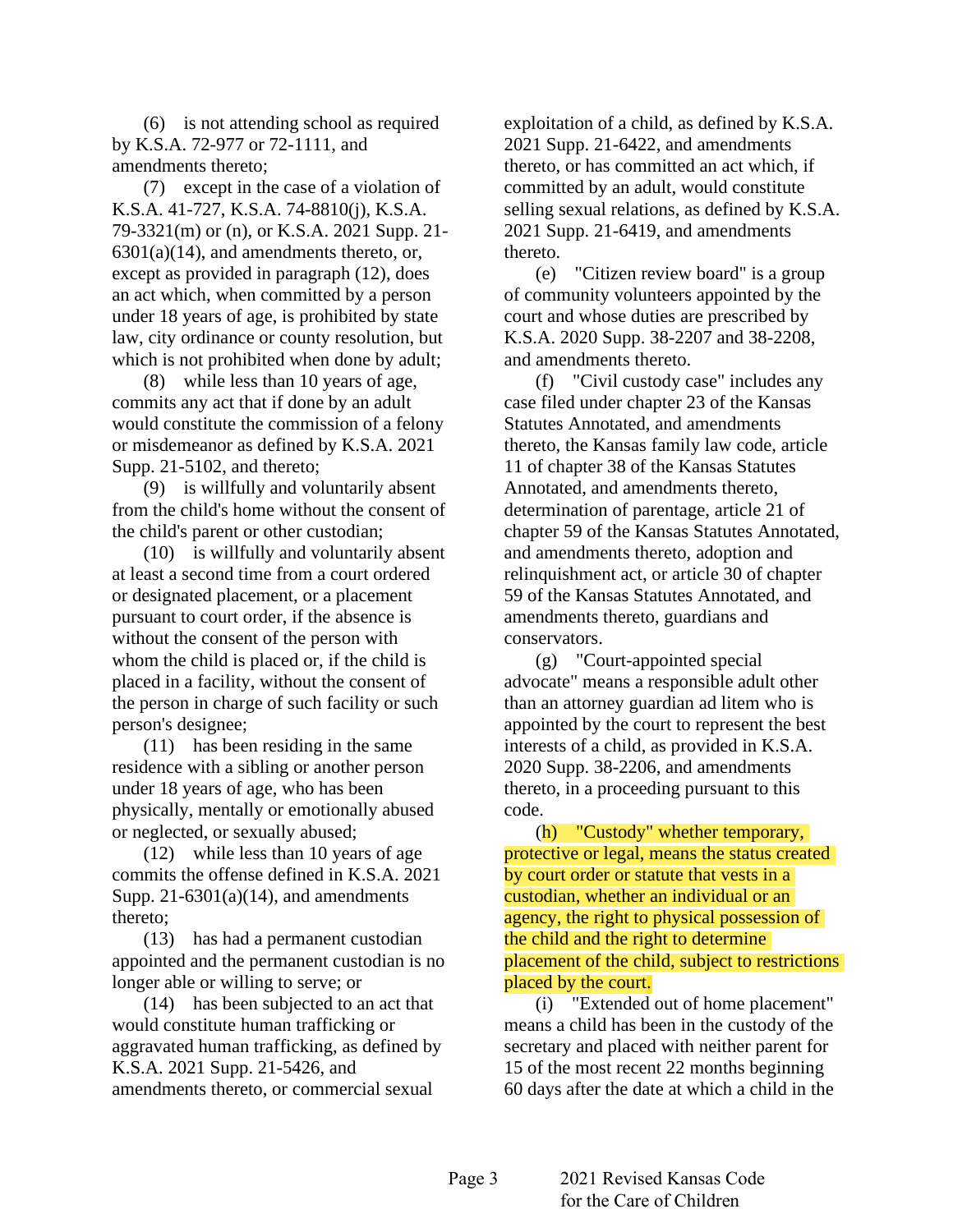custody of the secretary was removed from the child's home.

(j) "Educational institution" means all schools at the elementary and secondary levels.

(k) "Educator" means any administrator, teacher or other professional or paraprofessional employee of an educational institution who has exposure to a pupil specified in K.S.A. 72-89b03(a), and amendments thereto.

# (l) "Harm" means physical or psychological injury or damage.

(m) "Interested party" means the grandparent of the child, a person with whom the child has been living for a significant period of time when the child in need of care petition is filed, and any person made an interested party by the court pursuant to K.S.A. 2020 Supp. 38-2241, and amendments thereto, or Indian tribe seeking to intervene that is not a party.

- (n) "Jail" means:
- (1) An adult jail or lockup; or

(2) a facility in the same building or on the same grounds as an adult jail or lockup, unless the facility meets all applicable standards and licensure requirements under law and there is: (A) Total separation of the juvenile and adult facility spatial areas such that there could be no haphazard or accidental contact between juvenile and adult residents in the respective facilities; (B) total separation in all juvenile and adult program activities within the facilities, including recreation, education, counseling, health care, dining, sleeping and general living activities; and (C) separate juvenile and adult staff, including management, security staff and direct care staff such as recreational, educational and counseling.

(o) "Juvenile detention facility" means any secure public or private facility used for the lawful custody of accused or adjudicated juvenile offenders that must not be a jail.

(p) "Juvenile intake and assessment worker" means a responsible adult authorized to perform intake and assessment services as part of the intake and assessment system established pursuant to K.S.A. 75- 7023, and amendments thereto.

(q) "Kinship care placement" means the placement of a child in the home of an adult with whom the child or the child's parent already has close emotional ties.

(r) "Law enforcement officer" means any person who by virtue of office or public employment is vested by law with a duty to maintain public order or to make arrests for crimes, whether that duty extends to all crimes or is limited to specific crimes.

(s) "Multidisciplinary team" means a group of persons, appointed by the court under K.S.A. 2020 Supp. 38-2228, and amendments thereto, that has knowledge of the circumstances of a child in need of care.

(t) "Neglect" means acts or omissions by a parent, guardian or person responsible for the care of a child resulting in harm to a child, or presenting a likelihood of harm, and the acts or omissions are not due solely to the lack of financial means of the child's parents or other custodian. Neglect may include, but shall not be limited to:

(1) Failure to provide the child with food, clothing or shelter necessary to sustain the life or health of the child;

(2) failure to provide adequate supervision of a child or to remove a child from a situation that requires judgment or actions beyond the child's level of maturity, physical condition or mental abilities and that results in bodily injury or a likelihood of harm to the child; or

(3) failure to use resources available to treat a diagnosed medical condition if such treatment will make a child substantially more comfortable, reduce pain and suffering, or correct or substantially diminish a crippling condition from worsening. A parent legitimately practicing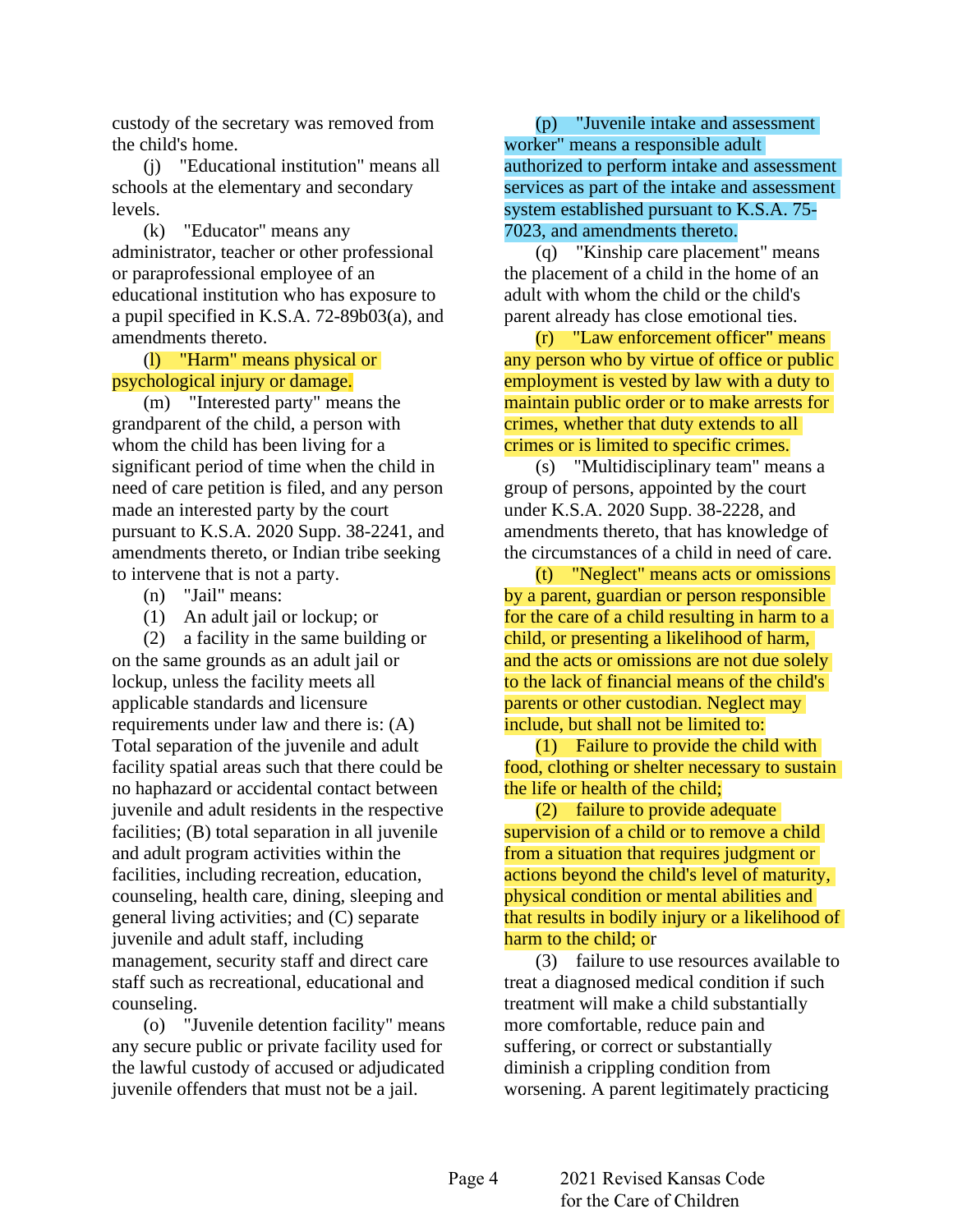religious beliefs who does not provide specified medical treatment for a child because of religious beliefs shall, not for that reason, be considered a negligent parent; however, this exception shall not preclude a court from entering an order pursuant to K.S.A. 2020 Supp. 38-2217(a)(2), and amendments thereto.

(u) "Parent" when used in relation to a child or children, includes a guardian and every person who is by law liable to maintain, care for or support the child.

(v) "Party" means the state, the petitioner, the child, any parent of the child and an Indian child's tribe intervening pursuant to the Indian child welfare act.

(w) "Permanency goal" means the outcome of the permanency planning process, which may be reintegration, adoption, appointment of a permanent custodian or another planned permanent living arrangement.

(x) "Permanent custodian" means a judicially approved permanent guardian of a child pursuant to K.S.A. 2020 Supp. 38- 2272, and amendments thereto.

(y) "Physical, mental or emotional abuse" means the infliction of physical, mental or emotional harm or the causing of a deterioration of a child and may include, but shall not be limited to, maltreatment or exploiting a child to the extent that the child's health or emotional well-being is endangered.

(z) "Placement" means the designation by the individual or agency having custody of where and with whom the child will live.

(aa) "Qualified residential treatment program" means a program designated by the secretary for children and families as a qualified residential treatment program pursuant to federal law.

(bb) "Reasonable and prudent parenting standard" means the standard characterized by careful and sensible parental decisions that maintain the health, safety and best interests of a child while at the same time encouraging the emotional and developmental growth of the child, that a caregiver shall use when determining whether to allow a child in foster care under the responsibility of the state to participate in extracurricular, enrichment, cultural and social activities.

(cc) "Relative" means a person related by blood, marriage or adoption.

(dd) "Runaway" means a child who is willfully and voluntarily absent from the child's home without the consent of the child's parent or other custodian.

(ee) "Secretary" means the secretary for children and families or the secretary's designee.

(ff) "Secure facility" means a facility, other than a staff secure facility or juvenile detention facility, that is operated or structured so as to ensure that all entrances and exits from the facility are under the exclusive control of the staff of the facility, whether or not the person being detained has freedom of movement within the perimeters of the facility, or that relies on locked rooms and buildings, fences or physical restraint in order to control behavior of its residents. No secure facility shall be in a city or county jail.

(gg) "Sexual abuse" means any contact or interaction with a child in which the child is being used for the sexual stimulation of the perpetrator, the child or another person. Sexual abuse shall include, but is not limited to, allowing, permitting or encouraging a child to:

(1) Be photographed, filmed or depicted in pornographic material; or

(2) be subjected to aggravated human trafficking, as defined in K.S.A. 2021 Supp. 21-5426(b), and amendments thereto, if committed in whole or in part for the purpose of the sexual gratification of the offender or another, or be subjected to an act that would constitute conduct proscribed by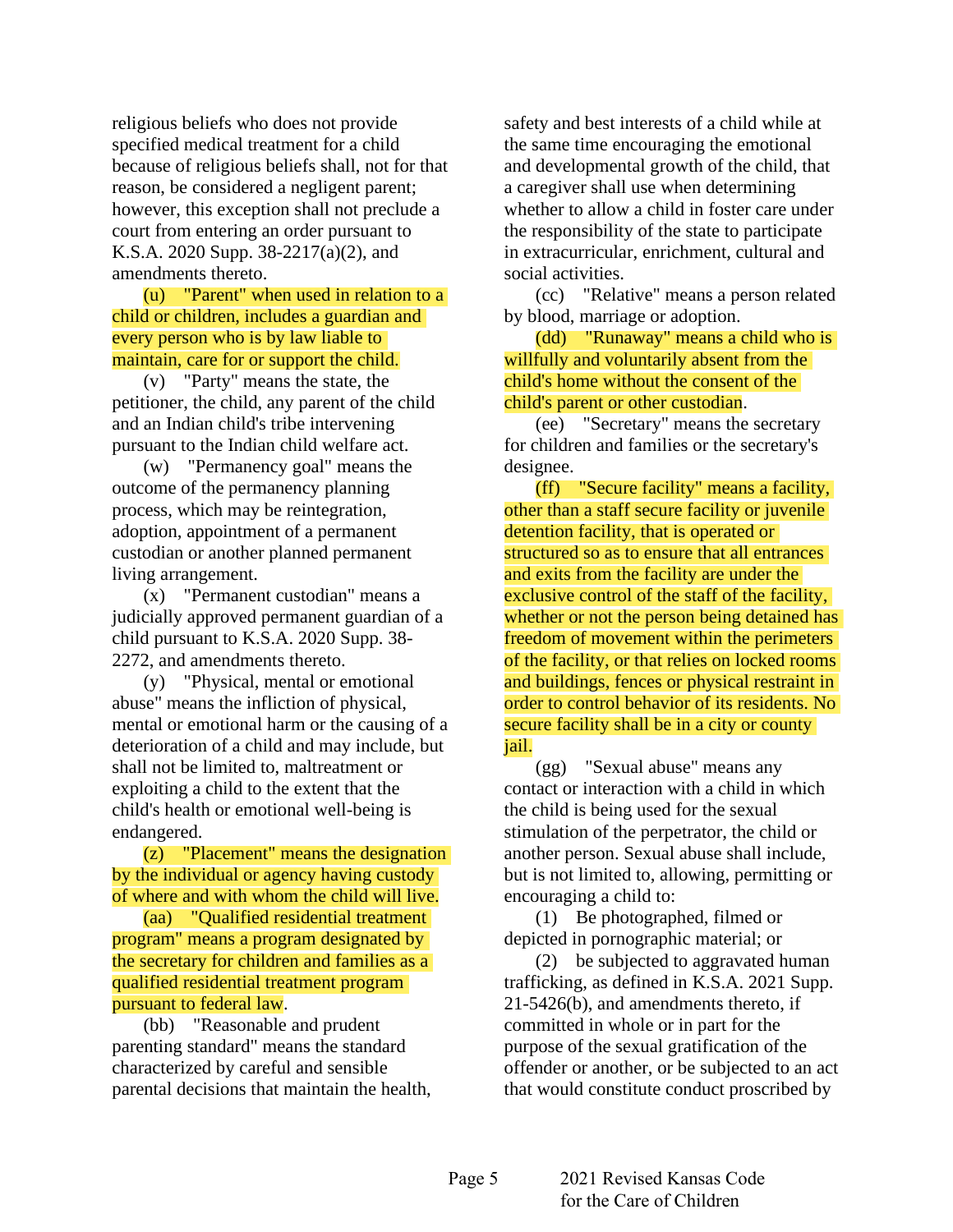article 55 of chapter 21 of the Kansas Statutes Annotated or K.S.A. 2021 Supp. 21-6419 or 21-6422, and amendments thereto.

(hh) "Shelter facility" means any public or private facility or home, other than a juvenile detention facility or staff secure facility, that may be used in accordance with this code for the purpose of providing either temporary placement for children in need of care prior to the issuance of a dispositional order or longer term care under a dispositional order.

(ii) "Staff secure facility" means a facility described in K.S.A. 65-535, and amendments thereto: (1) That does not include construction features designed to physically restrict the movements and activities of juvenile residents who are placed therein; (2) that may establish reasonable rules restricting entrance to and egress from the facility; and (3) in which the movements and activities of individual juvenile residents may, for treatment purposes, be restricted or subject to control through the use of intensive staff supervision. No staff secure facility shall be in a city or county jail.

(jj) "Transition plan" means, when used in relation to a youth in the custody of the secretary, an individualized strategy for the provision of medical, mental health, education, employment and housing supports as needed for the adult and, if applicable, for any minor child of the adult, to live independently and specifically provides for the supports and any services for which an adult with a disability is eligible including, but not limited to, funding for home and community based services waivers.

(kk) "Youth residential facility" means any home, foster home or structure that provides 24-hour-a-day care for children and that is licensed pursuant to article 5 of

chapter 65 of the Kansas Statutes Annotated, and amendments thereto.

**History:** L. 2006, ch. 200, § 2; L. 2008, ch. 169, § 1; L. 2009, ch. 99, § 1; L. 2010, ch. 75, § 5; L. 2011, ch. 30, § 155; L. 2012, ch. 162, § 60; L. 2013, ch. 120, § 31; L. 2015, ch. 94, § 12; L. 2016, ch. 102, § 9; L. 2018, ch. 107, § 8; L. 2019, ch. 43, § 3; May 2.

# **Source or Prior Law:**

38-1502.

# **Revisor's Note:**

Section was amended twice in the 2016 session, see also L. 2016, ch. 46, § 23, but that version was repealed by L. 2018, ch. 107, § 18, effective July 1, 2019.

Section was also amended by L. 2018, ch. 107, § 9, but that version was repealed by L. 2019, ch. 43, § 6.

# **CASE ANNOTATIONS**

1. Confrontation clause does not apply in CINC proceedings. In re J.D.C., 284 K. 155, 161, 159 P.3d 974 (2007).

2. Cited in upholding constitutionality of CINC; safeguards against arbitrary enforcement listed. In re A.F., 38 K.A.2d 773, 777, 172 P.3d 66 (2007).

3. Cited in discussion of "clear and convincing evidence" and standard for appellate review; prior court holdings disapproved. In re B.D.-Y., 286 K. 686, 690, 706, 707, 187 P.3d 594 (2008).

4. Cited; consensual appointment of permanent guardian under 38-1587 does not terminate parent's obligation to support child. State ex rel. Secretary of SRS v. Bohrer, 286 K. 898, 903, 189 P.3d 1157 (2008).

5. District court overturns magistrate's order finding child in need of care. In re L.C.W., 42 K.A.2d 293, 211 P.3d 829 (2009).

6. Balancing test weighing the interests of the state, parent and child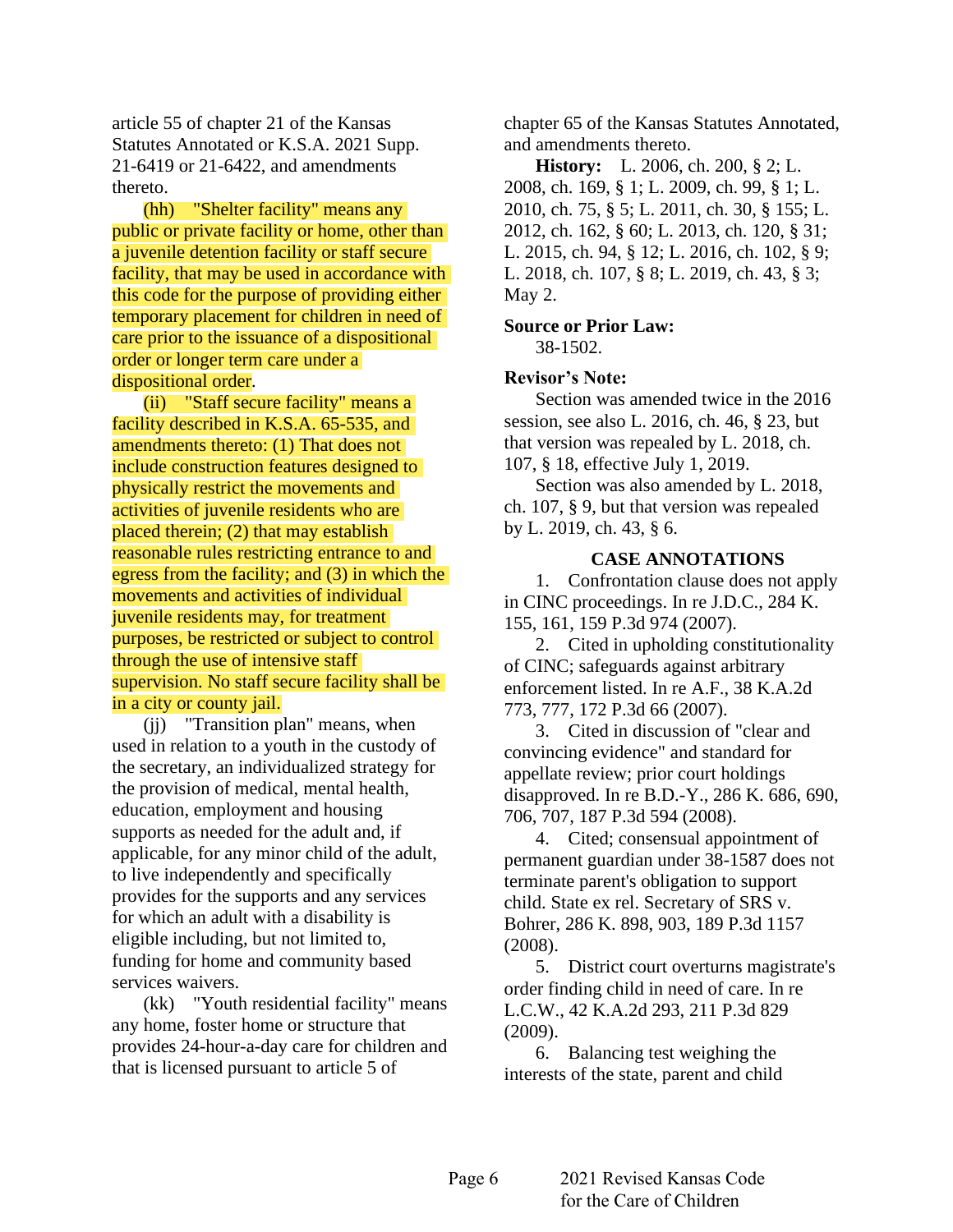<span id="page-11-0"></span>discussed. In re L.B., 42 K.A.2d 837, 217 P.3d 1004 (2009).

7. Child in need of care includes those children who have been residing in the same residence as a sibling who is in need of care. In re A.H., 50 K.A.2d 945, 948, 334 P.3d 339 (2014).

8. In deciding whether to adjudicate a child as one in need of care, a district court should determine whether the statutory criteria is framed in the present perfect tense or present tense. In re D.H., 57 K.A.2d 421, 429, 453 P.3d, 870 (2019).

# **38-2203. Jurisdiction; age of child, presumptions; precedence of certain orders.**

(a)Proceedings concerning any child who may be a child in need of care shall be governed by this code, except in those instances when the court knows or has reason to know that an Indian child is involved in the proceeding, in which case, the Indian child welfare act of 1978, 25 U.S.C. § 1901 et seq*.*, applies. The Indian child welfare act may apply to: The filing to initiate a child in need of care proceeding, K.S.A. 2020 Supp. 38-2234, and amendments thereto; ex parte custody orders, K.S.A. 2020 Supp. 38-2242, and amendments thereto; temporary custody hearing, K.S.A. 2020 Supp. 38-2243, and amendments thereto; adjudication, K.S.A. 2020 Supp. 38-2247, and amendments thereto; burden of proof, K.S.A. 2020 Supp. 38-2250, and amendments thereto; disposition, K.S.A. 2020 Supp. 38-2255, and amendments thereto; permanency hearings, K.S.A. 2020 Supp. 38-2264, and amendments thereto; termination of parental rights, K.S.A. 2020 Supp. 38-2267, 38-2268 and 38-2269, and amendments thereto; establishment of permanent custodianship, K.S.A. 2020 Supp. 38-2268 and 38-2272, and amendments thereto; the placement of a child in any foster, pre-adoptive and

adoptive home and the placement of a child in a guardianship arrangement under article 30 of chapter 59 of the Kansas Statutes Annotated, and amendments thereto.

(b) Subject to the uniform child custody jurisdiction and enforcement act, K.S.A. 2021 Supp. 23-37,101 through 23- 37,405, and amendments thereto, the district court shall have original jurisdiction of proceedings pursuant to this code.

(c) The court acquires jurisdiction over a child by the filing of a petition pursuant to this code or upon issuance of an ex parte order pursuant to K.S.A. 2020 Supp. 38-2242, and amendments thereto. When the court acquires jurisdiction over a child in need of care, jurisdiction may continue until the child has: (1) Become 18 years of age, or until June 1 of the school year during which the child became 18 years of age if the child is still attending high school unless there is no court approved transition plan, in which event jurisdiction may continue until a transition plan is approved by the court or until the child reaches the age of 21; (2) been adopted; or (3) been discharged by the court. Any child 18 years of age or over may request, in writing to the court, that the jurisdiction of the court cease. The court shall give notice of the request to all parties and interested parties and 30 days after receipt of the request, jurisdiction will cease.

(d) When it is no longer appropriate for the court to exercise jurisdiction over a child, the court, upon its own motion or the motion of a party or interested party at a hearing or upon agreement of all parties or interested parties, shall enter an order discharging the child. Except upon request of the child pursuant to subsection (c), the court shall not enter an order discharging a child until June 1 of the school year during which the child becomes 18 years of age if the child is in an out-of-home placement, is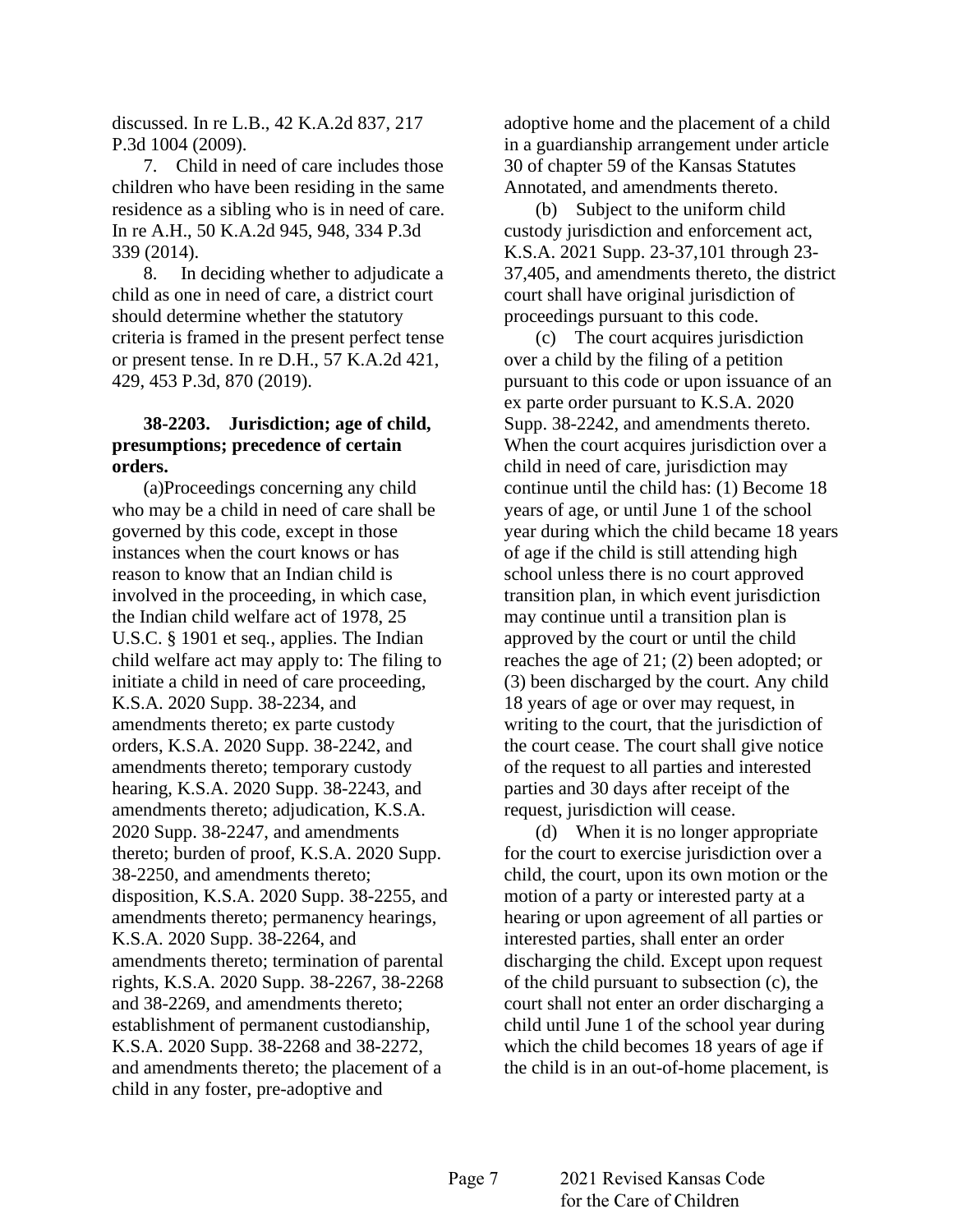<span id="page-12-0"></span>still attending high school and has not completed the child's high school education.

(e) When a petition is filed under this code, a person who is alleged to be under 18 years of age shall be presumed to be under that age for the purposes of this code, unless the contrary is proved.

(f) A court's order issued in a proceeding pursuant to this code, shall take precedence over such orders in a civil custody case, a proceeding under article 31 of chapter 60 of the Kansas Statutes Annotated, and amendments thereto, protection from abuse act, or a comparable case in another jurisdiction, except as provided by K.S.A. 2021 Supp. 23-37,101 through 23-37,405, and amendments thereto, uniform child custody jurisdiction and enforcement act.

**History:** L. 2006, ch. 200, § 3; L. 2008, ch. 169, § 2; L. 2009, ch. 99, § 2; L. 2010, ch. 75, § 6; L. 2011, ch. 24, § 4; L. 2012, ch. 162, § 61; May 31.

**Source or Prior Law:** 38-1503, 38-1515.

#### **CASE ANNOTATIONS**

1. Indian child welfare act was not followed in child in need of care case; case remanded. In re M.F., 41 K.A.2d 927, 206 P.3d 57 (2009).

2. The court did not abuse its discretion by accepting and exercising jurisdiction over child in need of care proceedings after a California court transferred jurisdiction. In re A.A.-F., 310 K. 125, 444 P.3d 938 (2019).

#### **38-2204. Venue.**

(a) Venue of any case involving a child in need of care shall be in the county of the child's residence or in the county where the child is found.

(b) Upon application of any party or interested party and after notice to all other parties and interested parties, the court in which the petition was originally filed

alleging that a child is a child in need of care may order the proceedings transferred to the court of the county where: (1) The child is physically present; (2) the parent or parents reside; or (3) other proceedings are pending in this state concerning custody of the child. The judge of the court in which the case is pending shall consult with the judge of the proposed receiving court prior to transfer of the case. If the judges do not agree that the case should be transferred or if a hearing is requested, a hearing shall be held on the desirability of the transfer, with notice to parties or interested parties, the secretary and the proposed receiving court. If the judge of the transferring court orders the case transferred, the order of transfer shall include findings stating why the case is being transferred and, if available, the names and addresses of all interested parties to whom the receiving court should provide notice of any further proceedings. The receiving court shall accept the case. Upon a judge ordering a transfer of venue, the clerk shall transmit the contents of the official file and a complete copy of the social file to the court to which venue is transferred, and, upon receipt of the record, the receiving court shall assume jurisdiction as if the proceedings were originally filed in that court. The transferring judge, if an adjudicatory hearing has been held, shall also transmit recommendations as to disposition. The court may return the case to the court where it originated if the child is not present in the receiving county or, the receiving county is not the residence of the child's parent or parents.

**History:** L. 2006, ch. 200, § 4; Jan. 1, 2007.

# **Source or Prior Law:**

38-1504.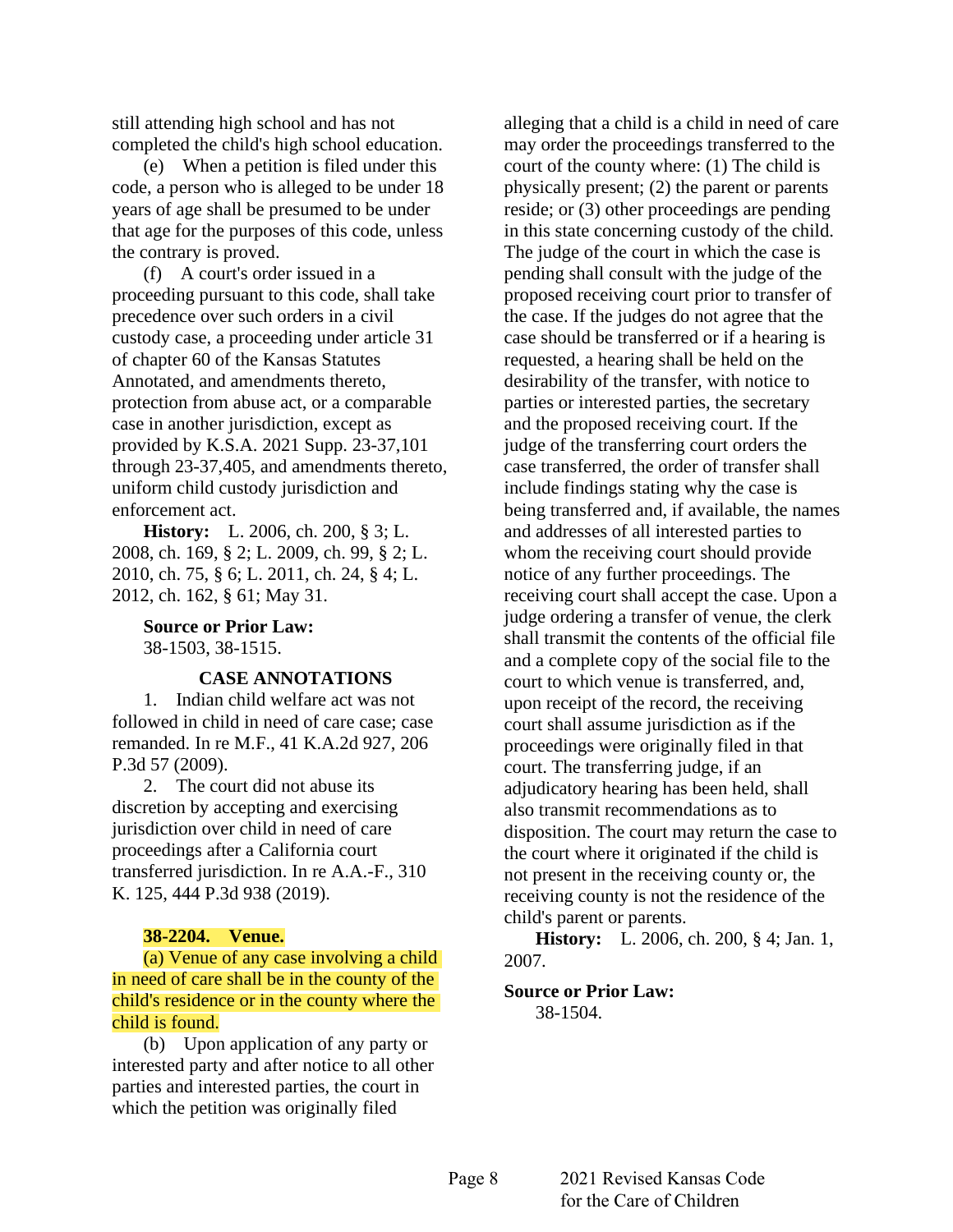# <span id="page-13-0"></span>**38-2205. Right to counsel; guardian ad litem.**

(a) *Appointment of guardian ad litem and attorney for child; duties.* Upon the filing of a petition, the court shall appoint an attorney to serve as guardian ad litem for a child who is the subject of proceedings under this code. The guardian ad litem shall make an independent investigation of the facts upon which the petition is based and shall appear for and represent the best interests of the child. When the child's position is not consistent with the determination of the guardian ad litem as to the child's best interests, the guardian ad litem shall inform the court of the disagreement. The guardian ad litem or the child may request the court to appoint a second attorney to serve as attorney for the child, and the court, on good cause shown, may appoint such second attorney. The attorney for the child shall allow the child and the guardian ad litem to communicate with one another but may require such communications to occur in the attorney's presence.

(b) *Attorney for parent or custodian.* A parent of a child alleged or adjudged to be a child in need of care may be represented by an attorney, in connection with all proceedings under this code. At the first hearing in connection with proceedings under this code, the court shall distribute a pamphlet, designed by the court, to the parents of a child alleged or adjudged to be a child in need of care, to advise the parents of their rights in connection with all proceedings under this code.

(1) If at any stage of the proceedings a parent desires but is financially unable to employ an attorney, the court shall appoint an attorney for the parent. It shall not be necessary to appoint an attorney to represent a parent who fails or refuses to attend the hearing after having been properly served with process in accordance with K.S.A.

2020 Supp. 38-2237, and amendments thereto. A parent or custodian who is not a minor, a mentally ill person or a disabled person may waive counsel either in writing or on the record.

(2) The court shall appoint an attorney for a parent who is a minor, a mentally ill person or a disabled person unless the court determines that there is an attorney retained who will appear and represent the interests of the person in the proceedings under this code.

(3) As used in this subsection: (A) "Mentally ill person" shall have the meaning ascribed thereto in K.S.A. 59-2946, and amendments thereto; and (B) "disabled person" shall have the meaning ascribed thereto in K.S.A. 77-201, and amendments thereto.

(c) *Attorney for interested parties.* A person who, pursuant to K.S.A. 2020 Supp. 38-2241, and amendments thereto, is an interested party in a proceeding involving a child alleged to be a child in need of care may be represented by an attorney in connection with all proceedings under this code. At the first hearing in connection with proceedings under this code, the court shall distribute a pamphlet, designed by the court, to interested parties in a proceeding involving a child alleged or adjudged to be a child in need of care, to advise interested parties of their rights in connection with all proceedings under this code. It shall not be necessary to appoint an attorney to represent an interested party who fails or refuses to attend the hearing after having been properly served with process in accordance with K.S.A. 2020 Supp. 38-2237, and amendments thereto. If at any stage of the proceedings a person who is an interested party under subsection (d) of K.S.A. 2020 Supp. 38-2241, and amendments thereto, desires but is financially unable to employ an attorney, the court may appoint an attorney for the interested party.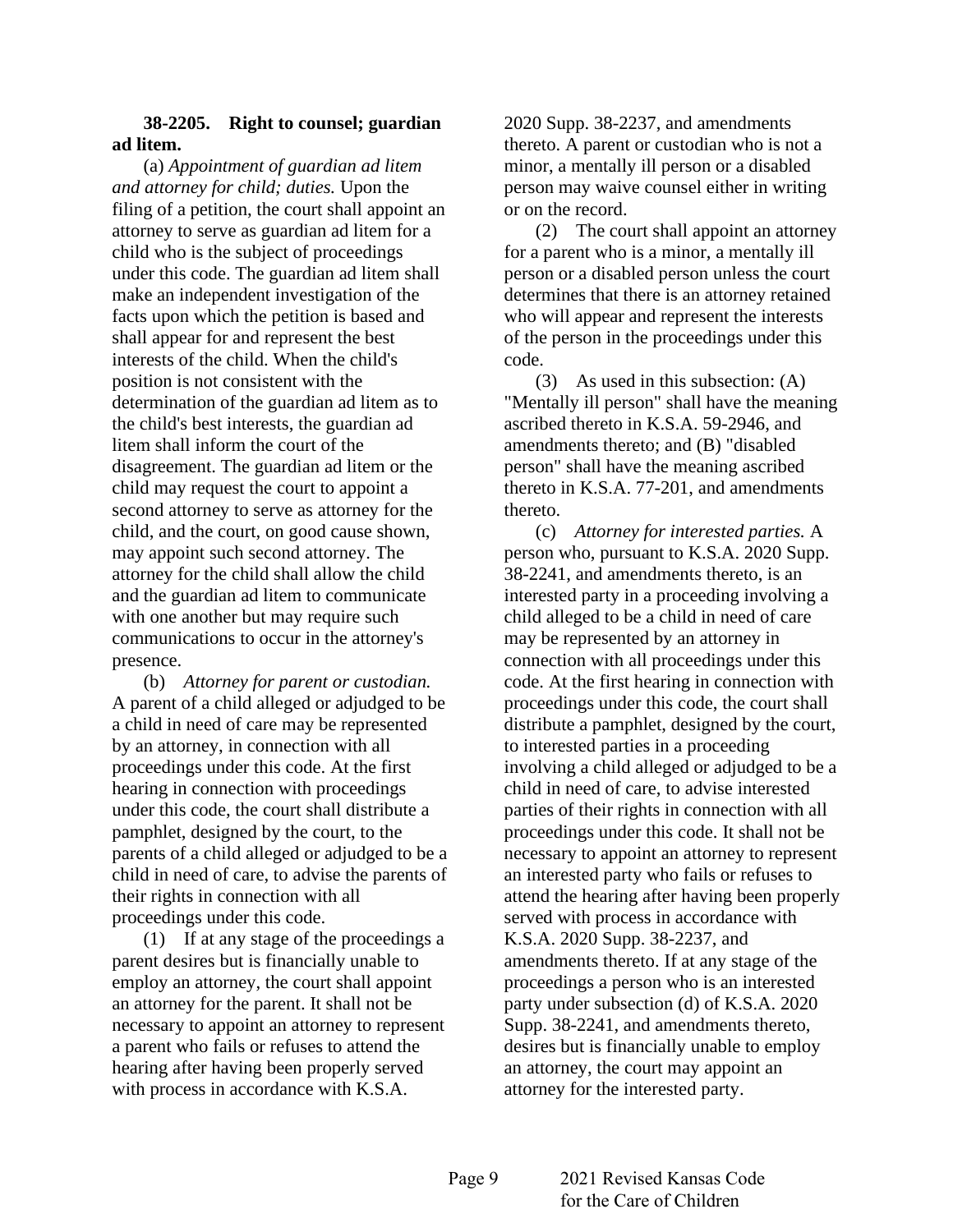<span id="page-14-0"></span>(d) *Continuation of representation.* A guardian ad litem appointed to represent the best interests of a child or a second attorney appointed for a child as provided in subsection (a), or an attorney appointed for a parent or custodian shall continue to represent the client at all subsequent hearings in proceedings under this code, including any appellate proceedings, unless relieved by the court upon a showing of good cause or upon transfer of venue.

(e) *Fees for counsel.* An attorney appointed pursuant to this section shall be allowed a reasonable fee for services, which may be assessed as an expense in the proceedings as provided in K.S.A. 2020 Supp. 38-2215, and amendments thereto.

**History:** L. 2006, ch. 200, § 5; Jan. 1, 2007.

# **Source or Prior Law:**

38-1505.

# **CASE ANNOTATIONS**

1. Father dismisses court appointed attorney, requests pro se representation then requests counsel on trial day, denial not error. In re J.A.H., 285 K. 375, 383, 172 P.3d 1 (2007).

2. Cited in upholding constitutionality of CINC; safeguards against arbitrary enforcement listed. In re A.F., 38 K.A.2d 773, 778, 779, 172 P.3d 66 (2007).

3. Fundamental fairness exception set out in State v. Ortiz, 230 K. 733, 640 P.2d 1255 (1982), not applicable. In re L.B., 42 K.A.2d 837, 217 P.3d 1004 (2009).

# **38-2206. Appointment of special advocate.**

(a) The court at any stage of a proceeding pursuant to this code may appoint a special advocate for the child who shall serve until discharged by the court and whose primary duties shall be to advocate the best interests of the child and assist the child in obtaining a permanent, safe and homelike placement. The court-appointed

special advocate shall have such qualifications and perform such specific duties and responsibilities as prescribed by rule of the supreme court.

(b) Any person participating in a judicial proceeding as a court-appointed special advocate shall be presumed prima facie to be acting in good faith and in so doing shall be immune from any civil liability that otherwise might be incurred or imposed.

**History:** L. 2006, ch. 200, § 6; Jan. 1, 2007.

**Source or Prior Law:**

38-1505a.

# **38-2207. Citizen review boards; members.**

(a) Subject to the availability of funds in the permanent families account of the family and children investment fund for citizen review boards, and subject to a request from a judicial district, there shall be citizen review boards in judicial districts, or portions of such districts.

(b) The chief judge of the judicial district, or another judge designated by the chief judge, shall appoint three to seven citizens from the community to serve on each citizen review board. Such members shall represent the various socioeconomic and ethnic groups of the judicial district, and shall have a special interest in children. Such judge may also appoint alternates when necessary.

(c) The term of appointment shall be two years and members may be reappointed.

(d) Members shall serve without compensation but may be reimbursed for mileage for out-of-county reviews.

(e) Each citizen review board shall meet quarterly and may meet monthly if the number of cases to review requires such meetings.

(f) Members and alternates appointed to citizen review boards shall receive at least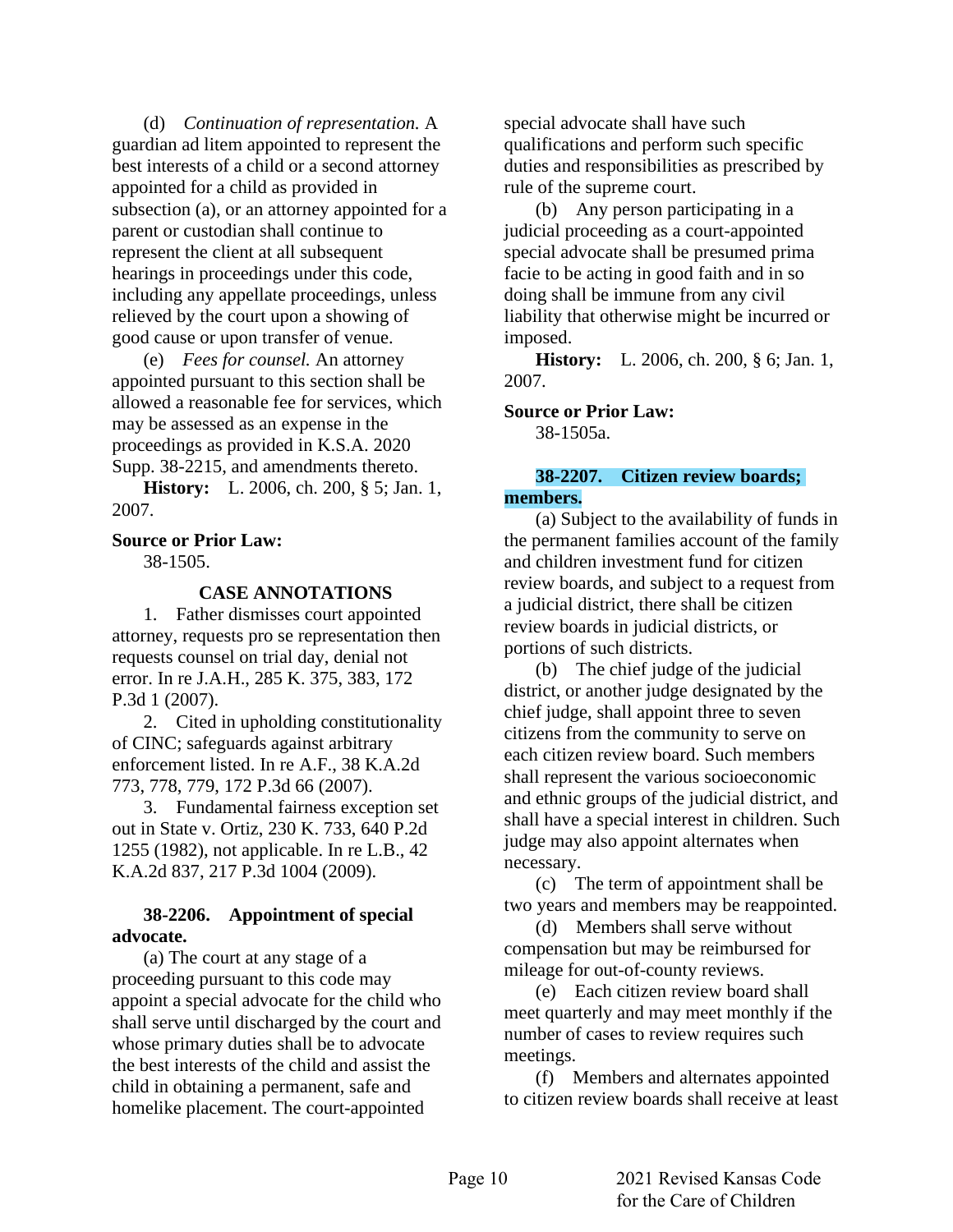<span id="page-15-0"></span>six hours of training before reviewing a case.

**History:** L. 2006, ch. 200, § 7; Jan. 1, 2007.

**Source or Prior Law:**

38-1812.

# **38-2208. Same; duties and powers.**

(a) The citizen review board shall have the duty, authority and power to:

(1) Review each case referred to them, and such additional cases as the board deems appropriate, of a child who is the subject of a child in need of care petition or who has been adjudicated a child in need of care, receive verbal information from all persons with pertinent knowledge of the case and have access to materials contained in the court's files on the case;

(2) determine the progress which has been made to acquire a permanent home for the child in need of care;

(3) suggest an alternative case goal if progress has been insufficient; and

(4) make recommendations to the judge regarding further actions on the case.

(b) The initial review by the citizen review board may take place any time after a petition is filed for a child in need of care.

(c) In any case referred to a citizen review board, the court shall conduct a hearing at least once each year.

(d) The judge shall consider the citizen review board recommendations in making an authorized dispositional order pursuant to K.S.A. 2020 Supp. 38-2255, and amendments thereto, and may incorporate the citizen review board's recommendations into an order in lieu of a hearing.

(e) Three members of the citizen review board shall be present to review a case.

(f) The court shall provide a place for the reviews to be held. The citizen review board members shall travel to the county of the family residence of the child being reviewed to hold the review.

**History:** L. 2006, ch. 200, § 8; L. 2010, ch. 75, § 7; July 1.

**Source or Prior Law:** 38-1813.

# **38-2209. Confidentiality of child in need of care records; penalties; immunities.**

(a) *Confidentiality requirements.* In order to protect the privacy of children who are the subject of a child in need of care record or report, the records identified in this section shall be confidential and shall not be disclosed except as provided in K.S.A. 2020 Supp. 38-2210 through 38-2213, and amendments thereto. Confidential records that are disclosed pursuant to K.S.A. 2020 Supp. 38-2210 through 38-2213, and amendments thereto, shall not be further disclosed except to persons or entities authorized to receive them as provided in those sections, or by being presented as admissible evidence.

(1) Court records. Court records include both the official file and the social file.

(A) Official file. The official file of proceedings pursuant to this code shall consist of the pleadings, process, service of process, orders, writs and journal entries reflecting hearings held and judgments and decrees entered by the court. The official file shall be kept separate from other records of the court.

(B) Social file. The social file of proceedings pursuant to this code shall consist of reports and information received by the court, other than the official file. The social file shall be kept separate from other records of the court.

(2) Agency records. Agency records shall consist of all records and reports in the possession or control of the secretary or any agent of the secretary or of a juvenile intake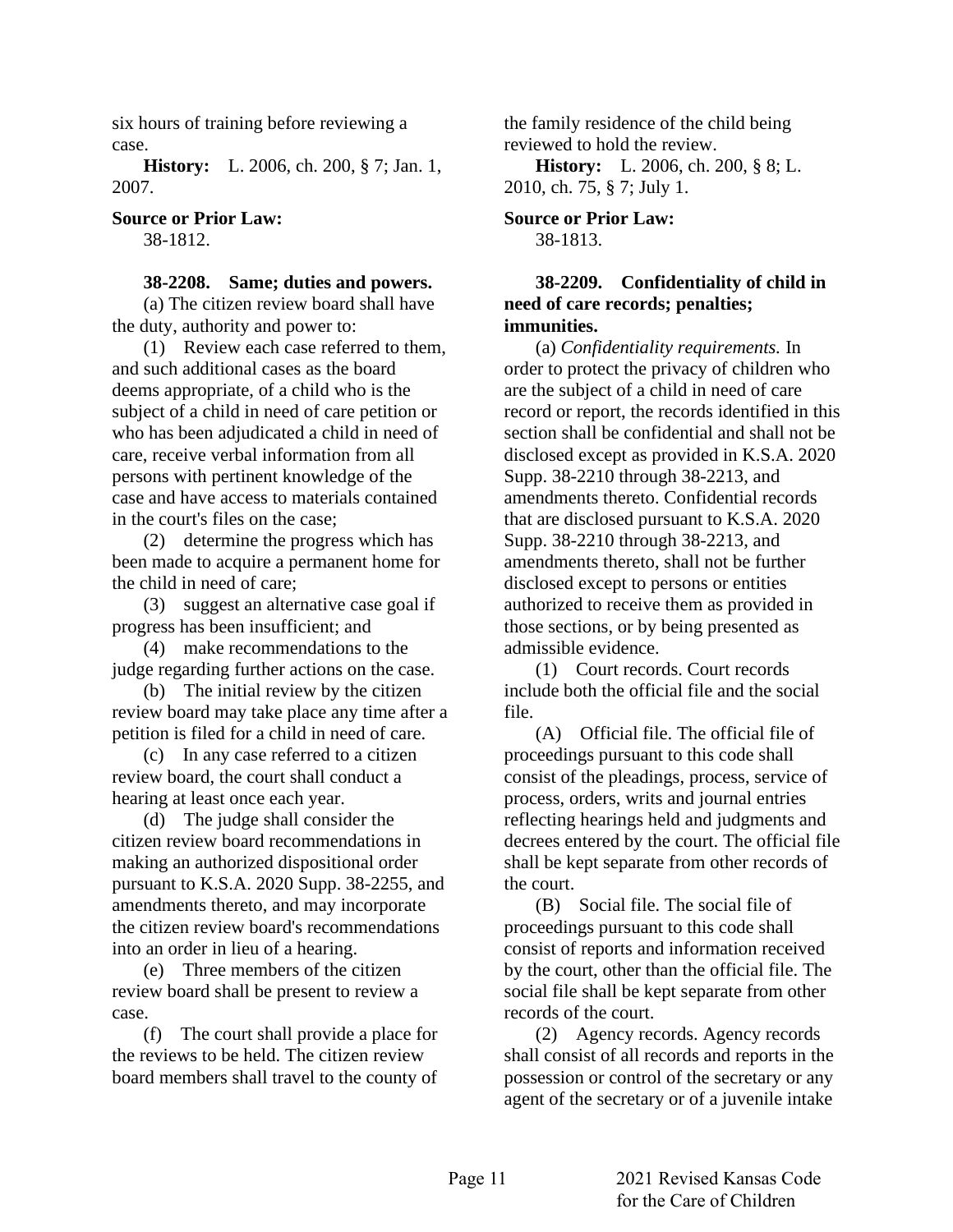<span id="page-16-0"></span>and assessment agency concerning children alleged or adjudicated to be in need of care.

(3) Law enforcement records. Law enforcement records shall consist of all records and reports in the possession of a law enforcement agency concerning children alleged or adjudicated to be in need of care and shall, to the extent practical, be kept separate from other records held by a law enforcement agency.

(b) *Penalties for improper disclosure of confidential records.* No individual, association, partnership, corporation or other entity shall willfully or knowingly disclose, permit or encourage disclosure of the contents of records or reports in violation of the confidentiality requirements of this section. The court in a child in need of care proceeding may impose a civil penalty of up to \$1,000 on any person or entity that violates this section. Violation of this section is a class A nonperson misdemeanor.

(c) *Immunity.* The following immunities shall apply to the disclosure of confidential information:

(1) Anyone who participates in providing or receiving information without malice under the provisions of K.S.A. 2020 Supp. 38-2210 through 38-2213, and amendments thereto, shall have immunity from any civil liability that might otherwise be incurred or imposed. Any such participant shall have the same immunity with respect to participation in any judicial proceedings resulting from providing or receiving information.

(2) The sharing of any information pursuant to this code by any person licensed or registered by the behavioral science regulatory board shall not be subject to review under any rules or regulations adopted by the behavioral sciences regulatory board.

(d) *Risk of harm to child or others.*  Access to or disclosure of information pursuant to K.S.A. 2020 Supp. 38-2210

through 38-2213, and amendments thereto, is not required if the person or entity in possession of a record or report has reason to believe the person requesting such information may harm a child or other person as a result of such access or disclosure. The court may enter an order compelling or prohibiting access to, or disclosure of information.

**History:** L. 2004, ch. 178, § 1; July 1.

# **Source or Prior Law:**

38-1505b.

# **38-2210. Parties exchanging information.**

To facilitate investigation and ensure the provision of necessary services to children who may be in need of care and such children's families, the following persons and entities with responsibilities concerning a child who is alleged or adjudicated to be in need of care shall freely exchange information:

(a) The secretary.

(b) The secretary of corrections.

(c) The law enforcement agency receiving such report.

(d) Members of a court appointed multidisciplinary team.

(e) An entity mandated by federal law or an agency of any state authorized to receive and investigate reports of a child known or suspected to be in need of care.

(f) A military enclave or Indian tribal organization authorized to receive and investigate reports of a child known or suspected to be in need of care.

(g) A county or district attorney with responsibility for filing a petition pursuant to K.S.A. 2020 Supp. 38-2214, and amendments thereto.

(h) A court services officer who has taken a child into custody pursuant to K.S.A. 2020 Supp. 38-2231, and amendments thereto.

(i) An intake and assessment worker.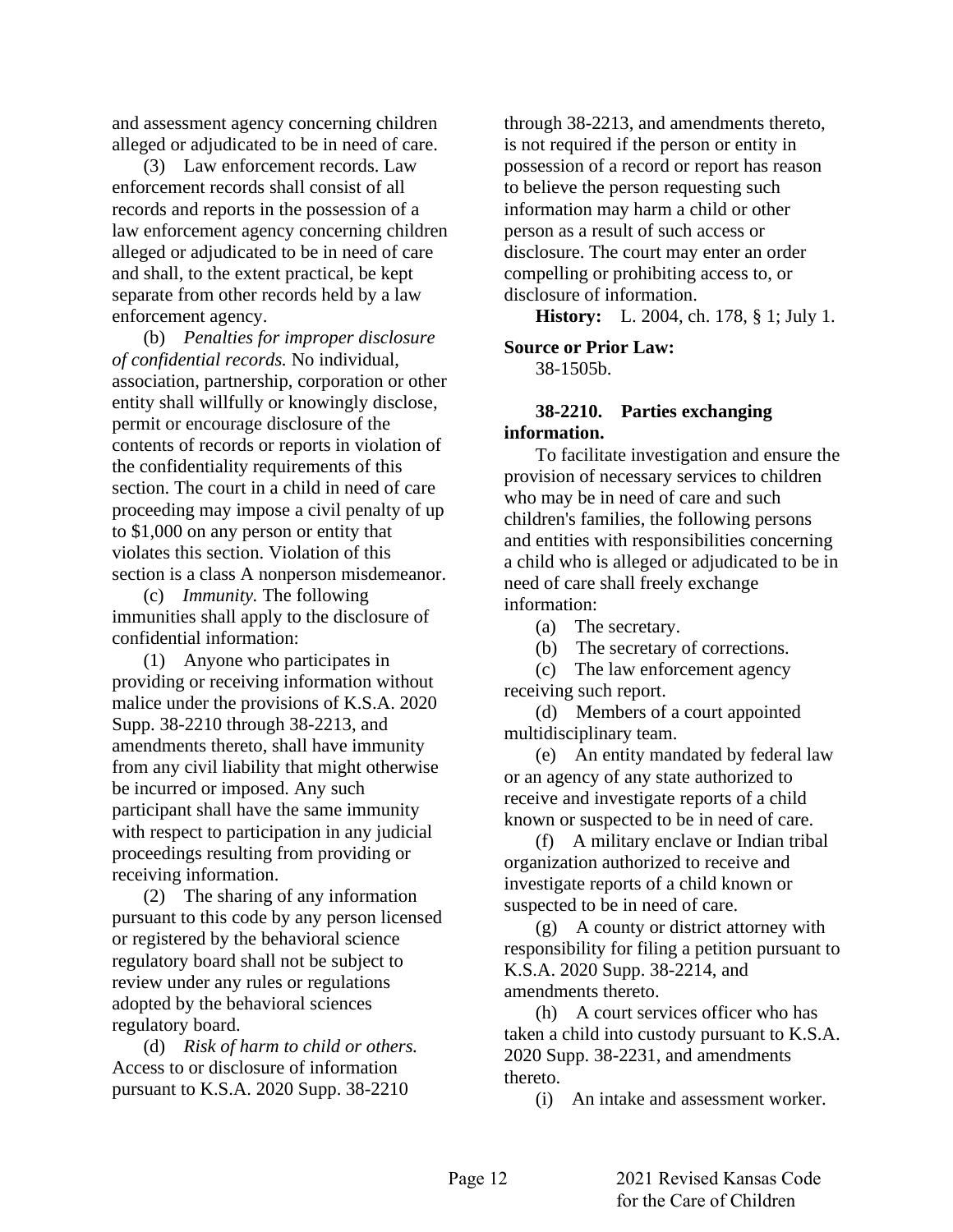<span id="page-17-0"></span>(j) Any community corrections program which has the child under court ordered supervision.

(k) The department of health and environment or persons authorized by the department of health and environment pursuant to K.S.A. 65-512, and amendments thereto, for the purpose of carrying out responsibilities relating to licensure or registration of child care providers as required by article 5 of chapter 65 of the Kansas Statutes Annotated, and amendments thereto.

(l) The interstate compact for juveniles compact administrator for the purpose of carrying out the responsibilities related to the interstate compact for juveniles.

**History:** L. 2004, ch. 178, § 2; L. 2016, ch. 102, § 10; July 1.

### **Source or Prior Law:** 38-1505c.

# **38-2211. Access to official and social file; preservation of records.**

(a) *Access to the official file.* The following persons or entities shall have access to the official file of a child in need of care proceeding pursuant to this code:

(1) The court having jurisdiction over the proceedings, including the presiding judge and any court personnel designated by the judge.

(2) The parties to the proceedings and their attorneys.

(3) The guardian ad litem for a child who is the subject of the proceeding.

(4) A court appointed special advocate for a child who is the subject of the proceeding or a paid staff member of a court appointed special advocate program.

(5) Any individual, or any public or private agency or institution, having custody of the child under court order or providing educational, medical or mental health services to the child or any placement

provider or potential placement provider as determined by the secretary or court services officer.

(6) A citizen review board.

(7) The secretary of corrections or any agents designated by the secretary of corrections.

(8) Any county or district attorney from another jurisdiction with a pending child in need of care matter regarding any of the same parties.

(9) Any other person when authorized by a court order, subject to any conditions imposed by the order.

(10) The commission on judicial performance in the discharge of the commission's duties pursuant to article 32 of chapter 20 of the Kansas Statutes Annotated, and amendments thereto.

(b) *Access to the social file*. The following persons or entities shall have access to the social file of a child in need of care proceeding pursuant to this code:

(1) The court having jurisdiction over the proceeding, including the presiding judge and any court personnel designated by the judge.

(2) The attorney for a party to the proceeding or the person or persons designated by an Indian tribe that is a party.

(3) The guardian ad litem for a child who is the subject of the proceeding.

(4) A court appointed special advocate for a child who is the subject of the proceeding or a paid staff member of a court appointed special advocate program.

(5) A citizen review board.

(6) The secretary.

(7) The secretary of corrections or any agents designated by the secretary of corrections.

(8) Any county or district attorney from another jurisdiction with a pending child in need of care matter regarding any of the same parties or interested parties.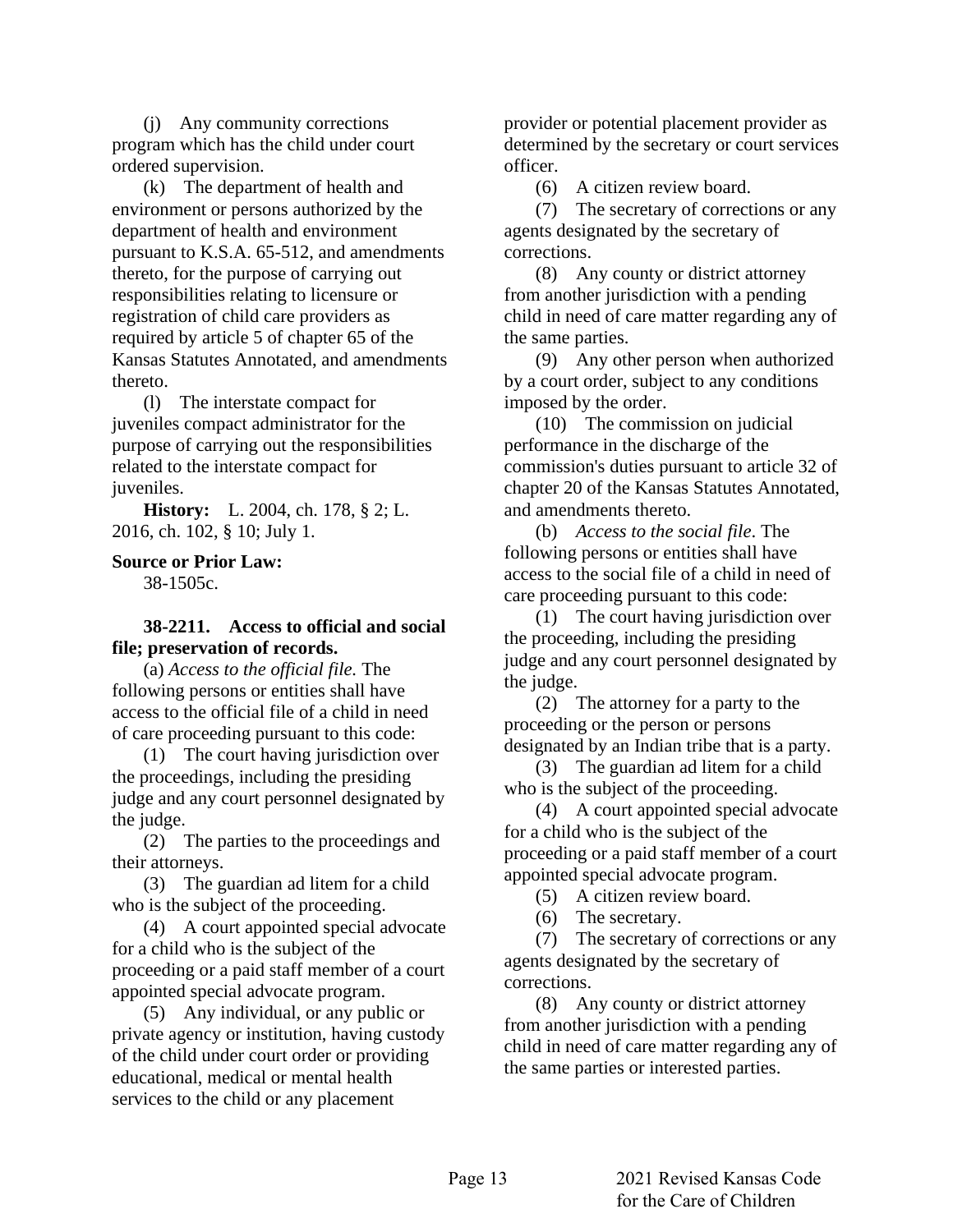<span id="page-18-0"></span>(9) Any other person when authorized by a court order, subject to any conditions imposed by the order.

(c) *Preservation of records*. The Kansas state historical society shall be allowed to take possession for preservation in the state archives of any court records related to proceedings under the Kansas code for care of children whenever such records otherwise would be destroyed. No such records in the custody of the Kansas state historical society shall be disclosed directly or indirectly to anyone for 70 years after creation of the records, except as provided in subsections (a) and (b). Pursuant to subsections  $(a)(9)$  and  $(b)(9)$ , a judge of the district court may allow inspection for research purposes of any court records in the custody of the Kansas state historical society related to proceedings under the Kansas code for care of children.

**History:** L. 1982, ch. 182, § 6; L. 1988, ch. 139, § 1; L. 1992, ch. 318, § 1; L. 1996, ch. 229, § 32; L. 2004, ch. 178, § 3; L. 2008, ch. 145, § 7; L. 2009, ch. 143, § 15; L. 2016, ch. 102, § 11; July 1.

#### **Source or Prior Law:**

38-1506.

#### **Revisor's Note:**

Section was amended twice in the 2008 session, see also 38-2211a.

# **CASE ANNOTATIONS**

1. Cited; second severance proceeding, change of circumstances, inapplicability of res judicata and collateral estoppel examined. In re A.S., 12 K.A.2d 594, 598, 752 P.2d 705 (1988).

2. Reference to a document attached to parental termination pleading does not constitute an allegation stating a claim. In re C.H.W., 26 K.A.2d 413, 417, 422, 988 P.2d 276 (1999).

#### **38-2211a.**

**History:** L. 1982, ch. 182, § 6; L. 1988, ch. 139, § 1; L. 1992, ch. 318, § 1; L. 1996, ch. 229, § 32; L. 2004, ch. 178, § 3; L. 2008, ch. 169, § 3; Repealed, L. 2009, ch. 143, § 37; July 1.

# **38-2212. Appropriate and necessary access; exchange of information; court ordered disclosure; limited public information.**

(a) *Principle of appropriate access.* Information contained in confidential agency records concerning a child alleged or adjudicated to be in need of care may be disclosed as provided in this section. Disclosure shall in all cases be guided by the principle of providing access only to persons or entities with a need for information that is directly related to achieving the purposes of this code.

(b) *Free exchange of information.*  Pursuant to K.S.A. 2020 Supp. 38-2210, and amendments thereto, the secretary and juvenile intake and assessment agencies shall participate in the free exchange of information concerning a child who is alleged or adjudicated to be in need of care.

(c) *Necessary access.* The following persons or entities shall have access to information from agency records. Access shall be limited to information reasonably necessary to carry out their lawful responsibilities, to maintain their personal safety and the personal safety of individuals in their care, or to educate, diagnose, treat, care for or protect a child alleged to be in need of care. Information authorized to be disclosed pursuant to this subsection shall not contain information that identifies a reporter of a child who is alleged or adjudicated to be a child in need of care.

(1) A child named in the report or records, a guardian ad litem appointed for the child and the child's attorney.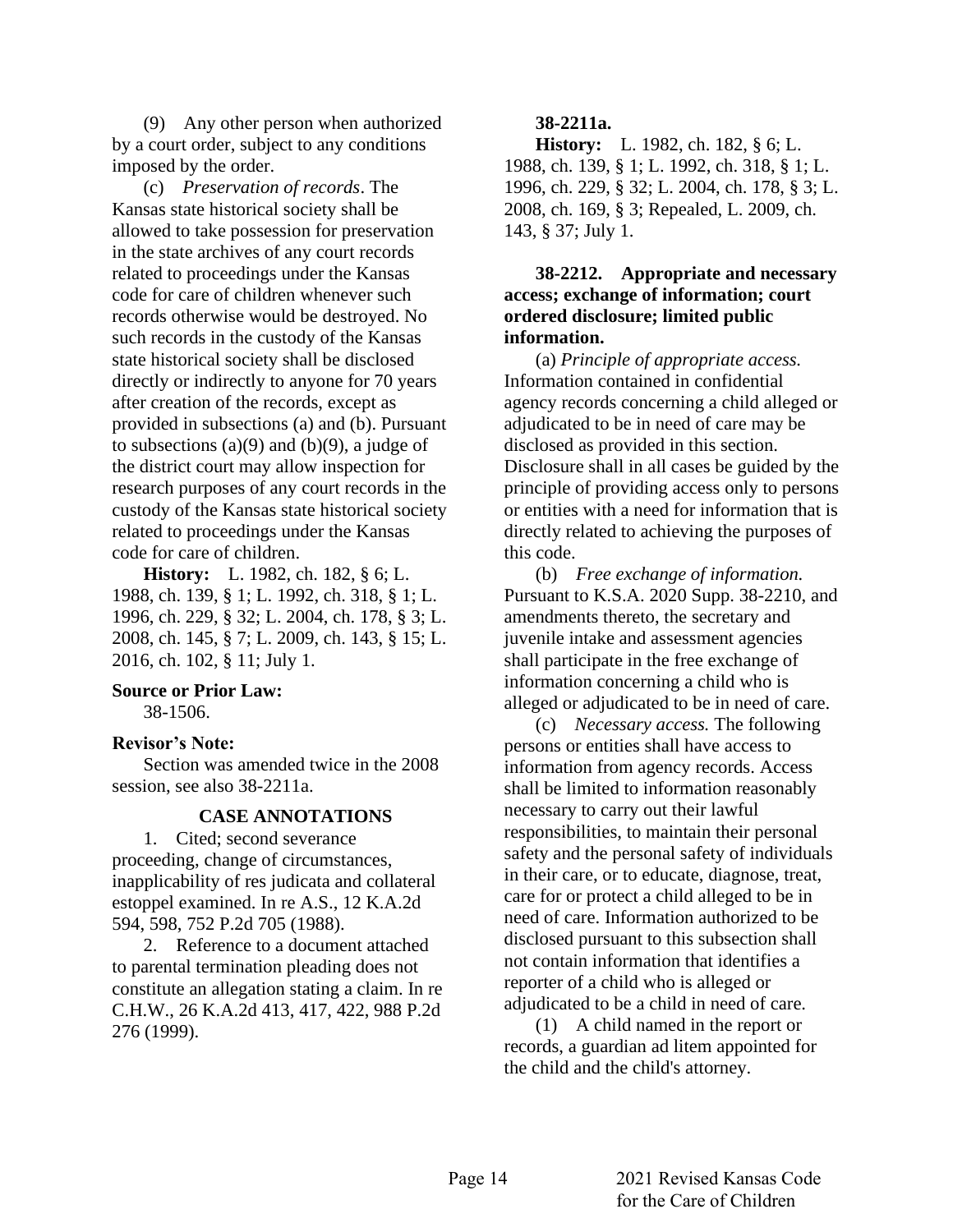(2) A parent or other person responsible for the welfare of a child, or such person's legal representative.

(3) A court-appointed special advocate for a child, a citizen review board or other advocate that reports to the court.

(4) A person licensed to practice the healing arts or mental health profession in order to diagnose, care for, treat or supervise: (A) A child whom such service provider reasonably suspects may be in need of care; (B) a member of the child's family; or (C) a person who allegedly abused or neglected the child.

(5) A person or entity licensed or registered by the secretary of health and environment or approved by the secretary for children and families to care for, treat or supervise a child in need of care.

(6) A coroner or medical examiner when such person is determining the cause of death of a child.

(7) The state child death review board established under K.S.A. 22a-243, and amendments thereto.

(8) An attorney for a private party who files a petition pursuant to K.S.A. 2020 Supp. 38-2233(b), and amendments thereto.

(9) A foster parent, prospective foster parent, permanent custodian, prospective permanent custodian, adoptive parent or prospective adoptive parent. In order to assist such persons in making an informed decision regarding acceptance of a particular child, to help the family anticipate problems that may occur during the child's placement, and to help the family meet the needs of the child in a constructive manner, the secretary shall seek and shall provide the following information to such persons as the information becomes available to the secretary:

(A) Strengths, needs and general behavior of the child;

(B) circumstances that necessitated placement;

(C) information about the child's family and the child's relationship to the family that may affect the placement;

(D) important life experiences and relationships that may affect the child's feelings, behavior, attitudes or adjustment;

(E) medical history of the child, including third-party coverage that may be available to the child; and

(F) education history, to include present grade placement, special strengths and weaknesses.

(10) The state protection and advocacy agency as provided by K.S.A. 65-  $5603(a)(10)$  or K.S.A. 74-5515(a)(2)(A) and (B), and amendments thereto.

(11) Any educational institution to the extent necessary to enable the educational institution to provide the safest possible environment for its pupils and employees.

(12) Any educator to the extent necessary to enable the educator to protect the personal safety of the educator and the educator's pupils.

(13) Any other federal, state or local government executive branch entity or any agent of such entity, having a need for such information in order to carry out such entity's responsibilities under the law to protect children from abuse and neglect.

(d) *Specified access*. The following persons or entities shall have access to information contained in agency records as specified. Information authorized to be disclosed pursuant to this subsection shall not contain information that identifies a reporter of a child who is alleged or adjudicated to be a child in need of care.

(1) Information from confidential agency records of the Kansas department for children and families, a law enforcement agency or any juvenile intake and assessment worker of a child alleged or adjudicated to be in need of care shall be available to members of the standing house or senate committee on judiciary, house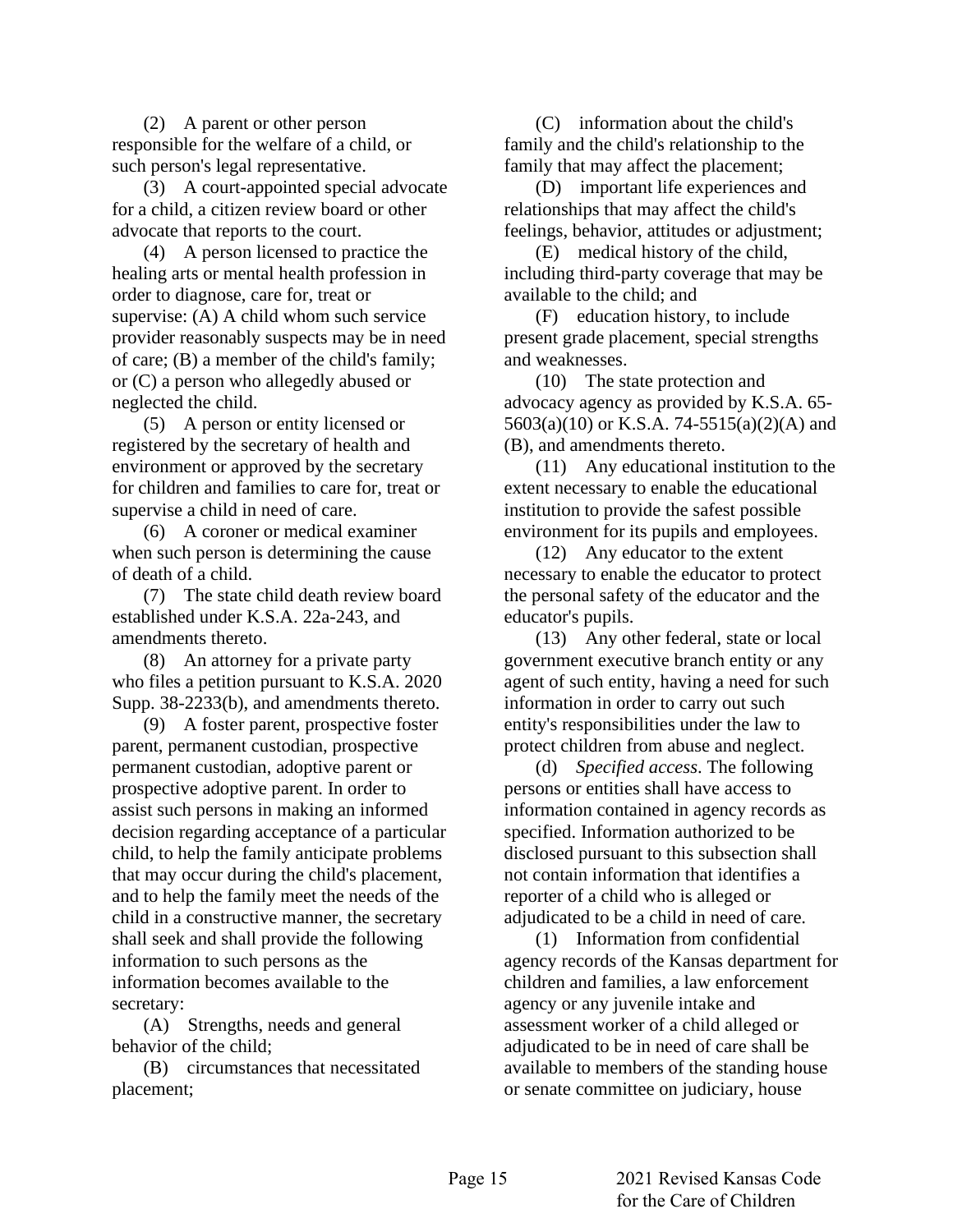committee on corrections and juvenile justice, house committee on appropriations, senate committee on ways and means, legislative post audit committee and any joint committee with authority to consider children's and families' issues, when carrying out such member's or committee's official functions in accordance with K.S.A. 75-4319, and amendments thereto, in a closed or executive meeting. Except in limited conditions established by  $\frac{2}{3}$  of the members of such committee, records and reports received by the committee shall not be further disclosed. Unauthorized disclosure may subject such member to discipline or censure from the house of representatives or senate. The secretary for children and families shall not summarize the outcome of department actions regarding a child alleged to be a child in need of care in information available to members of such committees.

(2) The secretary for children and families may summarize the outcome of department actions regarding a child alleged to be a child in need of care to a person having made such report.

(3) Information from confidential reports or records of a child alleged or adjudicated to be a child in need of care may be disclosed to the public when:

(A) The individuals involved or their representatives have given express written consent; or

(B) the investigation of the abuse or neglect of the child or the filing of a petition alleging a child to be in need of care has become public knowledge, provided, however, that the agency shall limit disclosure to confirmation of procedural details relating to the handling of the case by professionals.

(e) *Court order.* Notwithstanding the provisions of this section, a court of competent jurisdiction, after in camera inspection, may order disclosure of

confidential agency records pursuant to a determination that the disclosure is in the best interests of the child who is the subject of the reports or that the records are necessary for the proceedings of the court. The court shall specify the terms of disclosure and impose appropriate limitations.

(f) (1) Notwithstanding any other provision of law to the contrary, except as provided in paragraph (6), in the event that child abuse or neglect results in a child fatality or near fatality, reports or records of a child alleged or adjudicated to be in need of care received by the secretary, a law enforcement agency or any juvenile intake and assessment worker shall become a public record and subject to disclosure pursuant to K.S.A. 45-215, and amendments thereto.

(2) Within seven days of receipt of a request in accordance with the procedures adopted under K.S.A. 45-220, and amendments thereto, the secretary shall notify any affected individual that an open records request has been made concerning such records. The secretary or any affected individual may file a motion requesting the court to prevent disclosure of such record or report, or any select portion thereof. Notice of the filing of such motion shall be provided to all parties requesting the records or reports, and such party or parties shall have a right to hearing, upon request, prior to the entry of any order on such motion. If the affected individual does not file such motion within seven days of notification, and the secretary has not filed a motion, the secretary shall release the reports or records. If such motion is filed, the court shall consider the effect such disclosure may have upon an ongoing criminal investigation, a pending prosecution, or the privacy of the child, if living, or the child's siblings, parents or guardians, and the public's interest in the disclosure of such records or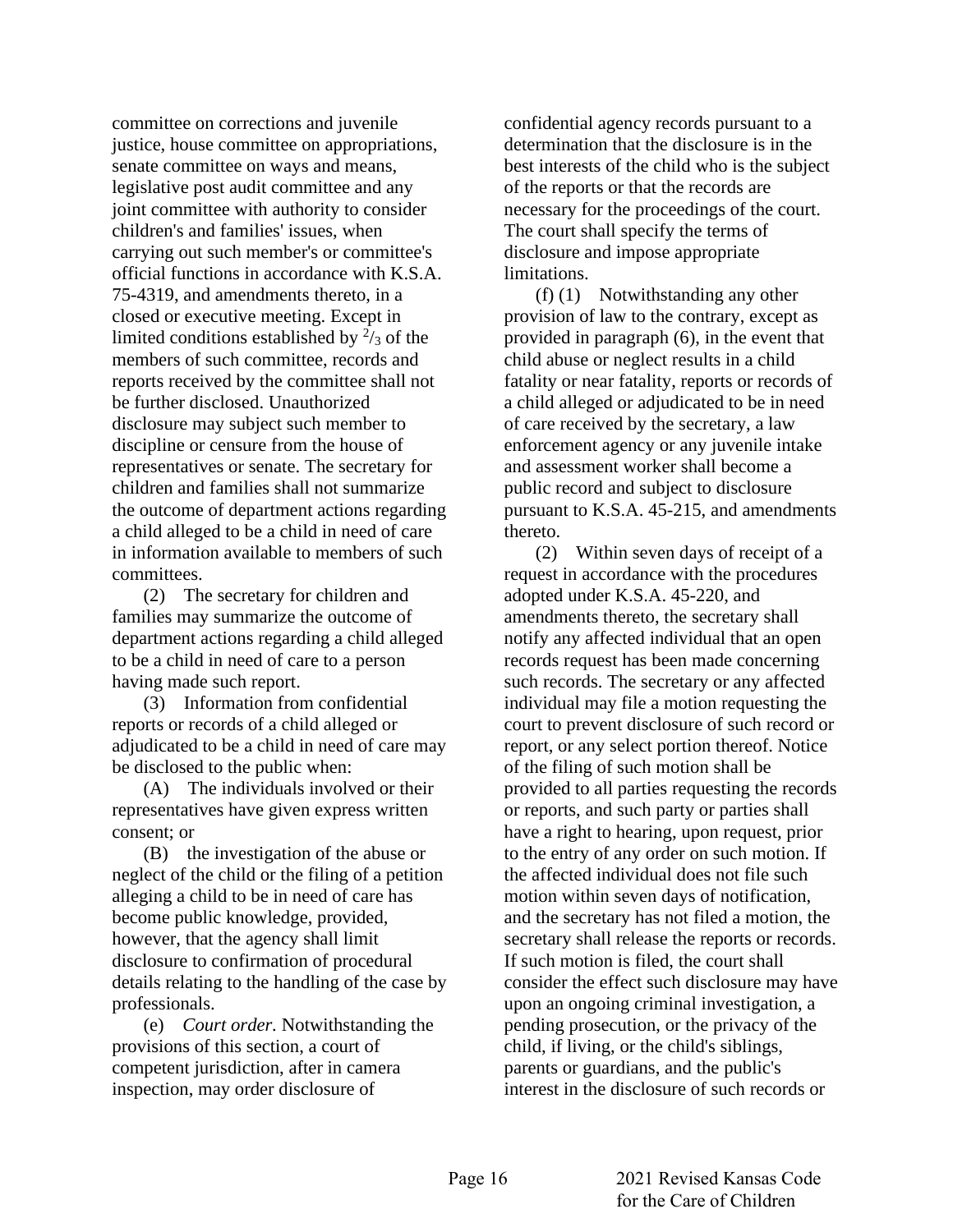reports. The court shall make written findings on the record justifying the closing of the records and shall provide a copy of the journal entry to the affected parties and the individual requesting disclosure pursuant to the Kansas open records act, K.S.A. 45- 215 et seq., and amendments thereto.

(3) Notwithstanding the provisions of paragraph (2), in the event that child abuse or neglect results in a child fatality, the secretary shall release the following information in response to an open records request made pursuant to the Kansas open records act, within seven business days of receipt of such request, as allowed by applicable law:

- (A) Age and sex of the child;
- (B) date of the fatality;

(C) a summary of any previous reports of abuse or neglect received by the secretary involving the child, along with the findings of such reports; and

(D) any department recommended services provided to the child.

(4) Notwithstanding the provisions of paragraph (2), in the event that a child fatality occurs while such child was in the custody of the secretary for children and families, the secretary shall release the following information in response to an open records request made pursuant to the Kansas open records act, within seven business days of receipt of such request, as allowed by applicable law:

- (A) Age and sex of the child;
- (B) date of the fatality; and

(C) a summary of the facts

surrounding the death of the child. (5) For reports or records requested pursuant to this subsection, the time limitations specified in this subsection shall control to the extent of any inconsistency between this subsection and K.S.A. 45-218, and amendments thereto. As used in this section, "near fatality" means an act that, as

certified by a person licensed to practice

medicine and surgery, places the child in serious or critical condition.

(6) Nothing in this subsection shall allow the disclosure of reports, records or documents concerning the child and such child's biological parents that were created prior to such child's adoption. Nothing herein is intended to require that an otherwise privileged communication lose its privileged character.

**History:** L. 1982, ch. 182, § 7; L. 1983, ch. 140, § 14; L. 1985, ch. 145, § 1; L. 1988, ch. 138, § 2; L. 1990, ch. 147, § 1; L. 1992, ch. 318, § 2; L. 1996, ch. 229, § 33; L. 1997, ch. 156, § 41; L. 1998, ch. 171, § 7; L. 1999, ch. 116, § 43; L. 2000, ch. 150, § 5; L. 2002, ch. 135, § 1; L. 2004, ch. 178, § 4; L. 2010, ch. 75, § 8; L. 2018, ch. 87, § 3; L. 2019, ch. 65, § 2; July 1.

#### **Source or Prior Law:**

38-1507.

#### **Revisor's Note:**

Section was also amended by L. 2004, ch. 144, § 1, but that version was repealed by L. 2004, ch. 178, § 7.

Section was neither amended nor repealed in the 2014 session by L. 2014, ch. 115.

Section was amended twice in the 2018 session, see also 38-2212a.

#### **Law Review and Bar Journal References:**

"2002 Legislative Wrap-Up," Paul T. Davis, 71 J.K.B.A. No. 7, 15 (2002).

"Kansas Sunshine Law: How Bright Does It Shine Now? The Kansas Open Meetings and Open Records Acts," Theresa "Terry" Marcel, 72 J.K.B.A. No. 5, 28 (2003).

"Caring When a Parent Does Not - The State's Role in Child Welfare," Roberta Sue McKenna, 79 J.K.B.A. No. 7, 36 (2010).

#### **Attorney General's Opinions:**

Open public records; access of person to records bearing that person's name. 85-105.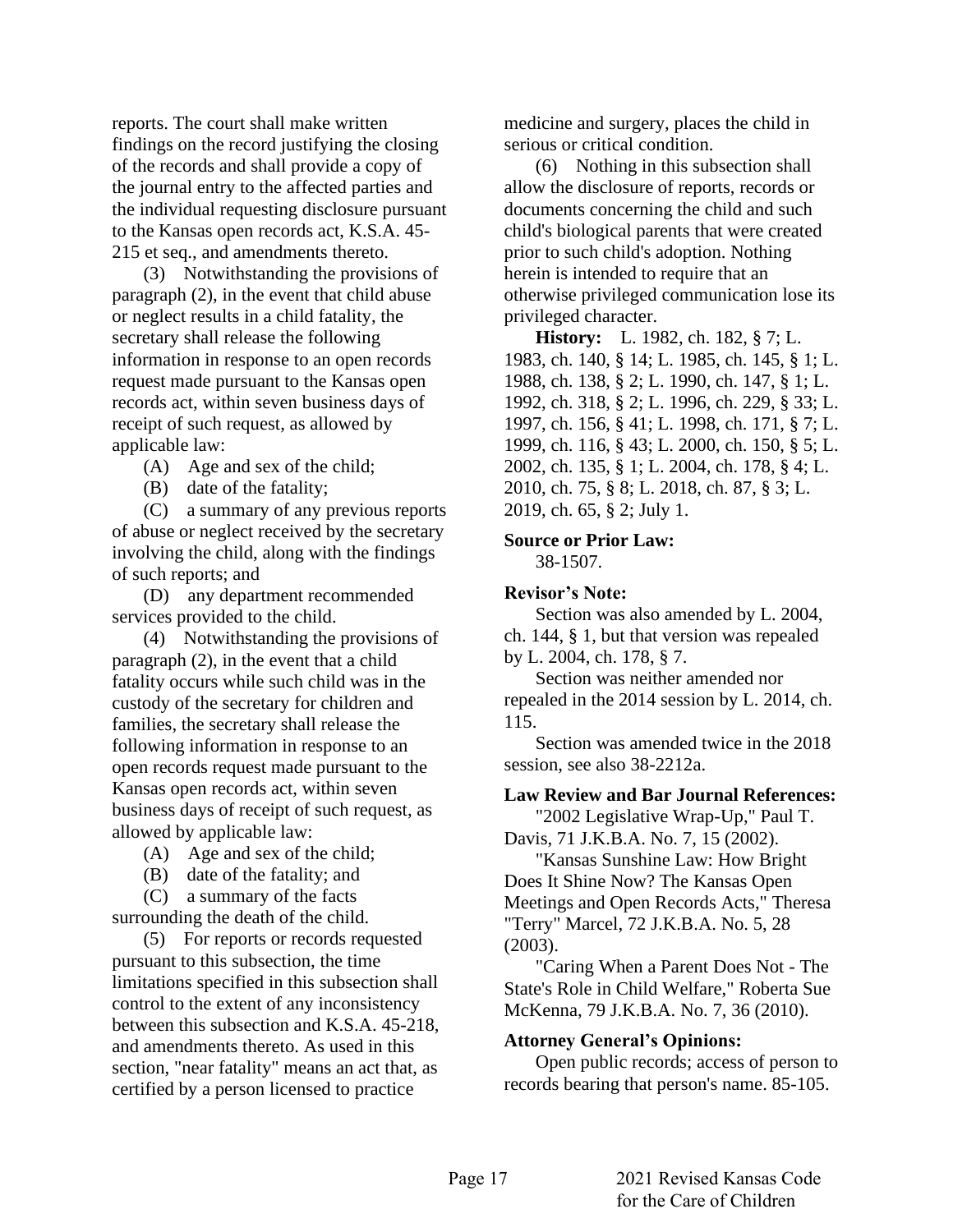<span id="page-22-0"></span>Investigation of reports of suspected child abuse or neglect; interviews on school premises. 85-164.

Juvenile intake process, use of POSIT questionnaire. 2001-53.

Extensive discussion of confidentiality provisions of Kansas Code for Care of Children. 2004-32.

# **CASE ANNOTATIONS**

1. Preliminary injunction granted on claim statute requiring plaintiffs to report underage patients' sexual activities violated privacy rights. Aid for Women v. Foulston, 325 F.Supp.2d 1273, 1286 (2004).

#### **38-2212a.**

**History:** L. 1982, ch. 182, § 7; L. 1983, ch. 140, § 14; L. 1985, ch. 145, § 1; L. 1988, ch. 138, § 2; L. 1990, ch. 147, § 1; L. 1992, ch. 318, § 2; L. 1996, ch. 229, § 33; L. 1997, ch. 156, § 41; L. 1998, ch. 171, § 7; L. 1999, ch. 116, § 43; L. 2000, ch. 150, § 5; L. 2002, ch. 135, § 1; L. 2004, ch. 178, § 4; L. 2010, ch. 75, § 8; L. 2018, ch. 71, § 35; Repealed, L. 2019, ch. 65, § 10; July 1.

# **38-2213. Records of law enforcement agencies; limited disclosure; exchange of information; access; court ordered disclosure.**

(a) *Principle of limited disclosure*. Information contained in confidential law enforcement records concerning a child alleged or adjudicated to be in need of care may be disclosed as provided in this section. Disclosure shall in all cases be guided by the principle of providing access only to persons or entities with a need for information that is directly related to achieving the purposes of this code.

(b) *Free exchange of information.* Pursuant to K.S.A. 2020 Supp. 38-2210, and amendments thereto, a law enforcement agency shall participate in the free exchange of information concerning a child who is alleged or adjudicated to be in need of care.

(c) *Access to information in law enforcement records.* In order to discharge their official duties, the following persons or entities shall have access to confidential law enforcement records concerning a child alleged or adjudicated to be in need of care.

(1) The court having jurisdiction over the proceedings, including the presiding judge and any court personnel designated by the judge.

(2) The secretary.

(3) The commissioner of juvenile justice.

(4) Law enforcement officers or county or district attorneys or their staff.

(5) Any juvenile intake and assessment worker.

(6) Members of a court-appointed multidisciplinary team.

(7) Any other federal, state or local government executive branch entity, or any agent of such entity, having a need for such information in order to carry out such entity's responsibilities under law to protect children from abuse and neglect.

(8) Persons or entities allowed access pursuant to subsection (f) of K.S.A. 2020 Supp. 38-2212, and amendments thereto.

(d) *Necessary access.* The following persons or entities shall have access to information from law enforcement records when reasonably necessary to carry out their lawful responsibilities, to maintain their personal safety and the personal safety of individuals in their care, or to educate, diagnose, treat, care for or protect a child alleged or adjudicated to be in need of care. Information authorized to be disclosed in this subsection shall not contain information which identifies a reporter of a child alleged or adjudicated to be a child in need of care.

(1) Any individual, or public or private agency authorized by a properly constituted authority to diagnose, care for, treat or supervise a child who is the subject of a report or record of child abuse or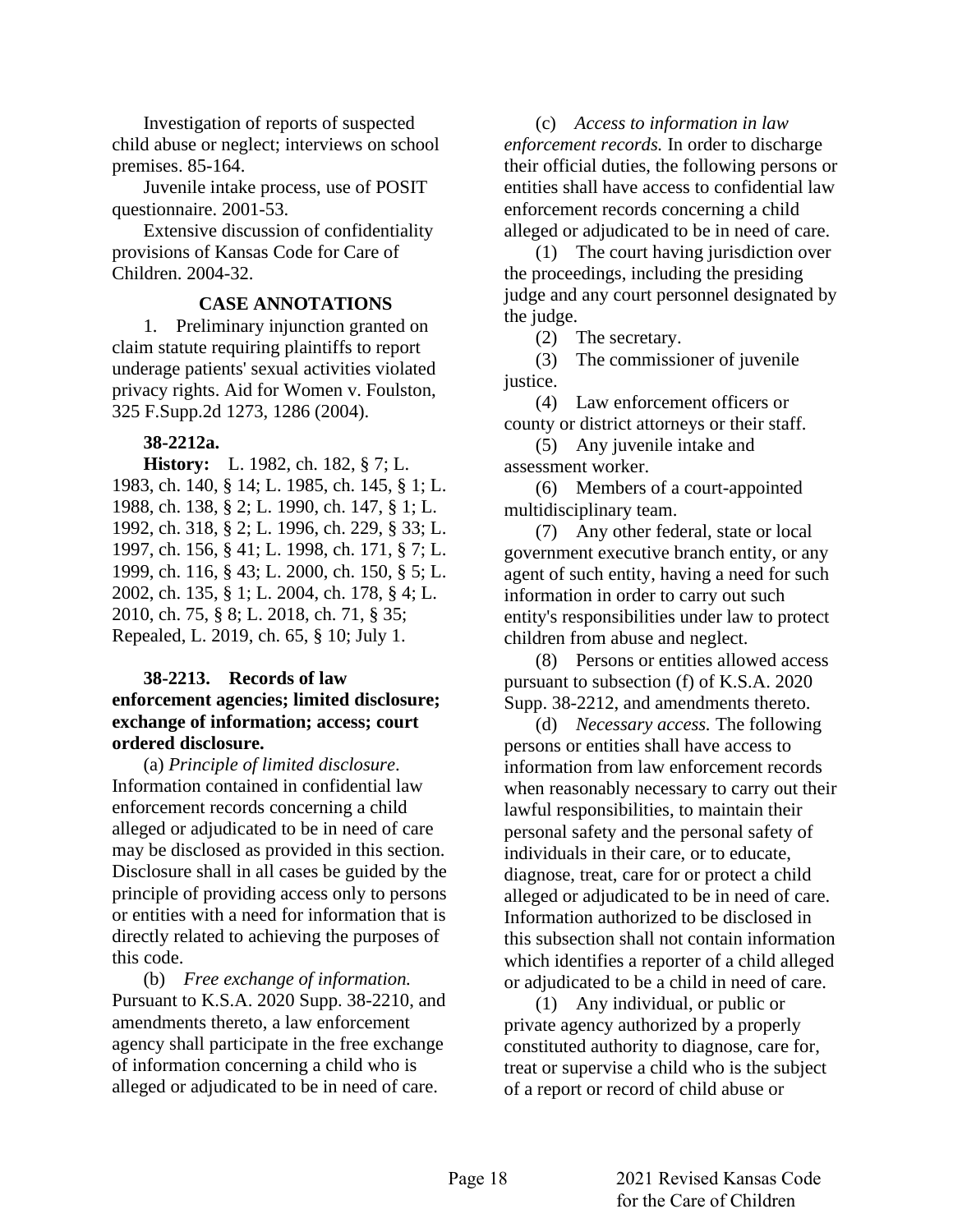<span id="page-23-0"></span>neglect, including physicians, psychiatrists, nurses, nurse practitioners, psychologists, licensed social workers, child development specialists, physician assistants, community mental health workers, alcohol and drug abuse counselors, and licensed or registered child care providers.

(2) School administrators shall have access to but shall not copy law enforcement records and may disclose information to teachers, paraprofessionals and other school personnel as necessary to meet the educational needs of the child or to protect the safety of students and school employees.

(3) The department of health and environment or persons authorized by the department of health and environment pursuant to K.S.A. 65-512, and amendments thereto, for the purposes of carrying out responsibilities relating to licensure or registration of child care providers as required by article 5 of chapter 65 of the Kansas Statutes Annotated, and amendments thereto.

(e) *Legislative access*. Information from law enforcement records of a child alleged or adjudicated to be in need of care shall be available to members of the standing house or senate committee on judiciary, house committee on corrections and juvenile justice, house committee on appropriations, senate committee on ways and means, legislative post audit committee and any joint committee with authority to consider children's and families' issues, when carrying out such member's or committee's official functions in accordance with K.S.A. 75-4319, and amendments thereto, in a closed or executive meeting. Except in limited conditions established by  $^{2}/_{3}$  of the members of such committee, records and reports received by the committee shall not be further disclosed. Unauthorized disclosure may subject such member to discipline or censure from the house of representatives or senate.

(f) *Court order.* Notwithstanding the provisions of this section, a court of competent jurisdiction, after in camera inspection, may order disclosure of confidential law enforcement records pursuant to a determination that the disclosure is in the best interests of the child who is the subject of the reports or that the records are necessary for the proceedings of the court and otherwise admissible as evidence. The court shall specify the terms of disclosure and impose appropriate limitations.

**History:** L. 1982, ch. 182, § 8; L. 1983, ch. 140, § 15; L. 1984, ch. 153, § 2; L. 1992, ch. 318, § 3; L. 1996, ch. 229, § 35; L. 1997, ch. 156, § 42; L. 2004, ch. 178, § 5; July 1.

#### **Source or Prior Law:**

38-1508.

# **Revisor's Note:**

Section was also amended by L. 2004, ch. 144, § 2, but that version was repealed by L. 2004, ch. 178, § 7.

# **Attorney General's Opinions:**

Investigation of reports of suspected child abuse or neglect; interviews on school premises. 85-164.

Juvenile intake process, use of POSIT questionnaire. 2001-53.

# **38-2214. Duties of county or district attorney.**

It shall be the duty of the county or district attorney or the county or district attorney's designee to prepare and file the petition alleging a child to be a child in need of care, and to appear at the hearing on the petition and to present evidence as necessary, at all stages of the proceedings, that will aid the court in making appropriate decisions. The county or district attorney or the county or district attorney's designee shall also have the other duties required by this code. Pursuant to a written agreement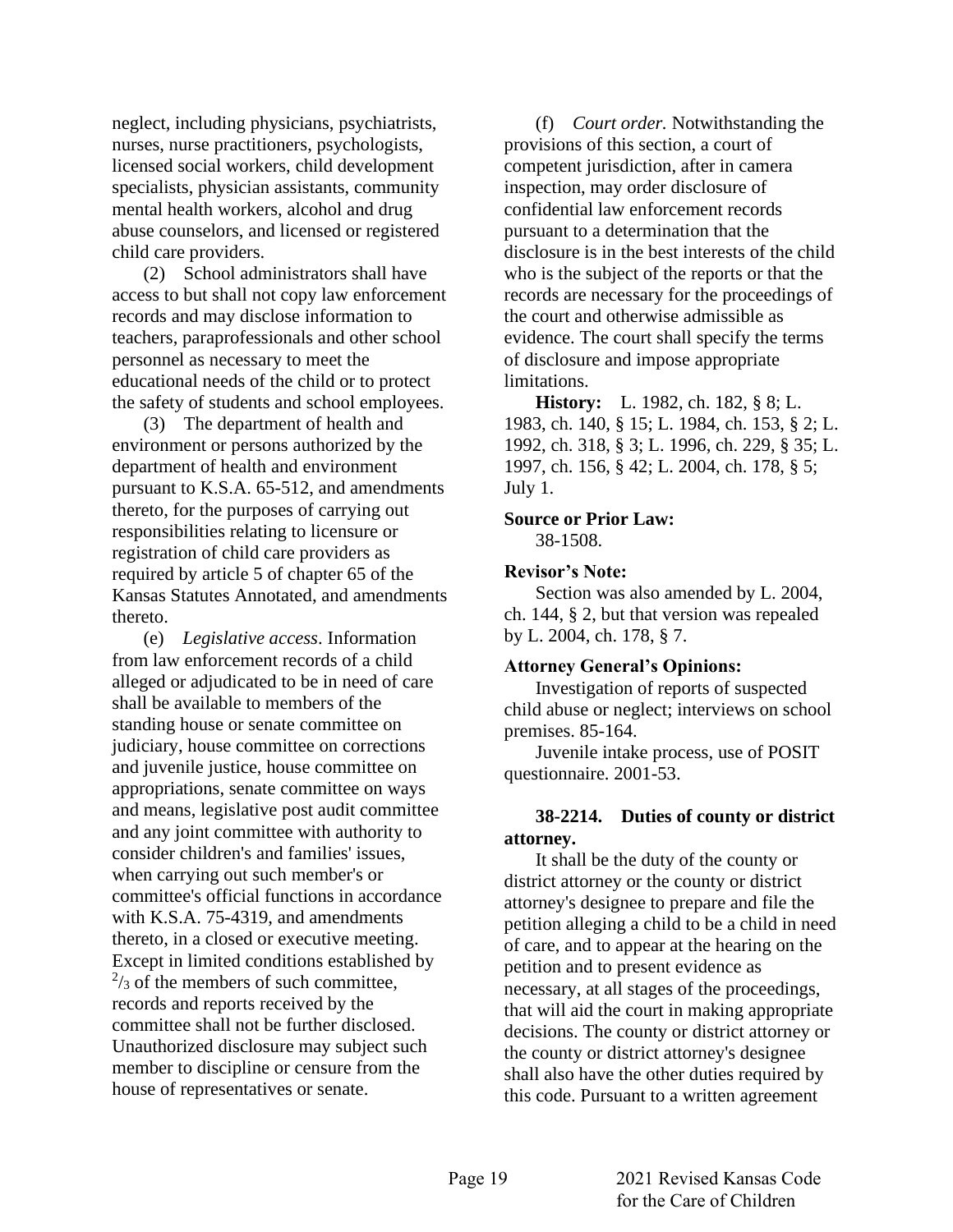<span id="page-24-0"></span>between the secretary and the county or district attorney, the attorneys for the secretary may perform the duties of the county or district attorney after disposition has been determined by the court.

**History:** L. 2006, ch. 200, § 9; Jan. 1, 2007.

# **Source or Prior Law:**

38-1510.

# **Attorney General's Opinions:**

When appointed, a county counselor has duty to file child-in-need-of-care petitions. 2018-18.

# **38-2215. Docket fee; authorized only by legislative enactment; expenses; assessment.**

(a) *Docket fee.* The docket fee for proceedings under this code, if one is assessed as provided in this section, shall be \$34. Only one docket fee shall be assessed in each case. Except as provided further, the docket fee established in this section shall be the only fee collected or moneys in the nature of a fee collected for the docket fee. Such fee shall only be established by an act of the legislature and no other authority is established by law or otherwise to collect a fee. On and after July 1, 2019, through June 30, 2025, the supreme court may impose an additional charge, not to exceed \$22 per docket fee, to fund the costs of non-judicial personnel.

(b) *Expenses.* The expenses for proceedings under this code, including fees and mileage allowed witnesses and fees and expenses approved by the court for appointed attorneys, shall be paid by the board of county commissioners from the general fund of the county.

(c) *Assessment of docket fee and expenses.* (1) *Docket fee.* The docket fee may be assessed or waived by the court conducting the initial dispositional hearing and the docket fee may be assessed against the complaining witness or person initiating the proceedings or a party or interested party other than the state, a political subdivision of the state, an agency of the state or of a political subdivision of the state, or a person acting in the capacity of an employee of the state or of a political subdivision of the state. Any docket fee received shall be remitted to the state treasurer pursuant to K.S.A. 20- 362, and amendments thereto.

(2) *Expenses.* Expenses may be assessed against the complaining witness, a person initiating the proceedings, a party or an interested party, other than the state, a political subdivision of the state, an agency of the state or of a political subdivision of the state or a person acting in the capacity of an employee of the state or of a political subdivision of the state. When expenses are recovered from a person against whom they have been assessed the general fund of the county shall be reimbursed in the amount of the recovery. If it appears to the court in any proceedings under this code that expenses were unreasonably incurred at the request of any party the court may assess that portion of the expenses against the party.

(d) *Cases in which venue is transferred.* If venue is transferred from one county to another, the court from which the case is transferred shall send to the receiving court a statement of expenses paid from the general fund of the sending county. If the receiving court collects any of the expenses owed in the case, the receiving court shall pay to the sending court an amount proportional to the sending court's share of the total expenses owed to both counties. The expenses of the sending county shall not be an obligation of the receiving county except to the extent that the sending county's proportion of the expenses is collected by the receiving court. All amounts collected shall first be applied toward payment of the docket fee.

**History:** L. 2006, ch. 200, § 10; L. 2008, ch. 95, § 9; L. 2009, ch. 116, § 17; L.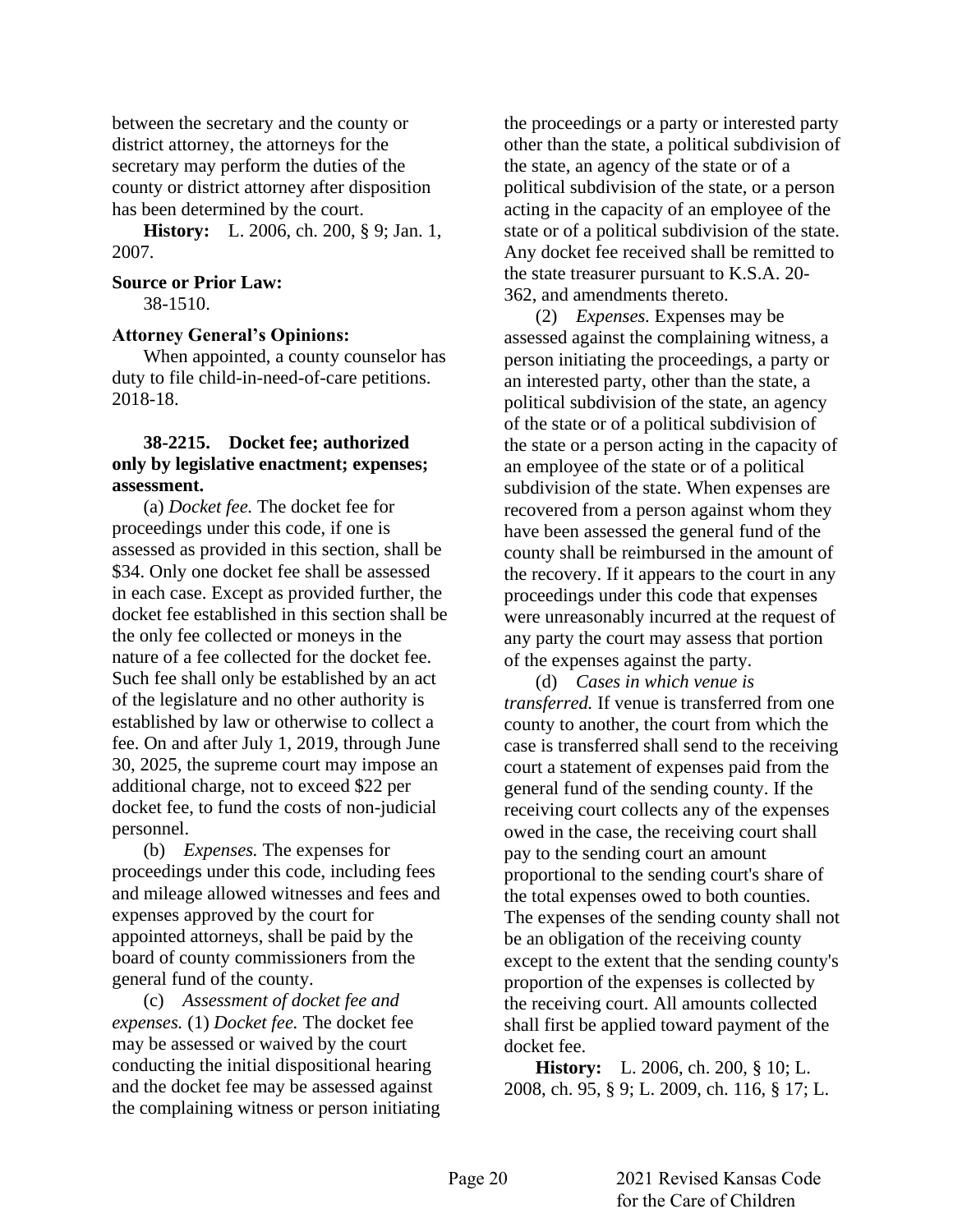<span id="page-25-0"></span>2010, ch. 62, § 10; L. 2011, ch. 87, § 10; L. 2012, ch. 66, § 12; L. 2013, ch. 125, § 12; L. 2015, ch. 81, § 18; L. 2017, ch. 80, § 14; L. 2019, ch. 58, § 15; July 1.

#### **Source or Prior Law:**

38-1511.

#### **38-2216. Expense of care and custody of child.**

(a) *How paid.* (1) If a child alleged or adjudged to be a child in need of care is not eligible for assistance under K.S.A. 39-709, and amendments thereto, expenses for the care and custody of the child shall be paid out of the general fund of the county in which the proceedings are brought. For the purpose of this section, a child who is a nonresident of the state of Kansas or whose residence is unknown shall have residence in the county where the proceedings are instituted.

(2) When a law enforcement officer has taken a child into custody as authorized by subsection (b) of K.S.A. 2020 Supp. 38- 2231, and amendments thereto, and delivered the child to a person or facility designated by the secretary or when custody of a child is awarded to the secretary, the expenses of the care and custody of the child may be paid by the secretary, even though the child does not meet the eligibility standards of K.S.A. 39-709, and amendments thereto.

(3) When the custody of a child is awarded to the secretary, the expenses of the care and custody of the child shall not be paid out of the county general fund.

(4) Nothing in this section shall be construed to mean that any person shall be relieved of legal responsibility to support a child.

(b) *Reimbursement to county general fund.* (1) When expenses for the care and custody of a child alleged or adjudged to be a child in need of care have been paid out of the county general fund, the court may fix a

time and place for hearing on the question of requiring payment or reimbursement of all or part of the expenses by a person who by law is liable to maintain, care for or support the child.

(2) The court, after notice to the person who by law is liable to maintain, care for or support the child, may hear and dispose of the matter and may enter an order relating to payment of expenses for care and custody of the child. If the person willfully fails or refuses to pay the sum, the person may be adjudged in contempt of court and punished accordingly.

(3) The county may bring a separate action against a person who by law is liable to maintain, care for or support a child alleged or adjudged to be a child in need of care for the reimbursement of expenses paid out of the county general fund for the care and custody of the child.

(c) *Reimbursement to secretary.* (1) When expenses for the care and custody of a child alleged or adjudged to be a child in need of care have been paid by the secretary, the secretary may recover the expenses pursuant to K.S.A. 39-709, 39-718b or 39- 755, and amendments thereto, or as otherwise provided by law, from any person who by law is liable to maintain, care for or support the child.

(2) The secretary shall have the power to compromise and settle any claim due or any amount claimed to be due to the secretary from any person who by law is liable to maintain, care for or support the child.

**History:** L. 2006, ch. 200, § 11; Jan. 1, 2007.

#### **Source or Prior Law:** 38-1512.

# **38-2217. Health services.**

(a) *Physical or mental care and treatment.* (1) When a child less than 18 years of age is alleged to have been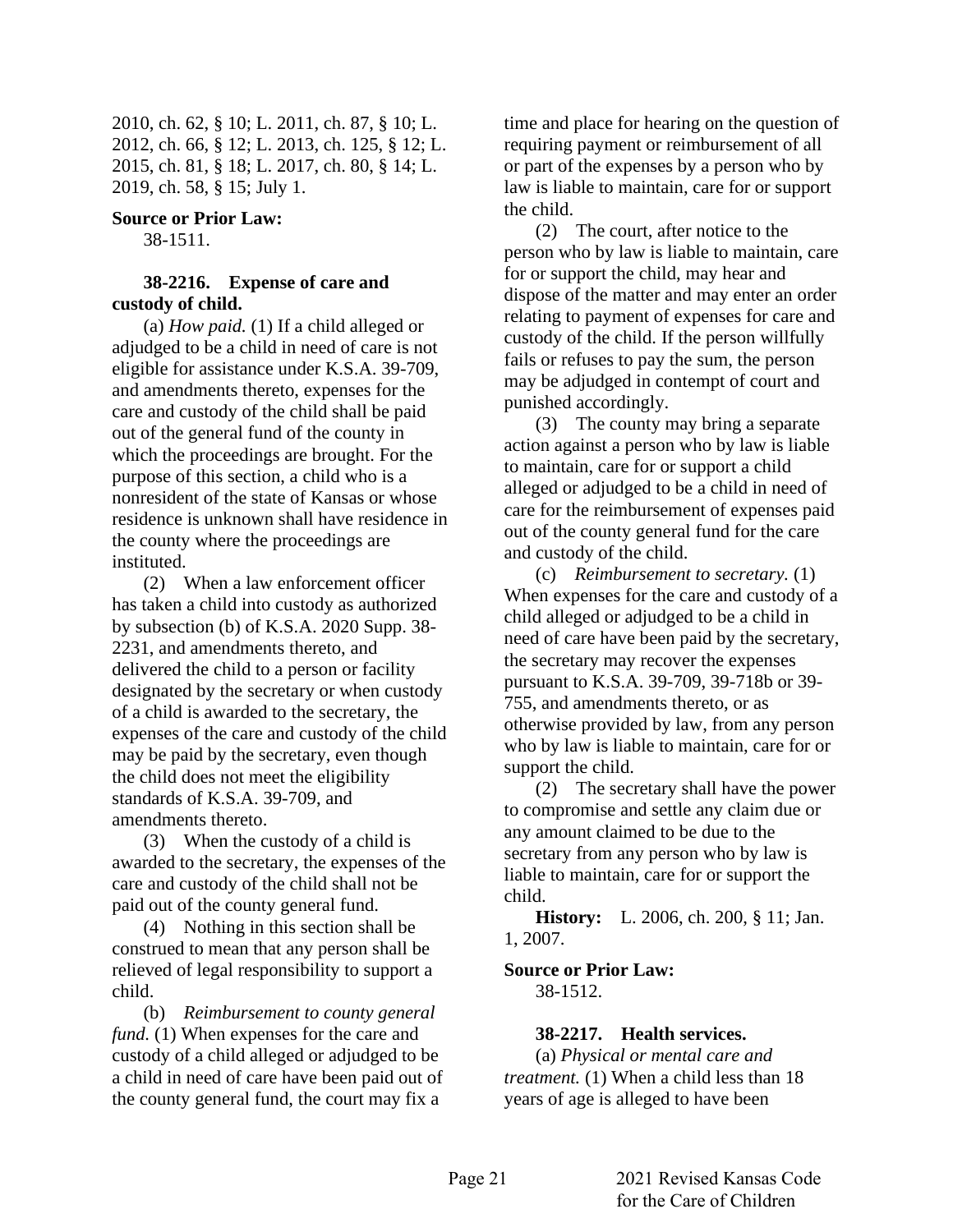physically, mentally or emotionally abused or neglected or sexually abused, no consent shall be required to medically examine the child to determine whether the child has been abused or neglected. Unless the child is alleged or suspected to have been abused by the parent or guardian, the investigating officer shall notify or attempt to notify the parent or guardian of the medical examination of the child.

(2) When the health or condition of a child who is subject to jurisdiction of the court requires it, the court may consent to the performing and furnishing of hospital, medical, surgical or dental treatment or procedures, including the release and inspection of medical or dental records. A child, or parent of any child, who is opposed to certain medical procedures authorized by this subsection may request an opportunity for a hearing thereon before the court. Subsequent to the hearing, the court may limit the performance of matters provided for in this subsection or may authorize the performance of those matters subject to terms and conditions the court considers proper.

(3) The custodian or agent of the custodian is the personal representative for the purpose of consenting to disclosure of otherwise protected health information and may give consent to the following:

(A) Dental treatment for the child by a licensed dentist;

(B) diagnostic examinations of the child, including but not limited to the withdrawal of blood or other body fluids, xrays and other laboratory examinations;

(C) releases and inspections of the child's medical history records;

(D) immunizations for the child;

(E) administration of lawfully prescribed drugs to the child;

(F) examinations of the child including, but not limited to, the withdrawal of blood or other body fluids or tissues for

the purpose of determining the child's parentage; and

(G) subject to limitations in K.S.A. 59-3075(e)(4), (5) and (6), and amendments thereto, medical or surgical care determined by a physician to be necessary for the welfare of such child, if the parents are not available or refuse to consent.

(4) When the court has adjudicated a child to be in need of care, the custodian or an agent designated by the custodian is the personal representative for the purpose of consenting to disclosure of otherwise protected health information and shall have authority to consent to the performance and furnishing of hospital, medical, surgical or dental treatment or procedures or mental care or treatment other than inpatient treatment at a state psychiatric hospital, including the release and inspection of medical or hospital records, subject to terms and conditions the court considers proper and subject to the limitations of K.S.A. 59- 3075 (e)(4), (5) and (6), and amendments thereto.

(5) Any health care provider who in good faith renders hospital, medical, surgical, mental or dental care or treatment to any child or discloses protected health information as authorized by this section shall not be liable in any civil or criminal action for failure to obtain consent of a parent.

(6) Nothing in this section shall be construed to mean that any person shall be relieved of legal responsibility to provide care and support for a child.

(b) *Care and treatment requiring court action.* If it is brought to the court's attention, while the court is exercising jurisdiction over the person of a child under this code, that the child may be a mentally ill person as defined in K.S.A. 59-2946, and amendments thereto, or a person with an alcohol or substance abuse problem as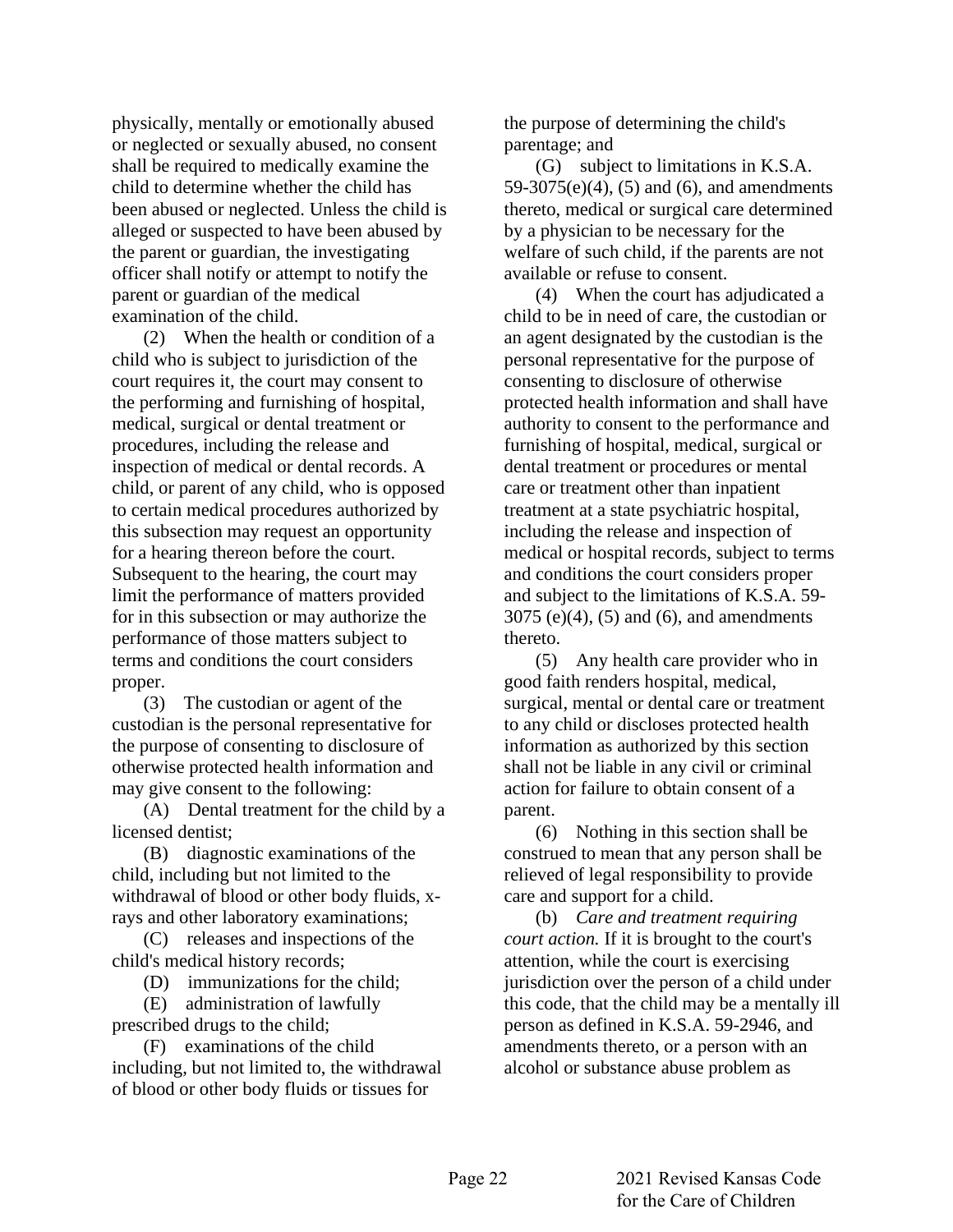<span id="page-27-0"></span>defined in K.S.A. 59-29b46, and amendments thereto, the court may:

(1) Direct or authorize the county or district attorney or the person supplying the information to file the petition provided for in K.S.A. 59-2957, and amendments thereto, and proceed to hear and determine the issues raised by the application as provided in the care and treatment act for mentally ill persons or the petition provided for in K.S.A. 59-29b57, and amendments thereto, and proceed to hear and determine the issues raised by the application as provided in the care and treatment act for persons with an alcohol or substance abuse problem; or

(2) authorize that the child seek voluntary admission to a treatment facility as provided in K.S.A. 59-2949, and amendments thereto, or K.S.A. 59-29b49, and amendments thereto.

The application to determine whether the child is a mentally ill person or a person with an alcohol or substance abuse problem may be filed in the same proceedings as the petition alleging the child to be a child in need of care, or may be brought in separate proceedings. In either event, the court may enter an order staying any further proceedings under this code until all proceedings have been concluded under the care and treatment act for mentally ill persons or the care and treatment act for persons with an alcohol or substance abuse problem.

**History:** L. 2006, ch. 200, § 12; L. 2008, ch. 169, § 4; July 1.

#### **Source or Prior Law:** 38-1513.

# **38-2218. Educational decisions; educational advocates for exceptional children.**

(a) When the court has granted legal custody of a child in a hearing under the code to an agency, association or individual, the custodian or an agent designated by the

custodian shall have authority to make educational decisions for the child if the parents of the child are unknown or unavailable. When the custodian of the child is the secretary, and the parents of the child are unknown or unavailable, and the child appears to be an exceptional child who requires special education, the secretary shall immediately notify the state board of education, or a designee of the state board, and the school district in which the child is residing that the child is in need of an education advocate. As used in this section, a parent is unavailable if:

(1) Repeated attempts have been made to contact the parent to provide notice of an IEP meeting and secure the parent's participation and such attempts have been unsuccessful;

(2) having been provided actual notice of an IEP meeting, the parent has failed or refused to attend and participate in the meeting; or

(3) the parent's whereabouts are unknown so that notice of an IEP meeting cannot be given to the parent. As soon as possible after notification, the state board of education, or its designee, shall appoint an education advocate for the child.

(b) If the secretary changes the placement of a pupil from one school district to another or to another school within the same district, it shall be the duty of the secretary to transfer, or make provision for the transfer, of all school records of such pupil to the district or school to which the pupil is transferred. Such school records shall be transferred at the same time that the pupil is transferred or as soon as possible thereafter.

(c) As used in this section, the terms "exceptional child," "special education," and "education advocate" have the meanings respectively ascribed thereto in the special education for exceptional children act, K.S.A. 72-3403 et seq., and amendments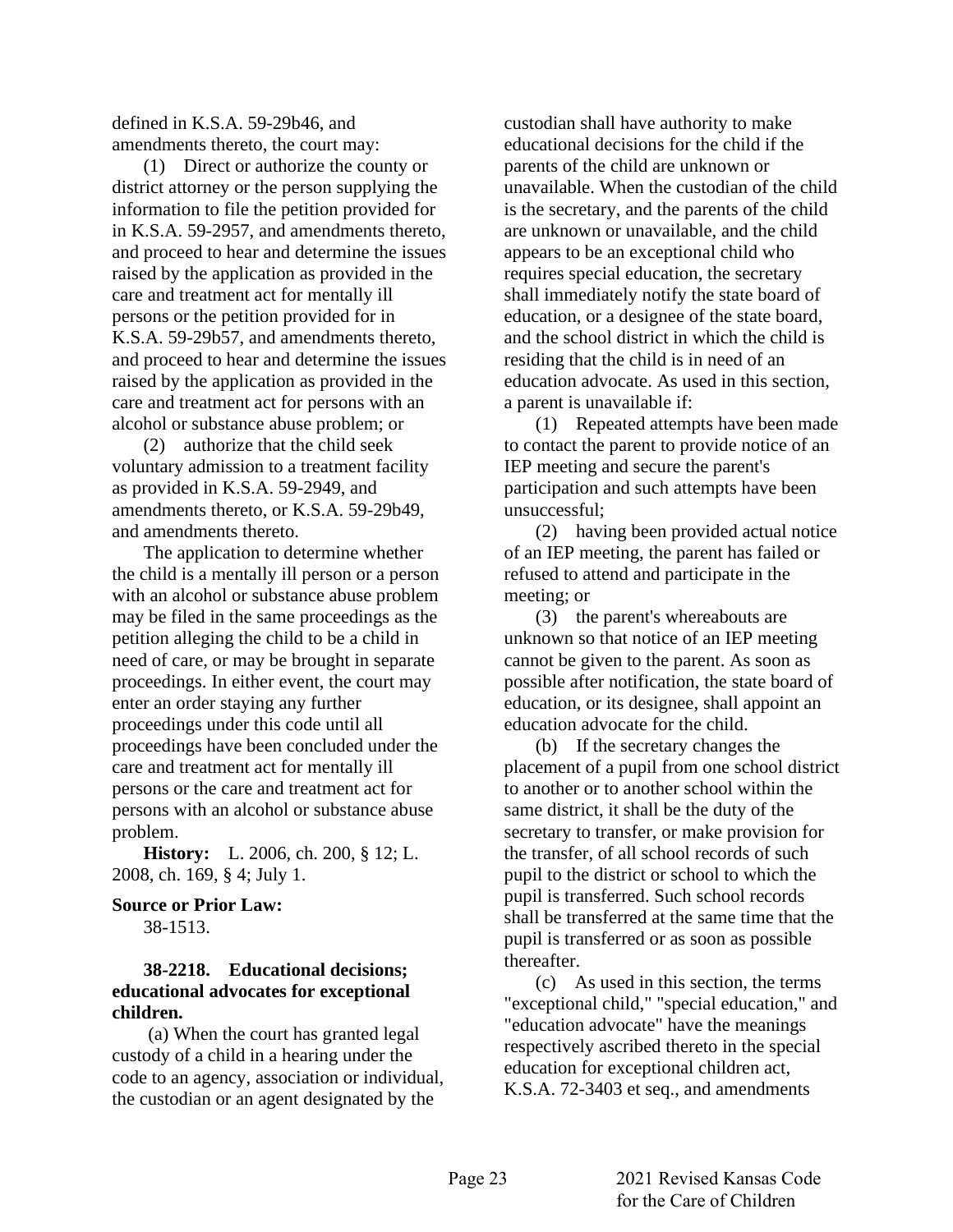<span id="page-28-0"></span>thereto. The term "pupil" means a child living in a school district as a result of a placement therein by the secretary pursuant to this code.

**History:** L. 2006, ch. 200, § 13; Jan. 1, 2007.

#### **Source or Prior Law:**

38-1513a.

# **38-2219. Evaluation of development or needs of child.**

(a) *Of the child.* (1) *Psychological or emotional.* During proceedings under this code, the court, on its own motion or the motion of the guardian ad litem for the child, a party or interested party, may order an evaluation and written report of the psychological or emotional development or needs of a child who is the subject of the proceedings. The court may refer the child to a state institution for the evaluation if the secretary advises the court that the facility is a suitable place to care for, treat or evaluate the child and that space is available. The expenses of transportation to and from the state facility may be paid as a part of the expenses of temporary care and custody. The child may be referred to a mental health center or qualified professional for evaluation and the expenses of the evaluation may be considered as expenses of the proceedings and assessed as provided in this code. If the court orders an evaluation as provided in this section, a parent of the child shall have the right to obtain an independent evaluation at the expense of the parent.

(2) *Medical.* During proceedings under this code, the court may order an examination and report of the medical condition and needs of a child who is the subject of the proceedings. The court may also order a report from any physician who has been attending the child stating the diagnosis, condition and treatment afforded the child.

(3) *Educational.* During proceedings under this code, the court may order the chief administrative officer of the school which the child attends or attended to provide to the court information that is readily available which the school officials believe would properly indicate the educational needs of the child. The order may direct that the school conduct an educational needs assessment of the child and send a report of the assessment to the court. The educational needs assessment may include a meeting involving any of the following: The child's parents; the child's teachers; the school psychologist; a school special services representative; a representative of the secretary; the child's court-appointed special advocate; the child's foster parents, legal guardian and permanent custodian; a court services officer; and other persons that the chief administrative officer of the school or the officer's designee considers appropriate.

(b) *Physical, psychological or emotional status of parent or custodian.* During proceedings under this code, the court may order: (1) An examination, evaluation and report of the physical, mental or emotional status or needs of a parent, a person residing with a parent or any person being considered as one to whom the court may grant custody; and

(2) written reports from any qualified person concerning the parenting skills or ability to provide for the physical, mental or emotional needs and future development of a child by a parent or any person being considered as one to whom the court may grant custody.

(c) *Confidentiality of reports.* (1) *Reports of court ordered examination or evaluation.* No confidential relationship of physician and patient, psychologist and client or social worker and client shall arise from an examination or evaluation ordered by the court.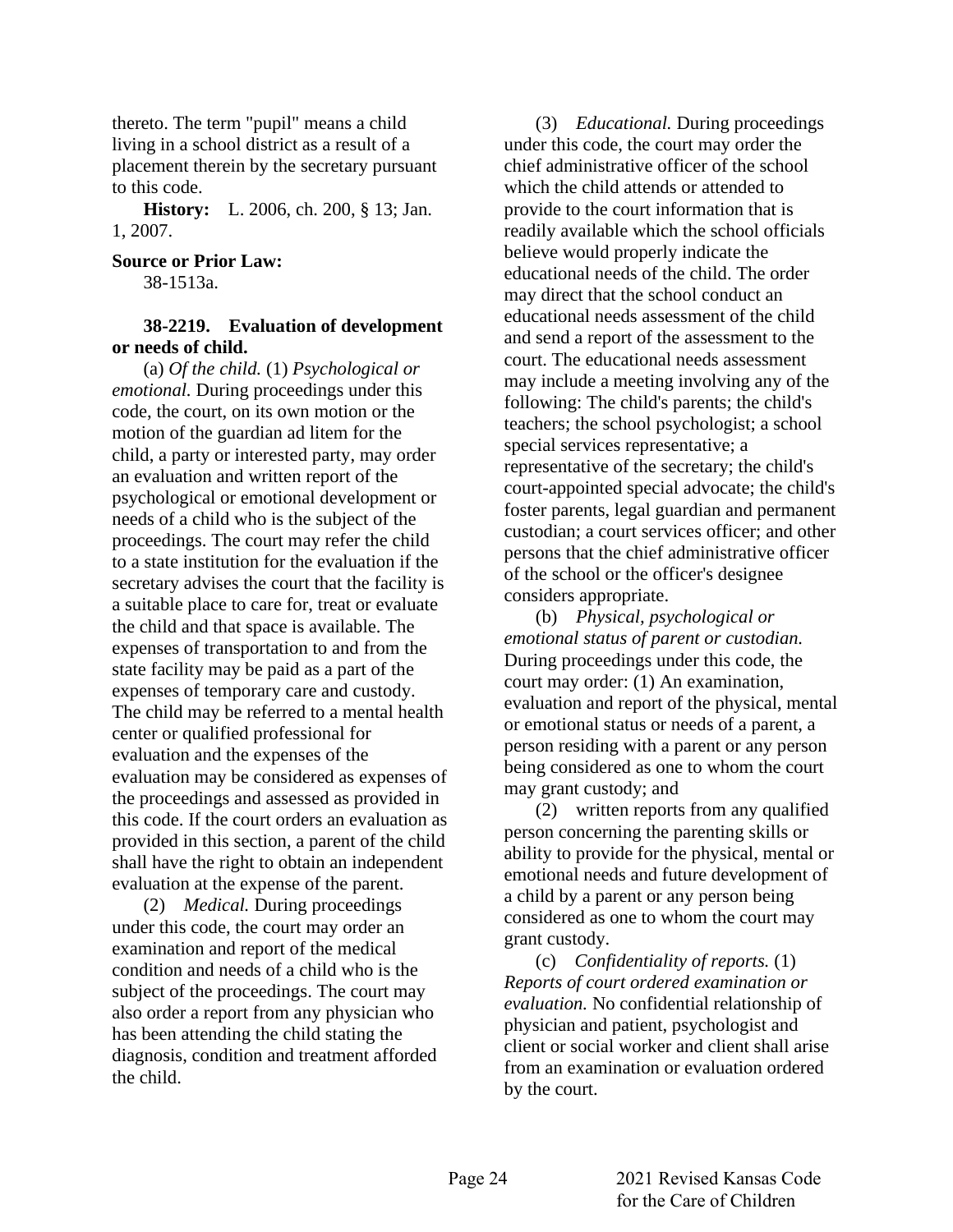<span id="page-29-0"></span>(2) *Report from private physician, psychologist or therapist.* When any interested party or party to proceedings under this code wishes the court to have the benefit of information or opinion from a physician, psychologist, registered marriage and family therapist or social worker with whom there is a confidential relationship, the party or interested party may waive the confidential relationship but restrict the information to be furnished or testimony to be given to those matters material to the issues before the court. If requested, the court may make an in camera examination of the proposed witness or the file of the proposed witness and excise any matters that are not material to the issues before the court.

(d) *Reports prepared by a courtappointed special advocate or by the secretary.* All reports prepared by a courtappointed special advocate or by the secretary shall be filed with the court and shall be made available as provided in subsection (e).

(e) *Availability of reports.* (1) All reports provided for in this section shall be filed with the court and shall be made available to counsel for any party or interested party prior to any scheduled hearing on any matter addressed by the report. If any party or interested party is not represented by counsel, the report shall be made available to that party.

(2) All reports provided for in this section may be read by the court at any stage of a proceeding under this code, but no fact or conclusion derived from a report shall be used as the basis for an order of the court unless the information has been admitted into evidence following an opportunity for any party or interested party to examine, under oath, the person who prepared the report. If the court is in possession of a report that has not been offered into evidence, the court shall inquire whether

there is an objection to admitting the report into evidence. If there is no objection, the court may admit the report into evidence.

**History:** L. 2006, ch. 200, § 14; L. 2007, ch. 57, § 2; Apr. 5.

**Source or Prior Law:** 38-1514.

# **38-2220. Parentage.**

(a) If the court determines that the information contained in the petition concerning parentage of the child may be incomplete or incorrect, the court shall determine whether the question has been previously adjudicated and whether service of process should be made on some additional person.

(b) If it appears that the issue of parentage needs to be adjudicated, the court shall stay child support proceedings, if any are pending in the case, with respect to that alleged parent and child relationship, until the dispute is resolved by agreement, by a separate action under the Kansas parentage act, K.S.A. 2021 Supp. 23-2201 et seq., and amendments thereto, or otherwise. Nothing in this subsection shall be construed to limit the power of the court to carry out the purposes of the code.

**History:** L. 2006, ch. 200, § 15; L. 2012, ch. 162, § 62; May 31.

**Source or Prior Law:** 38-1516.

# **38-2221. Fingerprints and photographs.**

(a) Fingerprints or photographs of a person alleged or adjudicated to be a child in need of care may be taken:

(1) By a person authorized to investigate an allegation or suspicion of child abuse or neglect to obtain and preserve evidence or to determine the identity of a child;

(2) as authorized by K.S.A. 38-1611, and amendments thereto; or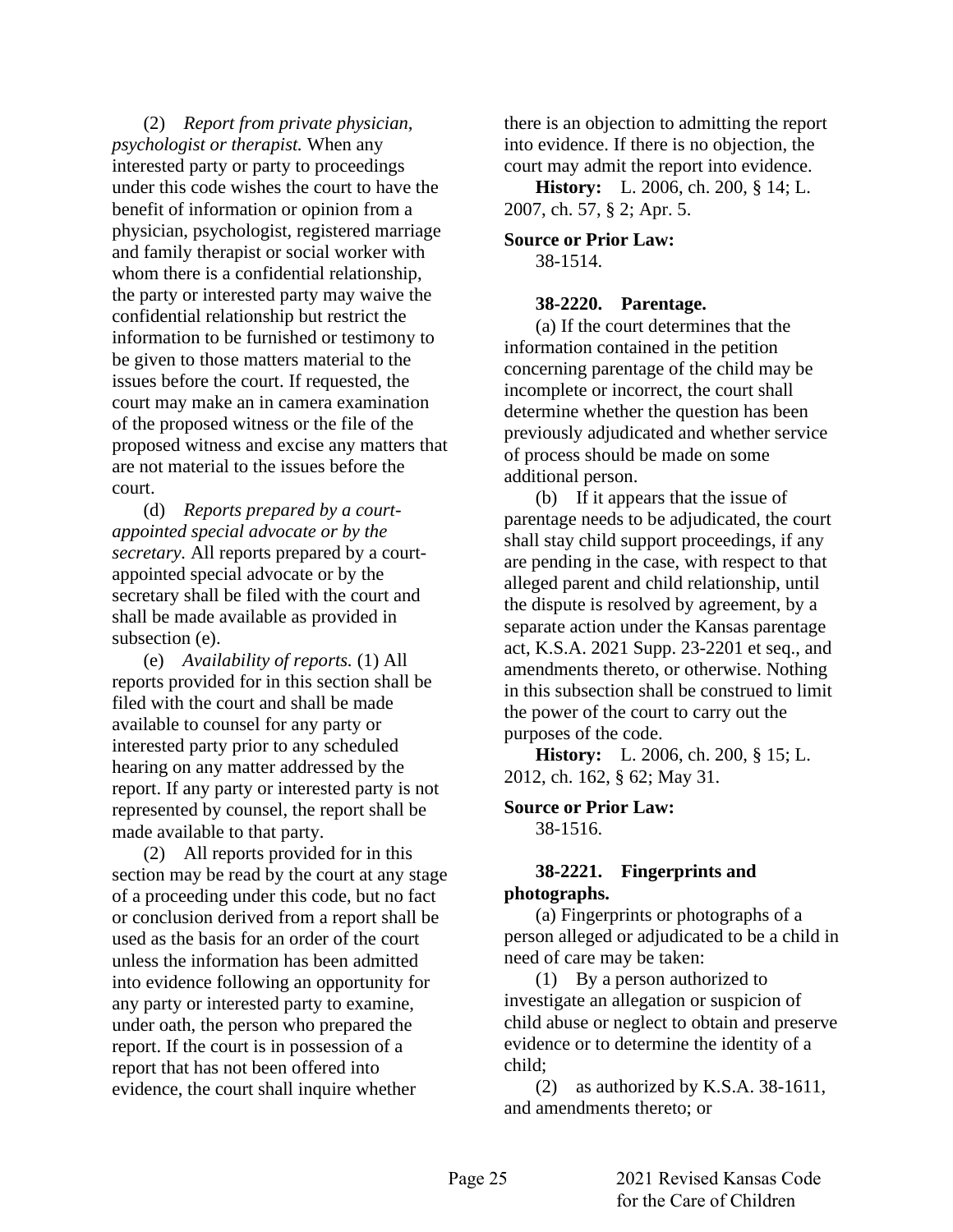<span id="page-30-0"></span>(3) if authorized by a judge of the district court having jurisdiction.

(b) Fingerprints and photographs taken under subsection (a)(3):

(1) Shall be kept separate from those of persons of the age of majority; and

(2) may be sent to a state or federal repository only if authorized by a judge of the district court having jurisdiction.

(c) Nothing in this section shall preclude the custodian of the child from authorizing photographs or fingerprints of the child to:

(1) Be used in any action under the Kansas parentage act, K.S.A. 2021 Supp. 23-2201 et seq., and amendments thereto;

(2) assist in the apprehension of a runaway child;

(3) assist in the adoption or other permanent placement of a child; or

(4) provide the child or the child's parents with a history of the child's life and development.

(d) For purposes of this section, the term photograph means an image or likeness of a child made or reproduced by any medium or means.

**History:** L. 2006, ch. 200, § 16; L. 2012, ch. 162, § 63; May 31.

# **Source or Prior Law:**

38-1518.

# **38-2222. Public information and educational program; reporting of suspected abuse or neglect.**

The secretary shall conduct a continuing public information and educational program concerning the reporting of suspected abuse or neglect for local staff of the Kansas department for children and families, for persons required to report under this code and for other appropriate persons.

**History:** L. 2006, ch. 200, § 17; L. 2014, ch. 115, § 60; July 1.

**Source or Prior Law:** 38-1521.

**38-2223. Reporting of certain abuse or neglect of children; persons reporting; reports, made to whom; penalties; immunity from liability.**

(a) *Persons making reports.* (1) When any of the following persons has reason to suspect that a child has been harmed as a result of physical, mental or emotional abuse or neglect or sexual abuse, the person shall report the matter promptly as provided in subsections (b) and (c);

(A) The following persons providing medical care or treatment: Persons licensed to practice the healing arts, dentistry and optometry, persons engaged in postgraduate training programs approved by the state board of healing arts, licensed professional or practical nurses and chief administrative officers of medical care facilities;

(B) the following persons licensed by the state to provide mental health services: Licensed psychologists, licensed masters level psychologists, licensed clinical psychotherapists, licensed social workers, licensed marriage and family therapists, licensed clinical marriage and family therapists, licensed behavioral analysts, licensed assistant behavioral analysts, licensed professional counselors, licensed clinical professional counselors and registered alcohol and drug abuse counselors;

(C) teachers, school administrators or other employees of an educational institution which the child is attending and persons licensed by the secretary of health and environment to provide child care services or the employees of persons so licensed at the place where the child care services are being provided to the child;

(D) firefighters, emergency medical services personnel, law enforcement officers, juvenile intake and assessment workers, court services officers, community corrections officers, case managers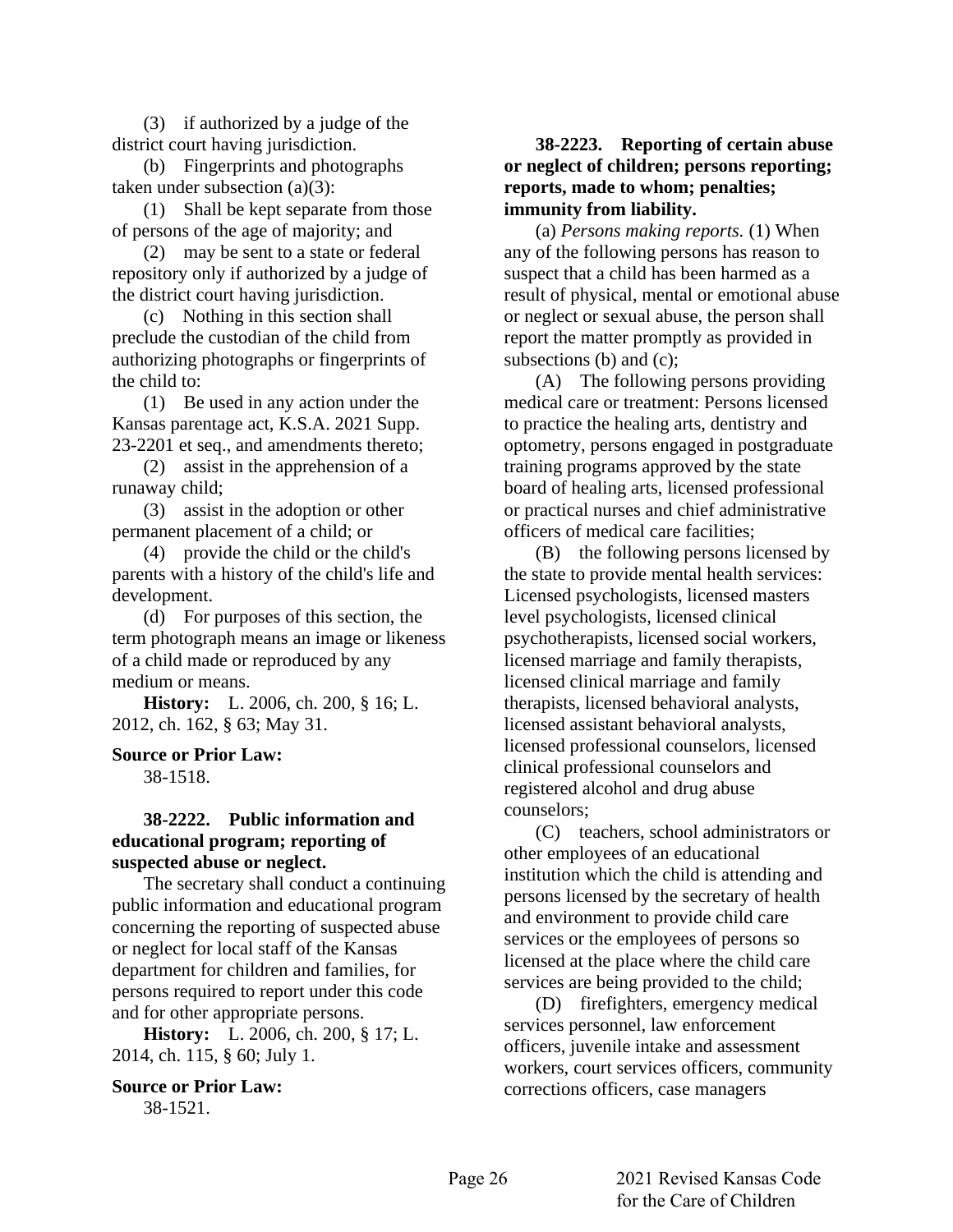appointed under K.S.A. 2021 Supp. 23- 3508, and amendments thereto, and mediators appointed under K.S.A. 2021 Supp. 23-3502, and amendments thereto; and

(E) any person employed by or who works as a volunteer for any organization, whether for profit or not-for-profit, that provides social services to pregnant teenagers, including, but not limited to, counseling, adoption services and pregnancy education and maintenance.

(2) In addition to the reports required under subsection  $(a)(1)$ , any person who has reason to suspect that a child may be a child in need of care may report the matter as provided in subsection (b) and (c).

(b) *Form of report.* (1) The report may be made orally and shall be followed by a written report if requested. Every report shall contain, if known: The names and addresses of the child and the child's parents or other persons responsible for the child's care; the location of the child if not at the child's residence; the child's gender, race and age; the reasons why the reporter suspects the child may be a child in need of care; if abuse or neglect or sexual abuse is suspected, the nature and extent of the harm to the child, including any evidence of previous harm; and any other information that the reporter believes might be helpful in establishing the cause of the harm and the identity of the persons responsible for the harm.

(2) When reporting a suspicion that a child may be in need of care, the reporter shall disclose protected health information freely and cooperate fully with the secretary and law enforcement throughout the investigation and any subsequent legal process.

(c) *To whom made.* Reports made pursuant to this section shall be made to the secretary, except as follows:

(1) When the Kansas department for children and families is not open for business, reports shall be made to the appropriate law enforcement agency. On the next day that the department is open for business, the law enforcement agency shall report to the department any report received and any investigation initiated pursuant to K.S.A. 2020 Supp. 38-2226, and amendments thereto. The reports may be made orally or, on request of the secretary, in writing.

(2) Reports of child abuse or neglect occurring in an institution operated by the Kansas department of corrections shall be made to the attorney general or the secretary of corrections. Reports of child abuse or neglect occurring in an institution operated by the Kansas department for aging and disability services shall be made to the appropriate law enforcement agency. All other reports of child abuse or neglect by persons employed by the Kansas department for aging and disability services or the Kansas department for children and families, or of children of persons employed by either department, shall be made to the appropriate law enforcement agency.

(d) *Death of child.* Any person who is required by this section to report a suspicion that a child is in need of care and who knows of information relating to the death of a child shall immediately notify the coroner as provided by K.S.A. 22a-242, and amendments thereto.

(e) *Violations.* (1) Willful and knowing failure to make a report required by this section is a class B misdemeanor. It is not a defense that another mandatory reporter made a report.

(2) Intentionally preventing or interfering with the making of a report required by this section is a class B misdemeanor.

(3) Any person who willfully and knowingly makes a false report pursuant to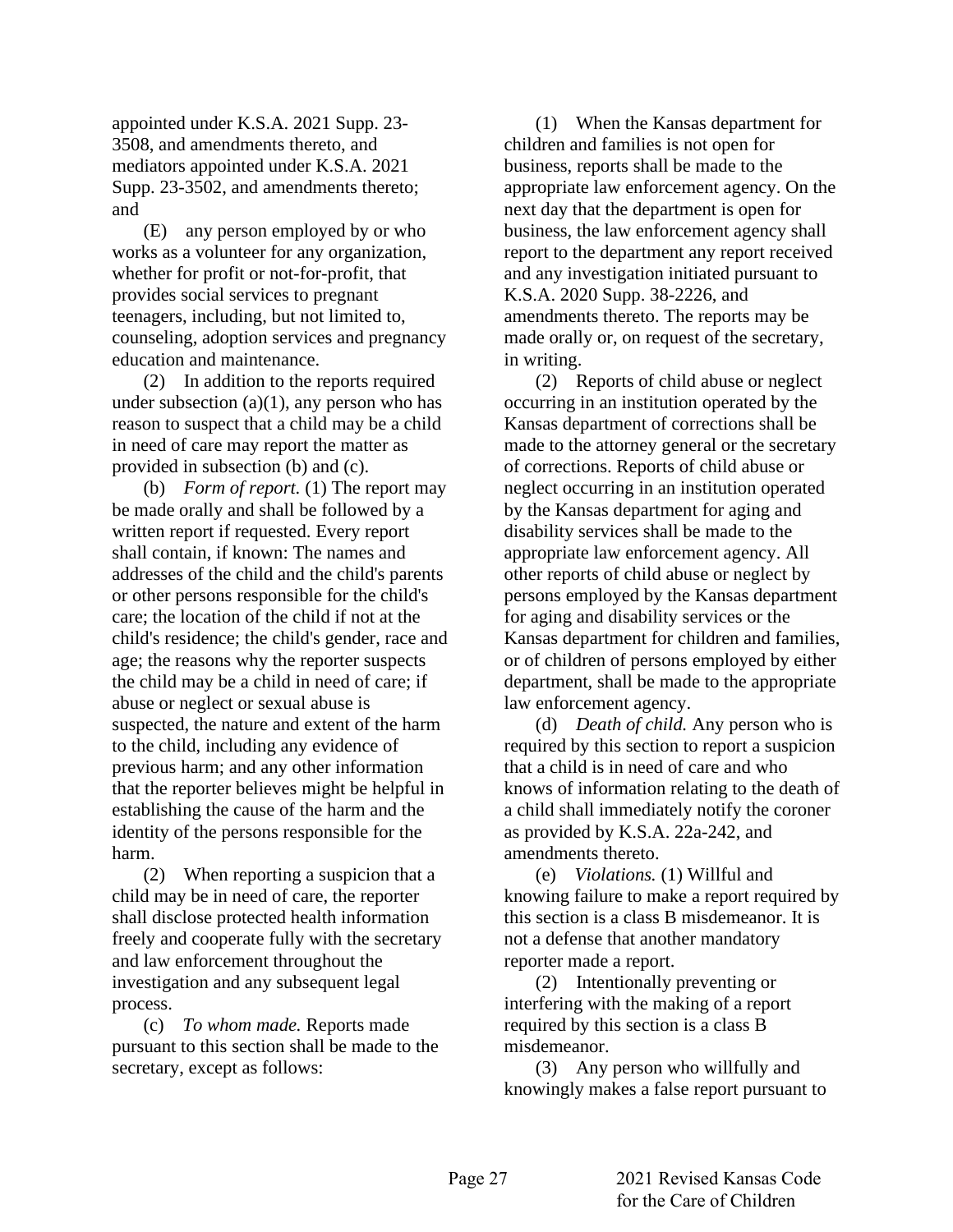<span id="page-32-0"></span>this section or makes a report that such person knows lacks factual foundation is guilty of a class B misdemeanor.

(f) *Immunity from liability.* Anyone who, without malice, participates in the making of a report to the secretary or a law enforcement agency relating to a suspicion a child may be a child in need of care or who participates in any activity or investigation relating to the report or who participates in any judicial proceeding resulting from the report shall have immunity from any civil liability that might otherwise be incurred or imposed.

**History:** L. 2006, ch. 200, § 18; L. 2011, ch. 44, § 1; L. 2012, ch. 162, § 64; L. 2014, ch. 115, § 61; L. 2016, ch. 53, § 1; July 1.

**Source or Prior Law:** 38-1522, 38-1526.

**38-2224. Same; employer prohibited from imposing sanctions on employee making report or cooperating in investigation; penalty.**

(a) No employer shall terminate the employment of, prevent or impair the practice or occupation of, or impose any other sanction on, any employee because the employee made an oral or written report to, or cooperated with an investigation by, a law enforcement agency or the secretary relating to harm inflicted upon a child which was suspected by the employee of having resulted from the physical, mental or emotional abuse or neglect or sexual abuse of the child.

(b) Violation of this section is a class B misdemeanor.

**History:** L. 2006, ch. 200, § 19; Jan. 1, 2007.

#### **Source or Prior Law:**

38-1525.

# **38-2225. Same; reporting of certain abuse or neglect of children in institutions operated by the secretary; rules and regulations.**

The secretary shall adopt rules and regulations governing the reporting of suspected child abuse or neglect that occurs in an institution operated by the secretary. Such rules and regulations shall specify those types of incidents which are required to be reported.

**History:** L. 2006, ch. 200, § 20; Jan. 1, 2007.

**Source or Prior Law:**

38-1522b.

# **38-2226. Investigation of reports; coordination and cooperation between agencies.**

(a) *Investigation for child abuse or neglect.* The secretary and law enforcement officers shall have the duty to receive and investigate reports of child abuse or neglect for the purpose of determining whether the report is valid and whether action is required to protect a child. Any person or agency which maintains records relating to the involved child which are relevant to any investigation conducted by the secretary or law enforcement agency under this code shall provide the secretary or law enforcement agency with the necessary records to assist in investigations. In order to provide such records, the person or agency maintaining the records shall receive from the secretary or law enforcement: (1) A written request for information; and (2) a written notice that the investigation is being conducted by the secretary or law enforcement. If the secretary and such officers determine that no action is necessary to protect the child but that a criminal prosecution should be considered, such law enforcement officers shall make a report of the case to the appropriate law enforcement agency.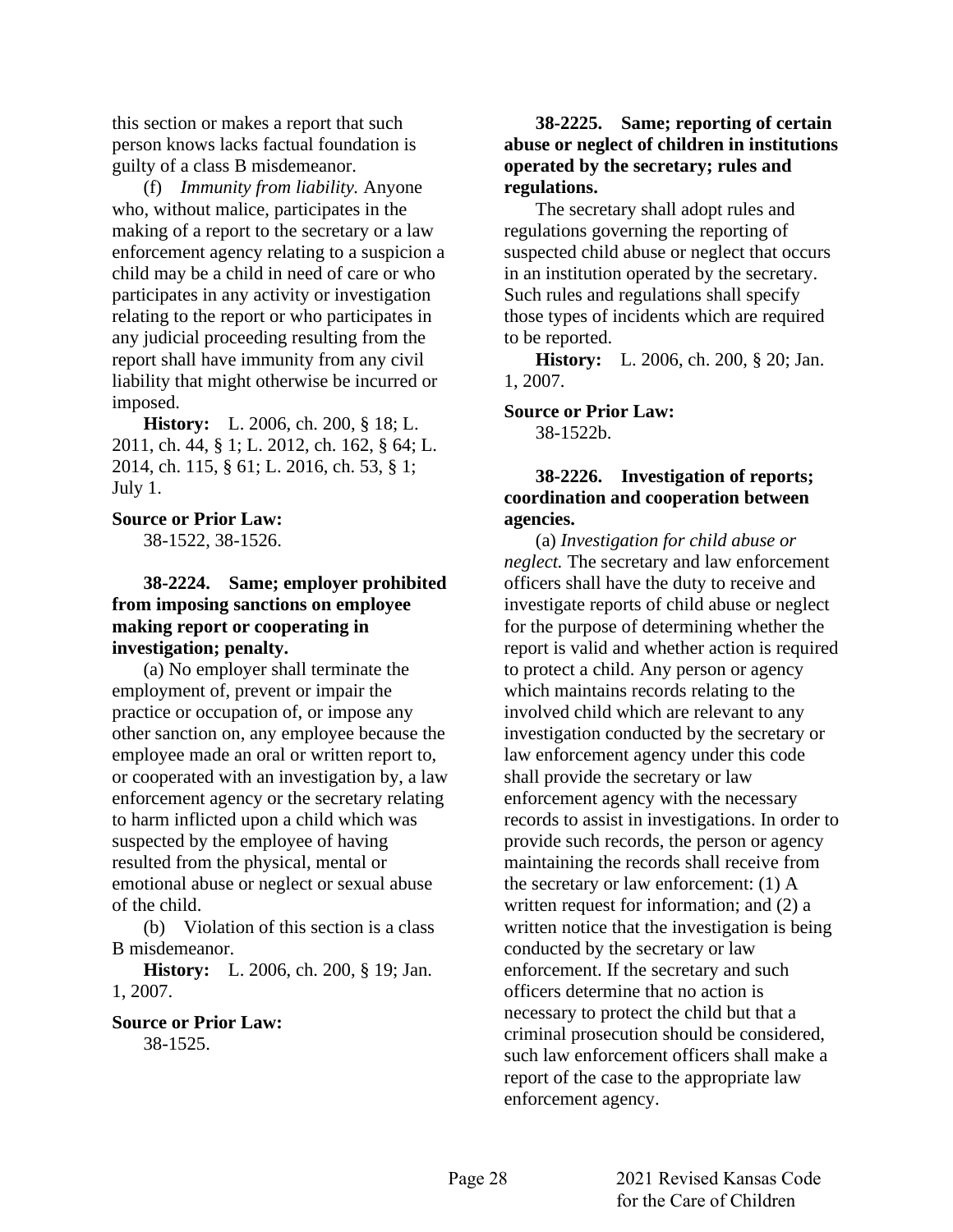<span id="page-33-0"></span>(b) *Joint investigations.* When a report of child abuse or neglect indicates: (1) That there is serious physical harm to, serious deterioration of or sexual abuse of the child; and (2) that action may be required to protect the child, the investigation shall be conducted as a joint effort between the secretary and the appropriate law enforcement agency or agencies, with a free exchange of information between them pursuant to K.S.A. 2020 Supp. 38-2210, and amendments thereto. If a statement of a suspect is obtained by either agency, a copy of the statement shall be provided to the other.

(c) *Investigation of certain cases.* Suspected child abuse or neglect which occurs in an institution operated by the Kansas department of corrections shall be investigated by the attorney general or secretary of corrections. Any suspected child abuse or neglect in an institution operated by the Kansas department for aging and disability services, or by persons employed by the Kansas department for aging and disability services or the Kansas department for children and families, or of children of persons employed by either department, shall be investigated by the appropriate law enforcement agency.

(d) *Coordination of investigations by county or district attorney.* If a dispute develops between agencies investigating a reported case of child abuse or neglect, the appropriate county or district attorney shall take charge of, direct and coordinate the investigation.

(e) *Investigations concerning certain facilities.* Any investigation involving a facility subject to licensing or regulation by the secretary of health and environment shall be promptly reported to the state secretary of health and environment.

(f) *Cooperation between agencies.* Law enforcement agencies and the secretary shall assist each other in taking action which is necessary to protect a child regardless of which agency conducted the initial investigation.

(g) *Cooperation between school personnel and investigative agencies.* (1) Educational institutions, the secretary and law enforcement agencies shall cooperate with each other in the investigation of reports of suspected child abuse or neglect. The secretary and law enforcement agencies shall have access to a child in a setting designated by school personnel on the premises of an educational institution. Attendance at an interview conducted on such premises shall be at the discretion of the agency conducting the interview, giving consideration to the best interests of the child. To the extent that safety and practical considerations allow, law enforcement officers on such premises for the purpose of investigating a report of suspected child abuse or neglect shall not be in uniform.

(2) The secretary or a law enforcement officer may request the presence of school personnel during an interview if the secretary or officer determines that the presence of such person might provide comfort to the child or facilitate the investigation.

**History:** L. 2006, ch. 200, § 21; L. 2014, ch. 115, § 62; L. 2016, ch. 53, § 2; L. 2021, ch. 111, § 3; June 3.

**Source or Prior Law:** 38-1523.

**38-2227. Child advocacy centers.**

(a) A child advocacy center in this state shall:

(1) Be a private, nonprofit incorporated agency or a governmental entity.

(2) Have a neutral, child-focused facility where forensic interviews take place with children in appropriate cases of suspected or alleged physical, mental or emotional abuse or sexual abuse. All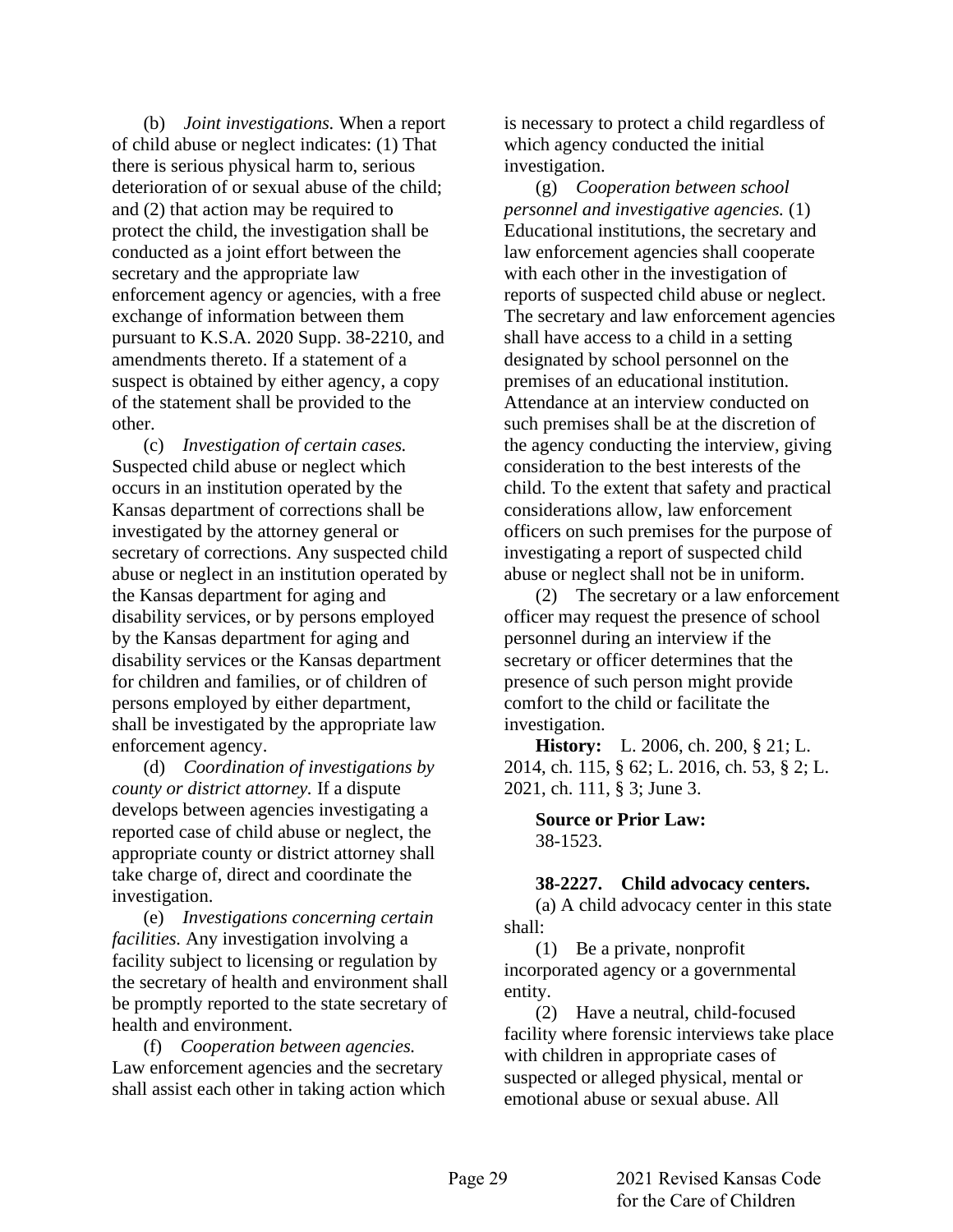<span id="page-34-0"></span>agencies shall have a place to interact with the child as investigative or treatment needs require.

(3) Have a minimum designated staff that is supervised and approved by the local board of directors or governmental entity.

(4) Have a multidisciplinary team that meets on a regularly scheduled basis or as the caseload of the community requires. The team shall include, but not be limited to, representatives from the state or local office prosecuting such case, law enforcement, child protective services, mental health services, a victim's advocate, child advocacy center staff and medical personnel.

(5) Provide case tracking of child abuse cases seen through the center. A center shall also collect data on the number of child abuse cases seen at the center, by sex, race, age, and other relevant data, the number of cases referred for prosecution, and the number of cases referred for medical services or mental health therapy.

(6) Provide medical exam services or mental health therapy, or both, on site at the child advocacy center, or provide referrals for medical exams or mental health therapy, or both, to a facility not on the site of the child advocacy center.

(7) Have an interagency commitment, in writing, covering those aspects of agency participation in a multidisciplinary approach to the handling of cases involving physical, mental or emotional abuse.

(8) Provide that child advocacy center employees and volunteers at the center are trained and screened in accordance with K.S.A. 65-516, and amendments thereto.

(9) Provide training for child advocacy center staff who interview children in forensic children's interview technique.

(b) Any child advocacy center within this state that meets the standards prescribed by this section shall be eligible to receive

state funds that are appropriated by the legislature.

**History:** L. 2006, ch. 200, § 22; Jan. 1, 2007.

**Source or Prior Law:** 38-15,101.

**38-2228. Multidisciplinary team.**

The court on its own motion or upon request may, at any time, appoint a multidisciplinary team to assist in gathering information regarding a child who may be or is a child in need of care. The team may be a standing multidisciplinary team or may be appointed for a specific child. Any person appointed as a member of a multidisciplinary team may decline to serve and shall incur no civil liability as the result of declining to serve.

**History:** L. 2006, ch. 200, § 23; Jan. 1, 2007.

**Source or Prior Law:**

38-1523a.

**38-2229. Investigation of abuse or neglect; subpoena; request to quash.**

(a) The secretary, a law enforcement officer, or a multidisciplinary team appointed pursuant to K.S.A. 2020 Supp. 38-2228, and amendments thereto, may request disclosure of documents, reports or information in regard to a child, who is the subject of a report of abuse or neglect, by making a written verified application to the district court. Upon a finding by the court that there is probable cause to believe the information sought will assist in the investigation of a report of child abuse or neglect, the court may issue a subpoena, subpoena duces tecum or an order for the production of the requested documents, reports or information and directing the documents, reports or information to be delivered to the applicant at a specific time, date and place.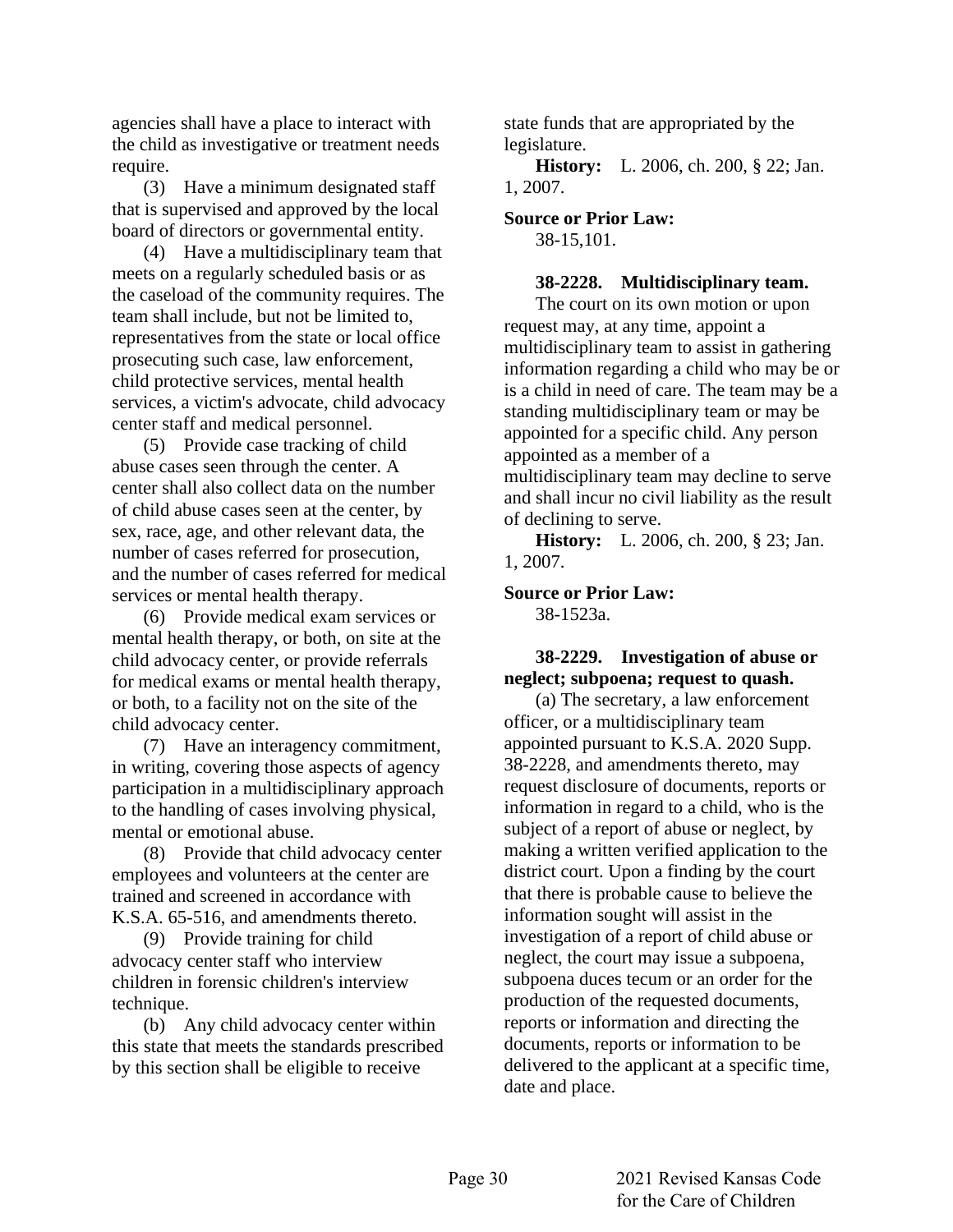<span id="page-35-0"></span>(b) The time and date of delivery shall not be sooner than five days after the service of the subpoena or order, excluding Saturdays, Sundays, holidays, and days on which the office of the clerk of the court is not accessible. The court issuing the subpoena or order shall keep all applications filed pursuant to this subsection and a copy of the subpoena or order in a special file maintained for that purpose. Upon receiving service of a subpoena, subpoena duces tecum or an order for production pursuant to this section, the person or agency served shall give oral or written notice of service to any person known to have a right to assert a privilege or assert a right of confidentiality in regard to the documents, reports or information sought at least seven days before the date of delivery.

(c) Any parent, child, guardian ad litem, person or entity subpoenaed or subject to an order of production or person or entity who claims a privilege or right of confidentiality may request in writing that the court issuing the subpoena or order of production quash the subpoena, subpoena duces tecum or order for production issued pursuant to this section. The request shall automatically stay the operation of the subpoena, subpoena duces tecum or order for production and the documents, reports or information requested shall not be delivered until the issuing court has held a hearing to determine if the documents, reports or information are subject to the claimed privilege or right of confidentiality, and whether it is in the best interests of the child for the subpoena or order to produce to be honored. The request to quash shall be filed with the district court issuing the subpoena or order at least 24 hours prior to the specified time and date of delivery, excluding Saturdays, Sundays, holidays, or days on which the office of the clerk of the court is not accessible, and a copy of the written request must be given to the person

subpoenaed or subject to the order for production at least 24 hours prior to the specified time and date of delivery.

**History:** L. 2006, ch. 200, § 24; L. 2010, ch. 135, § 46; July 1.

**Source or Prior Law:** 38-1523.

#### **Revisor's Note:**

Section was also amended by L. 2010, ch. 11, § 3, but that version was repealed by L. 2010, ch. 135, § 225.

# **38-2230. Same; duties of the department for children and families.**

Whenever any person furnishes information to the secretary that a child appears to be a child in need of care, the department shall make a preliminary inquiry to determine whether the interests of the child require further action be taken. Whenever practicable, the inquiry shall include a preliminary investigation of the circumstances which were the subject of the information, including the home and environmental situation and the previous history of the child. If reasonable grounds to believe abuse or neglect exist, immediate steps shall be taken to protect the health and welfare of the abused or neglected child as well as that of any other child under the same care who may be harmed by abuse or neglect. After the inquiry, if the secretary determines it is not otherwise possible to provide those services necessary to protect the interests of the child, the secretary shall recommend to the county or district attorney that a petition be filed.

**History:** L. 2006, ch. 200, § 25; Jan. 1, 2007.

# **Source or Prior Law:**

38-1524.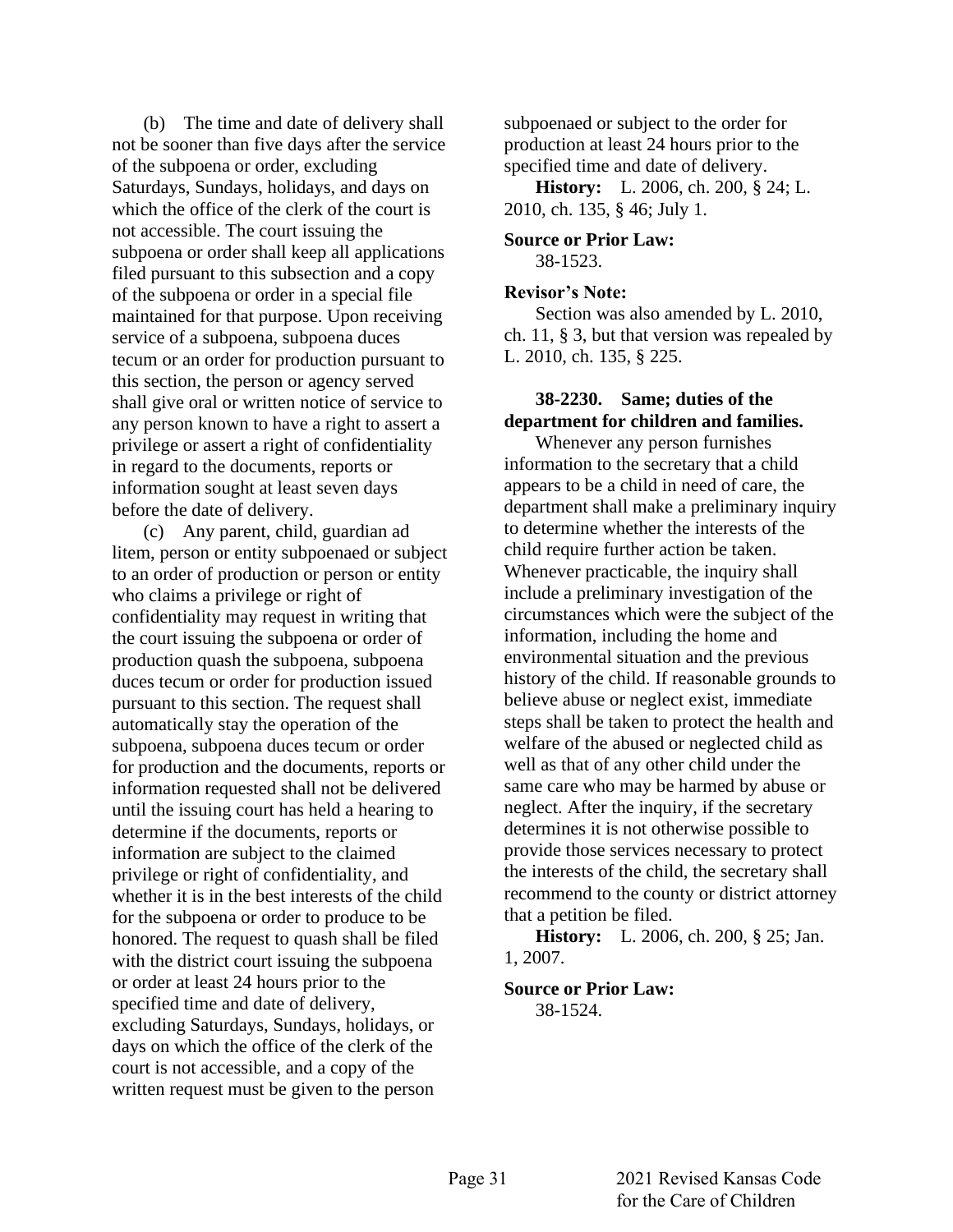# **38-2231. Child under 18, when law enforcement officers or court services officers may take into custody; sheltering a runaway.**

(a) A law enforcement officer or court services officer shall take a child under 18 years of age into custody when:

(1) The law enforcement officer or court services officer has a court order commanding that the child be taken into custody as a child in need of care; or

(2) the law enforcement officer or court services officer has probable cause to believe that a court order commanding that the child be taken into custody as a child in need of care has been issued in this state or in another jurisdiction.

(b) A law enforcement officer shall take a child under 18 years of age into custody when the officer:

(1) Reasonably believes the child will be harmed if not immediately removed from the place or residence where the child has been found;

(2) has probable cause to believe that the child is a runaway or a missing person or a verified missing person entry for the child can be found in the national crime information center missing person system;

(3) reasonably believes the child is a victim of human trafficking, aggravated human trafficking or commercial sexual exploitation of a child; or

(4) reasonably believes the child is experiencing a mental health crisis and is likely to cause harm to self or others.

(c) (1) If a person provides shelter to a child whom the person knows is a runaway, such person shall promptly report the child's location either to a law enforcement agency or to the child's parent or other custodian.

(2) If a person reports a runaway's location to a law enforcement agency pursuant to this section and a law enforcement officer of the agency has reasonable grounds to believe that it is in the child's best interests, the child may be allowed to remain in the place where shelter is being provided, subject to subsection (b), in the absence of a court order to the contrary. If the child is allowed to so remain, the law enforcement agency shall promptly notify the secretary of the child's location and circumstances.

(d) Except as provided in subsections (a) and (b), a law enforcement officer may temporarily detain and assume temporary custody of any child subject to compulsory school attendance, pursuant to K.S.A. 72- 3120, and amendments thereto, during the hours school is actually in session and shall deliver the child pursuant to K.S.A. 2020 Supp.  $38-2232(g)$ , and amendments thereto.

**History:** L. 2006, ch. 200, § 26; L. 2013, ch. 120, § 32; L. 2016, ch. 102, § 12; L. 2018, ch. 107, § 2; July 1.

**Source or Prior Law:** 38-1527, 38-1530.

**38-2232. Child under 18 taken into custody; duties of officers; referral of cases for proceedings under this code and interstate compact on juveniles; placed in shelter facility or with other person; application of law enforcement officer; release of child.**

(a) (1) To the extent possible, when any law enforcement officer takes into custody a child under the age of 18 years without a court order, the child shall promptly be delivered to the custody of the child's parent or other custodian unless there are reasonable grounds to believe that such action would not be in the best interests of the child.

(2) Except as provided in subsection (b), if the child is not delivered to the custody of the child's parent or other custodian, the child shall promptly be delivered to a:

(A) (i) Shelter facility designated by the court;

 $-1$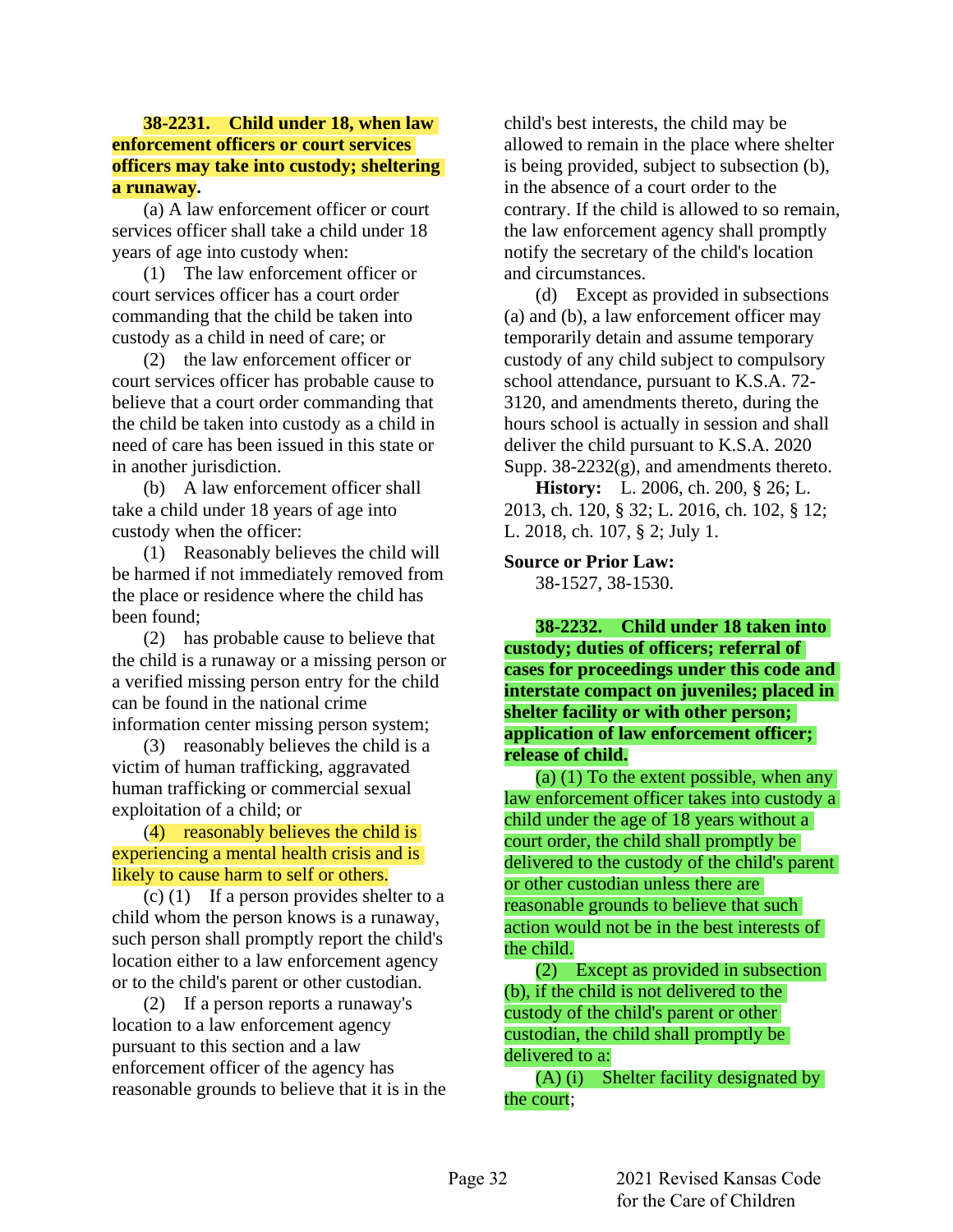(ii) court services officer;

(iii) juvenile intake and assessment worker;

(iv) licensed attendant care center;

(v) juvenile crisis intervention center after written authorization by a community mental health center; or

(vi) other person;

(B) if the child is 15 years of age or younger, to a facility or person designated by the secretary; or

(C) if the child is 16 or 17 years of age and the child has no identifiable parental or family resources or shows signs of physical, mental, emotional or sexual abuse, to a facility or person designated by the secretary.

(3) If, after delivery of the child to a shelter facility, the person in charge of the shelter facility at that time and the law enforcement officer determine that the child will not remain in the shelter facility and if the child is presently alleged, but not yet adjudicated, to be a child in need of care solely pursuant to K.S.A. 2020 Supp. 38-  $2202(d)(9)$  or (d)(10), and amendments thereto, the law enforcement officer shall deliver the child to a secure facility, designated by the court, where the child shall be detained for not more than 24 hours, excluding Saturdays, Sundays, legal holidays, and days on which the office of the clerk of the court is not accessible.

(4) No child taken into custody pursuant to this code shall be placed in a secure facility, except as authorized by this section and by K.S.A. 2020 Supp. 38-2242, 38-2243 and 38-2260, and amendments thereto.

(5) It shall be the duty of the law enforcement officer to furnish to the county or district attorney, without unnecessary delay, all the information in the possession of the officer pertaining to the child, the child's parents or other persons interested in or likely to be interested in the child and all

other facts and circumstances which caused the child to be taken into custody.

(b) (1) When any law enforcement officer takes into custody any child as provided in K.S.A. 2020 Supp. 38-  $2231(b)(2)$ , and amendments thereto, proceedings shall be initiated in accordance with the provisions of the interstate compact on juveniles, K.S.A. 38-1001 et seq., and amendments thereto, or K.S.A. 2020 Supp. 38-1008, and amendments thereto, when effective. Any child taken into custody pursuant to the interstate compact on juveniles may be detained in a juvenile detention facility or other secure facility.

(2) When any law enforcement officer takes into custody any child as provided in K.S.A. 2020 Supp. 38-2231(b)(3), and amendments thereto, the law enforcement officer shall place the child in protective custody and may deliver the child to a staff secure facility. The law enforcement officer shall contact the department for children and families to begin an assessment to determine safety, placement and treatment needs for the child. Such child shall not be placed in a secure facility, except as authorized by this section and by K.S.A. 2020 Supp. 38-2242, 38-2243 and 38-2260, and amendments thereto.

(3) When any law enforcement officer takes into custody any child as provided in K.S.A. 2020 Supp. 38-2231(b)(4), and amendments thereto, the law enforcement officer shall place the child in protective custody and may deliver the child to a juvenile crisis intervention center after written authorization by a community mental health center. Such child shall not be placed in a juvenile detention facility or other secure facility.

(c) Whenever a child under the age of 18 years is taken into custody by a law enforcement officer without a court order and is thereafter placed as authorized by subsection (a), the facility or person shall,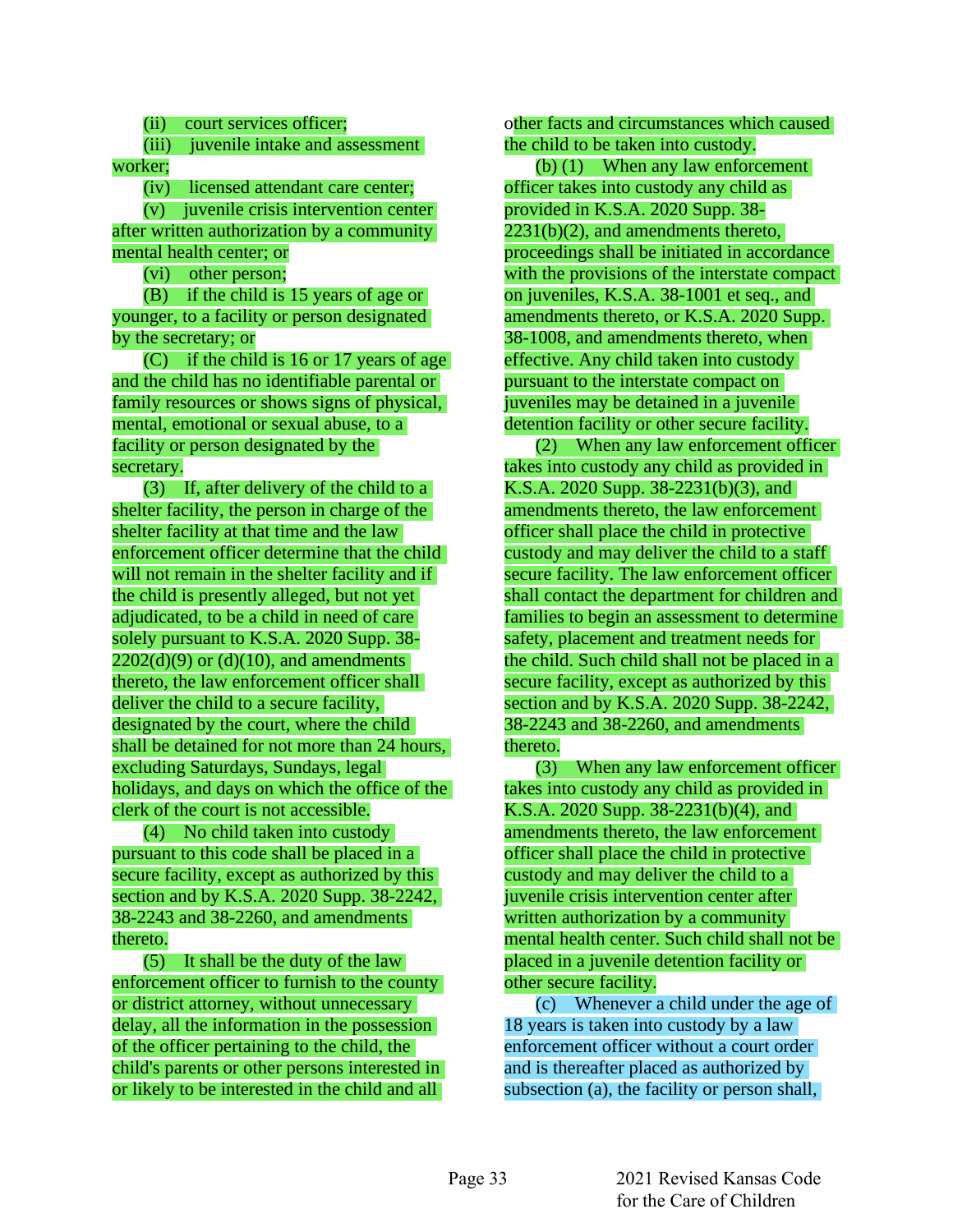upon written application of the law enforcement officer, have physical custody and provide care and supervision for the child. The application shall state:

(1) The name and address of the child, if known;

(2) the names and addresses of the child's parents or nearest relatives and persons with whom the child has been residing, if known; and

(3) the officer's belief that the child is a child in need of care and that there are reasonable grounds to believe that the circumstances or condition of the child is such that the child would be harmed unless placed in the immediate custody of the shelter facility or other person.

(d) A copy of the application shall be furnished by the facility or person receiving the child to the county or district attorney without unnecessary delay.

(e) The shelter facility or other person designated by the court who has custody of the child pursuant to this section shall discharge the child not later than 72 hours following admission, excluding Saturdays, Sundays, legal holidays, and days on which the office of the clerk of the court is not accessible, unless a court has entered an order pertaining to temporary custody or release.

(f) In absence of a court order to the contrary, the county or district attorney or the placing law enforcement agency shall have the authority to direct the release of the child at any time.

(g) When any law enforcement officer takes into custody any child as provided in K.S.A. 2020 Supp. 38-2231(d), and amendments thereto, the child shall promptly be delivered to the school in which the child is enrolled, any location designated by the school in which the child is enrolled or the child's parent or other custodian.

**History:** L. 2006, ch. 200, § 27; L. 2009, ch. 99, § 3; L. 2010, ch. 11, § 4; L. 2013, ch. 120, § 33; L. 2018, ch. 107, § 3; L. 2019, ch. 65, § 3; July 1.

#### **Source or Prior Law:** 38-1517, 38-1528.

**Revisor's Note:**

Section was also amended by L. 2016, ch. 46, § 24, but that version was repealed by L. 2019, ch. 65, § 10.

**Law Review and Bar Journal References:**

"Breaking the Victimization Cycle: Domestic Minor Trafficking in Kansas," Leslie Klaassen, 52 W.L.J. 581 (2013).

# **38-2233. Filing of petition on referral by the department for children and families or other person; filing by individual.**

(a) Whenever the secretary or any other person refers a case to the county or district attorney for the purpose of filing a petition alleging that a child is a child in need of care, the county or district attorney shall review the facts, recommendations and any other evidence available and determine if the circumstances warrant filing a petition.

(b) Any individual may file a petition alleging a child is a child in need of care and the individual may be represented by the individual's own attorney in the presentation of the case.

(c) When a petition is filed alleging an infant surrendered pursuant to K.S.A. 2020 Supp. 38-2282, and amendments thereto, is a child in need of care, the petition shall include a request that the court find that reintegration is not a viable alternative. Such petition also shall include a request to terminate the parental rights of the parents of such infant. An expedited hearing shall be granted on any petition filed pursuant to this subsection.

**History:** L. 2006, ch. 200, § 28; Jan. 1, 2007.

**Source or Prior Law:** 38-1529.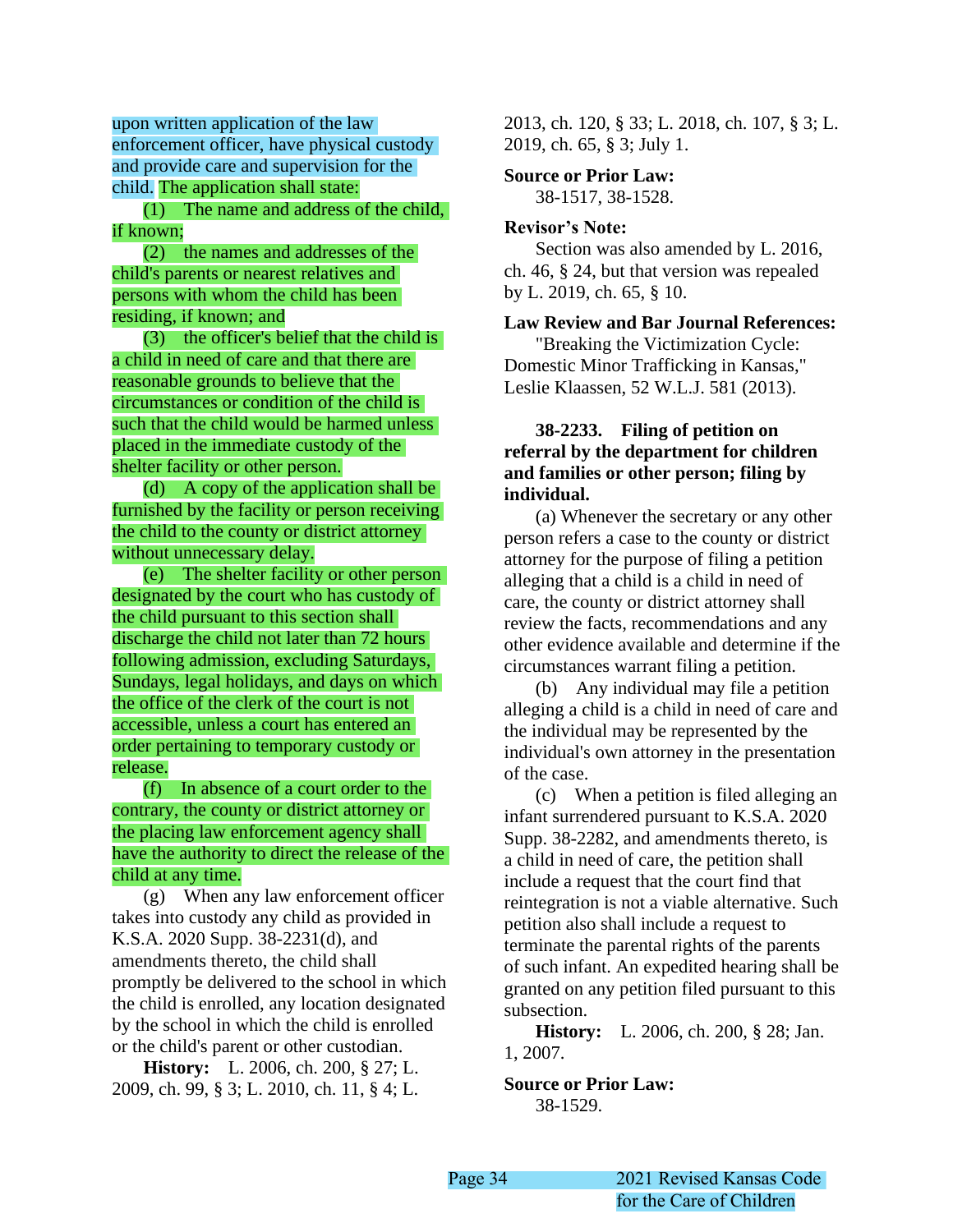# **38-2234. Pleadings.**

(a) *Filing and contents of petition.* (1) A petition filed to commence an action pursuant to this code shall be filed with the clerk of the district court and shall state, if known:

(A) The name, date of birth and residence address of the child;

(B) the name and residence address of the child's parents;

(C) the name and address of the child's nearest known relative if no parent can be found;

(D) the name and residence address of any persons having custody or control of the child; and

(E) plainly and concisely in the language of the statutory definition, the basis for the petition.

(2) The petition shall also state the specific facts that are relied upon to support the allegation referred to in the preceding paragraph including any known dates, times and locations.

(3) The proceedings shall be entitled: "In the Interest of  $\blacksquare$ "

(4) The petition shall contain a request that the court find the child to be a child in need of care.

(5) The petition shall contain a request that the parent or parents be ordered to pay child support. The request for child support may be omitted with respect to a parent already ordered to pay child support for the child and shall be omitted with respect to one or both parents upon written request of the secretary.

(6) If the petition requests custody of the child to the secretary or a person other than the child's parent, the petition shall specify the efforts known to the petitioner to have been made to maintain the family and prevent the transfer of custody, or it shall specify the facts demonstrating that an emergency exists which threatens the safety to the child.

(7) If the petition requests removal of the child from the child's home, in addition to the information required by K.S.A. 2020 Supp. 38-2234 (a)(6), and amendments thereto, the petition shall specify the facts demonstrating that allowing the child to remain in the home would be contrary to the welfare of the child or that placement is in the best interests of the child and the child is likely to sustain harm if not removed from the home.

(8) The petition shall have an attached copy of the prevention plan, if any, that has been prepared for the child.

(9) The petition shall contain the following statement: "If you do not appear in court the court will be making decisions without your input which could result in:

(A) The permanent or temporary removal of the child from the custody of the parent or present legal guardian;

(B) an order requiring one or both parents to pay child support until the permanent termination of one or both of the parents' parental rights;

(C) the permanent termination of one or both of the parents' parental rights; and

(D) the appointment of a permanent custodian for the child.

If you cannot attend the hearing you may send a written response to the petition to the clerk of the court."

(10) The petition shall contain the following statement: "You may receive further notices of other hearings, proceedings and actions in this case which you may attend. These notices will be sent to you by first class mail to your last known address or an address you provide to the court. It is your responsibility to keep the court informed of your current address."

(b) *Motions.* Motions may be made orally or in writing. The motion shall state with particularity the grounds for the motion and shall state the relief or order sought.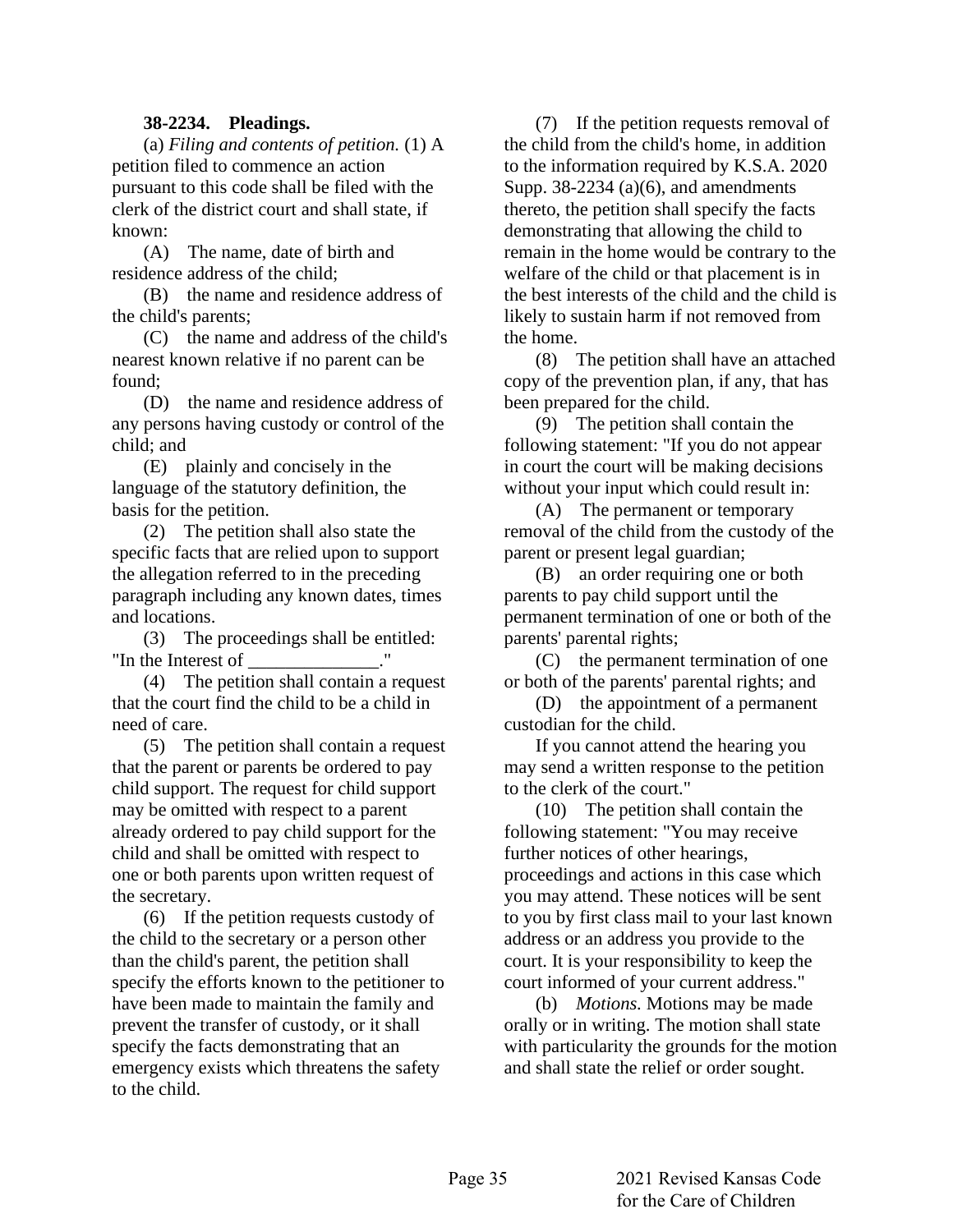**History:** L. 2006, ch. 200, § 29; L. 2019, ch. 43, § 4; May 2.

# **Source or Prior Law:**

38-1531.

# **CASE ANNOTATIONS**

1. Cited in upholding constitutionality of CINC; safeguards against arbitrary enforcement listed. In re A.F., 38 K.A.2d 773, 778, 172 P.3d 66 (2007).

2. At a hearing on a motion for termination of parental rights, a parent who fails to appear in person but who appears through counsel is not in default. In re K.H., 56 K.A.2d 1135, 444 P.3d 354 (2019).

3. A district court violated a father's due process rights when it adjudicated a child as a child in need of care by default when the father did not timely appear at pretrial hearing; a blanket notice in the petition was not sufficient. In re J.L., 57 K.A.2d 60, 449 P.3d 762 (2019).

# **38-2235. Procedure upon filing of petition.**

(a) Upon the filing of a petition under this code the court shall proceed by one of the following methods:

(1) The court shall issue summons pursuant to K.S.A. 2020 Supp. 38-2236, and amendments thereto, setting the matter for hearing within 30 days of the date the petition is filed. The summons, with a copy of the petition attached, shall be served pursuant to K.S.A. 2020 Supp. 38-2237, and amendments thereto.

(2) If the child has been taken into protective custody under the provisions of K.S.A. 2020 Supp. 38-2242, and amendments thereto, and a temporary custody hearing is held as required by K.S.A. 2020 Supp. 38-2243, and amendments thereto, a copy of the petition shall be served at the hearing on each party and interested party in attendance and a record of service made a part of the proceedings. The court shall announce the

time of the next hearing. Process shall be served on any party or interested party not at the temporary custody hearing pursuant to subsection  $(a)(1)$ . Upon the written request of the petitioner or the county or district attorney, separate or additional summons shall be issued to any party and interested party.

(b) If the petition requests custody to the secretary, the court shall cause a copy of the petition to be provided to the secretary upon filing.

**History:** L. 2006, ch. 200, § 30; Jan. 1, 2007.

**Source or Prior Law:** 38-1532.

## **38-2236. Summons; persons to be served; notice of hearing.**

(a) *Persons to be served.* The summons and a copy of the petition shall be served on:

(1) The child alleged to be a child in need of care by serving the guardian ad litem appointed for the child;

(2) the parents or parent having legal custody or who may be ordered to pay child support by the court;

(3) the person with whom the child is residing; and

(4) any other person designated by the county or district attorney.

(b) A copy of the petition and notice of hearing shall be mailed by first class mail to the child's grandparents with whom the child does not reside.

**History:** L. 2006, ch. 200, § 31; Jan. 1, 2007.

#### **Source or Prior Law:** 38-1533.

**Law Review and Bar Journal References:**

"Caring When a Parent Does Not - The State's Role in Child Welfare," Roberta Sue McKenna, 79 J.K.B.A. No. 7, 36 (2010).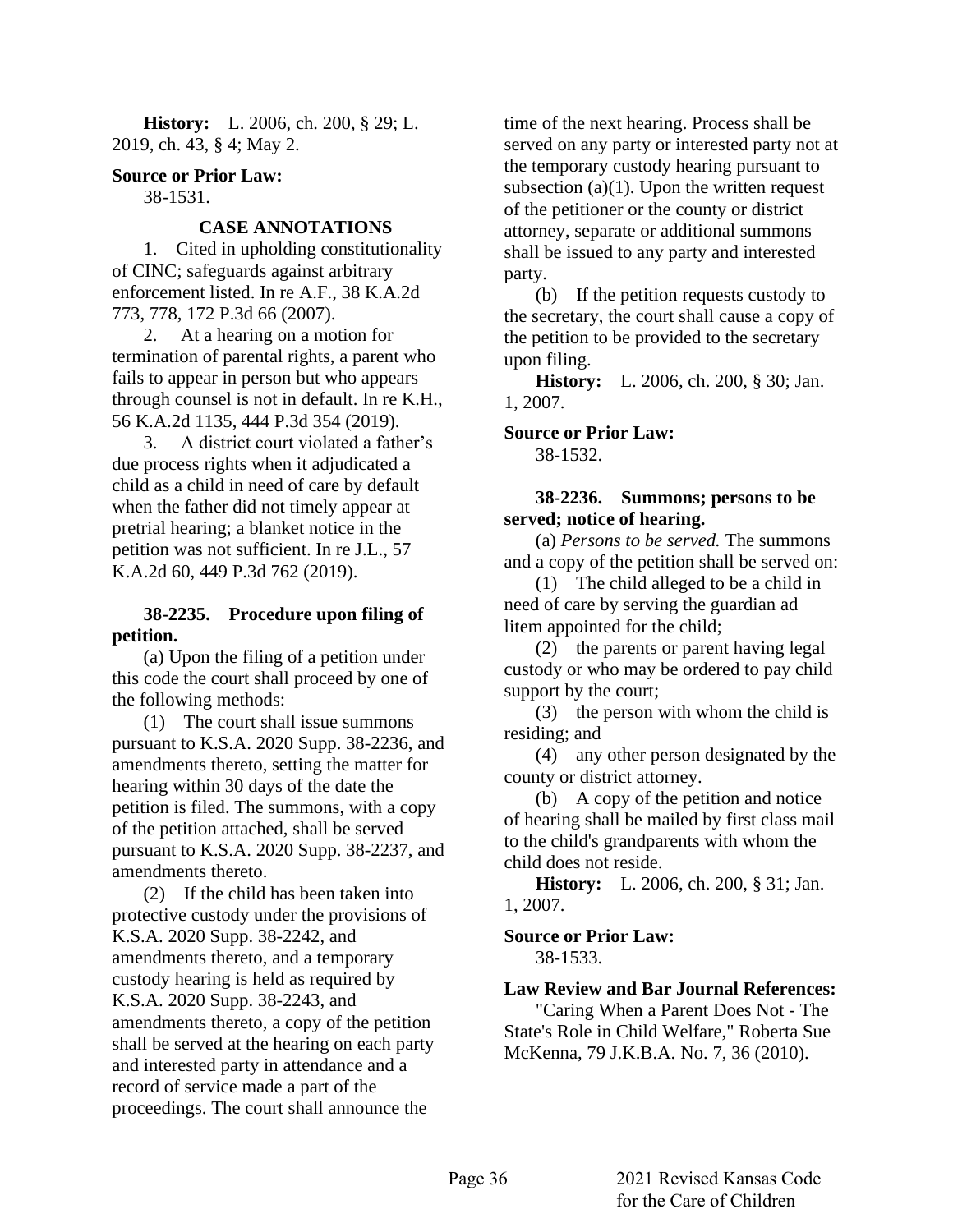## **38-2237. Service of process.**

Summons, notice of hearings and other process may be served by one of the following methods:

(a) *Personal and residence service.* Personal and residence service is completed by service in substantial compliance with the provisions of K.S.A. 60-303, and amendments thereto. Personal service upon an individual outside the state shall be made in substantial compliance with the applicable provisions of K.S.A. 60-308, and amendments thereto.

(b) *Service by return receipt delivery.* Service by return receipt delivery is completed upon mailing or sending only in accordance with the provisions of subsection (c) of K.S.A. 60-303, and amendments thereto.

(c) *First class mail service.* Service may be made by first class mail, addressed to the individual to be served at the usual place of residence of the person with postage prepaid, and is completed upon the person appearing before the court in response thereto. If the person fails to appear, the summons, notice or other process shall be delivered by personal service, residential service, certified mail service or publication service.

(d) *Service upon confined parent.* If a parent of a child who is the subject of proceedings under this code is confined in a state or federal penal institution, state or federal hospital or other institution, service shall be made by return receipt delivery to addressee only to both the person in charge of the institution and the confined parent in care of the person in charge of the institution or that person's designee. Personal service on a confined parent who is present in the courtroom cures any defect in notice to the person in charge of the institution.

(e) *Service by publication.* If service cannot be completed after due diligence using any other method provided in this

section, service may be made by publication in accordance with this subsection. Before service by publication, the petitioner, or someone on behalf of the petitioner, shall file an affidavit which shall state the affiant has made an attempt, but unsuccessful, with due diligence to ascertain the names or residences, or both, of the persons. The notice shall be published once a week for two consecutive weeks in the newspaper authorized to publish legal notices in the county where the petition is filed. If a parent cannot be served by other means and due diligence has revealed with substantial certainty that the parent is residing in a particular locality, publication shall also be in a newspaper authorized to publish legal notices in that locality.

**History:** L. 2006, ch. 200, § 32; L. 2007, ch. 36, § 1; L. 2008, ch. 169, § 5; July 1.

#### **Source or Prior Law:**

38-1534.

# **38-2238. Proof of service.**

Proof of service shall be made as follows:

(a) *Personal or residential service.* (1) Every officer to whom summons or other process is delivered for service within the state shall make written report of the place, manner and date of service of the process.

(2) Every officer to whom summons or other process shall be delivered for service outside this state shall make written report of the place, manner and time of service.

(3) If the process is, by order of the court, delivered to a person other than an officer for service that person shall report the place, manner and time of service by affidavit.

(b) *Service by mail.* The clerk or a deputy clerk shall make a written report of service by mail.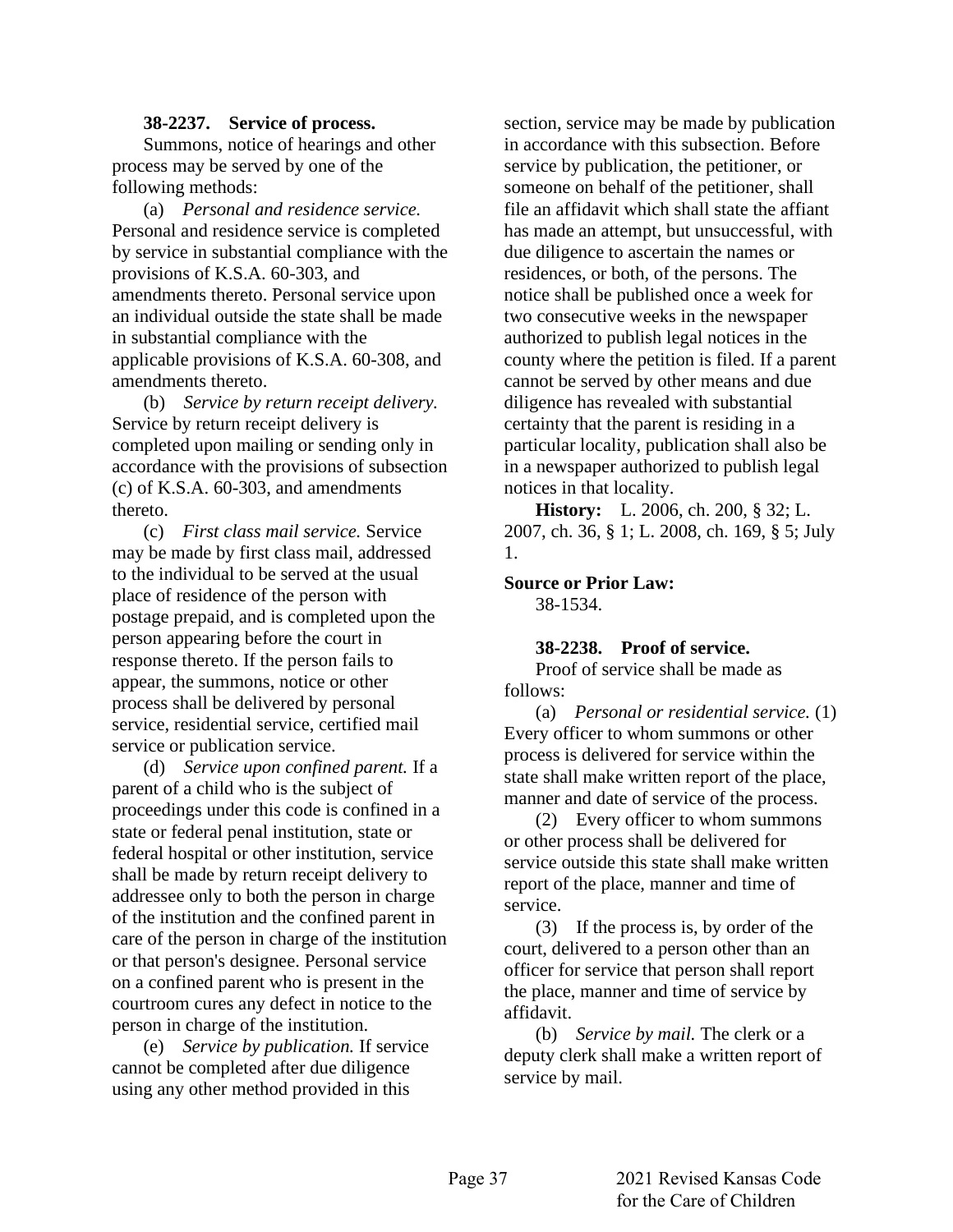(c) *Publication service.* Service by publication shall be reported by an affidavit showing the dates upon and the newspaper in which the notice was published. A copy of the published notice shall be attached to the affidavit.

(d) *Amendment of report.* The judge may allow an amendment of a report of service at any time and upon terms as are deemed just to correctly reflect the true manner of service.

**History:** L. 2006, ch. 200, § 33; Jan. 1, 2007.

**Source or Prior Law:**

38-1535.

# **38-2239. Service of other pleadings.**

(a) *Proceedings upon filing.* Upon the filing of a subsequent pleading, other than a petition, indicating the necessity for a hearing, the court shall fix the time and place for the hearing.

(b) *Notice.* The notice of hearing shall be given by the clerk, unless otherwise ordered by the court. The notice shall be dated the day it is issued, contain the name of the court and the caption in the case.

(c) *Notification by first class mail.* Unless other provisions of this code expressly require service of process, notice of motions and other pleadings filed subsequent to the petition in connection with the case and any hearings to be held on such motions or other pleadings may be provided by first class mail, postage prepaid, to any party or interested party who has been served in accordance with K.S.A. 2020 Supp. 38-2237, and amendments thereto. Such notice shall be sent to the last address provided to the court by the party or interested party in question. Failure to appear shall not invalidate notice by first class mail. Notice by mail is not required if the court orally notifies a party or interested party of the time and place of the hearing.

**History:** L. 2006, ch. 200, § 34; Jan. 1, 2007.

#### **Source or Prior Law:** 38-1536.

# **38-2240. Subpoenas; witness fees.**

(a) Subject to K.S.A. 2020 Supp. 38- 2241, and amendments thereto, a party or interested party shall be entitled to the use of subpoenas and other compulsory process to obtain the attendance of witnesses. Except as otherwise provided by this code, subpoenas and other compulsory processes shall be issued and served in the same manner and the disobedience thereof punished the same as in other civil cases.

(b) The court shall have the power to compel the attendance of witnesses from any county in the state for proceedings under this code.

(c) Only witnesses who have been subpoenaed shall be allowed witness fees and mileage. No witness shall be entitled to be paid fees or mileage before the witness' actual appearance at court.

**History:** L. 2006, ch. 200, § 35; Jan. 1, 2007.

## **Source or Prior Law:** 38-1537.

# **38-2241. Additional parties.**

(a) *Jurisdiction of the court.* Parties and interested parties in a child in need of care proceedings are subject to the jurisdiction of the court.

(b) *Rights of parties.* Subject to the authority of the court to rule on the admissibility of evidence and provide for the orderly conduct of the proceedings, the rights of parties to participate in a child in need of care proceeding include, but are not limited to:

(1) Notice in accordance with K.S.A. 2020 Supp. 38-2236 and 38-2239, and amendments thereto;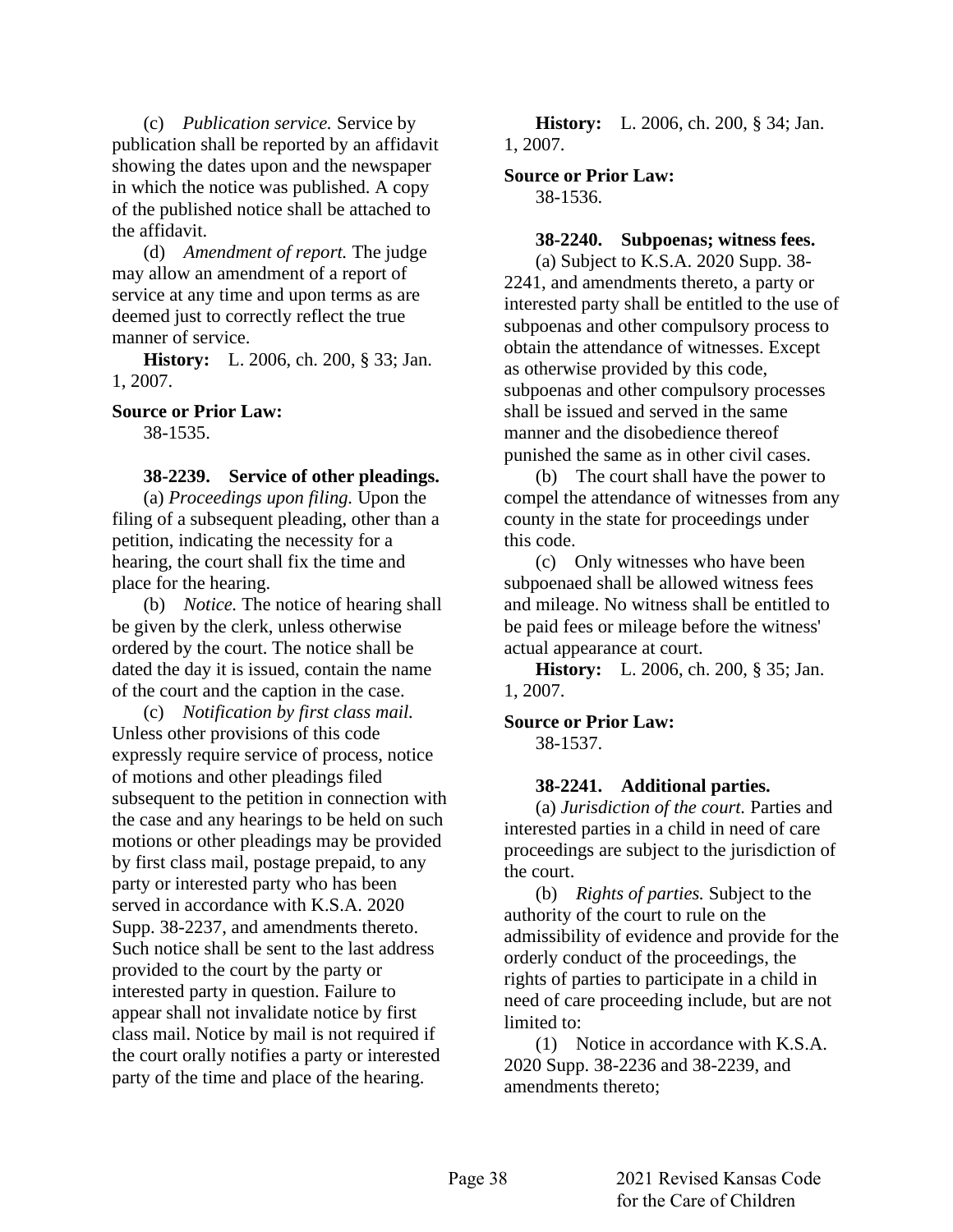(2) present oral or written evidence and argument, to call and cross-examine witnesses; and

(3) representation by an attorney in accordance with K.S.A. 2020 Supp. 38- 2205, and amendments thereto.

(c) *Grandparents as interested parties.* (1) A grandparent of the child shall be an interested party to a child in need of care proceeding.

(2) Grandparents shall have the participatory rights of parties pursuant to subsection (b), except that the court may restrict those rights if the court finds that it would be in the best interests of the child. A grandparent may not be prevented under this paragraph from attending the proceedings, having access to the child's official file in the court records or making a statement to the court.

(d) *Persons with whom the child has been residing as interested parties.* (1) Any person with whom the child has resided for a significant period of time within six months of the date the child in need of care petition is filed shall be made an interested party, if such person notifies the court of such person's desire to become an interested party. Notification may be made in writing, orally or by appearance at the initial or a subsequent hearing on the child in need of care petition.

(2) Persons with interested party status under this subsection shall have the participatory rights of parties pursuant to subsection (b), except that the court may restrict those rights if the court finds that it would be in the best interests of the child.

(e) *Other interested parties.* (1) Any person with whom the child has resided at any time, who is within the fourth degree of relationship to the child, or to whom the child has close emotional ties may, upon motion, be made an interested party if the court determines that it is in the best interests of the child.

(2) Any other person or Indian tribe seeking to intervene that is not a party may, upon motion, be made an interested party if the court determines that the person or tribe has a sufficient relationship with the child to warrant interested party status or that the person's or tribe's participation would be beneficial to the proceedings.

(3) The court may, upon its own motion, make any person an interested party if the court determines that interested party status would be in the best interests of the child.

(f) *Procedure for determining, denying or terminating interested party status.* (1) Upon the request of the court, the secretary shall investigate the advisability of granting interested party status under this section and report findings and recommendations to the court.

(2) The court may deny or terminate interested party status under this subsection if the court determines, after notice and a hearing, that a person does not qualify for interested party status or that there is good cause to deny or terminate interested party status.

(3) A person who is denied interested party status or whose status as an interested party has been terminated may petition for review of the denial or termination by the chief judge of the district in which the court having jurisdiction over the child in need of care proceeding is located, or a judge designated by the chief judge. The chief judge or the chief judge's designee shall review the denial or termination within 30 days of receiving the petition. The child in need of care proceeding shall not be stayed pending resolution of the petition for review.

**History:** L. 2006, ch. 200, § 36; L. 2008, ch. 169, § 6; L. 2011, ch. 60, § 3; July 1.

**Source or Prior Law:**

38-1541.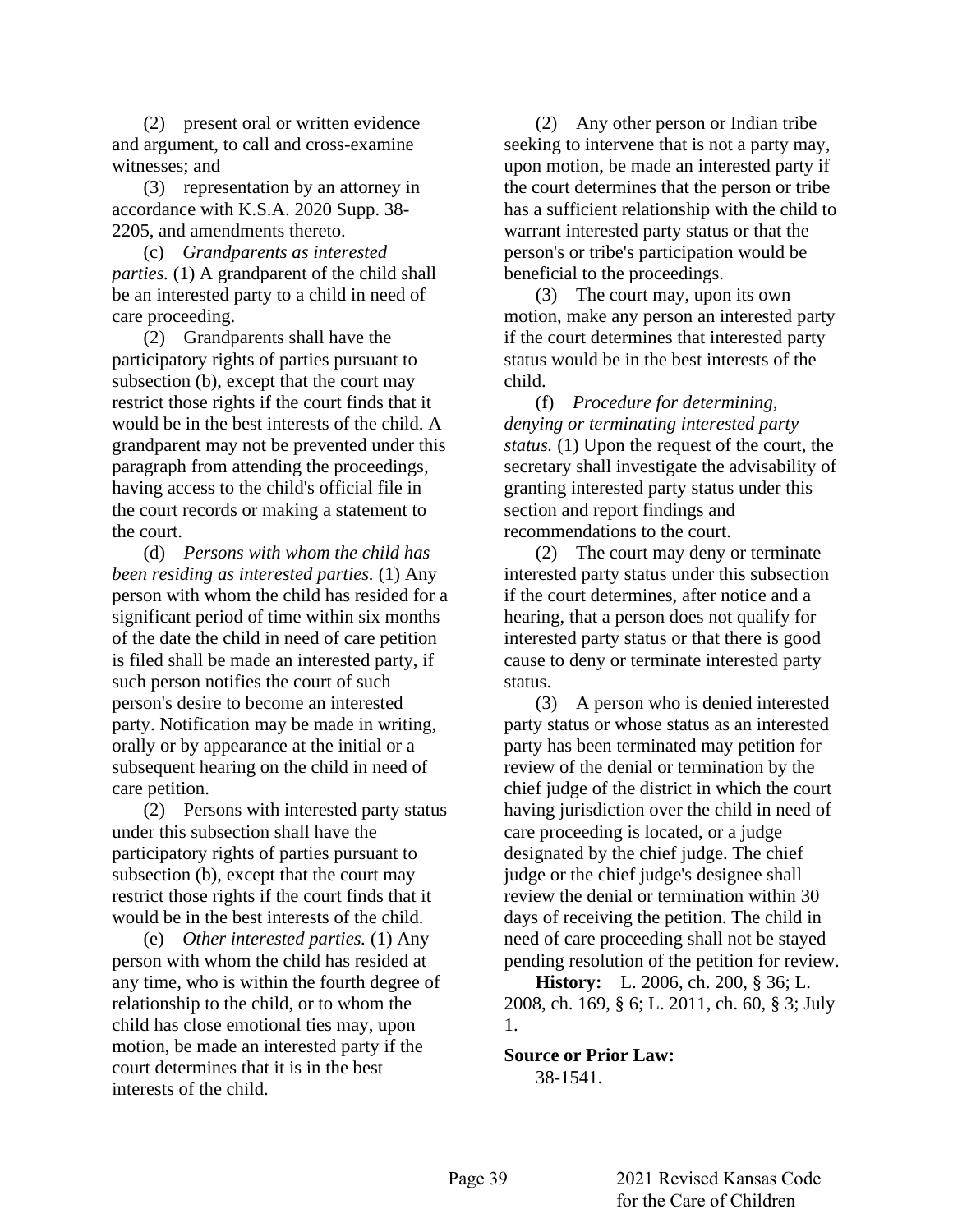# **Law Review and Bar Journal References:**

"Caring When a Parent Does Not - The State's Role in Child Welfare," Roberta Sue McKenna, 79 J.K.B.A. No. 7, 36 (2010).

# **38-2242. Ex parte orders of protective custody; application; determination of probable cause; period of time; placement; procedures; orders for removal of child from custody of parent, limitations.**

(a) The court, upon verified application, may issue ex parte an order directing that a child be held in protective custody and, if the child has not been taken into custody, an order directing that the child be taken into custody. The application shall state for each child:

(1) The applicant's belief that the child is a child in need of care;

(2) that the child is likely to sustain harm if not immediately removed from the home;

(3) that allowing the child to remain in the home is contrary to the welfare of the child; and

(4) the facts relied upon to support the application, including efforts known to the applicant to maintain the family unit and prevent the unnecessary removal of the child from the child's home, or the specific facts supporting that an emergency exists which threatens the safety of the child.

(b) (1) The order of protective custody may be issued only after the court has determined there is probable cause to believe the allegations in the application are true. The order shall remain in effect until the temporary custody hearing provided for in K.S.A. 2020 Supp. 38-2243, and amendments thereto, unless earlier rescinded by the court.

(2) No child shall be held in protective custody for more than 72 hours, excluding Saturdays, Sundays, legal holidays, and days on which the office of the clerk of the court

is not accessible, unless within the 72-hour period a determination is made as to the necessity for temporary custody in a temporary custody hearing. The time spent in custody pursuant to K.S.A. 2020 Supp. 38-2232, and amendments thereto, shall be included in calculating the 72-hour period. Nothing in this subsection shall be construed to mean that the child must remain in protective custody for 72 hours. If a child is in the protective custody of the secretary, the secretary shall allow at least one supervised visit between the child and the parent or parents within such time period as the child is in protective custody. The court may prohibit such supervised visit if the court determines it is not in the best interest of the child.

(c) (1) Whenever the court determines the necessity for an order of protective custody, the court may place the child in the protective custody of:

(A) A parent or other person having custody of the child and may enter a restraining order pursuant to subsection (e);

(B) a person, other than the parent or other person having custody, who shall not be required to be licensed under article 5 of chapter 65 of the Kansas Statutes Annotated, and amendments thereto;

(C) a youth residential facility;

(D) a shelter facility;

(E) a staff secure facility,

notwithstanding any other provision of law, if the child has been subjected to human trafficking or aggravated human trafficking, as defined by K.S.A. 2021 Supp. 21-5426, and amendments thereto, or commercial sexual exploitation of a child, as defined by K.S.A. 2021 Supp. 21-6422, and amendments thereto, or the child committed an act which, if committed by an adult, would constitute a violation of K.S.A. 2021 Supp. 21-6419, and amendments thereto;

(F) after written authorization by a community mental health center, a juvenile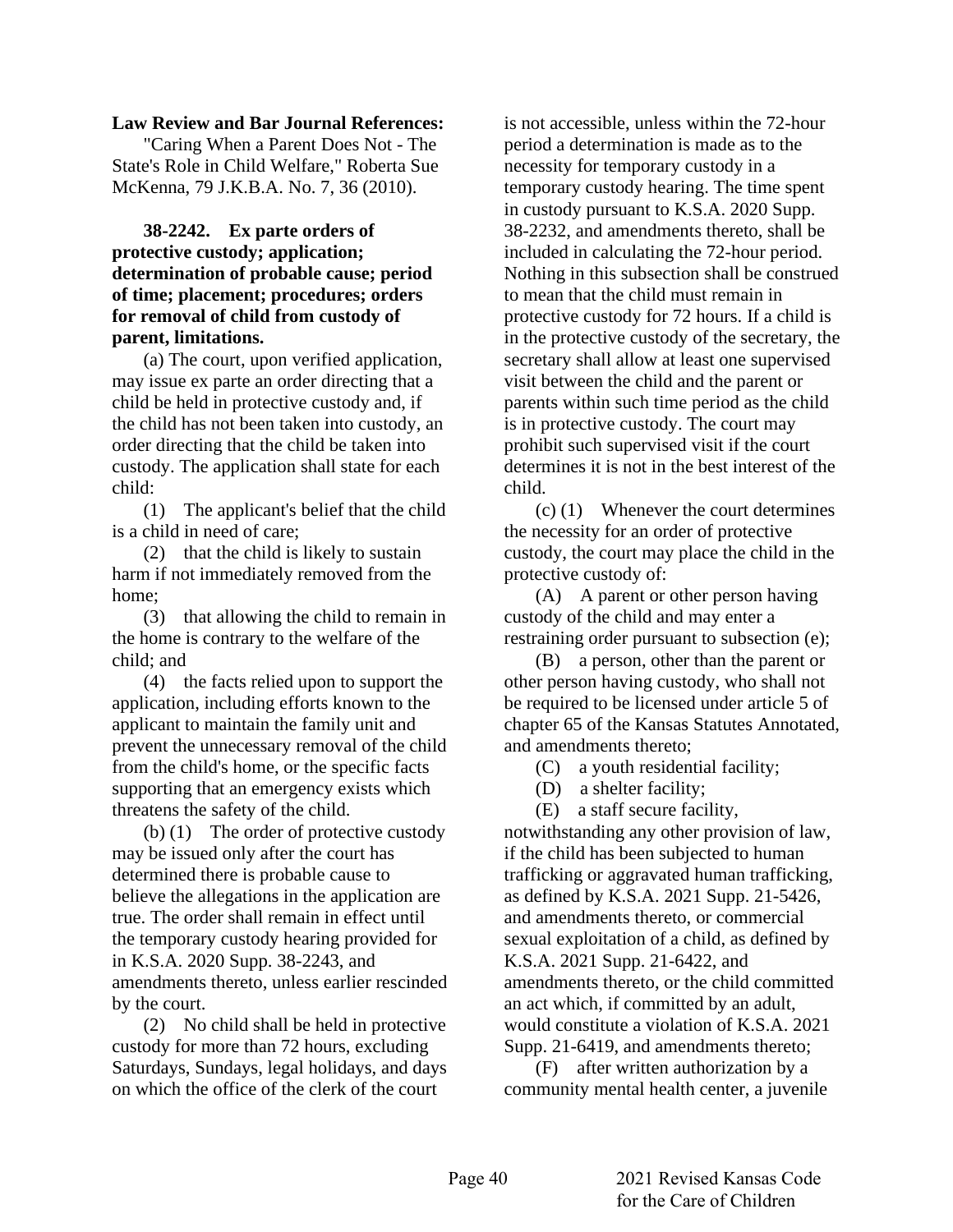crisis intervention center as described in K.S.A. 65-536, and amendments thereto; or

(G) the secretary, if the child is 15 years of age or younger, or 16 or 17 years of age if the child has no identifiable parental or family resources or shows signs of physical, mental, emotional or sexual abuse.

(2) If the secretary presents the court with a plan to provide services to a child or family which the court finds will assure the safety of the child, the court may only place the child in the protective custody of the secretary until the court finds the services are in place. The court shall have the authority to require any person or entity agreeing to participate in the plan to perform as set out in the plan. When the child is placed in the protective custody of the secretary, the secretary shall have the discretionary authority to place the child with a parent or to make other suitable placement for the child. When the child is placed in the temporary custody of the secretary and the child has been subjected to human trafficking or aggravated human trafficking, as defined by K.S.A. 2021 Supp. 21-5426, and amendments thereto, or commercial sexual exploitation of a child, as defined by K.S.A. 2021 Supp. 21-6422, and amendments thereto, or the child committed an act which, if committed by an adult, would constitute a violation of K.S.A. 2021 Supp. 21-6419, and amendments thereto, the secretary shall have the discretionary authority to place the child in a staff secure facility, notwithstanding any other provision of law. When the child is presently alleged, but not yet adjudicated, to be a child in need of care solely pursuant to K.S.A. 38-  $2202(d)(9)$  or (d)(10), and amendments thereto, the child may be placed in a secure facility pursuant to an order of protective custody for a period of not to exceed 24 hours, excluding Saturdays, Sundays, legal holidays, and days on which the office of the clerk of the court is not accessible.

(d) The order of protective custody shall be served pursuant to K.S.A. 2020 Supp. 38-2237(a), and amendments thereto, on the child's parents and any other person having legal custody of the child. The order shall prohibit the removal of the child from the court's jurisdiction without the court's permission.

(e) If the court issues an order of protective custody, the court may also enter an order restraining any alleged perpetrator of physical, sexual, mental or emotional abuse of the child from residing in the child's home; visiting, contacting, harassing or intimidating the child, other family member or witness; or attempting to visit, contact, harass or intimidate the child, other family member or witness. Such restraining order shall be served by personal service pursuant to K.S.A. 2020 Supp. 38-2237(a), and amendments thereto, on any alleged perpetrator to whom the order is directed.

(f) (1) The court shall not enter the initial order removing a child from the custody of a parent pursuant to this section unless the court first finds probable cause that: (A) (i) The child is likely to sustain harm if not immediately removed from the home;

(ii) allowing the child to remain in home is contrary to the welfare of the child; or

(iii) immediate placement of the child is in the best interest of the child; and

(B) reasonable efforts have been made to maintain the family unit and prevent the unnecessary removal of the child from the child's home or that an emergency exists which threatens the safety to the child.

(2) Such findings shall be included in any order entered by the court. If the child is placed in the custody of the secretary, the court shall provide the secretary with a written copy of any orders entered upon making the order.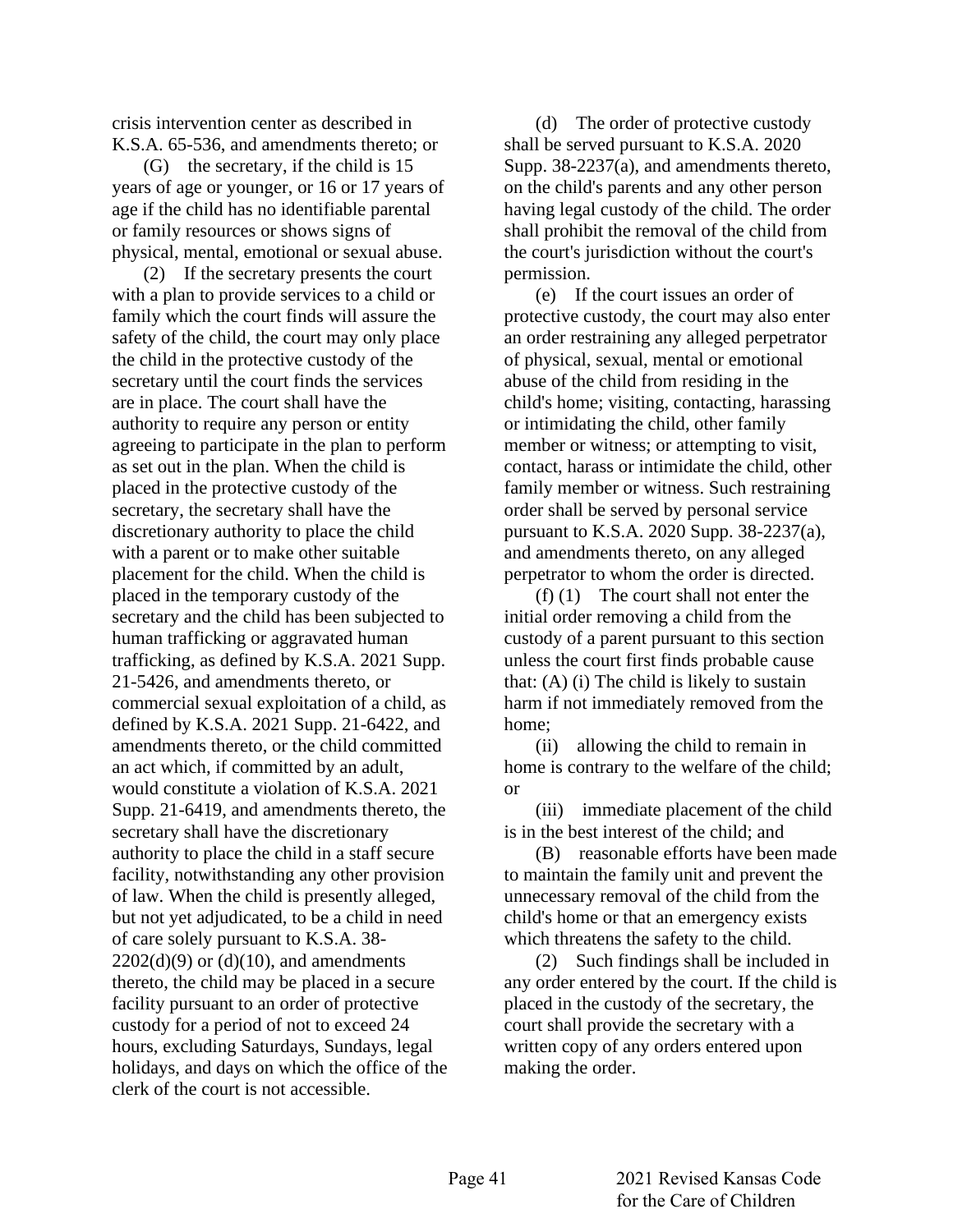**History:** L. 2006, ch. 200, § 37; L. 2009, ch. 99, § 4; L. 2010, ch. 11, § 5; L. 2010, ch. 155, § 12; L. 2013, ch. 120, § 34; L. 2018, ch. 107, § 4; L. 2019, ch. 65, § 4; July 1.

# **Source or Prior Law:**

38-1542.

# **Revisor's Note:**

Section was also amended by L. 2010, ch. 75, § 9, but that version was repealed by L. 2010, ch. 155, § 26.

Section was also amended by L. 2016, ch. 46, § 25, but that version was repealed by L. 2019, ch. 65, § 10.

## **Law Review and Bar Journal References:**

"Packing Heat: The Personal and Family Protection Act," Mary D. Feighny, 76 J.K.B.A. No. 4, 21 (2007).

"Breaking the Victimization Cycle: Domestic Minor Trafficking in Kansas," Leslie Klaassen, 52 W.L.J. 581 (2013).

## **CASE ANNOTATIONS**

1. Cited in case reviewing the four types of appealable orders under 38-2273. In re D.M.M., 38 K.A.2d 394, 166 P.3d 431 (2007).

# **38-2243. Orders of temporary custody; notice; hearing; procedure; findings; placement; orders for removal of child from custody of parent, limitations.**

(a) Upon notice and hearing, the court may issue an order directing who shall have temporary custody and may modify the order during the pendency of the proceedings as will best serve the child's welfare.

(b) A hearing pursuant to this section shall be held within 72 hours, excluding Saturdays, Sundays, legal holidays, and days on which the office of the clerk of the court is not accessible, following a child having been taken into protective custody.

(c) Whenever it is determined that a temporary custody hearing is required, the court shall immediately set the time and place for the hearing. Notice of a temporary custody hearing shall be given to all parties and interested parties.

(d) Notice of the temporary custody hearing shall be given at least 24 hours prior to the hearing. The court may continue the hearing to afford the 24 hours prior notice or, with the consent of the party or interested party, proceed with the hearing at the designated time. If an order of temporary custody is entered and the parent or other person having custody of the child has not been notified of the hearing, did not appear or waive appearance and requests a rehearing, the court shall rehear the matter without unnecessary delay.

(e) Oral notice may be used for giving notice of a temporary custody hearing where there is insufficient time to give written notice. Oral notice is completed upon filing a certificate of oral notice.

(f) The court may enter an order of temporary custody after determining there is probable cause to believe that the: (1) Child is dangerous to self or to others; (2) child is not likely to be available within the jurisdiction of the court for future proceedings; (3) health or welfare of the child may be endangered without further care; (4) child has been subjected to human trafficking or aggravated human trafficking, as defined by K.S.A. 2021 Supp. 21-5426, and amendments thereto, or commercial sexual exploitation of a child, as defined by K.S.A. 2021 Supp. 21-6422, and amendments thereto; (5) child is experiencing a mental health crisis and is in need of treatment; or (6) child committed an act which, if committed by an adult, would constitute a violation of K.S.A. 2021 Supp. 21-6419, and amendments thereto.

(g) (1) Whenever the court determines the necessity for an order of temporary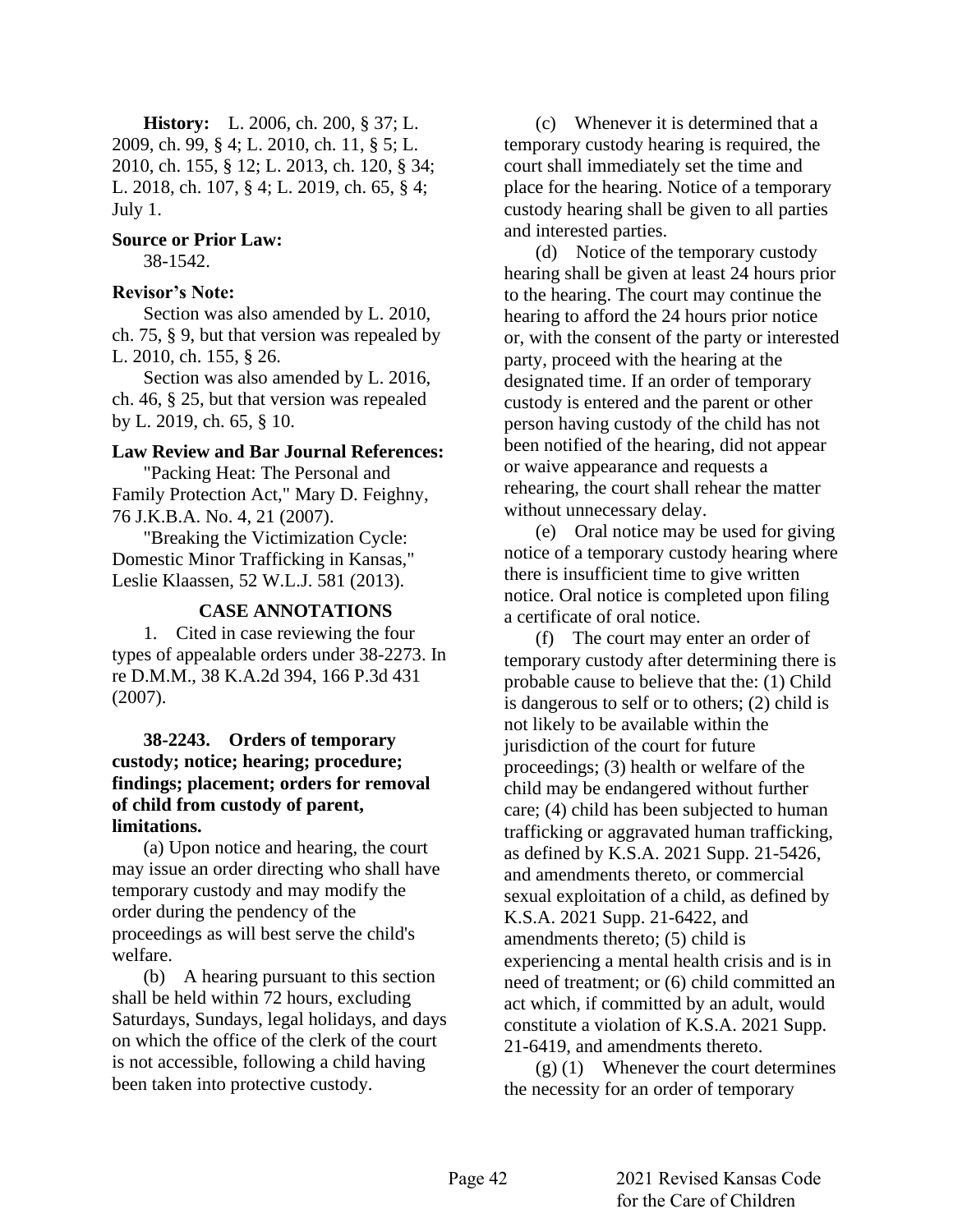custody the court may place the child in the temporary custody of:

(A) A parent or other person having custody of the child and may enter a restraining order pursuant to subsection (h);

(B) a person, other than the parent or other person having custody, who shall not be required to be licensed under article 5 of chapter 65 of the Kansas Statutes Annotated, and amendments thereto;

- (C) a youth residential facility;
- (D) a shelter facility;
- (E) a staff secure facility,

notwithstanding any other provision of law, if the child has been subjected to human trafficking or aggravated human trafficking, as defined by K.S.A. 2021 Supp. 21-5426, and amendments thereto, or commercial sexual exploitation of a child, as defined by K.S.A. 2021 Supp. 21-6422, and amendments thereto, or the child committed an act which, if committed by an adult, would constitute a violation of K.S.A. 2021 Supp. 21-6419, and amendments thereto;

(F) after written authorization by a community mental health center, a juvenile crisis intervention center, as described in K.S.A. 65-536, and amendments thereto; or

(G) the secretary, if the child is 15 years of age or younger, or 16 or 17 years of age if the child has no identifiable parental or family resources or shows signs of physical, mental, emotional or sexual abuse.

(2) If the secretary presents the court with a plan to provide services to a child or family which the court finds will assure the safety of the child, the court may only place the child in the temporary custody of the secretary until the court finds the services are in place. The court shall have the authority to require any person or entity agreeing to participate in the plan to perform as set out in the plan. When the child is placed in the temporary custody of the secretary, the secretary shall have the discretionary authority to place the child

with a parent or to make other suitable placement for the child. When the child is placed in the temporary custody of the secretary and the child has been subjected to human trafficking or aggravated human trafficking, as defined by K.S.A. 2021 Supp. 21-5426, and amendments thereto, or commercial sexual exploitation of a child, as defined by K.S.A. 2021 Supp. 21-6422, and amendments thereto, or the child committed an act which, if committed by an adult, would constitute a violation of K.S.A. 2021 Supp. 21-6419, and amendments thereto, the secretary shall have the discretionary authority to place the child in a staff secure facility, notwithstanding any other provision of law. When the child is presently alleged, but not yet adjudicated to be a child in need of care solely pursuant to K.S.A. 38-  $2202(d)(9)$  or  $(d)(10)$ , and amendments thereto, the child may be placed in a secure facility, but the total amount of time that the child may be held in such facility under this section and K.S.A. 38-2242, and amendments thereto, shall not exceed 24 hours, excluding Saturdays, Sundays, legal holidays, and days on which the office of the clerk of the court is not accessible. The order of temporary custody shall remain in effect until modified or rescinded by the court or an adjudication order is entered but not exceeding 60 days, unless good cause is shown and stated on the record.

(h) If the court issues an order of temporary custody, the court may also enter an order restraining any alleged perpetrator of physical, sexual, mental or emotional abuse of the child from residing in the child's home; visiting, contacting, harassing or intimidating the child; or attempting to visit, contact, harass or intimidate the child, other family members or witnesses. Such restraining order shall be served by personal service pursuant to K.S.A. 2020 Supp. 38- 2237(a), and amendments thereto, on any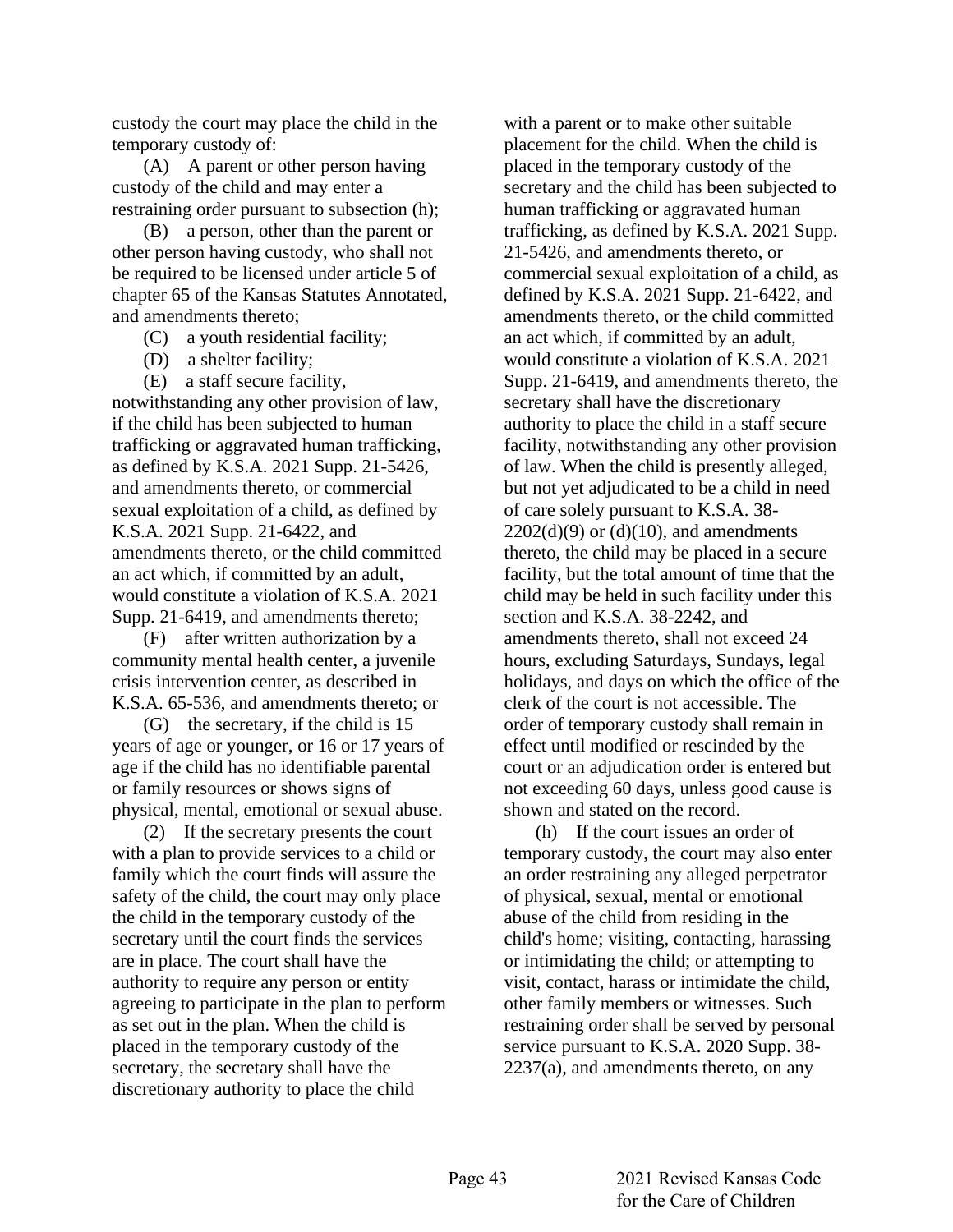alleged perpetrator to whom the order is directed.

(i) (1) The court shall not enter the initial order removing a child from the custody of a parent pursuant to this section unless the court first finds probable cause that: (A) (i) The child is likely to sustain harm if not immediately removed from the home;

(ii) allowing the child to remain in home is contrary to the welfare of the child; or

(iii) immediate placement of the child is in the best interest of the child; and

(B) reasonable efforts have been made to maintain the family unit and prevent the unnecessary removal of the child from the child's home or that an emergency exists which threatens the safety to the child.

(2) Such findings shall be included in any order entered by the court. If the child is placed in the custody of the secretary, upon making the order the court shall provide the secretary with a written copy.

(j) If the court enters an order of temporary custody that provides for placement of the child with a person other than the parent, the court shall make a child support determination pursuant to K.S.A. 2020 Supp. 38-2277, and amendments thereto.

**History:** L. 2006, ch. 200, § 38; L. 2008, ch. 169, § 7; L. 2009, ch. 99, § 5; L. 2010, ch. 11, § 6; L. 2010, ch. 155, § 13; L. 2013, ch. 120, § 35; L. 2018, ch. 107, § 5; L. 2019, ch. 65, § 5; July 1.

# **Source or Prior Law:**

38-1543.

# **Revisor's Note:**

Section was also amended by L. 2010, ch. 75, § 10, but that version was repealed by L. 2010, ch. 155, § 26.

Section was also amended by L. 2016, ch. 46, § 26, but that version was repealed by L. 2019, ch. 65, § 10.

## **Law Review and Bar Journal References:**

"Packing Heat: The Personal and Family Protection Act," Mary D. Feighny, 76 J.K.B.A. No. 4, 21 (2007).

## **CASE ANNOTATIONS**

1. Mentioned, there is no right to appeal from district court judgment regarding SRS placement with potential adoptive families. In re A.F., 38 K.A.2d 742, 745, 172 P.3d 63 (2007).

2. Cited in upholding constitutionality of CINC; safeguards against arbitrary enforcement listed. In re A.F., 38 K.A.2d 773, 778, 172 P.3d 66 (2007).

3. Subsection  $(f)(3)$  is neither unconstitutionally vague nor overbroad. In re A.E.S., 48 K.A.2d 761, 298 P.3d 386 (2013).

# **38-2244. Order for informal supervision; restraining orders.**

(a) At any time after filing a petition, but prior to an adjudication, the court may enter an order for continuance and informal supervision without an adjudication if no party objects. Upon granting the continuance, the court shall include in the order any conditions with which the parties and interested parties are expected to comply and provide the parties and interested parties with a copy of the order. The conditions may include appropriate dispositional alternatives authorized by K.S.A. 2020 Supp. 38-2255, and amendments thereto.

(b) An order for informal supervision may remain in force for a period of up to six months and may be extended, upon hearing, for an additional six-month period for a total of one year. For a child under an order for informal supervision who remains in the custody of such child's parent, such one-year period may be extended if no party objects, upon hearing, for up to an additional one year, with reviews by the court occurring at least every six months.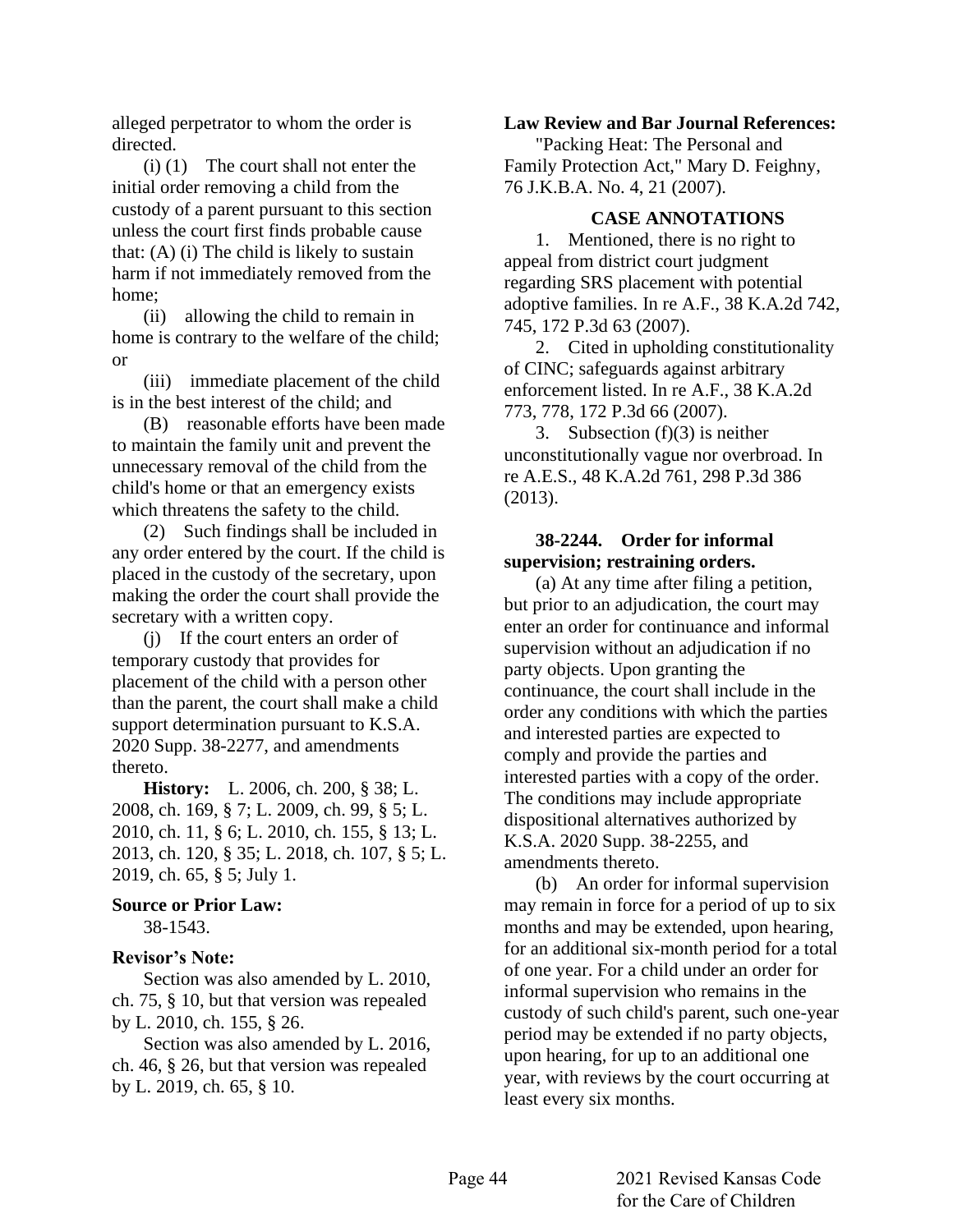(c) The court after notice and hearing may revoke or modify the order with respect to a party or interested party upon a showing that the party or interested party, being subject to the order for informal supervision, has substantially failed to comply with the terms of the order, or that modification would be in the best interests of the child. Upon revocation, proceedings shall resume pursuant to this code.

(d) Persons subject to the order for informal supervision who successfully complete the terms and period of supervision shall not again be proceeded against in any court based solely upon the allegations in the original petition and the proceedings shall be dismissed.

(e) If the court issues an order for informal supervision pursuant to this section, the court may also enter an order restraining any alleged perpetrator of physical, mental or emotional abuse or sexual abuse of the child from residing in the child's home, visiting, contacting, harassing or intimidating the child, other family member or witness; or attempting to visit, contact, harass or intimidate the child, other family member or witness. The restraining order shall be served by personal service pursuant to subsection (a) of K.S.A. 2020 Supp. 38-2237, and amendments thereto, on any alleged perpetrator to whom the order is directed.

(f) Lack of service on a parent shall not preclude an informal supervision under the provisions of this section. If an order of informal supervision is entered which effects change in custody, any parent not served pursuant to K.S.A. 2020 Supp. 38- 2237, and amendments thereto, who has not consented to the informal supervision, may request reconsideration of the order of informal supervision. The court shall hear the request without unnecessary delay. If the informal supervision order effects a change in custody, efforts to accomplish service

pursuant to K.S.A. 2020 Supp. 38-2237, and amendments thereto, shall continue.

**History:** L. 2006, ch. 200, § 39; L. 2008, ch. 169, § 8; July 1.

**Source or Prior Law:** 38-1544.

# **38-2245. Discovery.**

(a) After a hearing and a finding that discovery procedures, as described in K.S.A. 60-226 through 60-237, and amendments thereto, will expedite the proceedings, the judge may allow discovery subject to limitations.

(b) Upon request of any party or interested party, any other party or interested party shall disclose the names of all potential witnesses.

**History:** L. 2006, ch. 200, § 40; Jan. 1, 2007.

## **Source or Prior Law:**

38-1545, 38-1551.

## **CASE ANNOTATIONS**

1. Cited in upholding constitutionality of CINC; safeguards against arbitrary enforcement listed. In re A.F., 38 K.A.2d 773, 778, 172 P.3d 66 (2007).

#### **38-2246. Continuances.**

All proceedings under this code shall be disposed of without unnecessary delay. Continuances shall not be granted unless good cause is shown.

**History:** L. 2006, ch. 200, § 41; Jan. 1, 2007.

#### **Source or Prior Law:** 38-1551.

# **38-2247. Attendance at proceedings; confidentiality.**

(a) *Adjudication.* Proceedings prior to and including adjudication under this code shall be open to attendance by any person unless the court determines that closed proceedings or the exclusion of that person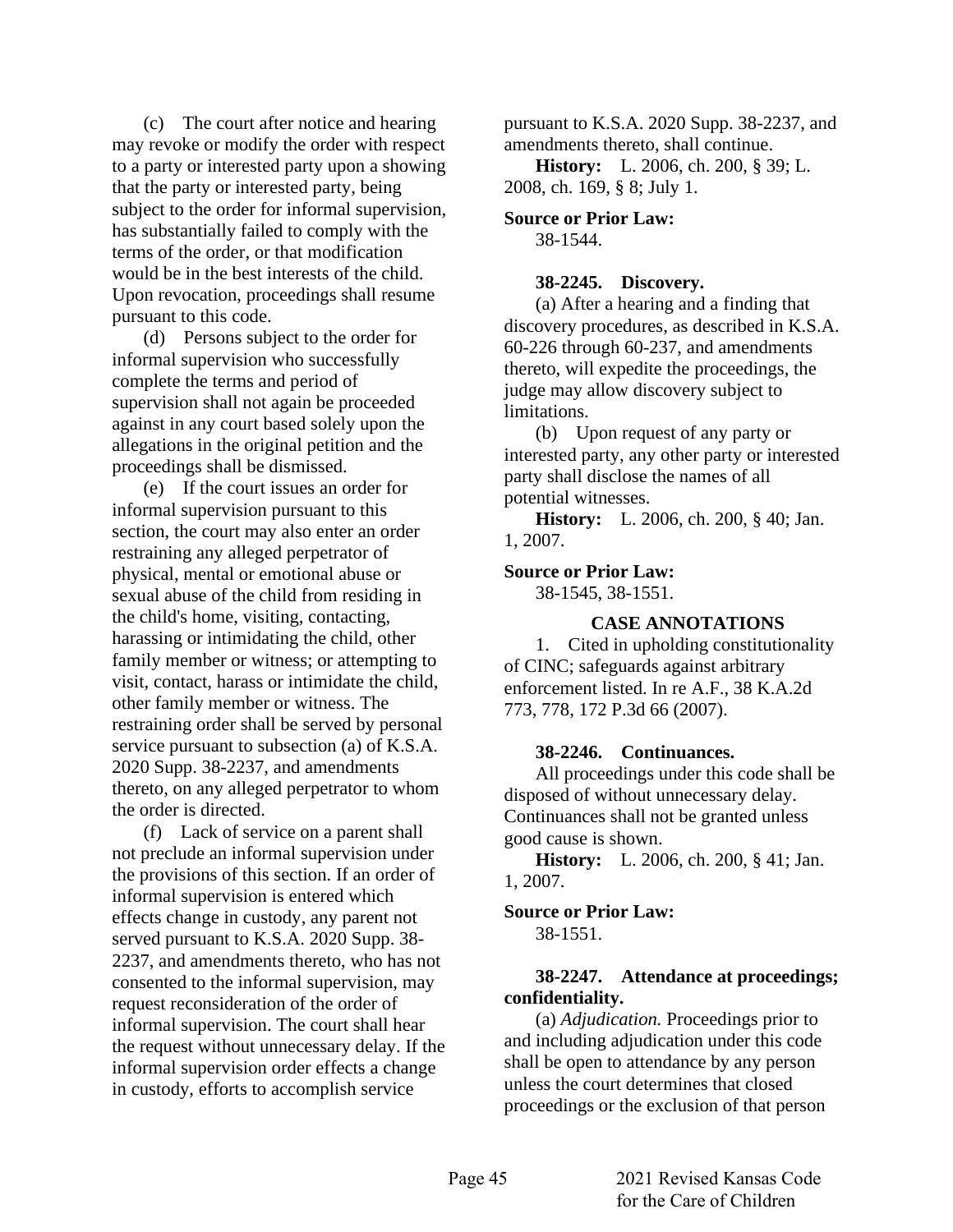would be in the best interests of the child or is necessary to protect the privacy rights of the parents.

(1) The court may not exclude the guardian ad litem, parties and interested parties.

(2) Members of the news media shall comply with supreme court rule 1001.

(b) *Disposition.* Proceedings pertaining to the disposition of a child adjudicated to be in need of care shall be closed to all persons except the parties, the guardian ad litem, interested parties and their attorneys, officers of the court, a court appointed special advocate and the custodian.

(1) Other persons may be permitted to attend with the consent of the parties or by order of the court, if the court determines that it would be in the best interests of the child or the conduct of the proceedings, subject to such limitations as the court determines to be appropriate.

(2) The court may exclude any person if the court determines that such person's exclusion would be in the best interests of the child or the conduct of the proceedings.

(c) Notwithstanding subsections (a) and (b) of this section, the court shall permit the attendance at the proceedings of up to two people designated by the parent of the child, both of whom have participated in a parent ally orientation program approved by the judicial administrator.

(1) Such parent ally orientation program shall include, but not be limited to, information concerning the confidentiality of the proceedings; the child and parent's right to counsel; the definitions and jurisdiction pursuant to the Kansas code for care of children; the types and purposes of the hearings; options for informal supervision and dispositions; placement options; the parents' obligation to financially support the child while the child is in the state's custody; obligations of the secretary

for children and families; obligations of entities that contract with the Kansas department for children and families for family preservation, foster care and adoption; the termination of parental rights; the procedures for appeals; and the basic rules regarding court procedure.

(2) The court may remove the parent's ally or allies from a proceeding if such ally becomes disruptive in the present proceeding or has been found disruptive in a prior proceeding.

(d) *Preservation of confidentiality.* If information required to be kept confidential by K.S.A. 2020 Supp. 38-2209, and amendments thereto, is to be introduced into evidence and there are persons in attendance who are not authorized to receive the information, the court may exclude those persons during the presentation of the evidence or conduct an in camera inspection of the evidence.

**History:** L. 2006, ch. 200, § 42; L. 2008, ch. 169, § 9; L. 2014, ch. 115, § 63; July 1.

**Source or Prior Law:** 38-1552.

# **38-2248. Stipulations and no contest statements.**

(a) In any proceedings under this code, parents, persons with whom the child has been residing pursuant to subsection (d) of K.S.A. 2020 Supp. 38-2241, and amendments thereto, and guardians ad litem may stipulate or enter no contest statements to all or part of the allegations in the petition.

(b) Prior to the acceptance of any stipulation or no contest statement, other than to names, ages, parentage or other preliminary matters, the court shall ask each of the persons listed in subsection (a) the following questions: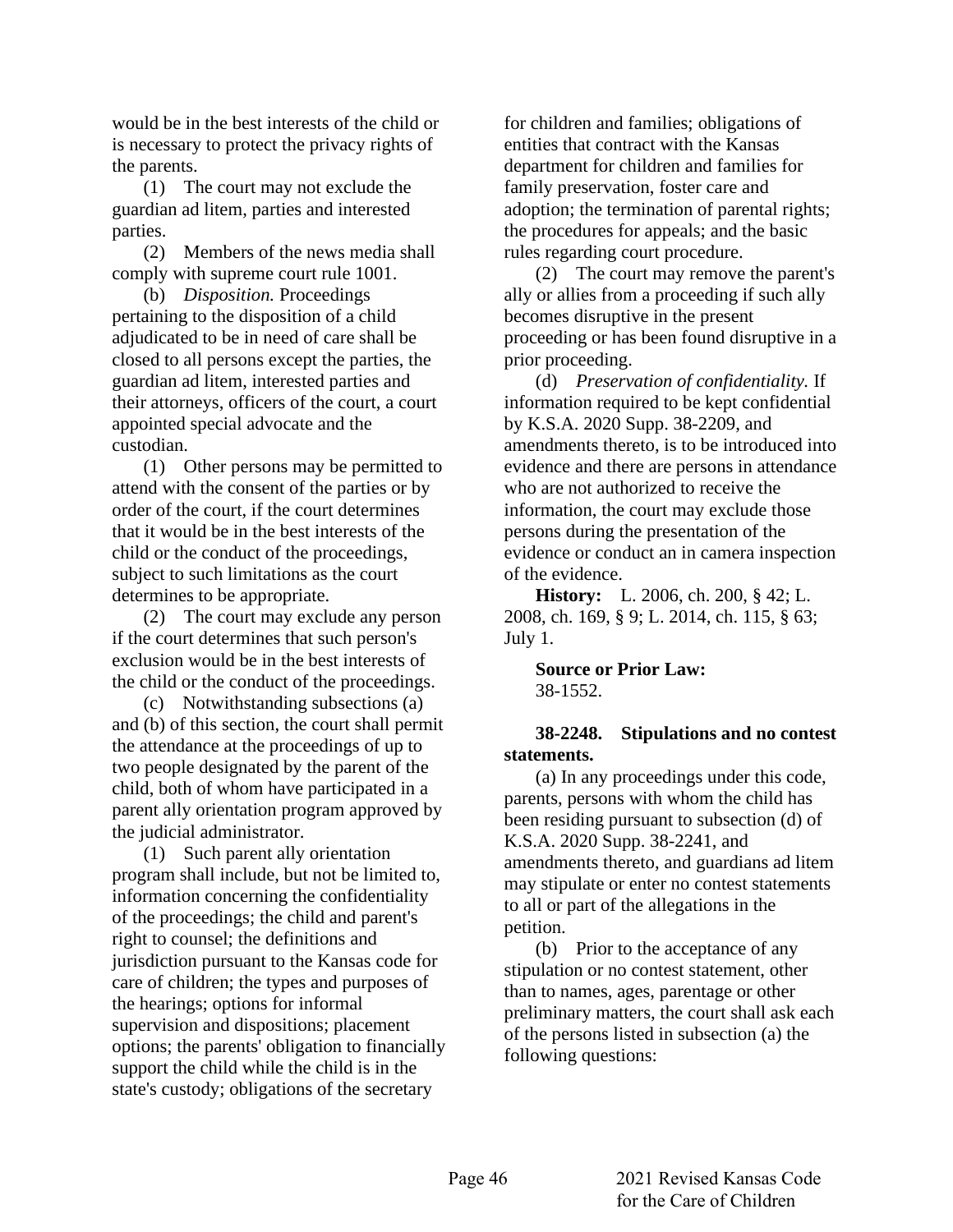(1) Do you understand that you have a right to a hearing on the allegations contained in the petition?

(2) Do you understand that you may be represented by an attorney and, if you are a parent and financially unable to employ an attorney, the court will appoint an attorney for you, if you so request?

(3) One of the following: (A) Do you understand that a stipulation is an admission that the statements in the petition are true or (B) Do you understand that a no contest statement neither admits nor denies the statement in the petition but allows the court to find that the statements in the petition are true?

(4) Do you understand that, if the court accepts your stipulation or no contest statement, you will not be able to appeal that finding, the court may find the child to be a child in need of care and the court will then make further orders as to the care, custody and supervision of the child?

(5) Do you understand that, if the court finds the child to be a child in need of care, the court is not bound by any agreement or recommendation of the parties as to disposition and placement of the child?

(c) Before accepting a stipulation the court shall find that there is a factual basis for the stipulation.

(d) Before an adjudication based on a no contest statement, the court shall find from a proffer of evidence that there is a factual basis.

(e) In proceedings other than termination of parental rights proceedings under this code if all persons listed in subsection (a) do not stipulate or enter no contest statements, the court shall hear evidence as to those persons, if they are present. The case may proceed by proffer as to persons not present, unless they appear by counsel and have instructed counsel to object.

(f) In evidentiary hearings for termination of parental rights under this code, the case may proceed by proffer as to parties not present, unless they appear by counsel and have instructed counsel to object.

**History:** L. 2006, ch. 200, § 43; L. 2008, ch. 169, § 10; July 1.

# **Source or Prior Law:** 38-1553.

# **CASE ANNOTATIONS**

1. When a parent fails to appear at a hearing on a motion to terminate parental rights, the state may proceed by proffering the evidence supporting the motion if there is no objection by counsel for the parent, but if the parent has instructed counsel to object to a proffer, then the state should proceed by presenting evidence to the court in support of termination. In re K.H., 56 K.A.2d 1135, 444 P.3d 354 (2019).

## **38-2249. Rules of evidence.**

(a) In all proceedings under this code, the rules of evidence of the code of civil procedure shall apply, except that no evidence relating to the condition of a child shall be excluded solely on the ground that the matter is or may be the subject of a physician-patient privilege, psychologistclient privilege or social worker-client privilege.

(b) (1) The judge presiding at all hearings under this code shall not consider or rely upon any report not properly admitted according to the rules of evidence, except as provided by K.S.A. 2020 Supp. 38-2219, and amendments thereto.

(2) In all proceedings under this code, a report concerning the results and analysis of a court-ordered test of a person's blood, breath, urine or other bodily substance to determine the presence of alcohol or drugs shall be admissible in evidence if the report is prepared and attested to by the person conducting the test or an authorized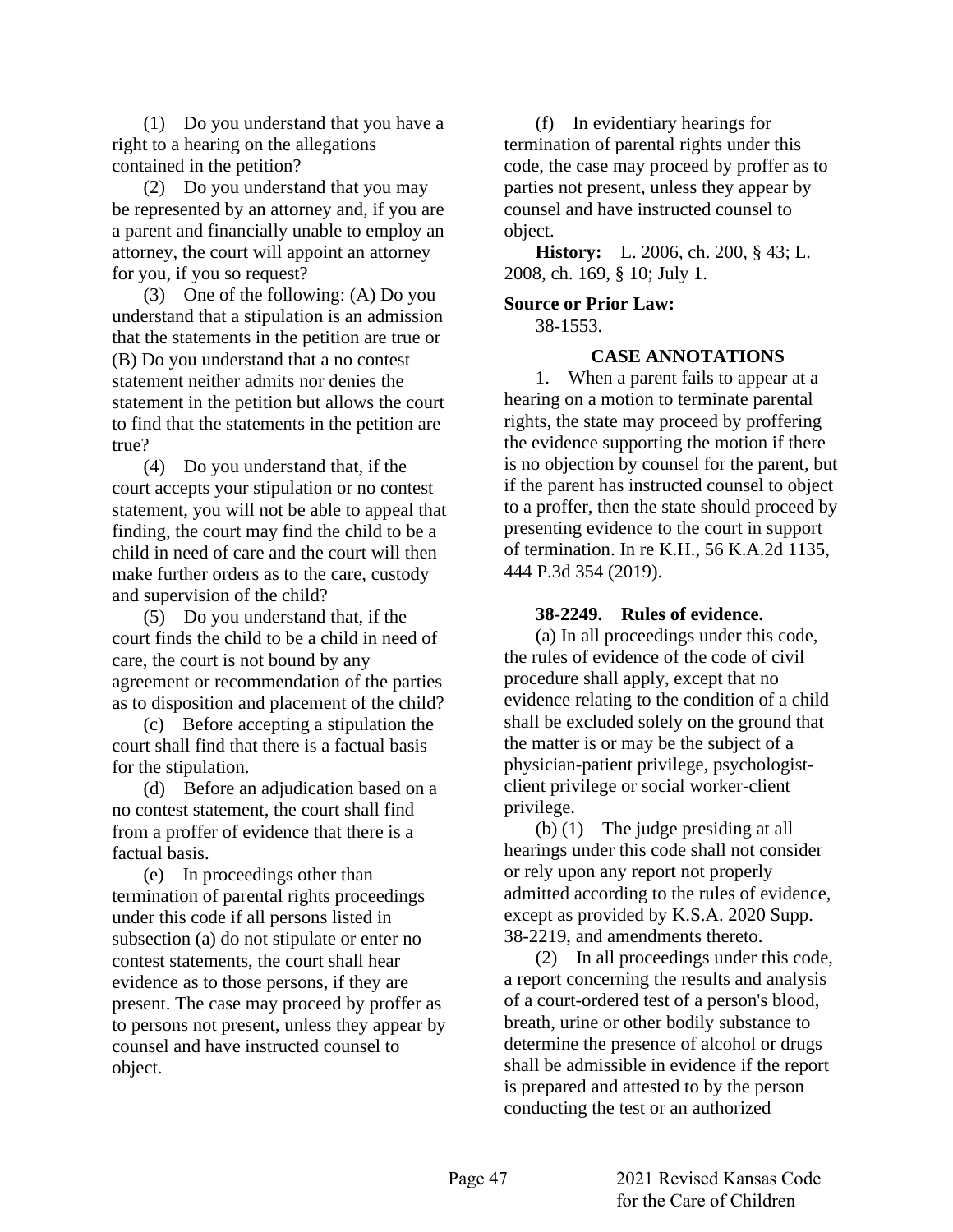employee of the facility that conducted the test. Such person shall prepare a certificate that includes an attestation as to the result and analysis of the test and sign the certificate under oath. Nothing in this section shall prevent a party from calling such person as a witness.

(c) In any proceeding in which a child less than 13 years of age is alleged to have been physically, mentally or emotionally abused or neglected or sexually abused, a recording of an oral statement of the child, or of any witness less than 13 years of age, made before the proceeding began, is admissible in evidence if:

(1) The court determines that the time, content and circumstances of the statement provide sufficient indicia of reliability;

(2) no attorney for any party or interested party is present when the statement is made;

(3) the recording is both visual and aural and is recorded on film, videotape or by other electronic means;

(4) the recording equipment is capable of making an accurate recording, the operator of the equipment is competent and the recording is accurate and has not been altered;

(5) the statement is not made in response to questioning calculated to lead the child to make a particular statement or is clearly shown to be the child's statement and not made solely as a result of a leading or suggestive question;

(6) every voice on the recording is identified;

(7) the person conducting the interview of the child in the recording is present at the proceeding and is available to testify or be cross-examined by any party or interested party; and

(8) each party or interested party to the proceeding is afforded an opportunity to view the recording before it is offered into evidence.

(d) On motion of any party to a proceeding pursuant to the code in which a child less than 13 years of age is alleged to have been physically, mentally or emotionally abused or neglected or sexually abused, the court may order that the testimony of the child, or of any witness less than 13 years of age, be taken:

(1) In a room other than the courtroom and be televised by closed-circuit equipment in the courtroom to be viewed by the court and the parties and interested parties to the proceeding; or

(2) outside the courtroom and be recorded for showing in the courtroom before the court and the parties and interested parties to the proceeding if:

(A) The recording is both visual and aural and is recorded on film, videotape or by other electronic means;

(B) the recording equipment is capable of making an accurate recording, the operator of the equipment is competent and the recording is accurate and has not been altered;

(C) every voice on the recording is identified; and

(D) each party and interested party to the proceeding is afforded an opportunity to view the recording before it is shown in the courtroom.

(e) At the taking of testimony under subsection (d):

(1) Only an attorney for each party, interested party, the guardian ad litem for the child or other person whose presence would contribute to the welfare and wellbeing of the child and persons necessary to operate the recording or closed-circuit equipment may be present in the room with the child during the child's testimony;

(2) only the attorneys for the parties may question the child; and

(3) the persons operating the recording or closed-circuit equipment shall be confined to an adjacent room or behind a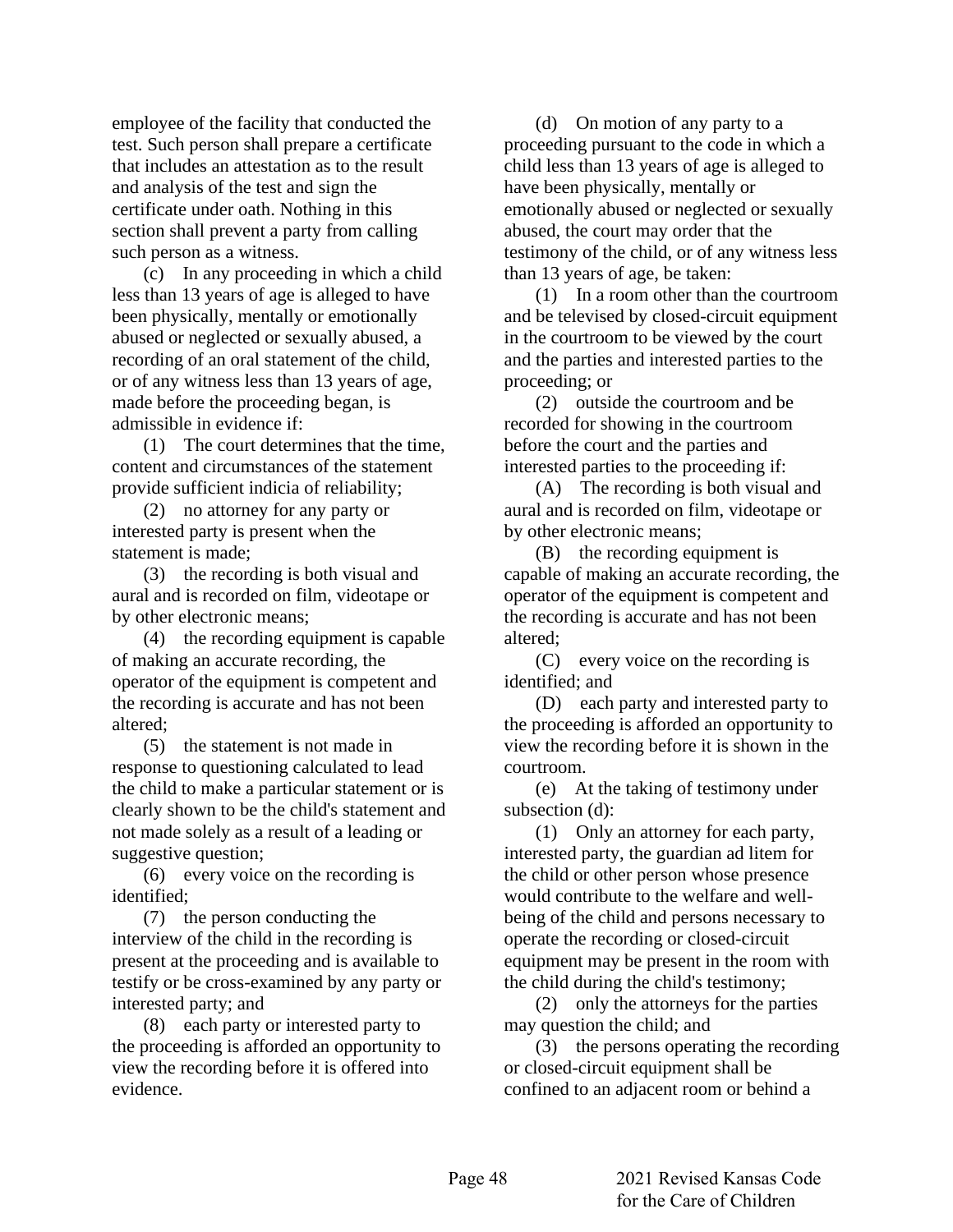screen or mirror that permits such person to see and hear the child during the child's testimony, but does not permit the child to see or hear such person.

(f) If the testimony of a child is taken as provided by subsection (d), the child shall not be compelled to testify in court during the proceeding.

(g) (1) Any objection to a recording under subsection  $(d)(2)$  that such proceeding is inadmissible must be made by written motion filed with the court at least seven days before the commencement of the adjudicatory hearing. An objection under this subsection shall specify the portion of the recording which is objectionable and the reasons for the objection. Failure to file an objection within the time provided by this subsection shall constitute waiver of the right to object to the admissibility of the recording unless the court, in its discretion, determines otherwise.

(2) The provisions of this subsection shall not apply to any objection to admissibility for the reason that the recording has been materially altered.

**History:** L. 2006, ch. 200, § 44; L. 2007, ch. 57, § 1; L. 2017, ch. 58, § 3; July 1.

**Source or Prior Law:**

38-1554, 38-1557, 38-1558.

#### **38-2250. Degree of proof.**

The petitioner must prove by clear and convincing evidence that the child is a child in need of care.

**History:** L. 2006, ch. 200, § 45; Jan. 1, 2007.

#### **Source or Prior Law:**

38-1555.

#### **CASE ANNOTATIONS**

1. In CINC case state's evidence must be clear and convincing. In re J.D.C., 284 K. 155, 170, 159 P.3d 974 (2007).

2. Cited in discussion of "clear and convincing evidence" and standard for appellate review; prior court holdings disapproved. In re B.D.-Y., 286 K. 686, 687, 690, 187 P.3d 594 (2008).

3. District court overturns magistrate's order finding child in need of care. In re L.C.W., 42 K.A.2d 293, 211 P.3d 829 (2009).

#### **38-2251. Adjudication.**

(a) If the court finds that the child is not a child in need of care, the court shall enter an order dismissing the proceedings.

(b) If the court finds that the child is a child in need of care, the court shall enter an order adjudicating the child to be a child in need of care and may proceed to enter other orders as authorized by this code.

(c) A final adjudication or dismissal shall be entered within 60 days from the date of the filing of the petition, unless good cause for a continuance is shown on the record.

**History:** L. 2006, ch. 200, § 46; L. 2008, ch. 169, § 11; L. 2010, ch. 75, § 11; July 1.

# **Source or Prior Law:**

38-1556.

# **CASE ANNOTATIONS**

1. Cited in case reviewing the four types of appealable orders under 38-2273. In re D.M.M., 38 K.A.2d 394, 398, 399 (2007).

2. Mentioned, there is no right to appeal from district court judgment regarding SRS placement with potential adoptive families. In re A.F., 38 K.A.2d 742, 745, 172 P.3d 63 (2007).

3. 60-day adjudication requirement of 38-2251 held directory, not mandatory. In re L.C.W., 42 K.A.2d 293, 211 P.3d 829 (2009).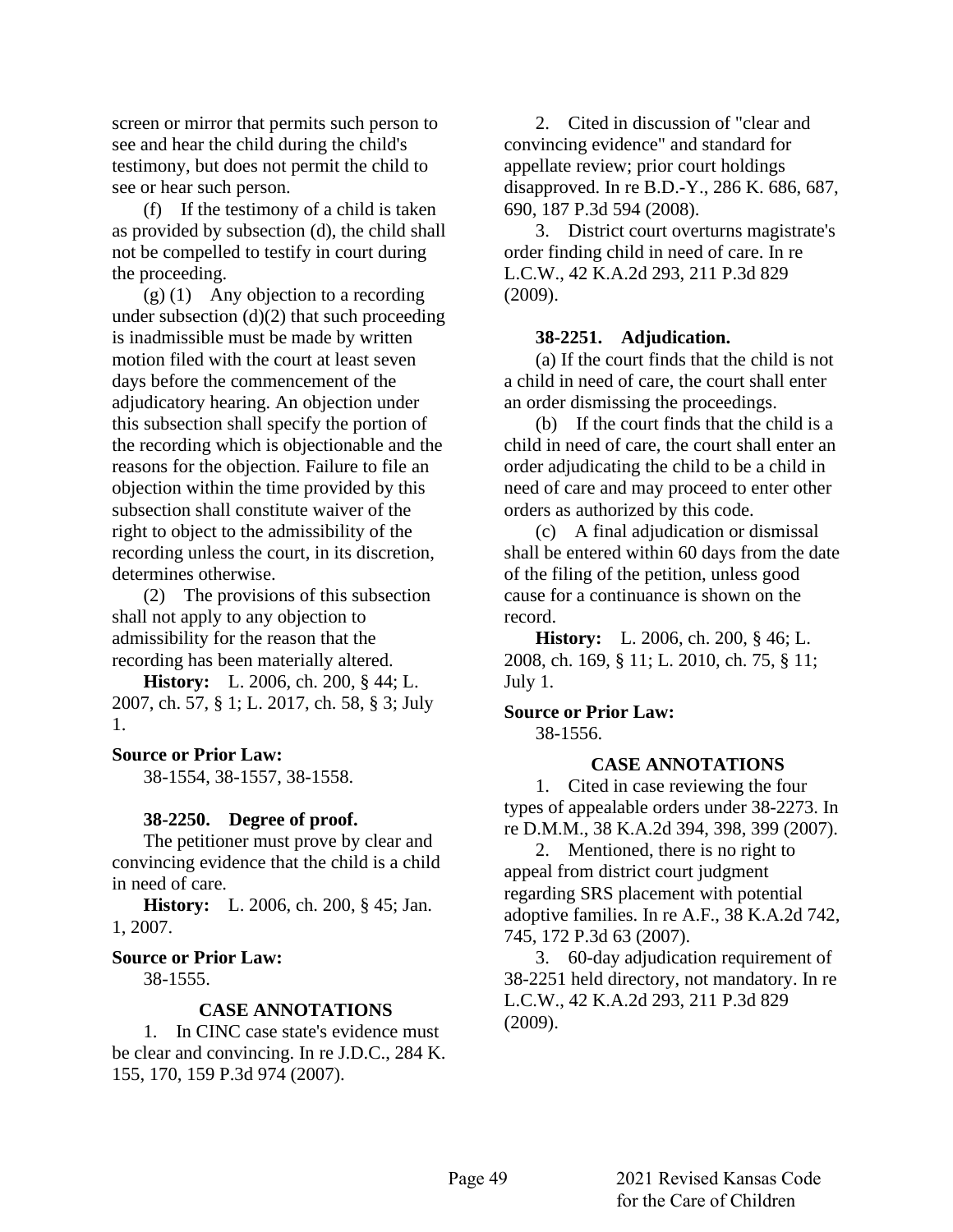# **38-2252. Predispositional alternative; placement with person other than child's parent; conference; recommendations; immunity.**

(a) Before placement pursuant to this code of a child with a person other than the child's parent, the secretary, the court or the court services officer, at the direction of the court, may convene a conference of persons determined by the court, the secretary or the court services officer to have a potential interest in determining a placement which is in the best interests of the child. Such persons shall be given any information relevant to the determination of the placement of the child, including the needs of the child and any other information that would be helpful in making a placement in the best interests of the child. After presentation of the information, such persons shall be permitted to discuss and recommend to the secretary or the court services officer the person or persons with whom it would be in the child's best interest to be placed. Unless the secretary or the court services officer determines that there is good cause to place the child with a person other than as recommended, the child shall be placed in accordance with the recommendations.

(b) A person participating in a conference pursuant to this section shall have immunity from any civil liability that might otherwise be incurred or imposed as a result of the person's participation.

**History:** L. 2006, ch. 200, § 47; Jan. 1, 2007.

# **Source or Prior Law:**

38-1559.

# **38-2253. Dispositional hearing; purpose; time.**

(a) At a dispositional hearing, the court shall receive testimony and other relevant information with regard to the safety and

well being of the child and may enter orders regarding:

(1) Case planning which sets forth the responsibilities and timelines necessary to achieve permanency for the child; and

(2) custody of the child.

(b) An order of disposition may be entered at the time of the adjudication if notice has been provided pursuant to K.S.A. 2020 Supp. 38-2254, and amendments thereto, but shall be entered within 30 days following adjudication, unless delayed for good cause shown.

(c) If the dispositional hearing meets the requirements of K.S.A. 2020 Supp. 38- 2265, and amendments thereto, the dispositional hearing may serve as a permanency hearing.

**History:** L. 2006, ch. 200, § 48; Jan. 1, 2007.

# **Source or Prior Law:**

38-1561.

# **38-2254. Same; notice.**

(a) Unless waived by the persons entitled to notice, the court shall require notice of the time and place of the dispositional hearing be given to the parties and interested parties.

(b) The court shall require notice and the right to be heard as to proposals for living arrangements for the child, the services to be provided the child and the child's family, and the proposed permanency goal for the child to the following:

(1) The child's foster parent or parents or permanent custodian providing care for the child;

(2) preadoptive parents for the child, if any;

(3) the child's grandparents at their last known addresses or if no grandparent is living or if no living grandparent's address is known, to the closest relative of each of the child's parents whose address is known;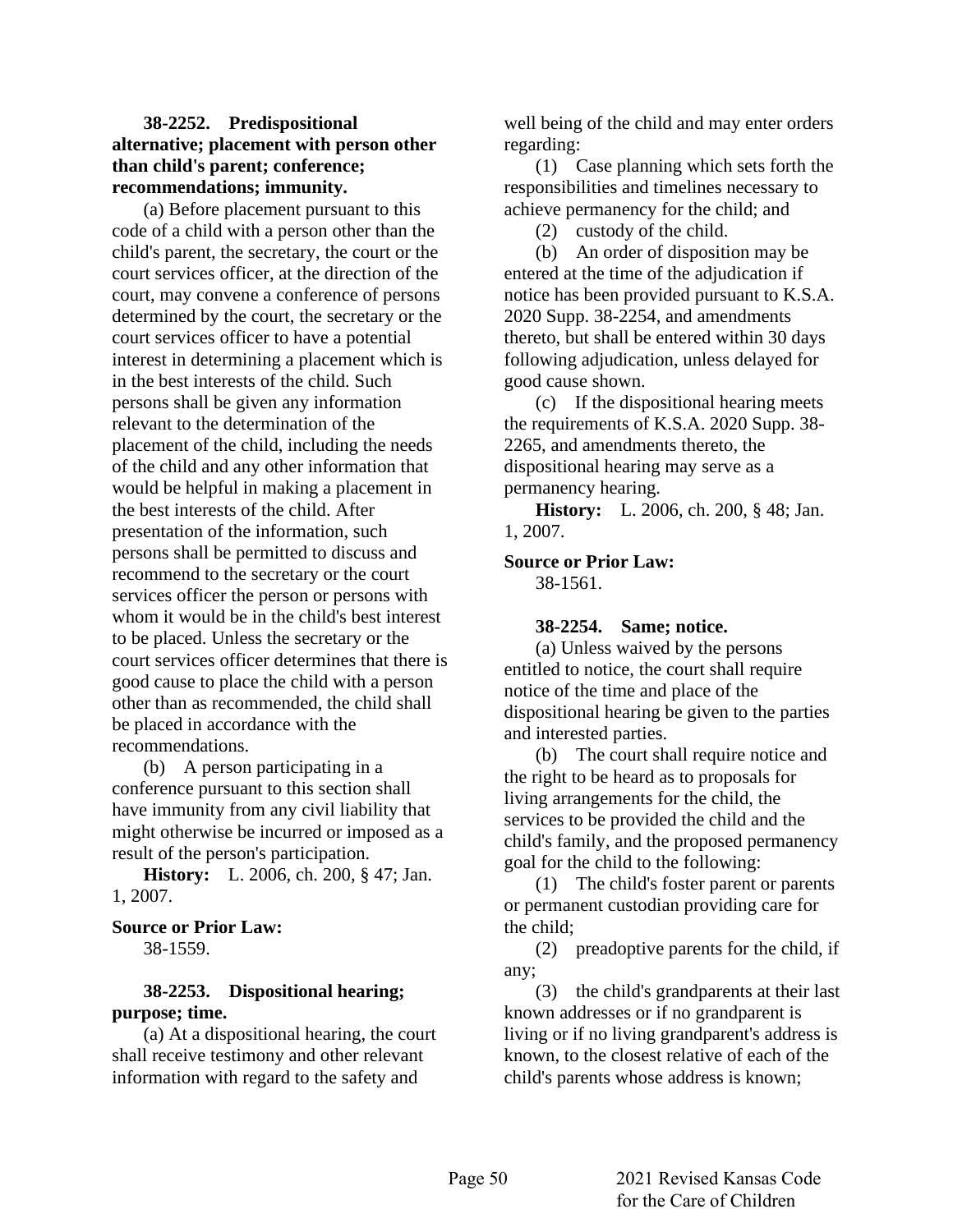(4) the person having custody of the child; and

(5) upon request, by any person having close emotional ties with the child and who is deemed by the court to be essential to the deliberations before the court.

(c) The notice required by this subsection shall be given by first class mail, not less than 10 business days before the hearing.

(d) Individuals receiving notice pursuant to subsection (b) shall not be made a party or interested party to the action solely on the basis of this notice and the right to be heard. The right to be heard shall be at a time and in a manner determined by the court and does not confer an entitlement to appear in person at government expense.

(e) The provisions of this subsection shall not require additional notice to any person otherwise receiving notice of the hearing pursuant to K.S.A. 2020 Supp. 38- 2239, and amendments thereto.

**History:** L. 2006, ch. 200, § 49; L. 2008, ch. 169, § 12; L. 2018, ch. 107, § 10; July 1.

# **Source or Prior Law:**

38-1562.

**38-2255. Authorized dispositions; prohibitions.**

(a) *Considerations.* Prior to entering an order of disposition, the court shall give consideration to:

(1) The child's physical, mental and emotional condition;

(2) the child's need for assistance;

(3) the manner in which the parent participated in the abuse, neglect or abandonment of the child;

(4) any relevant information from the intake and assessment process; and

(5) the evidence received at the dispositional hearing.

(b) *Custody with a parent.* The court may place the child in the custody of either of the child's parents subject to terms and conditions which the court prescribes to assure the proper care and protection of the child, including, but not limited to:

(1) Supervision of the child and the parent by a court services officer;

(2) participation by the child and the parent in available programs operated by an appropriate individual or agency; and

(3) any special treatment or care which the child needs for the child's physical, mental or emotional health and safety.

(c) *Removal of a child from custody of a parent.* The court shall not enter the initial order removing a child from the custody of a parent pursuant to this section unless the court first finds probable cause that: (1) (A) The child is likely to sustain harm if not immediately removed from the home;

(B) allowing the child to remain in home is contrary to the welfare of the child; or

(C) immediate placement of the child is in the best interest of the child; and

(2) reasonable efforts have been made to maintain the family unit and prevent the unnecessary removal of the child from the child's home or that an emergency exists which threatens the safety to the child.

The court shall not enter an order removing a child from the custody of a parent pursuant to this section based solely on the finding that the parent is homeless.

(d) *Custody of a child removed from the custody of a parent.* If the court has made the findings required by subsection (c), the court shall enter an order awarding custody to: A relative of the child or to a person with whom the child has close emotional ties who shall not be required to be licensed under article 5 of chapter 65 of the Kansas Statutes Annotated, and amendments thereto; any other suitable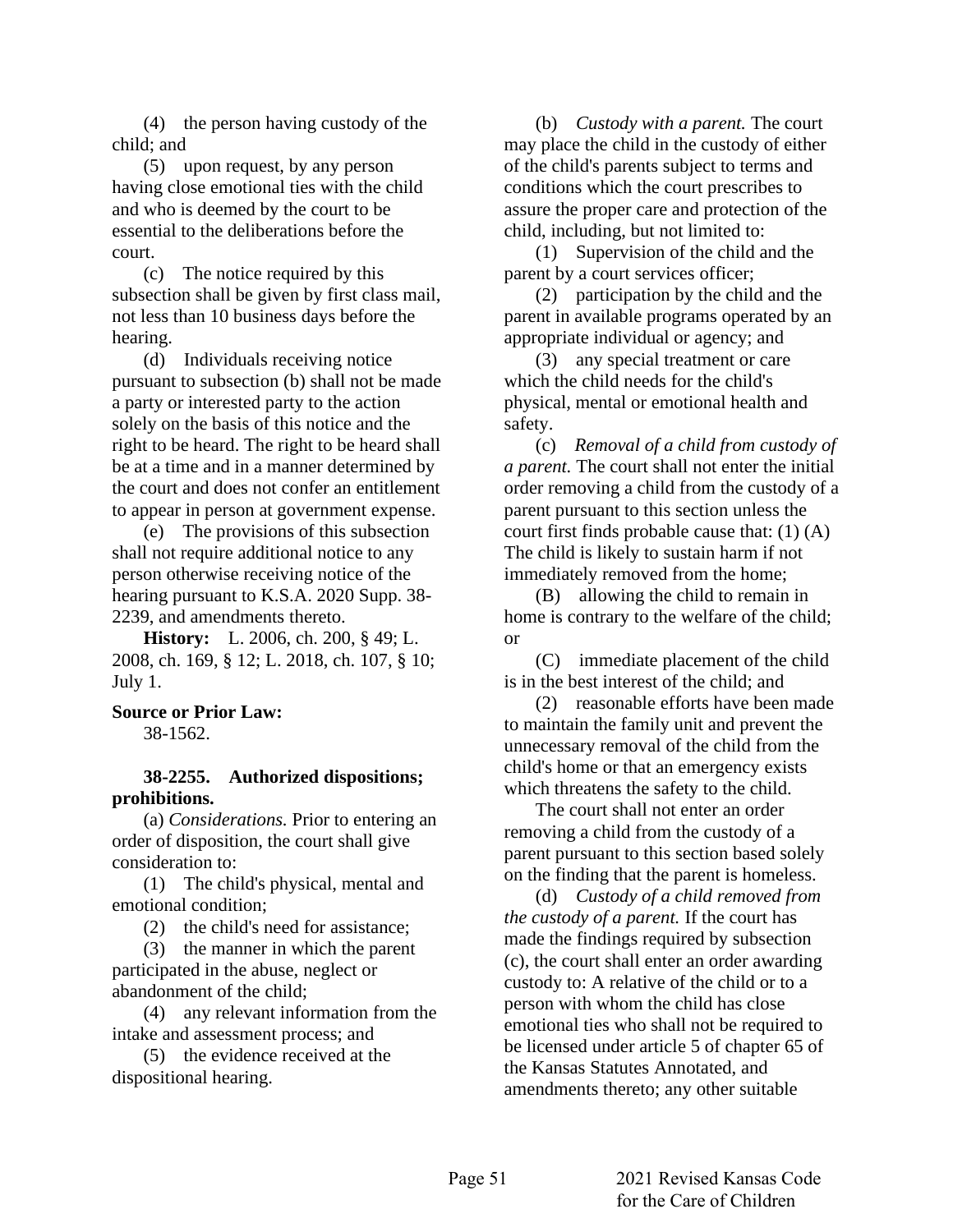person; a shelter facility; a youth residential facility; a staff secure facility, notwithstanding any other provision of law, if the child has been subjected to human trafficking or aggravated human trafficking, as defined by K.S.A. 2021 Supp. 21-5426, and amendments thereto, or commercial sexual exploitation of a child, as defined by K.S.A. 2021 Supp. 21-6422, and amendments thereto, or the child committed an act which, if committed by an adult, would constitute a violation of K.S.A. 2021 Supp. 21-6419, and amendments thereto; or, if the child is 15 years of age or younger, or 16 or 17 years of age if the child has no identifiable parental or family resources or shows signs of physical, mental, emotional or sexual abuse, to the secretary. Custody awarded under this subsection shall continue until further order of the court.

(1) When custody is awarded to the secretary, the secretary shall consider any placement recommendation by the court and notify the court of the placement or proposed placement of the child within 10 days of the order awarding custody. After providing the parties or interested parties notice and opportunity to be heard, the court may determine whether the secretary's placement or proposed placement is contrary to the welfare or in the best interests of the child. In making that determination the court shall consider the health and safety needs of the child and the resources available to meet the needs of children in the custody of the secretary. If the court determines that the placement or proposed placement is contrary to the welfare or not in the best interests of the child, the court shall notify the secretary, who shall then make an alternative placement.

(2) The custodian designated under this subsection shall notify the court in writing at least 10 days prior to any planned placement with a parent. The written notice shall state the basis for the custodian's belief that placement with a parent is no longer contrary to the welfare or best interest of the child. Upon reviewing the notice, the court may allow the custodian to proceed with the planned placement or may set the date for a hearing to determine if the child shall be allowed to return home. If the court sets a hearing on the matter, the custodian shall not return the child home without written consent of the court.

(3) The court may grant any person reasonable rights to visit the child upon motion of the person and a finding that the visitation rights would be in the best interests of the child.

(4) The court may enter an order restraining any alleged perpetrator of physical, mental or emotional abuse or sexual abuse of the child from residing in the child's home; visiting, contacting, harassing or intimidating the child, other family member or witness; or attempting to visit, contact, harass or intimidate the child, other family member or witness. Such restraining order shall be served by personal service pursuant to K.S.A. 2020 Supp. 38-  $2237(a)$ , and amendments thereto, on any alleged perpetrator to whom the order is directed.

(5) The court shall provide a copy of any orders entered within 10 days of entering the order to the custodian designated under this subsection.

(e) *Further determinations regarding a child removed from the home.* If custody has been awarded under subsection (d) to a person other than a parent, a permanency plan shall be provided or prepared pursuant to K.S.A. 2020 Supp. 38-2264, and amendments thereto. If a permanency plan is provided at the dispositional hearing, the court may determine whether reintegration is a viable alternative or, if reintegration is not a viable alternative, whether the child should be placed for adoption or a permanent custodian appointed. In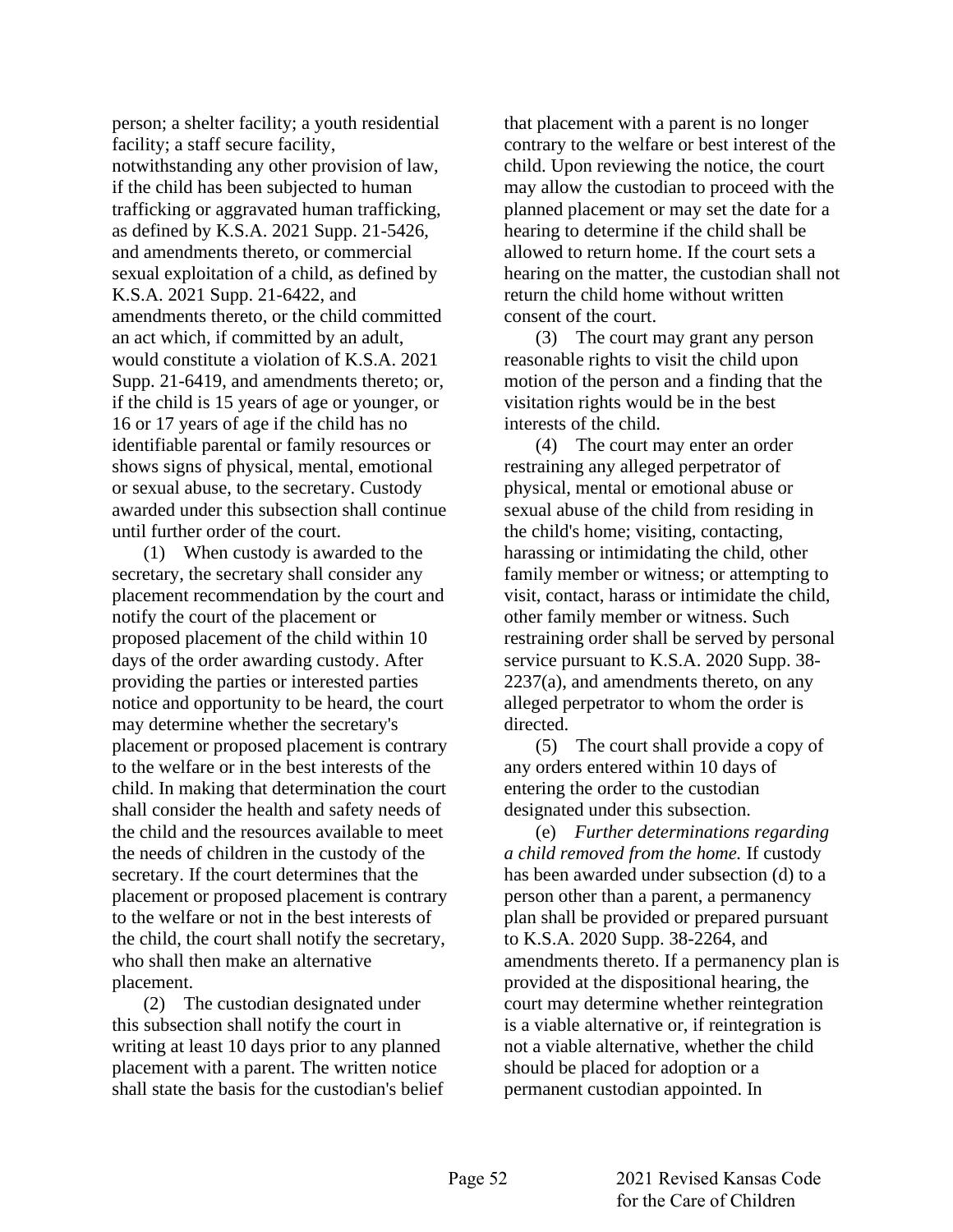determining whether reintegration is a viable alternative, the court shall consider:

(1) Whether a parent has been found by a court to have committed one of the following crimes or to have violated the law of another state prohibiting such crimes or to have aided and abetted, attempted, conspired or solicited the commission of one of these crimes: (A) Murder in the first degree, K.S.A. 21-3401, prior to its repeal, or K.S.A. 2021 Supp. 21-5402, and amendments thereto; (B) murder in the second degree, K.S.A. 21-3402, prior to its repeal, or K.S.A. 2021 Supp. 21-5403, and amendments thereto; (C) capital murder, K.S.A. 21-3439, prior to its repeal, or K.S.A. 2021 Supp. 21-5401, and amendments thereto; (D) voluntary manslaughter, K.S.A. 21-3403, prior to its repeal, or K.S.A. 2021 Supp. 21-5404, and amendments thereto; or (E) a felony battery that resulted in bodily injury;

(2) whether a parent has subjected the child or another child to aggravated circumstances;

(3) whether a parent has previously been found to be an unfit parent in proceedings under this code or in comparable proceedings under the laws of another state or the federal government;

(4) whether the child has been in the custody of the secretary and placed with neither parent for 15 of the most recent 22 months beginning 60 days after the date on which a child in the secretary's custody was removed from the child's home;

(5) whether the parents have failed to work diligently toward reintegration;

(6) whether the secretary has provided the family with services necessary for the safe return of the child to the home; and

(7) whether it is reasonable to expect reintegration to occur within a time frame consistent with the child's developmental needs.

(f) *Proceedings if reintegration is not a viable alternative.* If the court determines that reintegration is not a viable alternative, proceedings to terminate parental rights and permit placement of the child for adoption or appointment of a permanent custodian shall be initiated unless the court finds that compelling reasons have been documented in the case plan why adoption or appointment of a permanent custodian would not be in the best interests of the child. If compelling reasons have not been documented, the county or district attorney shall file a motion within 30 days to terminate parental rights or a motion to appoint a permanent custodian within 30 days and the court shall hold a hearing on the motion within 90 days of its filing. No hearing is required when the parents voluntarily relinquish parental rights or consent to the appointment of a permanent custodian.

(g) *Additional Orders.* In addition to or in lieu of any other order authorized by this section:

(1) The court may order the child and the parents of any child who has been adjudicated a child in need of care to attend counseling sessions as the court directs. The expense of the counseling may be assessed as an expense in the case. No mental health provider shall charge a greater fee for courtordered counseling than the provider would have charged to the person receiving counseling if the person had requested counseling on the person's own initiative.

(2) If the court has reason to believe that a child is before the court due, in whole or in part, to the use or misuse of alcohol or a violation of K.S.A. 2021 Supp. 21-5701 through 21-5717, and amendments thereto, by the child, a parent of the child, or another person responsible for the care of the child, the court may order the child, parent of the child or other person responsible for the care of the child to submit to and complete an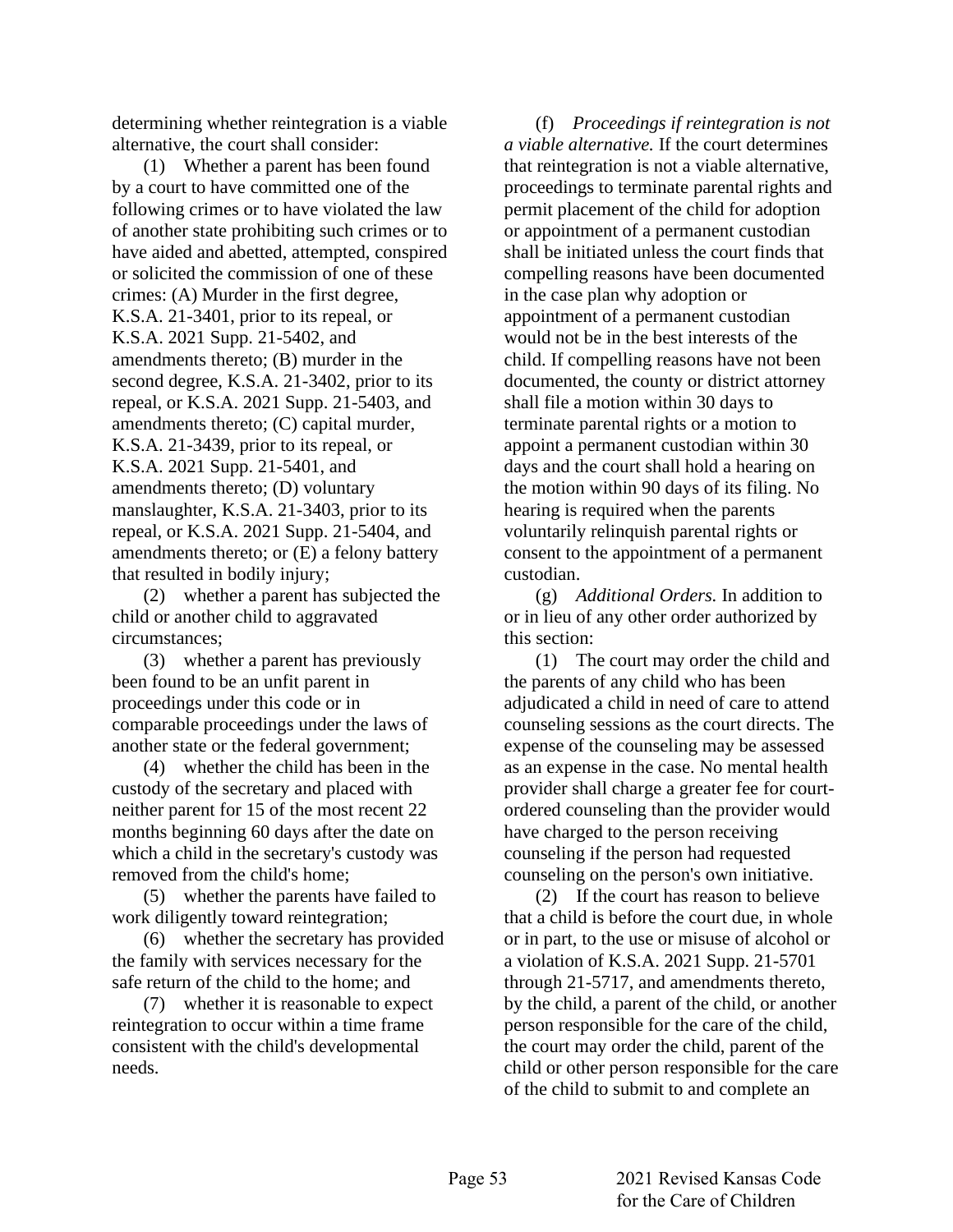alcohol and drug evaluation by a qualified person or agency and comply with any recommendations. If the evaluation is performed by a community-based alcohol and drug safety program certified pursuant to K.S.A. 8-1008, and amendments thereto, the child, parent of the child or other person responsible for the care of the child shall pay a fee not to exceed the fee established by that statute. If the court finds that the child and those legally liable for the child's support are indigent, the fee may be waived. In no event shall the fee be assessed against the secretary.

(3) If child support has been requested and the parent or parents have a duty to support the child, the court may order one or both parents to pay child support and, when custody is awarded to the secretary, the court shall order one or both parents to pay child support. The court shall determine, for each parent separately, whether the parent is already subject to an order to pay support for the child. If the parent is not presently ordered to pay support for any child who is subject to the jurisdiction of the court and the court has personal jurisdiction over the parent, the court shall order the parent to pay child support in an amount determined under K.S.A. 38-2277, and amendments thereto. Except for good cause shown, the court shall issue an immediate income withholding order pursuant to K.S.A. 2021 Supp. 23- 3101 et seq., and amendments thereto, for each parent ordered to pay support under this subsection, regardless of whether a payor has been identified for the parent. A parent ordered to pay child support under this subsection shall be notified, at the hearing or otherwise, that the child support order may be registered pursuant to K.S.A. 38-2279, and amendments thereto. The parent shall also be informed that, after registration, the income withholding order may be served on the parent's employer without further notice to the parent and the

child support order may be enforced by any method allowed by law. Failure to provide this notice shall not affect the validity of the child support order.

**History:** L. 2006, ch. 200, § 50; L. 2009, ch. 99, § 6; L. 2009, ch. 143, § 16; L. 2010, ch. 75, § 12; L. 2011, ch. 69, § 1; L. 2012, ch. 162, § 65; L. 2013, ch. 120, § 36; L. 2018, ch. 107, § 11; July 1.

#### **Source or Prior Law:** 38-1563.

# **Revisor's Note:**

Section was also amended by L. 2009, ch. 32, § 47, but that version was repealed by L. 2009, ch. 143, § 37.

Section was amended twice in the 2010 session, see also 38-2255a.

Section was amended twice in the 2011 session, see also 38-2255b.

**Law Review and Bar Journal References:** "Packing Heat: The Personal and Family Protection Act," Mary D. Feighny, 76 J.K.B.A. No. 4, 21 (2007).

# **CASE ANNOTATIONS**

1. Cited in case reviewing the four types of appealable orders under 38-2273. In re D.M.M., 38 K.A.2d 394, 166 P.3d 431 (2007).

2. Mentioned, there is no right to appeal from district court judgment regarding SRS placement with potential adoptive families. In re A.F., 38 K.A.2d 742, 745, 172 P.3d 63 (2007).

# **38-2255a.**

**History:** L. 2006, ch. 200, § 50; L. 2009, ch. 99, § 6; L. 2009, ch. 143, § 16; L. 2010, ch. 135, § 47; Repealed, L. 2011, ch. 30, § 288; July 1.

# **38-2255b.**

**History:** L. 2006, ch. 200, § 50; L. 2009, ch. 99, § 6; L. 2009, ch. 143, § 16; L. 2010, ch. 75, § 12; L. 2011, ch. 30, § 156; Repealed, L. 2012, ch. 162, § 90; May 31.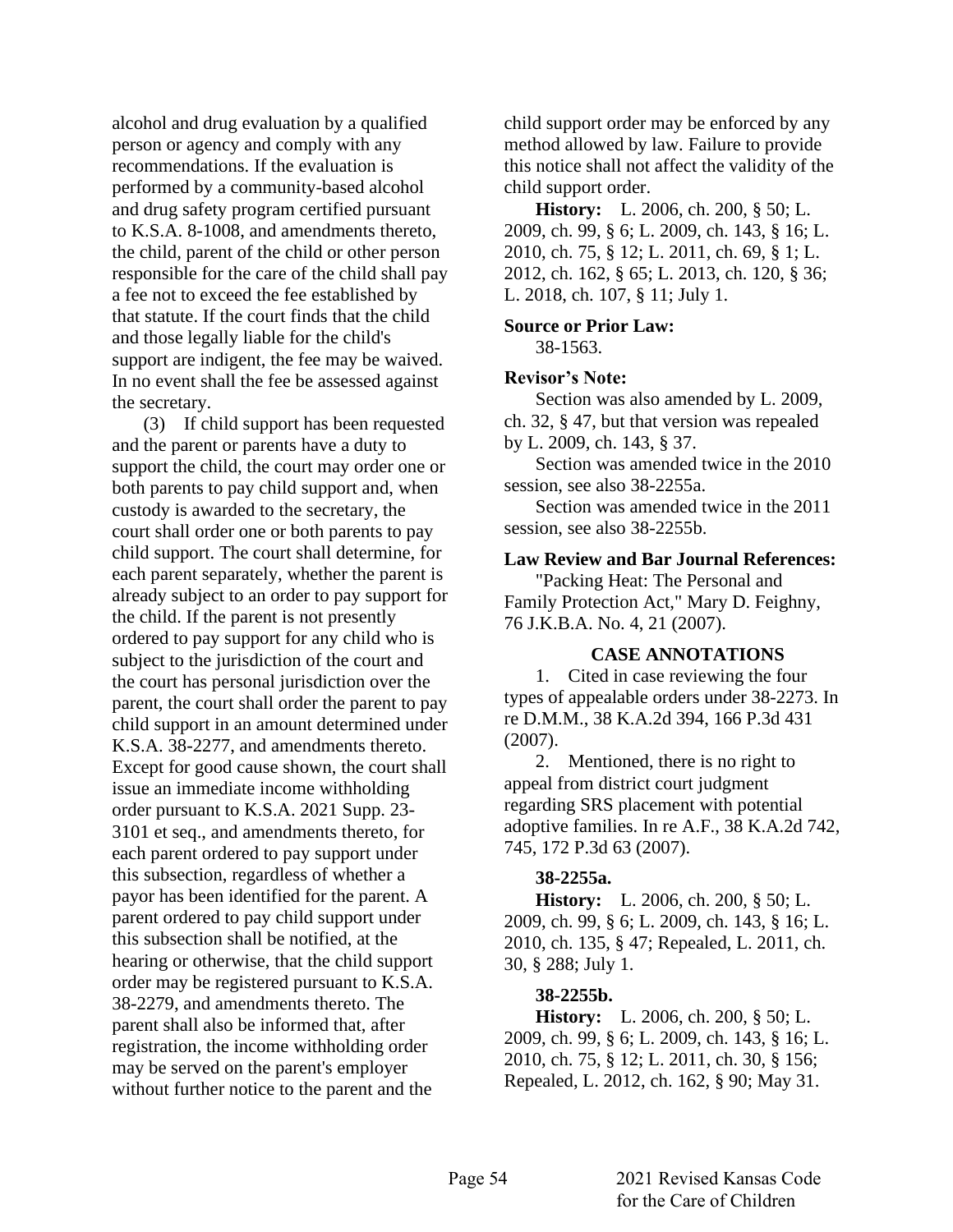## **38-2256. Rehearing.**

After the entry of any dispositional order, the court may rehear the matter on its own motion or the motion of a party or interested party. Upon notice, pursuant to K.S.A. 2020 Supp. 38-2254, and amendments thereto, and after the rehearing, the court may enter any dispositional order authorized by this code, except that a child support order which has been registered under K.S.A. 2020 Supp. 38-2279, and amendments thereto, may only be modified pursuant to K.S.A. 2020 Supp. 38-2279, and amendments thereto.

**History:** L. 2006, ch. 200, § 51; Jan. 1, 2007.

# **Source or Prior Law:**

38-1564.

**38-2257. Permanency planning at disposition.**

If a child is placed outside the child's home at the dispositional hearing and no permanency plan is made a part of the record of the hearing, a written permanency plan shall be prepared pursuant to K.S.A. 2020 Supp. 38-2263, and amendments thereto.

**History:** L. 2006, ch. 200, § 52; Jan. 1, 2007.

**Source or Prior Law:**

38-1565.

# **38-2258. Change of placement; notice; opportunity for hearing; removal from home of parent, findings by court.**

(a) Except as provided in K.S.A. 2020 Supp. 38-2255(d)(2) and 38-2259, and amendments thereto, if a child has been in the same foster home or shelter facility for six months or longer, or has been placed by the secretary in the home of a parent or relative, the secretary shall give written notice of any plan to move the child to a different placement unless the move is to the selected preadoptive family for the purpose

of facilitating adoption. The notice shall be given to: (1) The court having jurisdiction over the child; (2) the petitioner; (3) the attorney for the parents, if any; (4) each parent whose address is available; (5) the foster parent or custodian from whose home or shelter facility it is proposed to remove the child; (6) the child, if 12 or more years of age; (7) the child's guardian ad litem; (8) any other party or interested party; and (9) the child's court appointed special advocate.

(b) The notice shall state the placement to which the secretary plans to transfer the child and the reason for the proposed action. The notice shall be mailed by first class mail 30 days in advance of the planned transfer, except that the secretary shall not be required to wait 30 days to transfer the child if all persons enumerated in subsection (a)(2) through (8) consent in writing to the transfer.

(c) Within 14 days after receipt of the notice, any person enumerated in subsection  $(a)(2)$  through  $(8)$  receiving notice as provided above may request, either orally or in writing, that the court conduct a hearing to determine whether or not the change in placement is in the best interests of the child concerned. When the request has been received, the court shall schedule a hearing and immediately notify the secretary of the request and the time and date the matter will be heard. The court shall give notice of the hearing to persons enumerated in subsection  $(a)(2)$  through  $(9)$ . If the court does not receive a request for hearing within the specified time, the change in placement may occur prior to the expiration of the 30 days. The secretary shall not change the placement of the child, except for the purpose of adoption, unless the change is approved by the court.

(d) When, after the notice set out above, a child in the custody of the secretary is removed from the home of a parent after having been placed in the home of a parent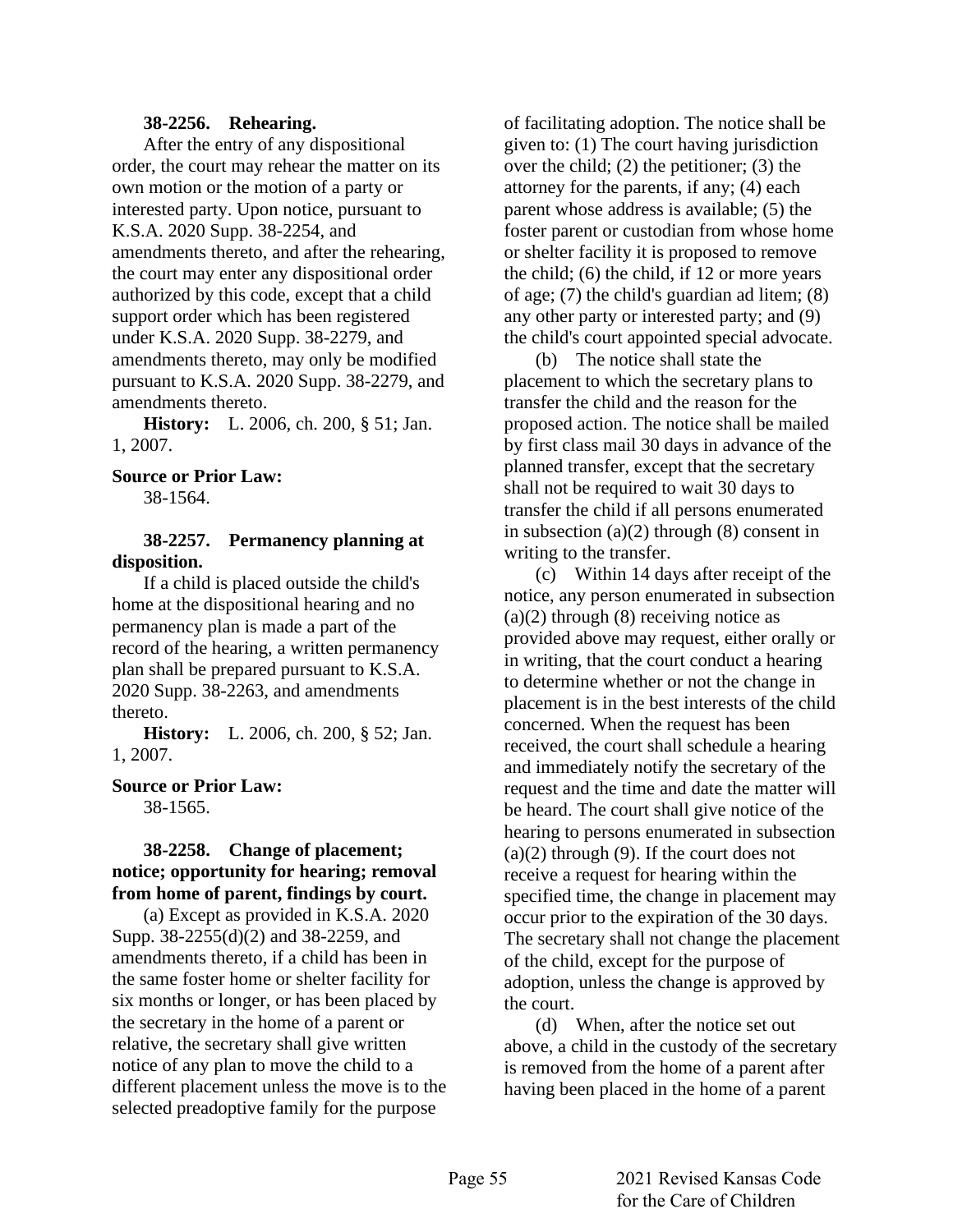for a period of six months or longer, the secretary shall request a finding that: (1) (A) The child is likely to sustain harm if not immediately removed from the home;

(B) allowing the child to remain in home is contrary to the welfare of the child; or

(C) immediate placement of the child is in the best interest of the child; and

(2) reasonable efforts have been made to maintain the family unit and prevent the unnecessary removal of the child from the child's home or that an emergency exists which threatens the safety to the child.

(e) The secretary shall present to the court in writing the efforts to maintain the family unit and prevent the unnecessary removal of the child from the child's home. In making the findings, the court may rely on documentation submitted by the secretary or may set the date for a hearing on the matter. If the secretary requests such finding, the court, not more than 45 days from the date of the request, shall provide the secretary with a written copy of the findings by the court for the purpose of documenting these orders.

**History:** L. 2006, ch. 200, § 53; L. 2008, ch. 169, § 13; L. 2010, ch. 75, § 13; L. 2011, ch. 91, § 20; July 1.

#### **Source or Prior Law:**

38-1566.

#### **Revisor's Note:**

Section was amended twice in the 2010 session, see also 38-2258a.

#### **CASE ANNOTATIONS**

1. Cited in case reviewing the four types of appealable orders under 38-2273. In re D.M.M., 38 K.A.2d 394, 166 P.3d 431 (2007).

2. Mentioned, there is no right to appeal from district court judgment regarding SRS placement with potential adoptive families. In re A.F., 38 K.A.2d 742, 745, 172 P.3d 63 (2007).

3. Preadoptive foster parents' due process right prior to removal of foster child not clearly established; SRS entitled to qualified immunity. Elwell v. Byers, 699 F.3d  $1208$  ( $10^{th}$  Cir. 2012).

## **38-2258a.**

**History:** L. 2006, ch. 200, § 53; L. 2008, ch. 169, § 13; L. 2010, ch. 135, § 48; Repealed, L. 2011, ch. 91, § 41; July 1.

# **38-2259. Emergency change of placement; removal from home of parent, findings of court.**

(a) When an emergency exists requiring immediate action to assure the safety and protection of the child or the secretary is notified that the foster parents or shelter facility refuse to allow the child to remain, the secretary may transfer the child to another foster home or shelter facility without prior court approval. The secretary shall notify the court of the action at the earliest practical time. When the child is removed from the home of a parent after having been placed in the home for a period of six months or longer, the secretary shall present to the court in writing the specific nature of the emergency and reasons why it is contrary to the welfare of the child to remain in the placement and request a finding by the court whether remaining in the home is contrary to the welfare of the child. If the court enters an order the court shall make a finding as to whether an emergency exists. The court shall provide the secretary with a copy of the order. In making the finding, the court may rely on documentation submitted by the secretary or may set the date for a hearing on the matter. If the secretary requests such a finding, the court shall provide the secretary with a written copy of the finding by the court not more than 45 days from the date of the request.

(b) The court shall not enter an order approving the removal of a child from the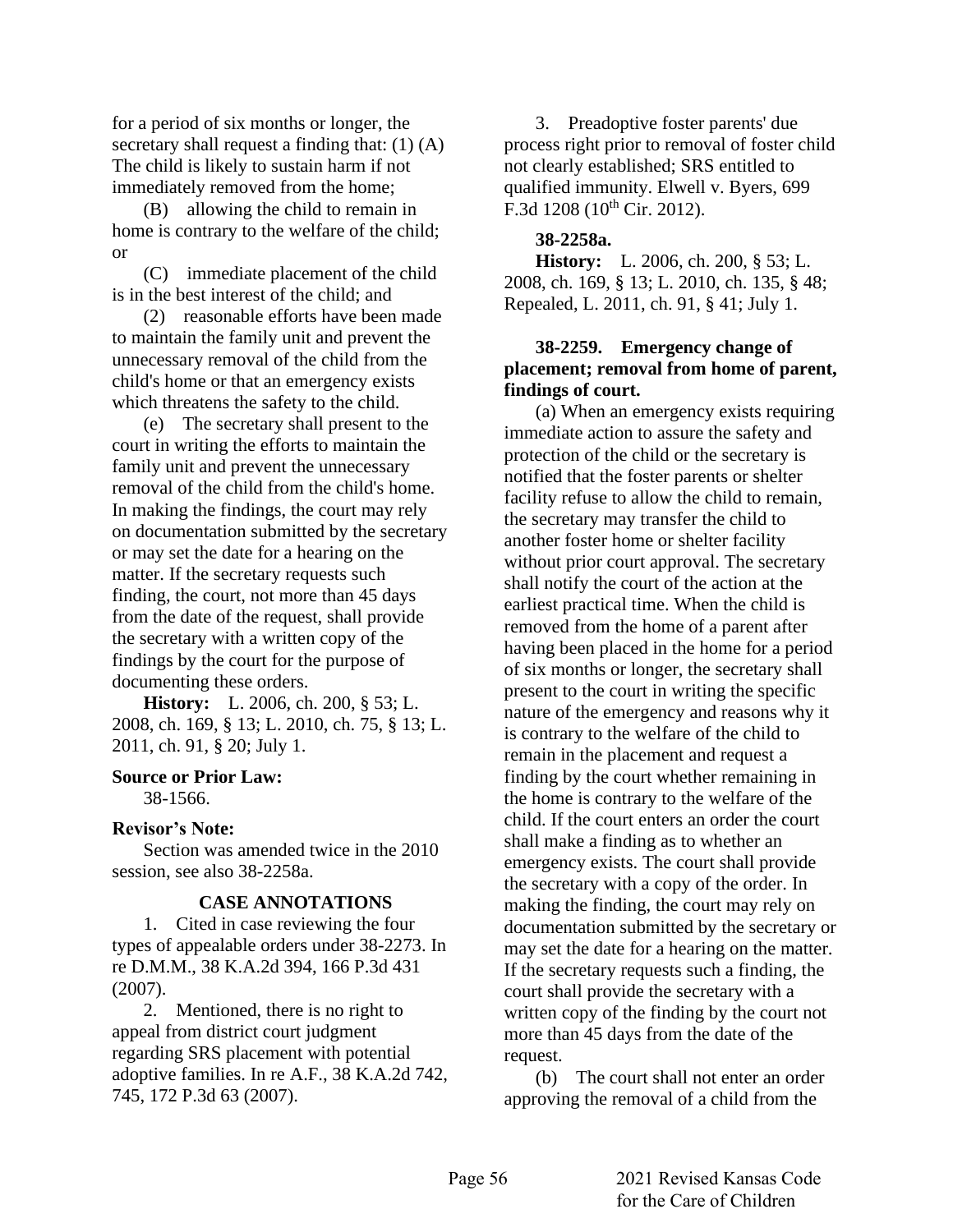home of a parent pursuant to this section unless the court first finds probable cause that: (1) (A) The child is likely to sustain harm if not immediately removed from the home;

(B) allowing the child to remain in home is contrary to the welfare of the child; or

(C) immediate placement of the child is in the best interest of the child; and

(2) reasonable efforts have been made to maintain the family unit and prevent the unnecessary removal of the child from the child's home or that an emergency exists which threatens the safety to the child.

**History:** L. 2006, ch. 200, § 54; L. 2008, ch. 169, § 14; July 1.

# **Source or Prior Law:**

38-1567.

## **CASE ANNOTATIONS**

1. Cited in case reviewing the four types of appealable orders under 38-2273. In re D.M.M., 38 K.A.2d 394, 166 P.3d 431 (2007).

**38-2260. Placement; order directing child to remain in present or future placement, application for determination that child has violated order; procedure; authorized dispositions; limitations on facilities used for placement; computation of time limitations.**

(a) *Valid court order.* During proceedings under this code, the court may enter an order directing a child who is the subject of the proceedings to remain in a present or future placement if:

(1) The child and the child's guardian ad litem are present in court when the order is entered;

(2) the court finds that the child has been adjudicated a child in need of care pursuant to K.S.A. 2020 Supp. 38-  $2202(d)(6)$ , (d)(7), (d)(8), (d)(9), (d)(10) or  $(d)(12)$ , and amendments thereto, and that the child is not likely to be available within the jurisdiction of the court for future proceedings;

(3) the child and the guardian ad litem receive oral and written notice of the consequences of violation of the order; and

(4) a copy of the written notice is filed in the official case file.

(b) *Application.* Any person may file a verified application for determination that a child has violated an order entered pursuant to subsection (a) and for an order authorizing holding the child in a secure facility. The application shall state the applicant's belief that the child has violated the order entered pursuant to subsection (a) without good cause and the specific facts supporting the allegation.

(c) *Ex parte order.* After reviewing the application filed pursuant to subsection (b), the court may enter an ex parte order directing that the child be taken into custody and held in a secure facility designated by the court, if the court finds probable cause that the child violated the court's order to remain in placement without good cause. Pursuant to K.S.A. 2020 Supp. 38-2237, and amendments thereto, the order shall be served on the child's parents, the child's legal custodian and the child's guardian ad litem.

(d) *Preliminary hearing.* Within 24 hours following a child's being taken into custody pursuant to an order issued under subsection (c), the court shall hold a preliminary hearing to determine whether the child admits or denies the allegations of the application and, if the child denies the allegations, to determine whether probable cause exists to support the allegations.

(1) Notice of the time and place of the preliminary hearing shall be given orally or in writing to the child's parents, the child's legal custodian and the child's guardian ad litem.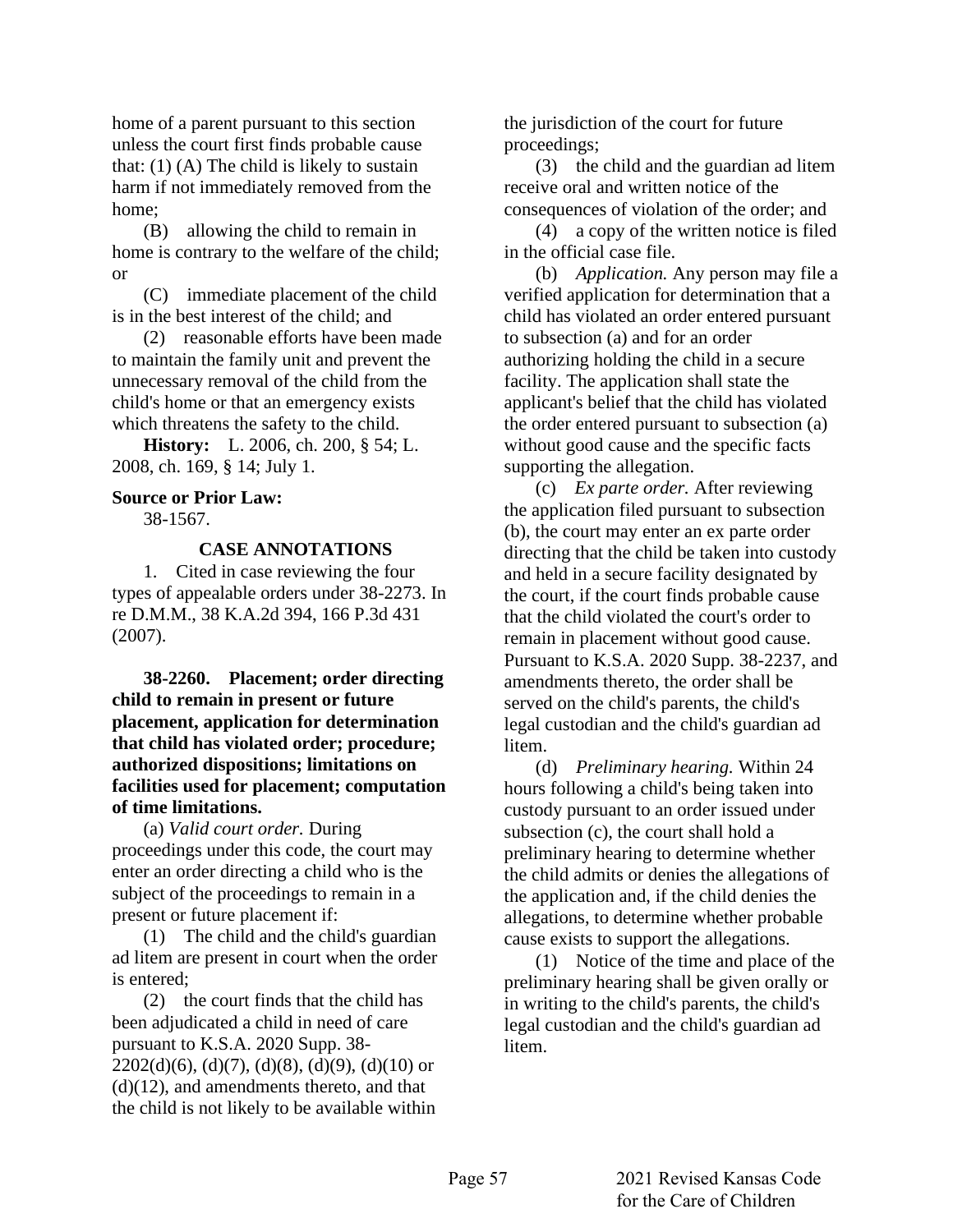(2) At the hearing, the child shall have the right to a guardian ad litem and shall be served with a copy of the application.

(3) If the child admits the allegations or enters a no contest statement and if the court finds that the admission or no contest statement is knowledgeable and voluntary, the court shall proceed without delay to the placement hearing pursuant to subsection (f).

(4) If the child denies the allegations, the court shall determine whether probable cause exists to hold the child in a secure facility pending an evidentiary hearing pursuant to subsection (e). After hearing the evidence, if the court finds that: (A) There is probable cause to believe that the child has violated an order entered pursuant to subsection (a) without good cause; and (B) placement in a secure facility is necessary for the protection of the child or to assure the presence of the child at the evidentiary hearing pursuant to subsection (e), the court may order the child held in a secure facility pending the evidentiary hearing.

(e) *Evidentiary hearing.* The court shall hold an evidentiary hearing on an application within 72 hours of the child's being taken into custody. Notice of the time and place of the hearing shall be given orally or in writing to the child's parents, the child's legal custodian and the child's guardian ad litem. At the evidentiary hearing, the court shall determine by a clear and convincing evidence whether the child has:

(1) Violated a court order entered pursuant to subsection (a) without good cause;

(2) been provided at the hearing with the rights enumerated in subsection  $(d)(2)$ ; and

(3) been informed of:

(A) The nature and consequences of the proceeding;

(B) the right to confront and crossexamine witnesses and present evidence;

(C) the right to have a transcript or recording of the proceedings; and

(D) the right to appeal.

(f) *Placement.* (1) If the child admits violating the order entered pursuant to subsection (a) or if, after an evidentiary hearing, the court finds that the child has violated such an order, the court shall immediately proceed to a placement hearing. The court may enter an order awarding custody of the child to:

(A) A parent or other legal custodian;

(B) a person other than a parent or other person having custody, who shall not be required to be licensed under article 5 of chapter 65 of the Kansas Statutes Annotated, and amendments thereto;

(C) a youth residential facility; or

(D) the secretary, if the secretary does not already have legal custody of the child.

(2) The court may authorize the custodian to place the child in a secure facility, if the court determines that all other placement options have been exhausted or are inappropriate, based upon a written report submitted by the secretary, if the child is in the secretary's custody, or submitted by a public agency independent of the court and law enforcement, if the child is in the custody of someone other than the secretary. The report shall detail the behavior of the child and the circumstances under which the child was brought before the court and made subject to the order entered pursuant to subsection (a).

(3) The authorization to place the child in a secure facility pursuant to this subsection shall expire 60 days, inclusive of weekend and legal holidays, after its issue. The court may grant extensions of such authorization for two additional periods, each not to exceed 60 days, upon rehearing pursuant to K.S.A. 2020 Supp. 38-2256, and amendments thereto.

(g) *Payment.* The secretary shall only pay for placement and services for a child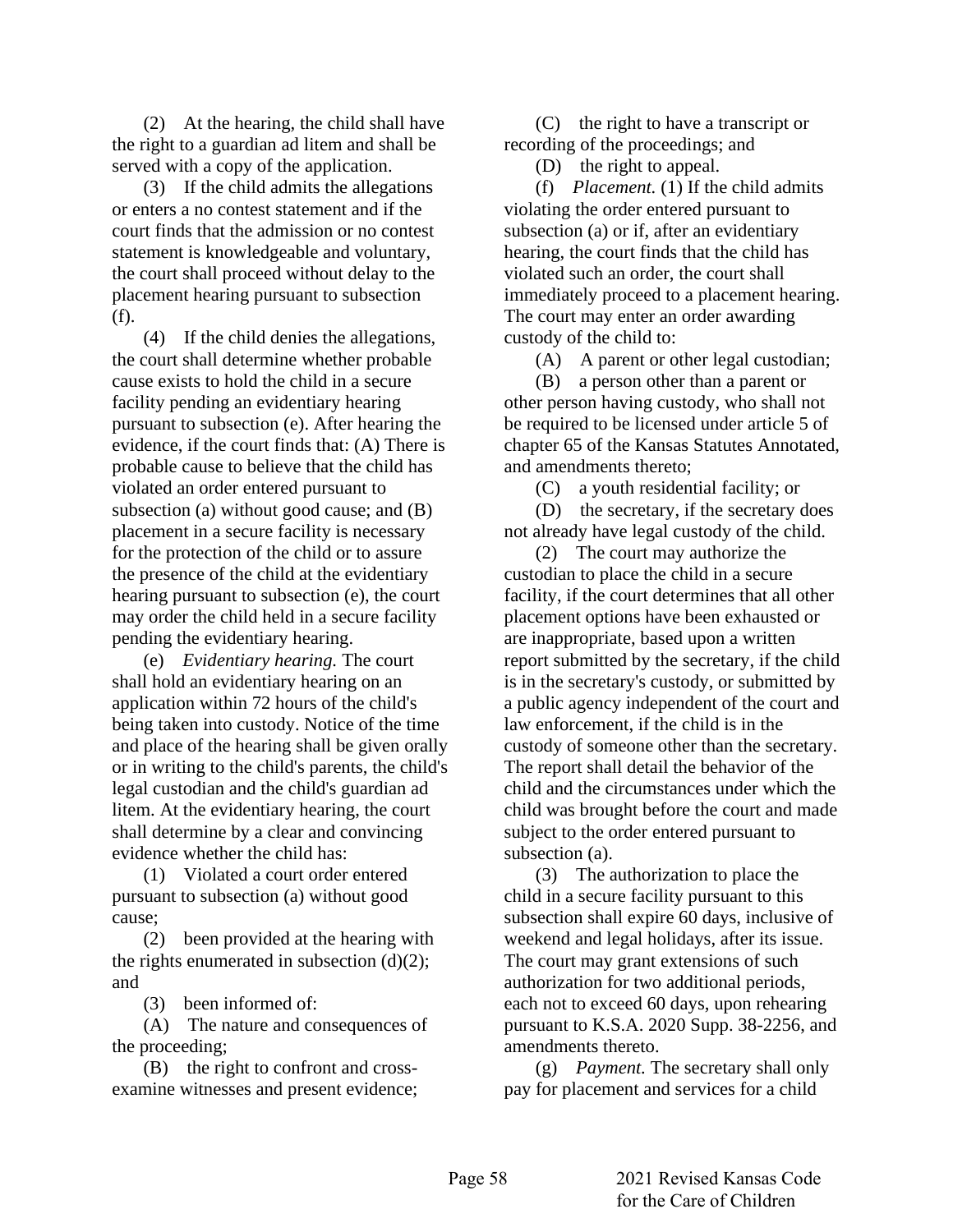placed in a secure facility pursuant to subsection (f) upon receipt of a valid court order authorizing secure care placement.

(h) *Limitations on facilities used.* Nothing in this section shall authorize placement of a child in an adult jail or lockup.

(i) *Time limits, computation.* Except as otherwise specifically provided by subsection (f), Saturdays, Sundays, legal holidays, and days on which the office of the clerk of the court is not accessible shall not be counted in computing any time limit imposed by this section.

**History:** L. 2006, ch. 200, § 55; L. 2008, ch. 169, § 15; L. 2010, ch. 11, § 7; L. 2016, ch. 46, § 27; July 1, 2019.

# **Source or Prior Law:**

38-1568.

### **Law Review and Bar Journal References:**

"Breaking the Victimization Cycle: Domestic Minor Trafficking in Kansas," Leslie Klaassen, 52 W.L.J. 581 (2013).

#### **CASE ANNOTATIONS**

1. Placement orders issued under 38- 2260 are not appealable orders under 38- 2273. In re C.E., 47 K.A.2d 442, 275 P.3d 67 (2012).

### **38-2261. Reports made by foster parents.**

The secretary shall notify the foster parent or parents that the foster parent or parents have a right to submit a report. Copies of the report shall be available to the parties and interested parties. The report made by foster parents shall be on a form created and provided by the Kansas department for children and families.

**History:** L. 2006, ch. 200, § 56; L. 2014, ch. 115, § 64; July 1.

#### **Source or Prior Law:**

38-1569.

## **38-2262. Placement; testimony of certain children.**

At any hearing under the code, the court, if requested by the child, shall allow the child to address the court, if the child is 10 years of age or older.

**History:** L. 2006, ch. 200, § 57; L. 2011, ch. 24, § 5; July 1.

## **Source or Prior Law:** 38-1570.

## **CASE ANNOTATIONS**

1. Section construed; court did not err by declining to bring child in for personal interview. In re A.A., 38 K.A.2d 1100, 1107, 176 P.3d 237 (2008).

#### **38-2263. Permanency planning.**

(a) The goal of permanency planning is to assure, in so far as is possible, that children have permanency and stability in their living situations and that the continuity of family relationships and connections is preserved. In planning for permanency, the safety and well being of children shall be paramount.

(b) Whenever a child is subject to the jurisdiction of the court pursuant to the code, an initial permanency plan shall be developed for the child and submitted to the court within 30 days of the initial order of the court. If the child is in the custody of the secretary, or the secretary is providing services to the child, the secretary shall prepare the plan. Otherwise, the plan shall be prepared by the person who has custody or, if directed by the court, by a court services officer.

(c) A permanency plan is a written document prepared in consultation with the child, if the child is 14 years of age or older and the child is able, and, where possible, in consultation with the child's parents, and which:

(1) Describes the permanency goal which, if achieved, will most likely give the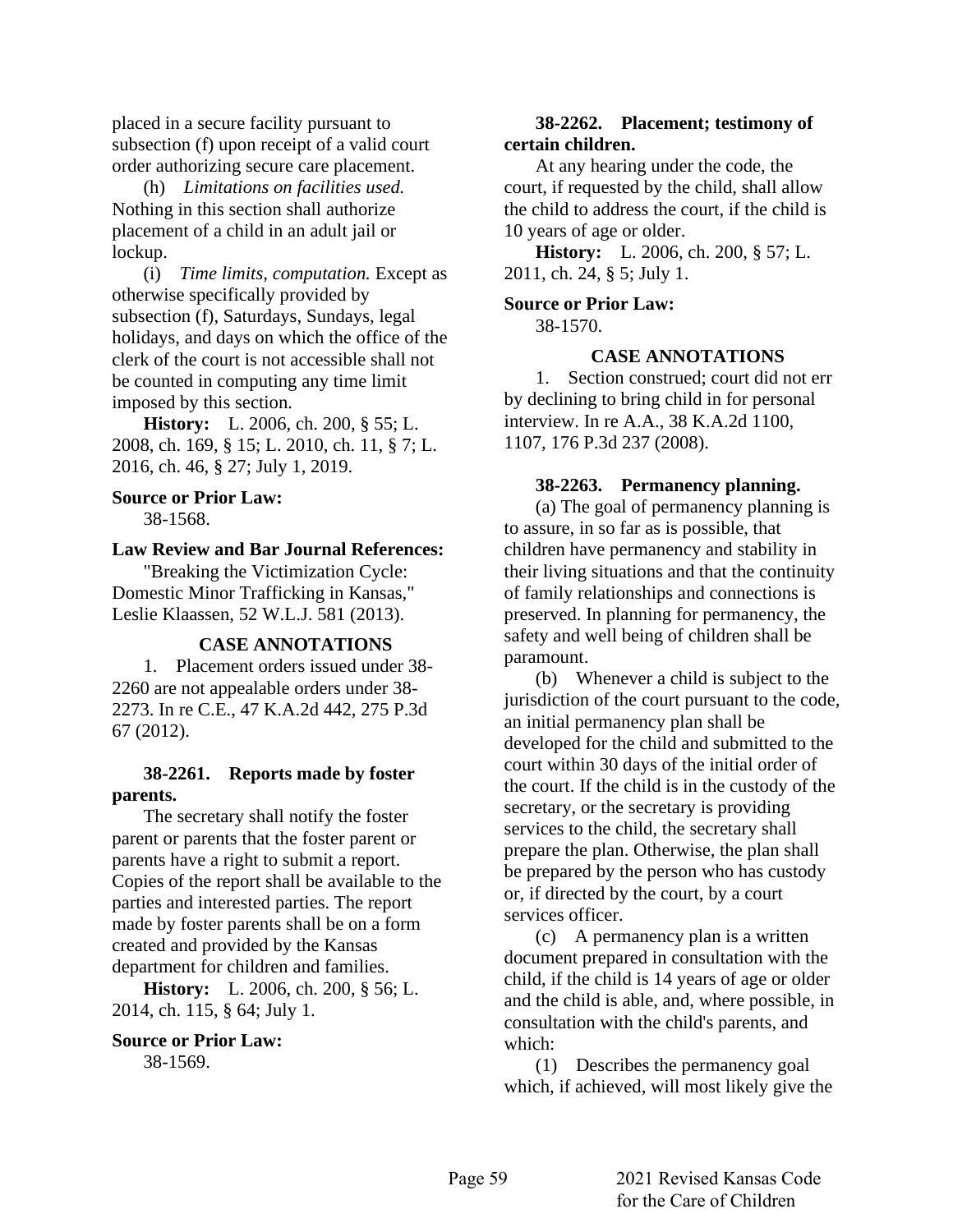child a permanent and safe living arrangement;

(2) describes the child's level of physical health, mental and emotional health, and educational functioning;

(3) provides an assessment of the needs of the child and family;

(4) describes the services to be provided the child, the child's parents and the child's foster parents, if appropriate;

(5) includes a description of the tasks and responsibilities designed to achieve the plan and to whom assigned; and

(6) includes measurable objectives and time schedules for achieving the plan.

(d) In addition to the requirements of subsection (c), if the child is in an out of home placement, the permanency plan shall include:

(1) A plan for reintegration of the child's parent or parents or if reintegration is determined not to be a viable alternative, a statement for the basis of that conclusion and a plan for another permanent living arrangement;

(2) a description of the available placement alternatives;

(3) a justification for the placement selected, including a description of the safety and appropriateness of the placement; and

(4) a description of the programs and services which will help the child prepare to live independently as an adult.

(e) If there is a lack of agreement among persons necessary for the success of the permanency plan, the person or entity having custody of the child shall notify the court which shall set a hearing on the plan.

(f) A permanency plan may be amended at any time upon agreement of the plan participants. If a permanency plan requires amendment which changes the permanency goal, the person or entity having custody of the child shall notify the court which shall set a permanency hearing

pursuant to K.S.A. 2020 Supp. 38-2264 and 38-2265, and amendments thereto.

**History:** L. 2006, ch. 200, § 58; L. 2016, ch. 102, § 13; July 1.

# **38-2264. Permanency hearing; purpose; procedure and requirements; time for hearing; authorized orders.**

(a) A permanency hearing is a proceeding conducted by the court or by a citizen review board for the purpose of determining progress toward accomplishment of a permanency plan as established by K.S.A. 2020 Supp. 38-2263, and amendments thereto.

(b) The court or a citizen review board shall hear and the court shall determine whether and, if applicable, when the child will be:

(1) Reintegrated with the child's parents;

(2) placed for adoption;

(3) placed with a permanent custodian; or

(4) if the child is 16 years of age or older and the secretary has documented compelling reasons why it would not be in the child's best interests for a placement in one of the placements pursuant to paragraphs  $(1)$ ,  $(2)$  or  $(3)$ , placed in another planned permanent living arrangement.

(c) At each permanency hearing, the court shall:

(1) Enter a finding as to whether reasonable efforts have been made by appropriate public or private agencies to rehabilitate the family and achieve the permanency goal in place at the time of the hearing;

(2) enter a finding as to whether the reasonable and prudent parenting standard has been met and whether the child has regular, ongoing opportunities to engage in age or developmentally appropriate activities. The secretary shall report to the court the steps the secretary is taking to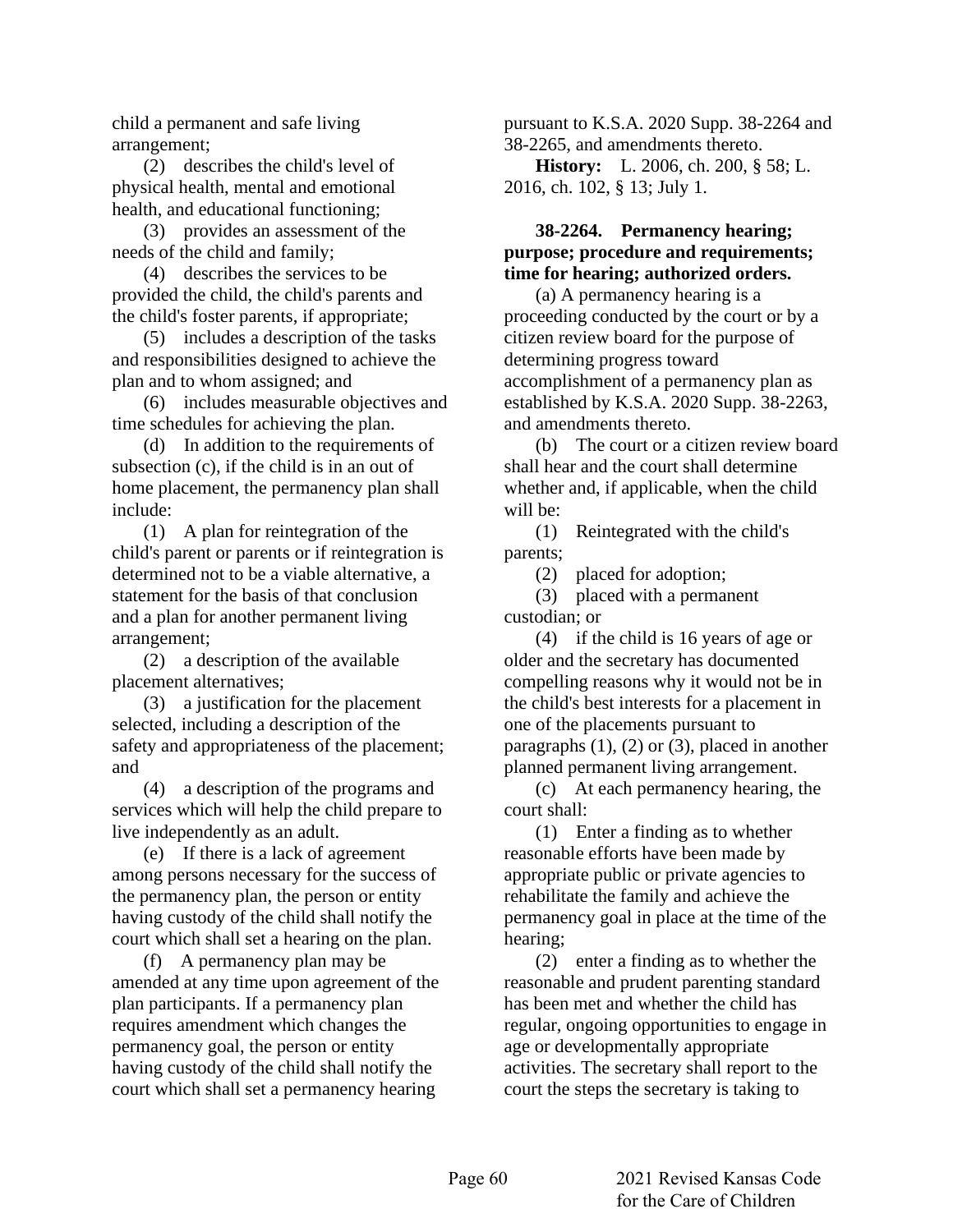ensure that the child's foster family home or child care institution is following the reasonable and prudent parenting standard and that the child has regular, ongoing opportunities to engage in age or developmentally appropriate activities, including consultation with the child in an age-appropriate manner about the opportunities of the child to participate in the activities;

(3) if the child is 14 years of age or older, document the efforts made by the secretary to help the child prepare for the transition from custody to a successful adulthood. The secretary shall report to the court the programs and services that are being provided to the child that will help the child prepare for the transition from custody to a successful adulthood.

(d) The requirements of this subsection shall apply only if the permanency goal in place at the time of the hearing is another planned permanent living arrangement as described in subsection (b)(4). At each permanency hearing held with respect to the child, in addition to the requirements of subsection (c), the court shall:

(1) Ask the child, if the child is able, by attendance at the hearing or by report to the court, about the desired permanency outcome for the child;

(2) document the intensive, ongoing and, as of the date of the hearing, unsuccessful permanency efforts made by the secretary to return the child home or secure a placement for the child with a fit and willing relative, a legal guardian or an adoptive parent. The secretary shall report to the court the intensive, ongoing and, as of the date of the hearing, unsuccessful efforts made by the secretary to return the child home or secure a placement for the child with a fit and willing relative, a legal guardian or an adoptive parent, including efforts that utilize search technology,

including social media, to find biological family members of the children; and

(3) make a judicial determination explaining why, as of the date of the hearing, another planned permanent living arrangement is the best permanency plan for the child and provide compelling reasons why it continues to not be in the best interests of the child to return home, be placed for adoption, be placed with a legal guardian or be placed with a fit and willing relative.

(e) The requirements of this subsection shall apply only if the child is placed in a qualified residential treatment program at the time of the permanency hearing. At each permanency hearing held with respect to the child, in addition to the requirements of subsection (c), the court shall document:

(1) That the ongoing assessment of the strengths and needs of the child continues to support the determination that the needs of the child cannot be met through placement in a foster family home, that the placement in a qualified residential treatment program provides the most effective and appropriate level of care for the child in the least restrictive environment, and that the placement is consistent with the short-term and long-term goals for the child, as specified in the permanency plan for the child;

(2) the specific treatment or service needs that will be met for the child in the placement and the length of time the child is expected to need the treatment or services; and

(3) the efforts made by the secretary to prepare the child to return home or to be placed with a fit and willing relative, a legal guardian, or an adoptive parent, or in a foster family home.

(f) A permanency hearing shall be held within 12 months of the date the court authorized the child's removal from the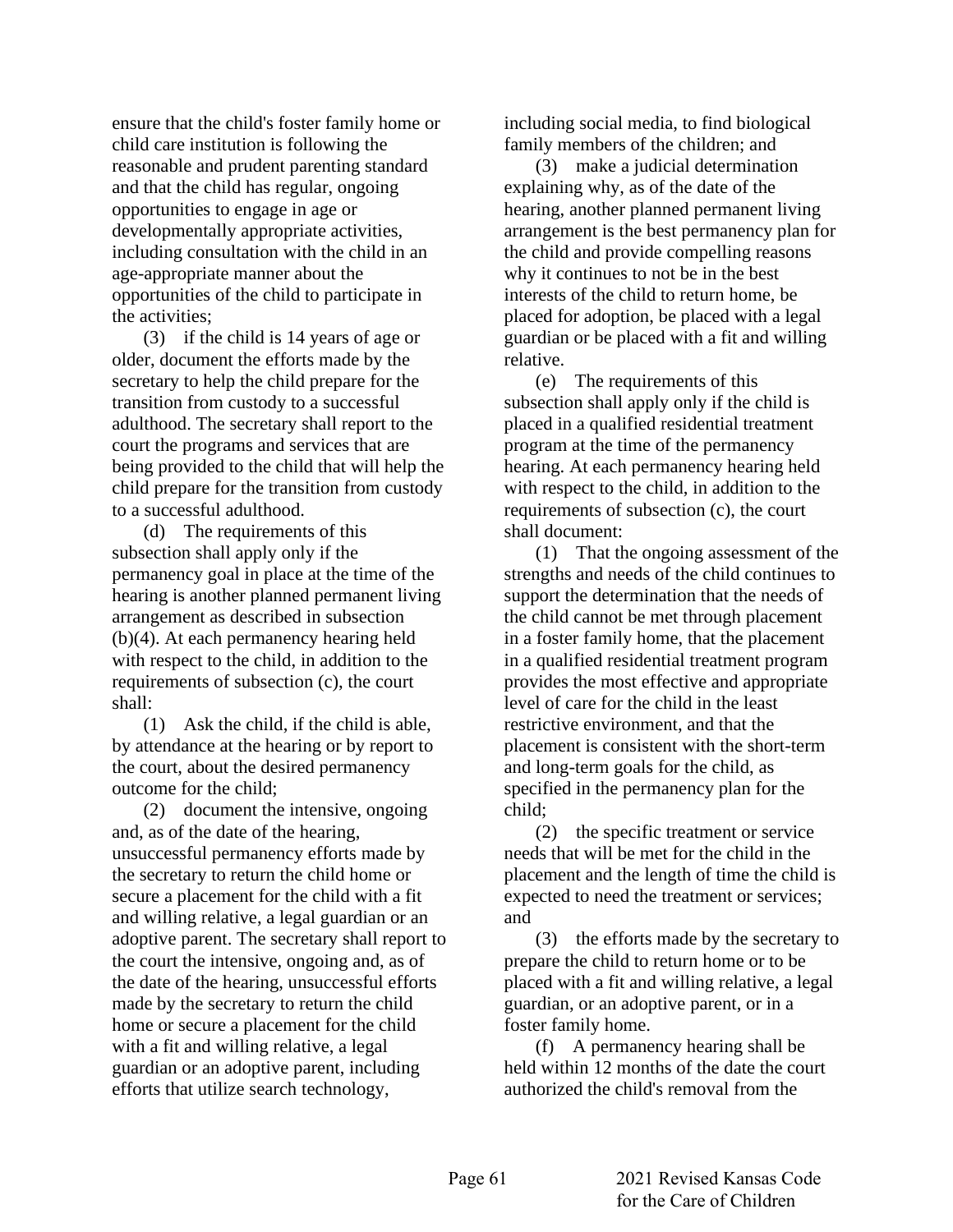home and not less frequently than every 12 months thereafter. If the court makes a finding that the requirements of subsection  $(c)(1)$  or  $(2)$  have not been met, a subsequent permanency hearing shall be held no later than 60 days following the finding.

(g) If the court determines at any time other than during a permanency hearing that reintegration may not be a viable alternative for the child, a permanency hearing shall be held no later than 30 days following that determination.

(h) When the court finds that reintegration continues to be a viable alternative, the court shall determine whether and, if applicable, when the child will be returned to the parent. The court may rescind any of its prior dispositional orders and enter any dispositional order authorized by this code or may order that a new plan for the reintegration be prepared and submitted to the court. If reintegration cannot be accomplished as approved by the court, the court shall be informed and shall schedule a hearing pursuant to this section. No such hearing is required when the parents voluntarily relinquish parental rights or consent to appointment of a permanent custodian.

(i) If the court finds reintegration is no longer a viable alternative, the court shall consider whether: (1) The child is in a stable placement with a relative; (2) services set out in the case plan necessary for the safe return of the child have been made available to the parent with whom reintegration is planned; or (3) compelling reasons are documented in the case plan to support a finding that neither adoption nor appointment of a permanent custodian are in the child's best interest. If reintegration is not a viable alternative and either adoption or appointment of a permanent custodian might be in the best interests of the child, the county or district attorney or the county or district attorney's designee shall file a

motion to terminate parental rights or a motion to appoint a permanent custodian within 30 days and the court shall set a hearing on such motion within 90 days of the filing of such motion.

(j) If the court enters an order terminating parental rights to a child, or an agency has accepted a relinquishment pursuant to K.S.A. 59-2124, and amendments thereto, the requirements for permanency hearings shall continue until an adoption or appointment of a permanent custodian has been accomplished. If the court determines that reasonable efforts or progress have not been made toward finding an adoptive placement or appointment of a permanent custodian or placement with a fit and willing relative, the court may rescind its prior orders and make others regarding custody and adoption that are appropriate under the circumstances. Reports of a proposed adoptive placement need not contain the identity of the proposed adoptive parents.

(k) If permanency with one parent has been achieved without the termination of the other parent's rights, the court may, prior to dismissing the case, enter child custody orders, including residency and parenting time that the court determines to be in the best interests of the child. The court shall complete a parenting plan pursuant to K.S.A. 2021 Supp. 23-3213, and amendments thereto.

(1) Before entering a custody order under this subsection, the court shall inquire whether a custody order has been entered or is pending in a civil custody case by a court of competent jurisdiction within the state of Kansas.

(2) If a civil custody case has been filed or is pending, a certified copy of the custody, residency and parenting time orders shall be filed in the civil custody case. The court in the civil custody case may, after consultation with the court in the child in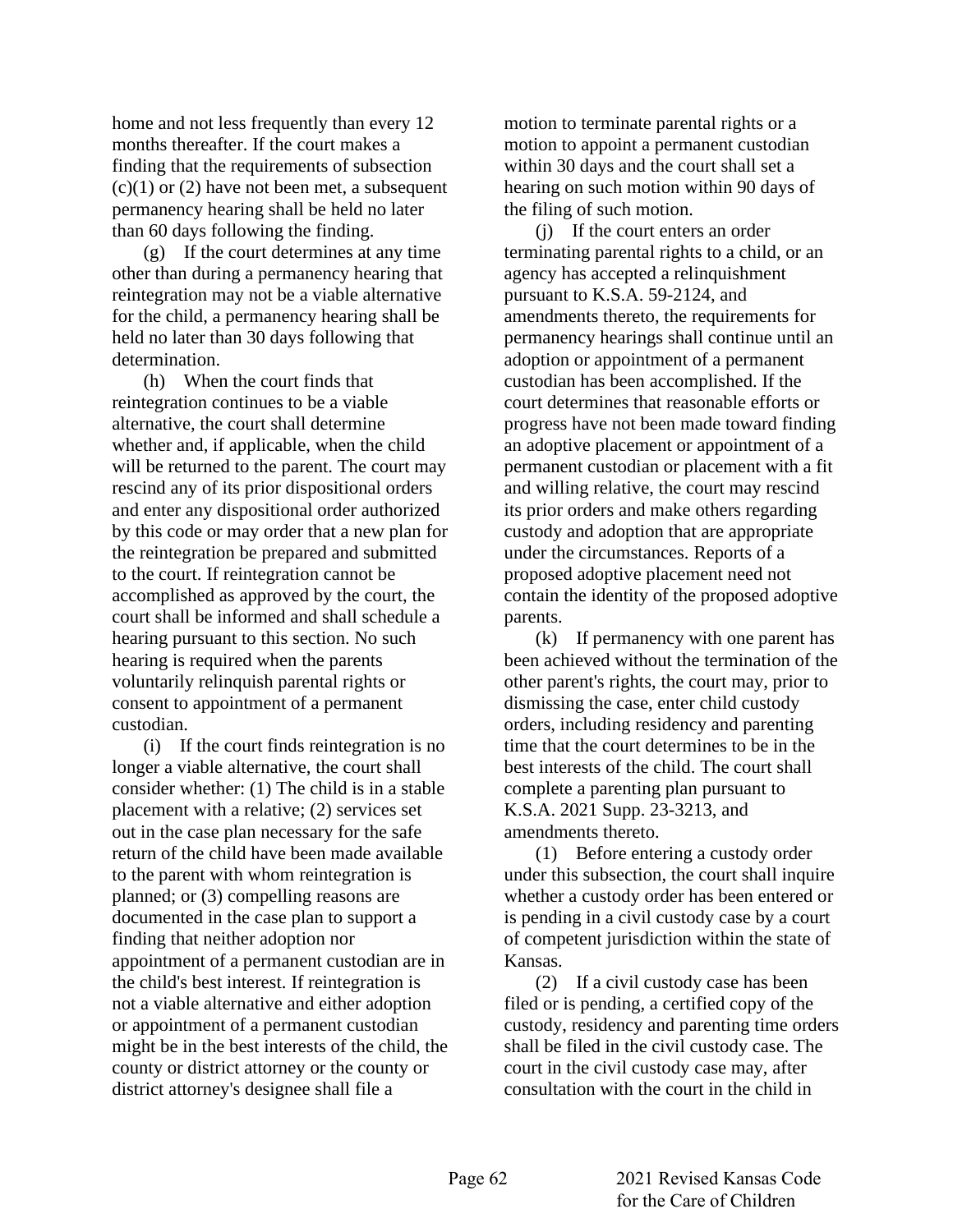need of care case, enter an order declaring that the custody order in the child in need of care case shall become the custody order in the civil custody case.

(3) A district court, on its own motion or upon the motion of any party, may order the consolidation of the child in need of care case with any open civil custody case involving the child and both of the child's parents. Custody, residency and parenting time orders entered in consolidated child in need of care and civil custody cases take precedence over any previous orders affecting both parents and the child that were entered in the civil custody case regarding the same or related issues. Following entry of a custody order in a consolidated case, the court shall dismiss the child in need of care case and, if necessary, return the civil custody case to the original court having jurisdiction over it.

(4) If no civil custody case has been filed, the court may direct the parties to file a civil custody case and to file the custody orders from the child in need of care case in that case. Costs of the civil custody case may be assessed to the parties.

(5) Nothing in this subsection shall operate to expand access to information that is confidential under K.S.A. 2020 Supp. 38- 2209, and amendments thereto, and the confidentiality of such information shall be preserved in all filings in a civil custody case.

(l) When permanency has been achieved to the satisfaction of the court, the court shall enter an order closing the case.

**History:** L. 2006, ch. 200, § 59; L. 2008, ch. 169, § 16; L. 2010, ch. 75, § 14; L. 2012, ch. 162, § 66; L. 2016, ch. 102, § 14; L. 2019, ch. 43, § 5; May 2.

#### **CASE ANNOTATIONS**

1. The required findings to be made by the district court are discussed when the court is authorized to rescind or enter a new

order of custody for adoption. In re N.A.C., 49 K.A.2d 699, 316 P.3d 771 (2013).

2. A district court's failure to conduct a permanency hearing within 30-day statutory time frame following determination that reintegration may not be viable did not violate constitutional due process requirements. In re A.A.-F., 310 K. 125, 149, 444 P.3d 938 (2019).

#### **38-2265. Same; notice.**

(a) (1) The court shall require notice of the time and place of the permanency hearing be given to the parties and interested parties. The notice shall state that the person receiving the notice shall have the right to be heard at the hearing.

(2) If the child is 14 years of age or older, the court shall require notice of the time and place of the permanency hearing be given to the child. Such notice shall request the child's participation in the hearing by attendance or by report to the court.

(b) The court shall require notice and the right to be heard to the following:

(1) The child's foster parent or parents or permanent custodian providing care for the child;

(2) preadoptive parents for the child, if any;

(3) the child's grandparents at their last known addresses or, if no grandparent is living or if no living grandparent's address is known, to the closest relative of each of the child's parents whose address is known;

(4) the person having custody of the child; and

(5) upon request, by any person having close emotional ties with the child and who is deemed by the court to be essential to the deliberations before the court.

(c) The notices required by subsection (b) shall be given by first class mail, not less than 10 business days before the hearing.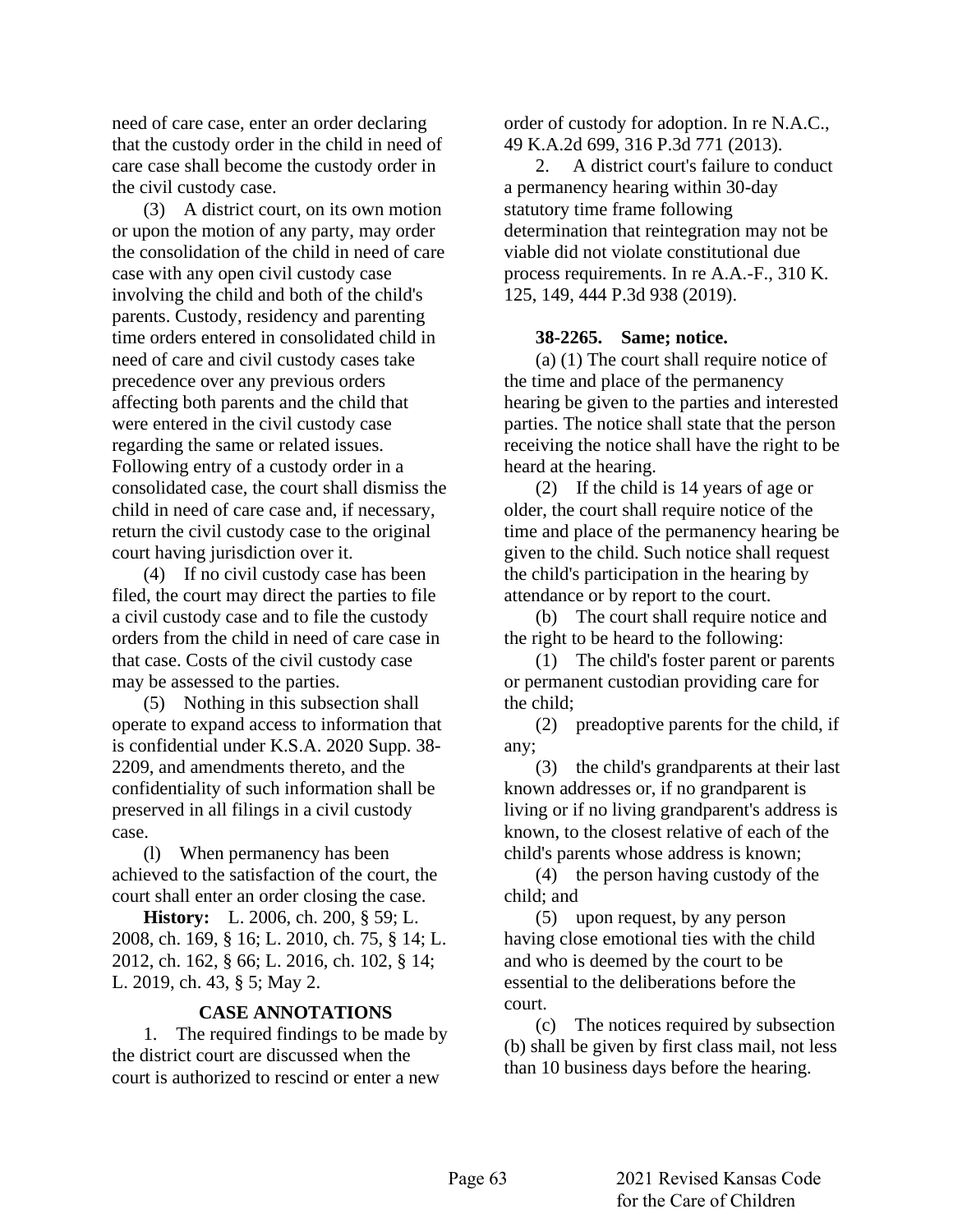(d) Individuals receiving notice pursuant to subsection (b) shall not be made a party or interested party to the action solely on the basis of this notice and the right to be heard. The right to be heard shall be at a time and in a manner determined by the court and does not confer an entitlement to appear in person at government expense.

(e) The provisions of this section shall not require additional notice to any person otherwise receiving notice of the hearing pursuant to K.S.A. 2020 Supp. 38-2239, and amendments thereto.

**History:** L. 2006, ch. 200, § 60; L. 2008, ch. 169, § 17; L. 2016, ch. 102, § 15; July 1.

# **38-2266. Request for termination of parental rights or appointment of permanent custodian.**

(a) Either in the original petition filed under this code or in a motion made in an existing proceeding under this code, any party or interested party may request that either or both parents be found unfit and the parental rights of either or both parents be terminated or a permanent custodian be appointed.

(b) Whenever a pleading is filed requesting termination of parental rights or appointment of a permanent custodian, the pleading shall contain a statement of specific facts which are relied upon to support the request, including dates, times and locations to the extent known.

(c) In any case in which a parent of a child cannot be located by the exercise of due diligence, service by publication notice shall be ordered upon the parent.

**History:** L. 2006, ch. 200, § 61; Jan. 1, 2007.

# **Source or Prior Law:**

38-1581.

# **CASE ANNOTATIONS**

1. Cited in case reviewing the four types of appealable orders under 38-2273. In

re D.M.M., 38 K.A.2d 394, 166 P.3d 431 (2007).

# **38-2267. Procedure upon receipt of request.**

(a) Upon receiving a petition or motion requesting termination of parental rights or appointment of permanent custodian, the court shall set the time and place for the hearing, which shall be held within 90 days. A continuance shall be granted only if the court finds it is in the best interests of the child. Upon motion of a party, the chief judge shall reassign a petition or motion requesting termination of parental rights from a district magistrate judge to a district judge pursuant to subsection (e) of K.S.A. 20-302b, and amendments thereto.

(b) (1) The court shall give notice of the hearing: (A) To the parties and interested parties, as provided in K.S.A. 2020 Supp. 38-2236 and 38-2237, and amendments thereto; (B) to all the child's grandparents at their last known addresses or, if no grandparent is living or if no living grandparent's address is known, to the closest relative of each of the child's parents whose address is known; (C) in any case in which a parent of a child cannot be located by the exercise of due diligence, to the parents nearest relative who can be located, if any; and (D) to the foster parents, preadoptive parents or relatives providing care.

(2) This notice shall be given by return receipt delivery not less than 10 business days before the hearing. Individuals receiving notice pursuant to this subsection shall not be made a party or interested party to the action solely on the basis of this notice.

(3) The provisions of this subsection shall not require additional service to any party or interested party who could not be located by the exercise of due diligence in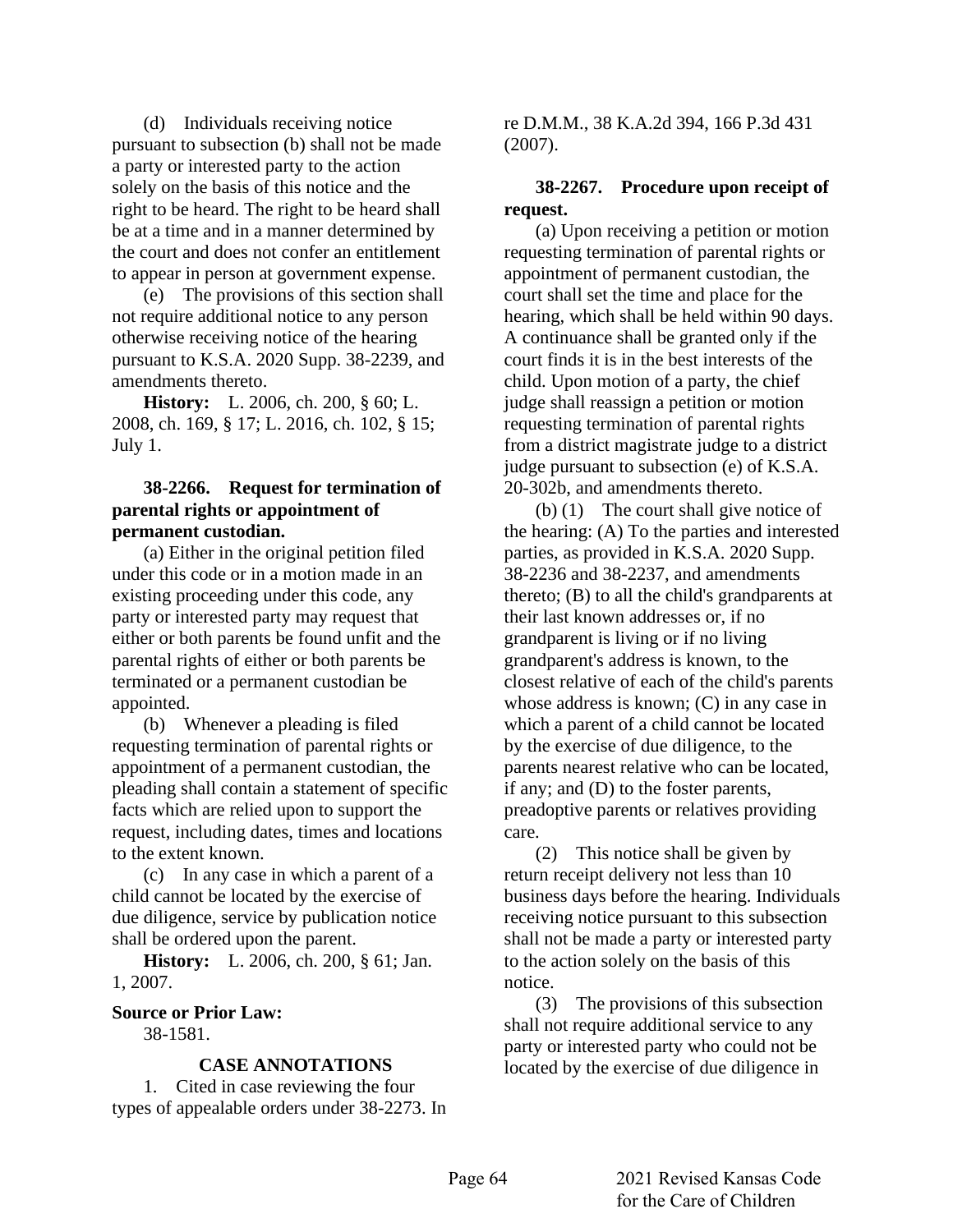the initial notice of the filing of a petition for a child in need of care.

(c) At the beginning of the hearing the court shall determine that due diligence has been used in determining the identity and location of the persons listed in subsection (b) and in accomplishing service of process.

(d) Prior to a hearing on a petition, a motion requesting termination of parental rights or a motion for appointment of a permanent custodian, the court shall appoint an attorney to represent any parent who fails to appear and may award a reasonable fee to the attorney for services. The fee may be assessed as an expense in the proceedings.

**History:** L. 2006, ch. 200, § 62; Jan. 1, 2007.

# **Source or Prior Law:**

38-1582.

# **38-2268. Voluntary relinquishment; voluntary permanent custodianship; consent to adoption.**

(a) Prior to a hearing to consider the termination of parental rights, if the child's permanency plan is either adoption or appointment of a custodian, with the approval of the guardian ad litem and acceptance and approval of the secretary, either or both parents may: Relinquish parental rights to the child to the secretary; consent to an adoption; or consent to appointment of a permanent custodian.

(b) *Relinquishment of child to secretary.* (1) Any parent or parents may relinquish a child to the secretary, and if the secretary accepts the relinquishment in writing, the secretary shall stand in loco parentis to the child and shall have and possess over the child all rights of a parent, including the power to place the child for adoption and give consent thereto.

(2) All relinquishments to the secretary shall be in writing, in substantial conformity with the form for relinquishment contained in the appendix of forms following K.S.A. 59-2143, and amendments thereto, and shall be executed by either parent of the child.

(3) The relinquishment shall be in writing and shall be acknowledged before a judge of a court of record or before an officer authorized by law to take acknowledgments. If the relinquishment is acknowledged before a judge of a court of record, it shall be the duty of the court to advise the relinquishing parent of the consequences of the relinquishment.

(4) Except as otherwise provided, in all cases where a parent has relinquished a child to the agency pursuant to K.S.A. 59- 2111 through 59-2143, and amendments thereto, all the rights of the parent shall be terminated, including the right to receive notice in a subsequent adoption proceeding involving the child. Upon such relinquishment, all the rights of the parents to such child, including such parent's right to inherit from or through such child, shall cease.

(5) If a parent has relinquished a child to the secretary based on a belief that the child's other parent would relinquish the child to the secretary or would be found unfit, and this does not occur, the rights of the parent who has relinquished a child to the secretary shall not be terminated.

(6) A parent's relinquishment of a child shall not terminate the right of the child to inherit from or through the parent.

(c) *Permanent custody.* (1) A parent may consent to appointment of an individual as permanent custodian and if the individual accepts the consent, such individual shall stand in loco parentis to the child and shall have and possess over the child all the rights of a legal guardian.

(2) All consents to appointment of a permanent custodian shall be in writing and shall be executed by either parent of the child.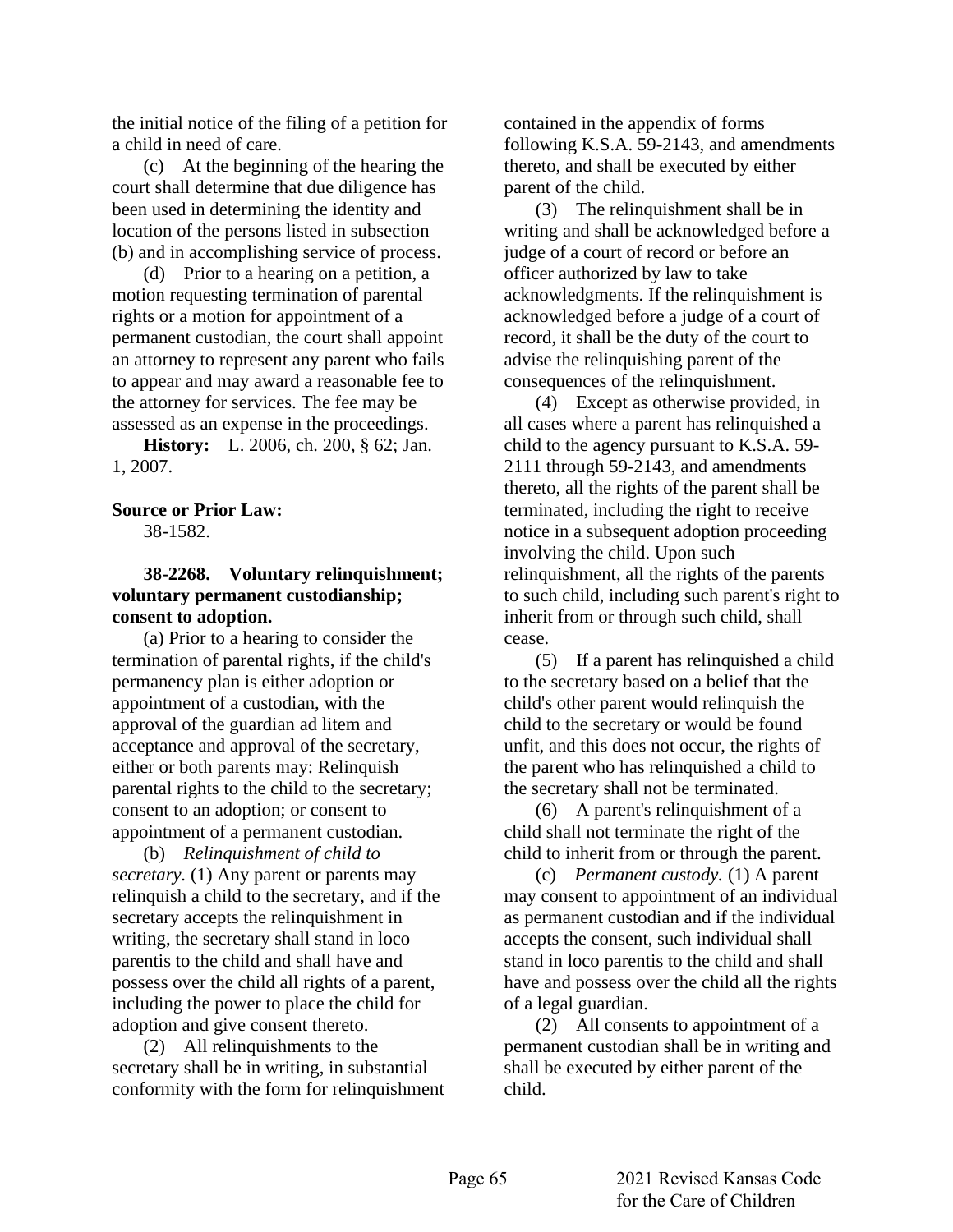(3) The consent shall be in writing and shall be acknowledged before a judge of a court of record or before an officer authorized by law to take acknowledgments. If the consent is acknowledged before a judge of a court of record, it shall be the duty of the court to advise the consenting parent of the consequences of the consent.

(4) If a parent has consented to appointment of a permanent custodian based upon a belief that the child's other parent would so consent or would be found unfit, and this does not occur, the consent shall be null and void.

(d) *Adoption.* If the child is in the custody of the secretary and the parental rights of both parents have been terminated or the parental rights of one parent have been terminated or that parent has relinquished parental rights to the secretary, the child may be adopted by persons approved by the secretary and the court. If the child is no longer in the custody of the secretary, the court may approve adoption of the child by persons who: (1) Both parents consent to adopt; or (2) one parent consents to adopt, if the parental rights of the other parent have been terminated. The consent shall follow the form contained in the appendix of forms following K.S.A. 59- 2143, and amendments thereto.

**History:** L. 2006, ch. 200, § 63; L. 2008, ch. 169, § 18; L. 2014, ch. 126, § 5; L. 2018, ch. 107, § 12; July 1.

#### **CASE ANNOTATIONS**

1. Cited; consensual appointment of permanent guardian under 38-1587 does not terminate parent's obligation to support child. State ex rel. Secretary of SRS v. Bohrer, 286 K. 898, 913, 189 P.3d 1157 (2008).

## **38-2269. Factors to be considered in termination of parental rights; appointment of permanent custodian.**

(a) When the child has been adjudicated to be a child in need of care, the court may terminate parental rights or appoint a permanent custodian when the court finds by clear and convincing evidence that the parent is unfit by reason of conduct or condition which renders the parent unable to care properly for a child and the conduct or condition is unlikely to change in the foreseeable future.

(b) In making a determination of unfitness the court shall consider, but is not limited to, the following, if applicable:

(1) Emotional illness, mental illness, mental deficiency or physical disability of the parent, of such duration or nature as to render the parent unable to care for the ongoing physical, mental and emotional needs of the child;

(2) conduct toward a child of a physically, emotionally or sexually cruel or abusive nature;

(3) the use of intoxicating liquors or narcotic or dangerous drugs of such duration or nature as to render the parent unable to care for the ongoing physical, mental or emotional needs of the child;

(4) physical, mental or emotional abuse or neglect or sexual abuse of a child;

(5) conviction of a felony and imprisonment;

(6) unexplained injury or death of another child or stepchild of the parent or any child in the care of the parent at the time of injury or death;

(7) failure of reasonable efforts made by appropriate public or private agencies to rehabilitate the family;

(8) lack of effort on the part of the parent to adjust the parent's circumstances, conduct or conditions to meet the needs of the child; and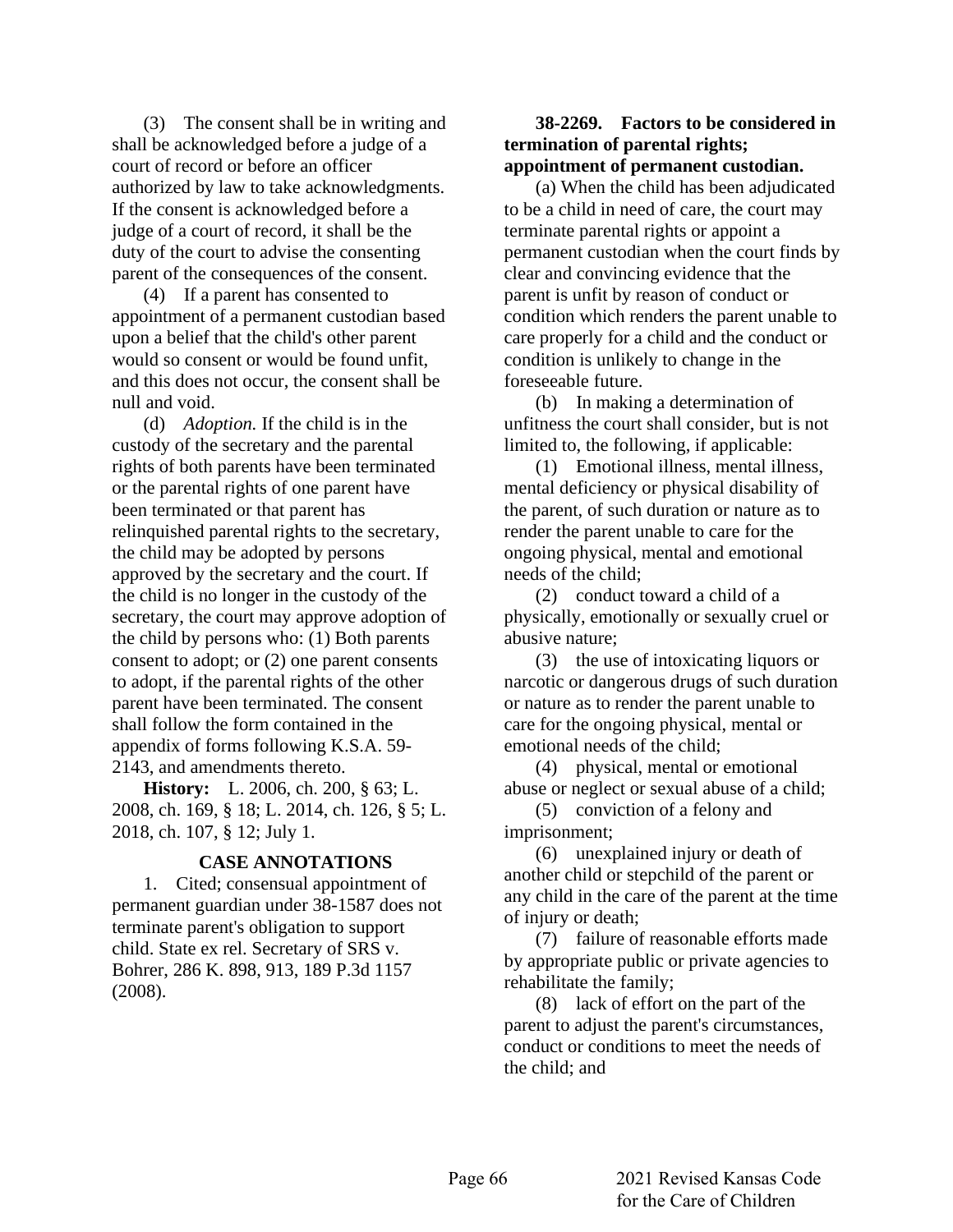(9) whether, as a result of the actions or inactions attributable to the parent and one or more of the factors listed in subsection (c) apply, the child has been in the custody of the secretary and placed with neither parent for 15 of the most recent 22 months beginning 60 days after the date on which a child in the secretary's custody was removed from the child's home.

(c) In addition to the foregoing, when a child is not in the physical custody of a parent, the court, shall consider, but is not limited to, the following:

(1) Failure to assure care of the child in the parental home when able to do so;

(2) failure to maintain regular visitation, contact or communication with the child or with the custodian of the child;

(3) failure to carry out a reasonable plan approved by the court directed toward the integration of the child into a parental home; and

(4) failure to pay a reasonable portion of the cost of substitute physical care and maintenance based on ability to pay.

In making the above determination, the court may disregard incidental visitations, contacts, communications or contributions.

(d) A finding of unfitness may be made as provided in this section if the court finds that the parents have abandoned the child, the custody of the child was surrendered pursuant to K.S.A. 2020 Supp. 38-2282, and amendments thereto, or the child was left under such circumstances that the identity of the parents is unknown and cannot be ascertained, despite diligent searching, and the parents have not come forward to claim the child within three months after the child is found.

(e) If a person is convicted of a felony in which sexual intercourse occurred, or if a juvenile is adjudicated a juvenile offender because of an act which, if committed by an adult, would be a felony in which sexual intercourse occurred, and as a result of the

sexual intercourse, a child is conceived, a finding of unfitness may be made.

(f) The existence of any one of the above factors standing alone may, but does not necessarily, establish grounds for termination of parental rights.

(g) (1) If the court makes a finding of unfitness, the court shall consider whether termination of parental rights as requested in the petition or motion is in the best interests of the child. In making the determination, the court shall give primary consideration to the physical, mental and emotional health of the child. If the physical, mental or emotional needs of the child would best be served by termination of parental rights, the court shall so order. A termination of parental rights under the code shall not terminate the right of a child to inherit from or through a parent. Upon such termination all rights of the parent to such child, including, such parent's right to inherit from or through such child, shall cease.

(2) If the court terminates parental rights, the court may authorize adoption pursuant to K.S.A. 2020 Supp. 38-2270, and amendments thereto, appointment of a permanent custodian pursuant to K.S.A. 2020 Supp. 38-2272, and amendments thereto, or continued permanency planning.

(3) If the court does not terminate parental rights, the court may authorize appointment of a permanent custodian pursuant to K.S.A. 2020 Supp. 38-2272, and amendments thereto, or continued permanency planning.

(h) If a parent is convicted of an offense as provided in K.S.A. 2020 Supp.  $38-2271(a)(7)$ , and amendments thereto, or is adjudicated a juvenile offender because of an act which if committed by an adult would be an offense as provided in K.S.A. 2020 Supp.  $38-2271(a)(7)$ , and amendments thereto, and if the victim was the other parent of a child, the court may disregard such convicted or adjudicated parent's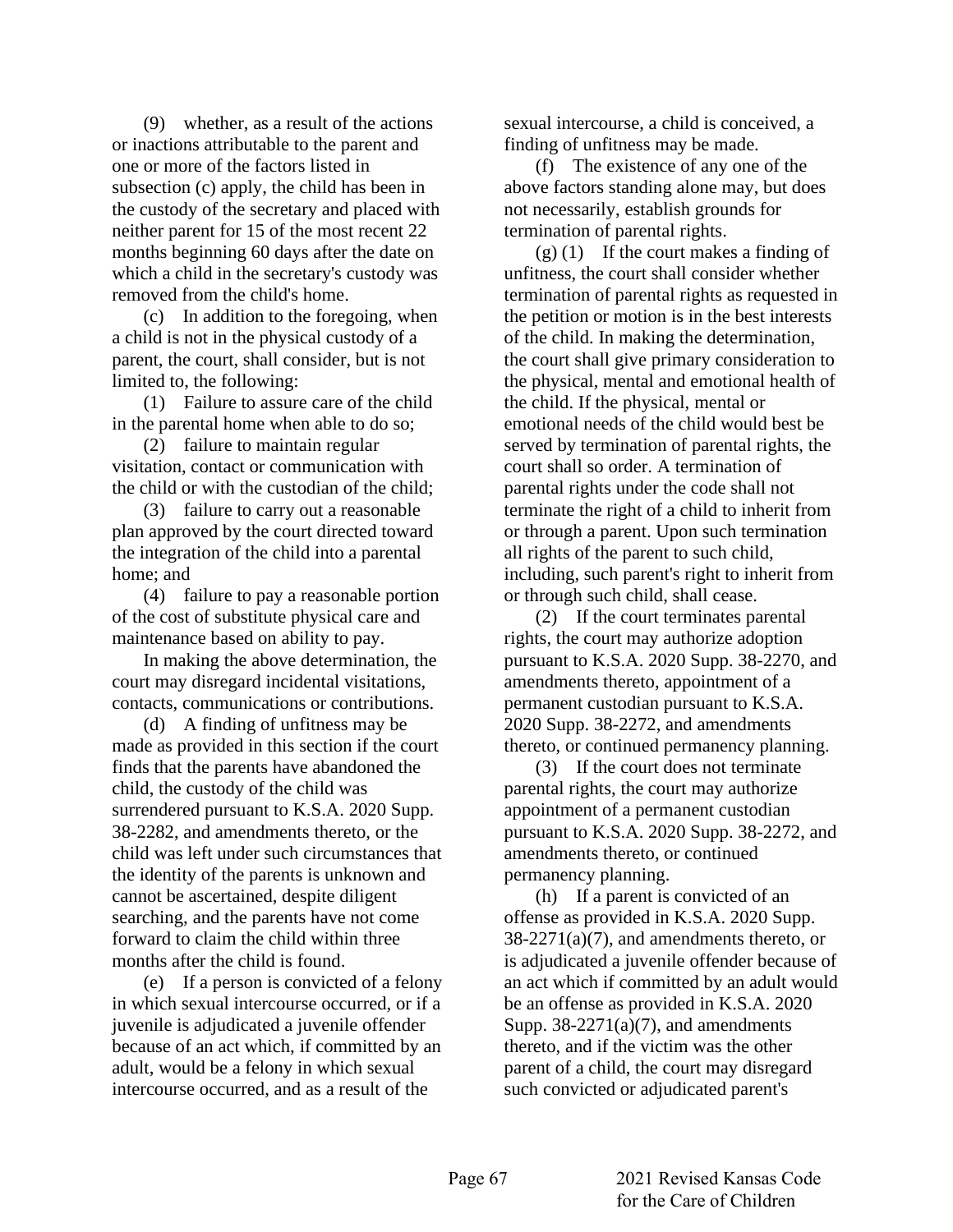opinions or wishes in regard to the placement of such child.

(i) A record shall be made of the proceedings.

(j) When adoption, proceedings to appoint a permanent custodian or continued permanency planning has been authorized, the person or agency awarded custody of the child shall within 30 days submit a written plan for permanent placement which shall include measurable objectives and time schedules.

**History:** L. 2006, ch. 200, § 64; L. 2008, ch. 169, § 19; L. 2018, ch. 107, § 13; July 1.

### **Source or Prior Law:**

38-1583, 38-1586.

# **CASE ANNOTATIONS**

1. Mentioned, there is no right to appeal from district court judgment regarding SRS placement with potential adoptive families. In re A.F., 38 K.A.2d 742, 745, 172 P.3d 63 (2007).

2. Use of a lower but stringent burden of proof in cases involving non-Indian parents does not violate equal protection. In re A.A., 38 K.A.2d 1100, 1103, 176 P.3d 237 (2008).

3. Cited; consensual appointment of permanent guardian under 38-1587 does not terminate parent's obligation to support child. State ex rel. Secretary of SRS v. Bohrer, 286 K. 898, 913, 189 P.3d 1157 (2008).

4. Cited; clear and convincing evidence showed father's right in children should be terminated and termination in best interest of children. In re. B.E.Y., 40 K.A.2d 842 to 844, 196 P.3d 439 (2008).

5. Parent's failure to protect child from abuse constitutes grounds to sever parental rights per section 38-2269(b)(2). In re S.D., 41 K.A.2d 780, 204 P.3d 1182 (2009).

6. Termination of mother's parental rights upheld; presumptions under 60-414 discussed. In re J.S., 42 K.A.2d 113, 208 P.3d 802 (2009).

7. Mother's parental rights properly terminated. In re L.B., 42 K.A.2d 837, 217 P.3d 1004 (2009).

8. Determination of parental unfitness must be made under the entire statutory scheme. In re K.P., 44 K.A.2d. 316, 235 P.3d 1255 (2010).

9. District court failed to consider that termination of parental rights was in the best interests of children; case remanded. In re K.W., 45 K.A.2d 353, 246 P.3d 1021 (2011).

# **38-2270. Custody for adoption.**

(a) When parental rights have been terminated and it appears that adoption is a viable alternative, the court shall enter one of the following orders:

(1) An order granting custody of the child, for adoption proceedings, to the secretary or a corporation organized under the laws of the state of Kansas authorized to care for and surrender children for adoption as provided in K.S.A. 38-112 et seq., and amendments thereto. The person, secretary or corporation shall have authority to place the child in a family home, and give consent for the legal adoption of the child which shall be the only consent required to authorize the entry of an order or decree of adoption.

(2) An order granting custody of the child to proposed adoptive parents and consenting to the adoption of the child by the proposed adoptive parents.

(b) In making an order under subsection (a), the court shall give preference, to the extent that the court finds it is in the best interests of the child, first to granting such custody for adoption to a relative of the child and second to granting such custody to a person with whom the child has close emotional ties.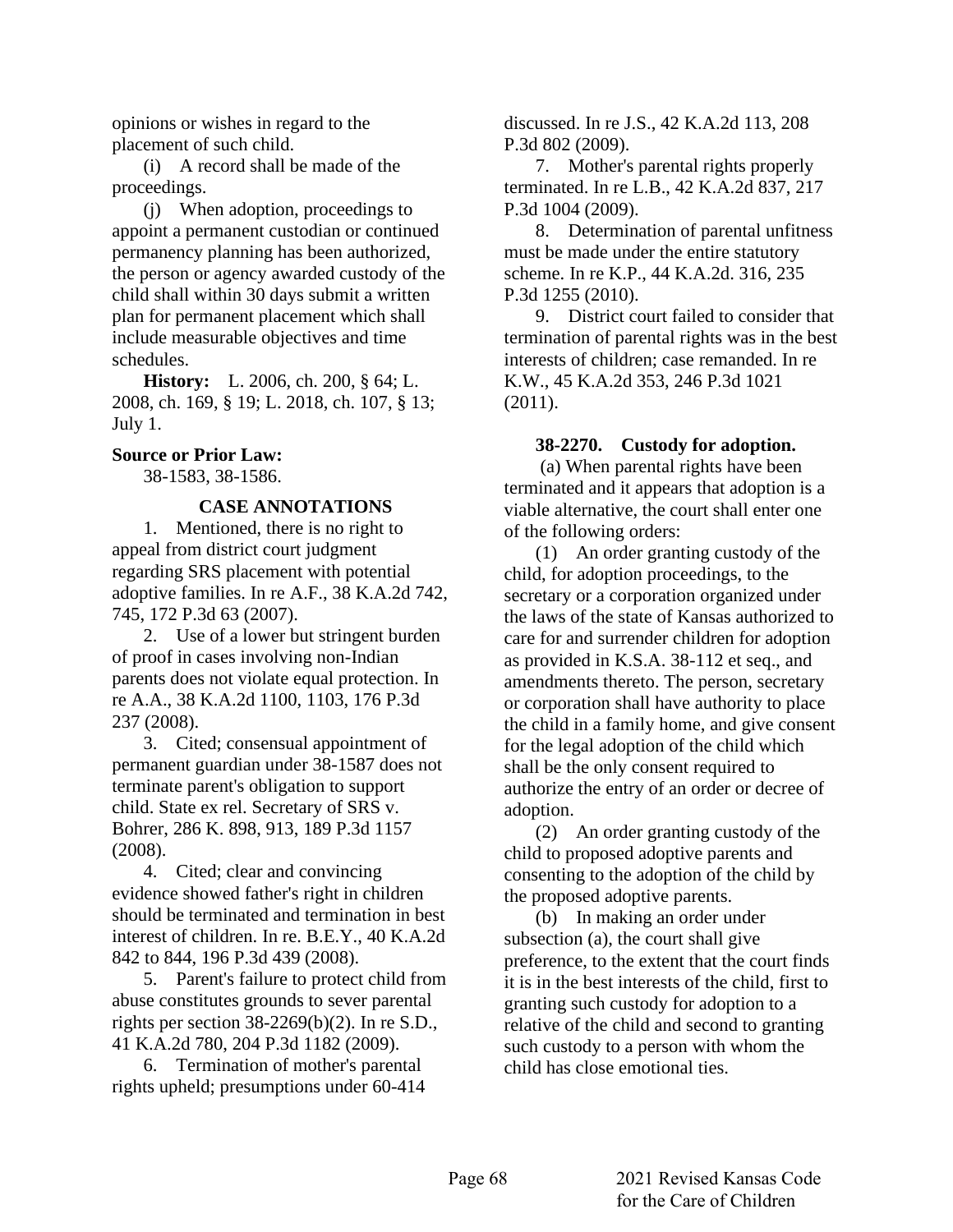(c) *Discharge upon adoption.* When an adoption decree has been filed with the court in the child in need of care case, the secretary's custody shall cease, the court's jurisdiction over the child shall cease and the court shall enter an order to that effect.

**History:** L. 2006, ch. 200, § 65; Jan. 1, 2007.

#### **Source or Prior Law:**

38-1584.

#### **CASE ANNOTATIONS**

1. Mentioned, there is no right to appeal from district court judgment regarding SRS placement with potential adoptive families. In re A.F., 38 K.A.2d 742, 746, 172 P.3d 63 (2007).

2. Cited; consensual appointment of permanent guardian under 38-1587 does not terminate parent's obligation to support child. State ex rel. Secretary of SRS v. Bohrer, 286 K. 898, 914, 189 P.3d 1157 (2008).

### **38-2271. Presumption of unfitness, when; burden of proof.**

(a) It is presumed in the manner provided in K.S.A. 60-414, and amendments thereto, that a parent is unfit by reason of conduct or condition which renders the parent unable to fully care for a child, if the state establishes, by clear and convincing evidence, that:

(1) A parent has previously been found to be an unfit parent in proceedings under K.S.A. 2020 Supp. 38-2266 et seq., and amendments thereto, or comparable proceedings under the laws of another jurisdiction:

(2) a parent has twice before been convicted of a crime specified in article 34, 35, or 36 of chapter 21 of the Kansas Statutes Annotated, prior to their repeal, or articles 54, 55 or 56 of chapter 21 of the Kansas Statutes Annotated, or K.S.A. 2021 Supp. 21-6104, 21-6325, 21-6326 or 21- 6418 through 21-6421, and amendments

thereto, or comparable offenses under the laws of another jurisdiction, or an attempt or attempts to commit such crimes and the victim was under the age of 18 years;

(3) on two or more prior occasions a child in the physical custody of the parent has been adjudicated a child in need of care as defined by K.S.A. 2020 Supp. 38-  $2202(d)(1)$ , (d)(3), (d)(5) or (d)(11), and amendments thereto, or comparable proceedings under the laws of another jurisdiction;

(4) the parent has been convicted of causing the death of another child or stepchild of the parent;

(5) the child has been in an out-ofhome placement, under court order for a cumulative total period of one year or longer and the parent has substantially neglected or willfully refused to carry out a reasonable plan, approved by the court, directed toward reintegration of the child into the parental home;

 $(6)$  (A) the child has been in an out-ofhome placement, under court order for a cumulative total period of two years or longer; (B) the parent has failed to carry out a reasonable plan, approved by the court, directed toward reintegration of the child into the parental home; and (C) there is a substantial probability that the parent will not carry out such plan in the near future;

(7) a parent has been convicted of capital murder, K.S.A. 21-3439, prior to its repeal, or K.S.A. 2021 Supp. 21-5401, and amendments thereto, murder in the first degree, K.S.A. 21-3401, prior to its repeal, or K.S.A. 2021 Supp. 21-5402, and amendments thereto, murder in the second degree, K.S.A. 21-3402, prior to its repeal, or K.S.A. 2021 Supp. 21-5403, and amendments thereto, voluntary manslaughter, K.S.A. 21-3403, prior to its repeal, or K.S.A. 2021 Supp. 21-5404, and amendments thereto, human trafficking or aggravated human trafficking, K.S.A. 21-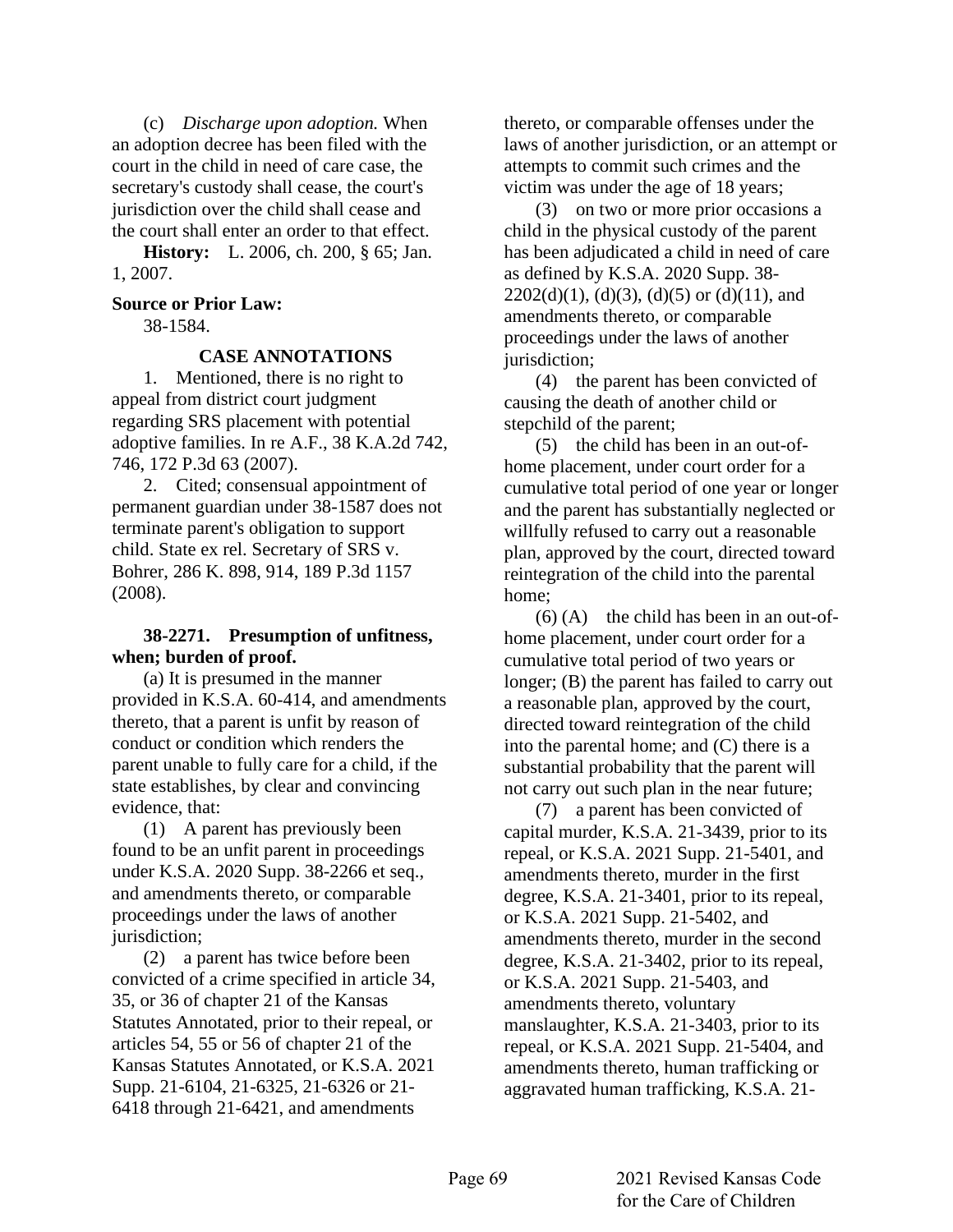3446 or 21-3447, prior to their repeal, or K.S.A. 2021 Supp. 21-5426, and amendments thereto, or commercial sexual exploitation of a child, K.S.A. 2021 Supp. 21-6422, and amendments thereto, or comparable proceedings under the laws of another jurisdiction or, has been adjudicated a juvenile offender because of an act which if committed by an adult would be an offense as provided in this subsection, and the victim of such murder was the other parent of the child;

(8) a parent abandoned or neglected the child after having knowledge of the child's birth or either parent has been granted immunity from prosecution for abandonment of the child under K.S.A. 21- 3604(b), prior to its repeal, or K.S.A. 2021 Supp. 21-5605(d), and amendments thereto; or

(9) a parent has made no reasonable efforts to support or communicate with the child after having knowledge of the child's birth;

(10) a father, after having knowledge of the pregnancy, failed without reasonable cause to provide support for the mother during the six months prior to the child's birth;

(11) a father abandoned the mother after having knowledge of the pregnancy;

(12) a parent has been convicted of rape, K.S.A. 21-3502, prior to its repeal, or K.S.A. 2021 Supp. 21-5503, and amendments thereto, or comparable proceedings under the laws of another jurisdiction resulting in the conception of the child; or

(13) a parent has failed or refused to assume the duties of a parent for two consecutive years next preceding the filing of the petition. In making this determination the court may disregard incidental visitations, contacts, communications or contributions.

(b) The burden of proof is on the parent to rebut the presumption of unfitness by a preponderance of the evidence. In the absence of proof that the parent is presently fit and able to care for the child or that the parent will be fit and able to care for the child in the foreseeable future, the court shall terminate parental rights in proceedings pursuant to K.S.A. 2020 Supp. 38-2266 et seq., and amendments thereto.

**History:** L. 2006, ch. 200, § 66; L. 2011, ch. 30, § 157; L. 2015, ch. 94, § 13; July 1.

**Source or Prior Law:**

38-1585.

### **CASE ANNOTATIONS**

1. Prior to applying presumption of unfitness under 38-2271, court must determine whether presumption is a 60-  $414(a)$  or (b) presumption. In re J.S.,  $42$ K.A.2d 113, 208 P.3d 802 (2009).

2. District court erred in its application of a presumption of unfitness; termination of mother's parental rights reversed. In re K.R., 43 K.A.2d 891, 233 P.3d 746 (2010).

3. Determination of parental unfitness must be made under the entire statutory scheme. In re K.P., 44 K.A.2d 316, 235 P.3d 1255 (2010).

4. In termination of parental rights proceeding, the trial court's denial of phone participation by a natural father denied him procedural due process. In re K.E., 46 K.A.2d 218, 261 P.3d 934 (2011).

5. Court's application of the unfitness presumption without hearing father's testimony violated father's due process rights. In re X.D., 51 K.A.2d 71, 75, 340 P.3d 1230 (2014).

# **38-2272. Appointment of permanent custodian.**

(a) A permanent custodian may be appointed:

(1) With the consent and agreement of the parents and approval by the court;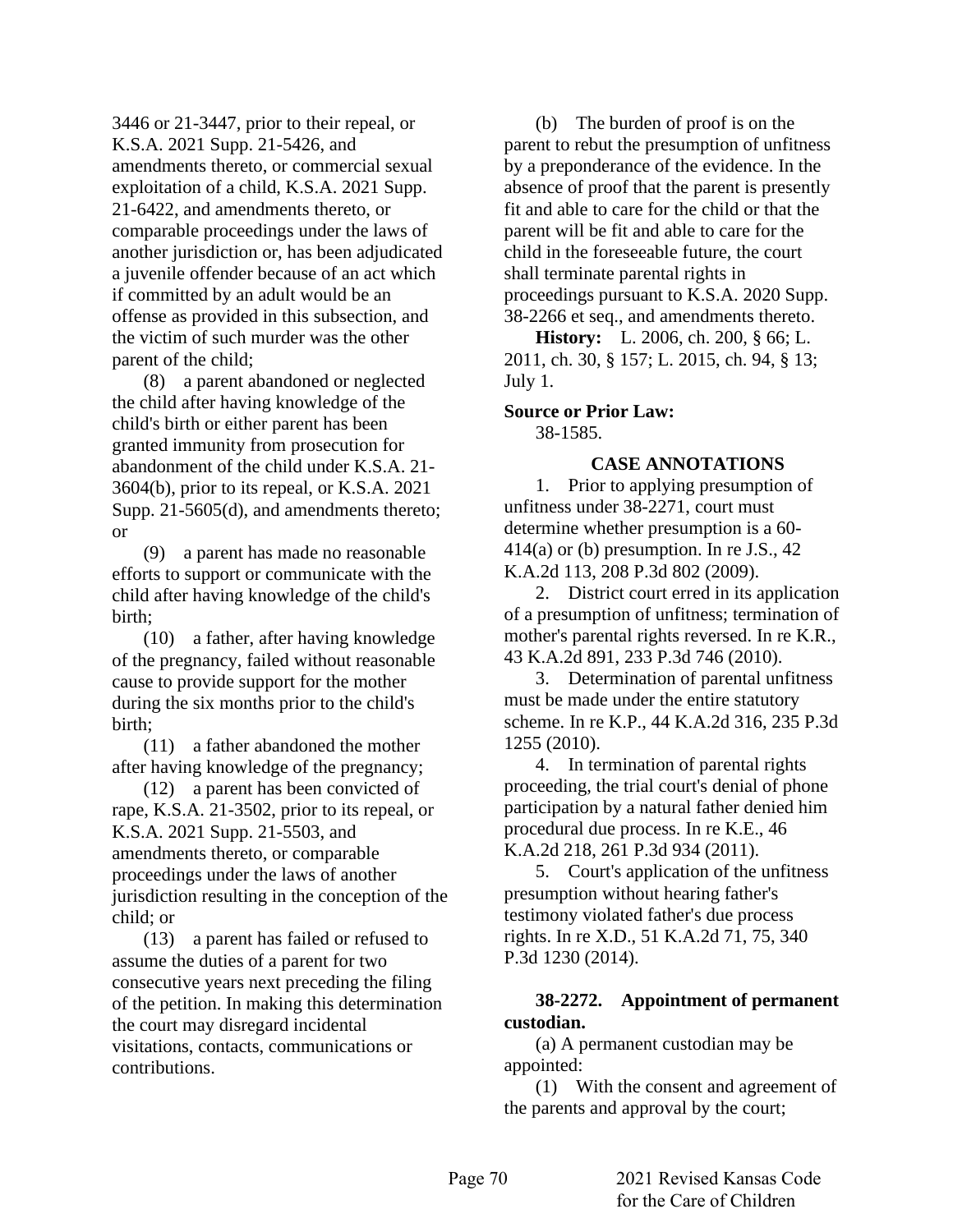(2) after a finding of unfitness pursuant to K.S.A. 2020 Supp. 38-2269, and amendments thereto; or

(3) after termination of parental rights pursuant to K.S.A. 2020 Supp. 38-2270, and amendments thereto.

(b) Upon the appointment of a permanent custodian, the secretary's custody of the child shall cease. The court's jurisdiction over the child shall continue unless the court enters an order terminating jurisdiction.

(c) Subject to subsection (d), a permanent custodian shall stand in loco parentis and shall exercise all of the rights and responsibilities of a parent except the permanent custodian shall not:

(1) Consent to an adoption of the child; and

(2) be subject to court ordered child support or medical support.

(d) When the court retains jurisdiction after appointment of a permanent custodian, the court, in its order, may impose limitations or conditions upon the rights and responsibilities of the permanent custodian including, but not limited to, the right to:

(1) Determine contact with the biological parent;

(2) consent to marriage;

(3) consent to psychosurgery, removal of a bodily organ or amputation of a limb;

(4) consent to sterilization;

(5) consent to behavioral and medical experiments;

(6) consent to withholding lifeprolonging medical treatment;

(7) consent to placement in a treatment facility; or

(8) consent to placement in a psychiatric hospital or an institution for the developmentally disabled.

(e) Absent a judicial finding of unfitness or court-ordered limitations pursuant to subsection (d), a permanent custodian may share parental responsibilities with a parent of the child as the permanent custodian determines is in the child's best interests. Sharing parental responsibilities does not relieve the permanent custodian of legal responsibility for the child.

(f) Parental consent to appointment of a permanent custodian shall be in writing and shall be acknowledged before a judge of a court of record or before an officer authorized by law to take acknowledgments. If the consent is acknowledged before a judge of a court of record, it shall be the duty of the court before which the consent is acknowledged to advise the consenting parent of the consequences of the consent, including the following:

(1) Do you understand that your parental rights are not being terminated and you can be ordered to pay child support and medical support for your child?

(2) Do you understand that to get the rights you still have with your child, you must keep the court up to date about how to contact you? This means that the court needs to always have your current address and telephone number.

(3) Do you understand that if your child is ever placed for adoption, the court will try to let you know by using the information you have given them? If your address and telephone number are not up to date, you might not know your child is placed for adoption.

(4) Do you understand that if you want information about your child's health or education, you will have to keep the information you give the court about where you are up to date because the information will be sent to the latest address the court has?

(5) Do you understand that you may be able to have some contact with your child, but only if the permanent custodian decides it is in the child's best interests and if the court allows the contact?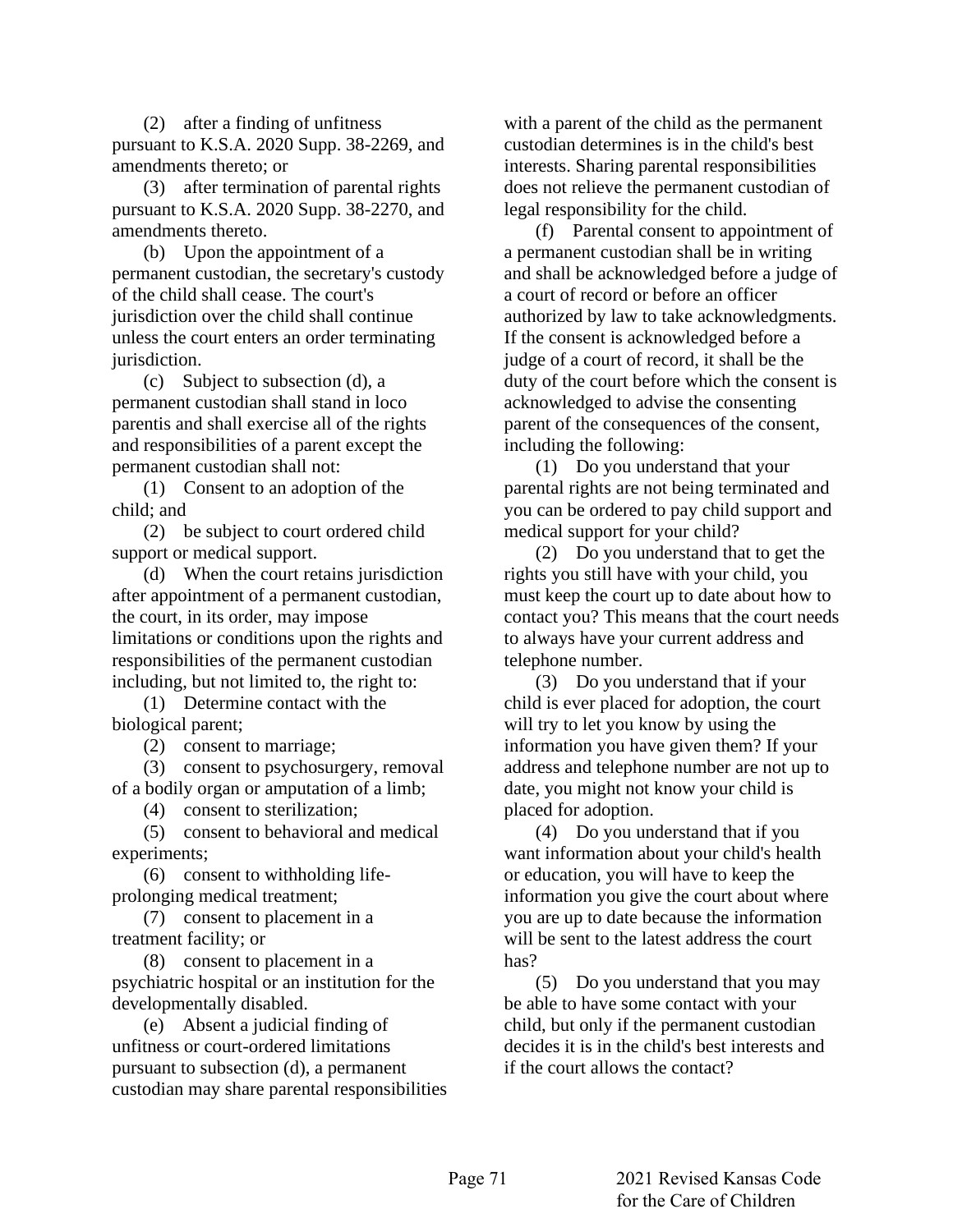(6) Do you understand that unless the court orders differently, the permanent custodian has the right to make the following decisions about your child: The amount and type of contact you have with the child; consent to your child's marriage; consent to medical treatment; consent to mental health treatment; consent to placement in a psychiatric hospital or an institution for the developmentally disabled; consent to behavioral and medical experiments; consent to sterilization and consent to withholding life-prolonging medical treatment?

 $(g)$  (1) A consent is final when executed, unless the parent whose consent is at issue, prior to issuance of the order appointing a permanent custodian, proves by clear and convincing evidence that the consent was not freely and voluntarily given. The burden of proving the consent was not freely and voluntarily given shall rest with that parent.

(2) If a parent has consented to appointment of a permanent custodian based upon a belief that the child's other parent would so consent or would be found unfit, and this does not occur, the consent shall be null and void.

(h) If a permanent custodian is appointed after a judicial finding of parental unfitness without a termination of parental rights, the parent shall retain only the following rights and responsibilities:

(1) The obligation to pay child support and medical support; and

(2) the right to inherit from the child.

(3) The right to consent to adoption of the child. All other parental rights transfer to the permanent custodian.

(i) If a permanent custodian is appointed after termination of parental rights, the parent retains no right or responsibilities to the child.

(j) Prior to appointing a permanent custodian, the court shall receive and

consider an assessment of any potential permanent custodian as provided in K.S.A. 59-2132, and amendments thereto. In making an order appointing a permanent custodian the court shall give preference, to the extent that the court finds it in the child's best interests, to first appointing a permanent custodian who is a relative of the child or second a person with whom the child has close emotional ties.

(k) If permanent custodians are divorced, such custodian's marriage is annulled or the court orders separate maintenance, the court in that case has jurisdiction to make custody determinations between the permanent custodians.

**History:** L. 2006, ch. 200, § 67; L. 2010, ch. 75, § 15; July 1.

# **Source or Prior Law:**

38-1587.

#### **CASE ANNOTATIONS**

1. Cited; consensual appointment of permanent guardian under 38-1587 does not terminate parent's obligation to support child. State ex rel. Secretary of SRS v. Bohrer, 286 K. 898, 901, 903, 905, 921, 189 P.3d 1157 (2008).

# **38-2273. Appeals; procedure; verification; continuing jurisdiction.**

(a) An appeal may be taken by any party or interested party from any order of temporary custody, adjudication, disposition, finding of unfitness or termination of parental rights.

(b) An appeal from an order entered by a district magistrate judge who is not regularly admitted to practice law in Kansas shall be to a district judge. The appeal shall be heard on the basis of the record within 30 days from the date the notice of appeal is filed. If no record was made of the proceedings, the trial shall be de novo.

(c) Procedure on appeal shall be governed by article 21 of chapter 60 of the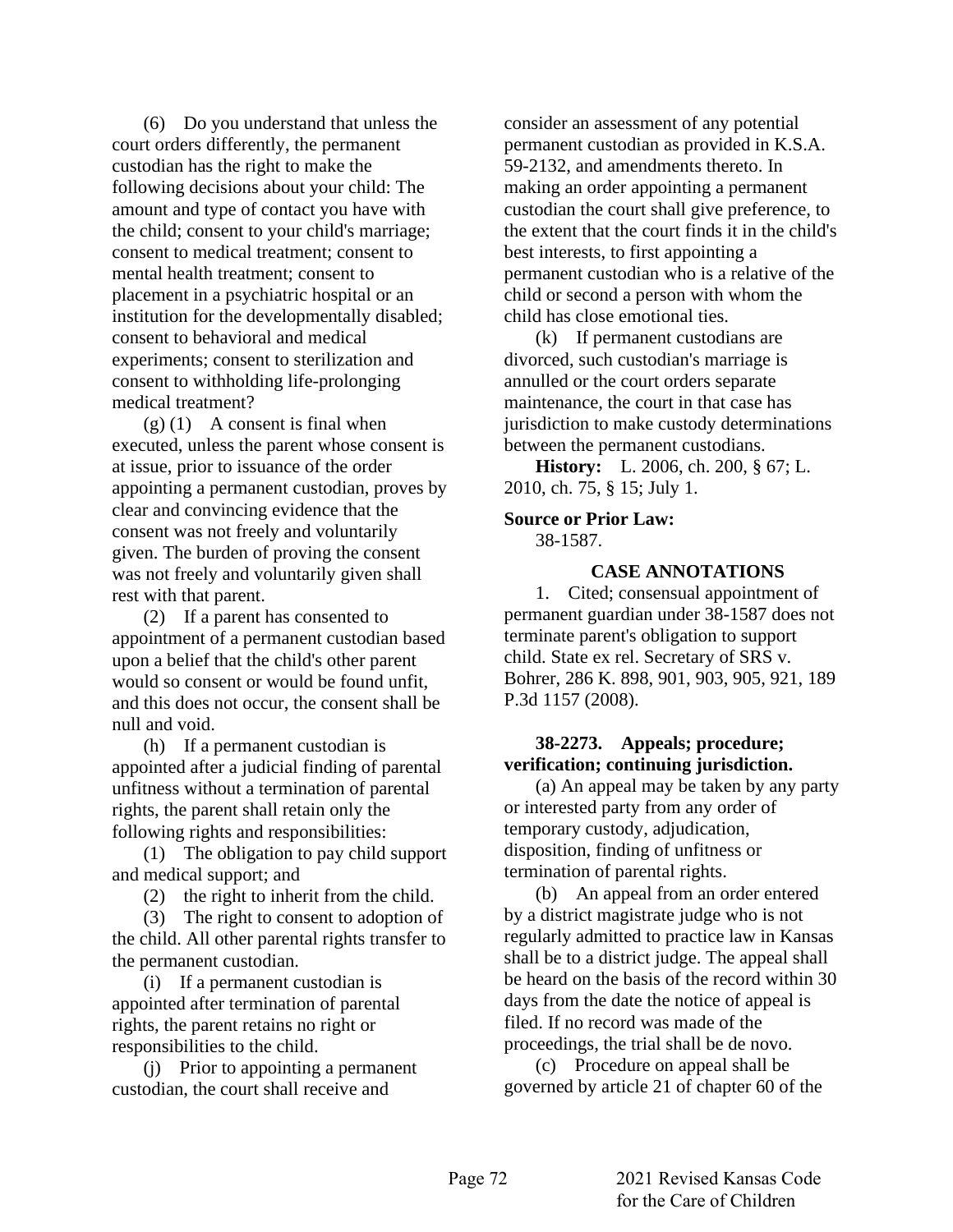Kansas Statutes Annotated, and amendments thereto.

(d) Notwithstanding any other provision of law to the contrary, appeals under this section shall have priority over all other cases.

(e) Every notice of appeal, docketing statement and brief shall be verified by the appellant if the appellant has been personally served at any time during the proceedings. Failure to have the required verification shall result in the dismissal of the appeal.

(f) While a case is on appeal from the district court, the district court or magistrate court shall continue to have jurisdiction over all issues not specifically appealed and shall conduct timely permanency hearings.

**History:** L. 2006, ch. 200, § 68; L. 2010, ch. 75, § 16; L. 2014, ch. 71, § 4; July 1.

# **Source or Prior Law:**

38-1591.

### **Law Review and Bar Journal References:**

"Waiting for Judgment Day: Negotiating the Interlocutory Appeal in 8 Easy Lessons," Jonathan Paretsky, 78 J.K.B.A. No. 4, 30 (2009).

"Caring When a Parent Does Not - The State's Role in Child Welfare," Roberta Sue McKenna, 79 J.K.B.A. No. 7, 36 (2010).

# **CASE ANNOTATIONS**

1. Appellate court is without jurisdiction to consider appeal of order changing placement of child after parental rights terminated. In re D.M.M., 38 K.A.2d 394, 166 P.3d 431 (2007).

2. Mentioned, there is no right to appeal from district court judgment regarding SRS placement with potential adoptive families. In re A.F., 38 K.A.2d 742, 744, 745, 172 P.3d 63 (2007).

3. District court reviews an order of magistrate judge on the basis of the record and de novo determination. In re L.C.W., 42 K.A.2d 293, 211 P.3d 829 (2009).

4. Placement orders issued under 38- 2260 are not appealable orders under 38- 2273. In re C.E., 47 K.A.2d 442, 275 P.3d 67 (2012).

5. An order terminating parental rights is the last appealable order under section; any later orders are not subject to appellate review. In re N.A.C., 299 K. 1100, 1119, 329 P.3d 458 (2014).

6. State lacked the statutory right to appeal the denial of a motion to terminate parental rights. In re A.S., 52 K.A.2d 173, 178, 364 P.3d 1203 (2015).

7. Statute does not provide the right to appeal an order denying a motion to terminate parental rights. In re T.S., 308 K. 306, 312, 419 P.3d 1159 (2018).

# **38-2274. Temporary orders pending appeal; status of orders appealed from.**

(a) Pending the determination of the appeal, any order appealed from shall continue in force unless modified by temporary orders as provided in subsection (b).

(b) The court on appeal, pending a hearing, may modify the order appealed from and may make any temporary orders concerning the care and custody of the child that the court considers advisable.

**History:** L. 2006, ch. 200, § 69; Jan. 1, 2007.

#### **Source or Prior Law:** 38-1592.

# **38-2275. Fees and expenses.**

(a) When an appeal is taken pursuant to this code, fees if the guardian ad litem or of an attorney appointed to represent a parent shall be fixed by the district court. The fees, together with the costs of transcripts and records on appeal, shall be taxed as expenses on appeal. The court on appeal may assess the fees and expenses against a party or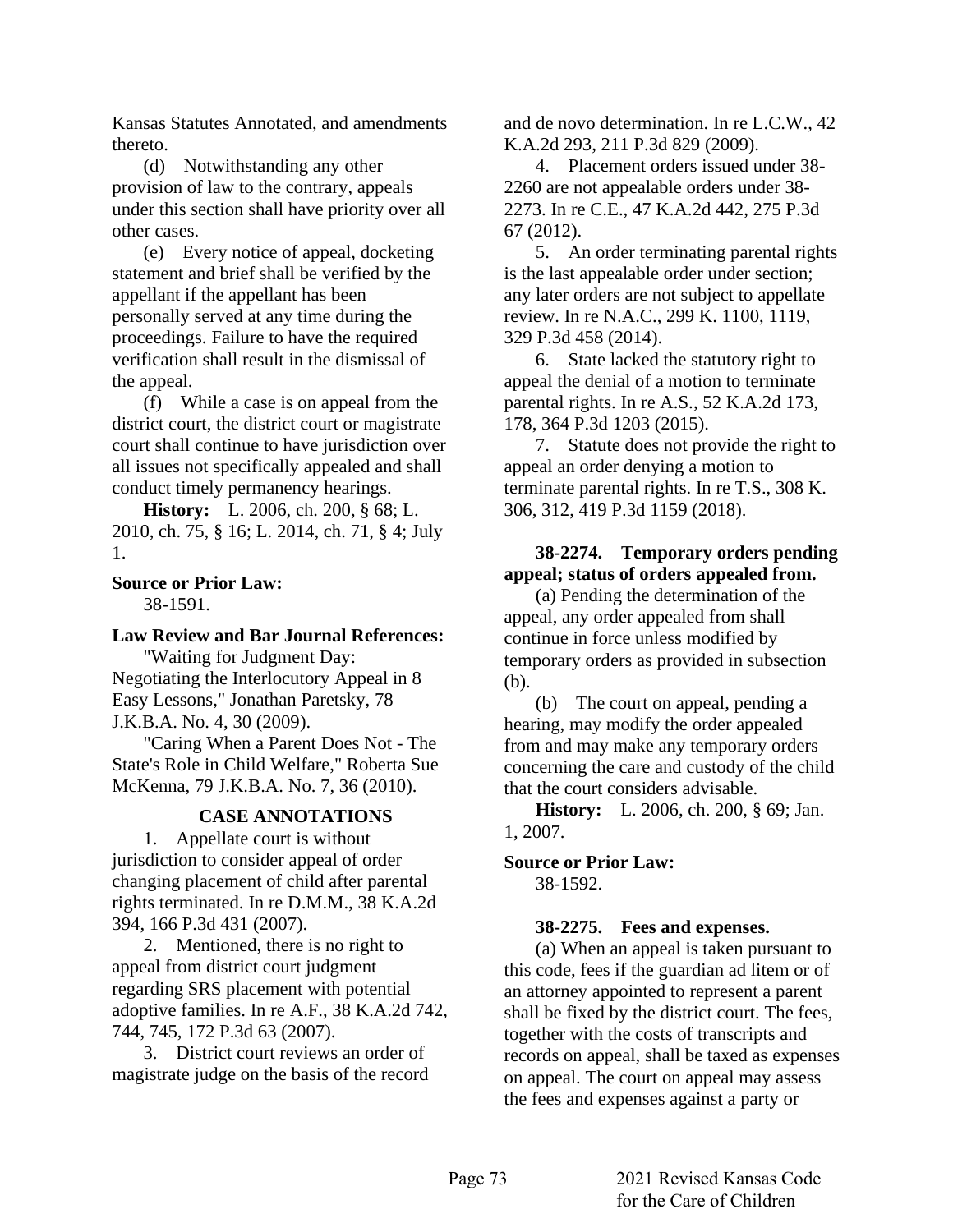interested party or order that they be paid from the general fund of the county.

(b) When the court orders the fees and expenses assessed against a party or interested party, such fees shall be paid from the county general fund, subject to reimbursement by the party or interested party against whom the fees were assessed. The county may enforce the order as a civil judgment, except the county shall not be required to pay the docket fee or fee for execution.

**History:** L. 2006, ch. 200, § 70; Jan. 1, 2007.

### **Source or Prior Law:**

38-1593.

### **38-2276. Prohibiting detainment or placement of child in jail.**

No child under 18 years of age shall be detained or placed in any jail pursuant to the code.

**History:** L. 2006, ch. 200, § 71; Jan. 1, 2007.

#### **Source or Prior Law:**

38-1594.

### **38-2277. Determination of child support.**

(a) In determining the amount of a child support order under the code, the court shall apply the Kansas child support guidelines adopted pursuant to K.S.A. 20-165, and amendments thereto.

(b) If the appropriate amount of support under the Kansas child support guidelines cannot be determined because any necessary fact is not proven by evidence or by stipulation of the appropriate parent, the court shall apply one or more of the following presumptions:

(1) Both parents have only gross earned income equal to 40 hours per week at the federal minimum wage then in effect;

(2) neither parent's income is subject to adjustment for any reason;

(3) the number of children is as alleged in the petition;

(4) the age of each child is as alleged in the petition or, if unknown, is between seven and 15 years;

(5) no adjustment for child care, health or dental insurance or income tax exemption is appropriate; or

(6) neither parent is entitled to any other credit or adjustment.

(c) If the county or district attorney determines that: (1) A parent will contest the amount of support resulting from application of the guidelines; (2) the parent is or may be entitled to an adjustment pursuant to the guidelines; and (3) it is in the child's best interests to resolve the support issue promptly and with minimal hostility, the county or district attorney may enter into a stipulation with the parent as to the amount of child support for that parent. The amount of support may be based upon one or more of the presumptions in subsection (b). Except for good cause or as otherwise provided in K.S.A. 2020 Supp. 38-2279, and amendments thereto, a stipulation under this subsection shall be binding upon the court and all parties or interested parties. The criteria for application of this subsection shall be incorporated into the journal entry or judgment form.

**History:** L. 2006, ch. 200, § 72; Jan. 1, 2007.

### **Source or Prior Law:**

38-1595.

# **38-2278. Journal entry for child support.**

When child support is ordered pursuant to the code, a separate journal entry or judgment form shall be made for each parent ordered to pay child support. The journal entry or judgment form shall be entitled:

"In the matter of \_\_\_\_\_\_\_\_\_\_ and

\_\_\_\_\_\_\_\_\_\_" (obligee's name) (obligor's name)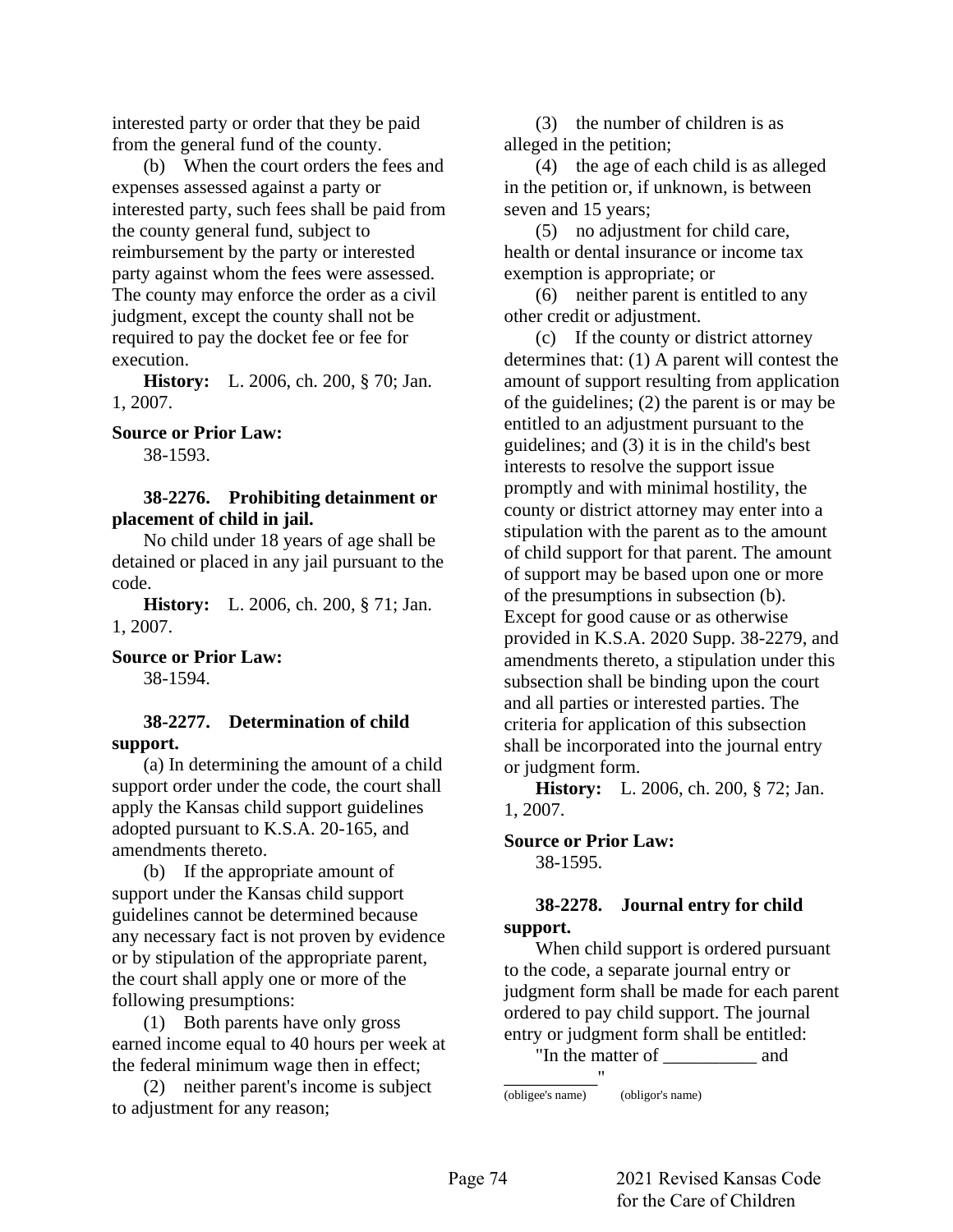and shall contain no reference to the privileged official file or social file in the case except the facts necessary to establish personal jurisdiction over the parent, the name and date of birth of each child, and findings of fact and conclusions of law directly related to the child support obligation. If the court issues an income withholding order for the parent, it shall be captioned in the same manner.

**History:** L. 2006, ch. 200, § 73; Jan. 1, 2007.

**Source or Prior Law:**

38-1596.

# **38-2279. Withholding order for child support; filing; service; jurisdiction; consolidation with child in need of care case; modification.**

(a) A person entitled to receive child support under an order issued pursuant to the code may file with the clerk of the district court in the county in which the judgment was rendered the original child support order and the original income withholding order, if any. If the original child support or income withholding order is unavailable for any reason, a certified or authenticated copy of the order may be substituted. The clerk of the district court shall number the child support order as a case filed under chapter 60 of the Kansas Statutes Annotated, and amendments thereto, and enter the numbering of the case on the appearance docket of the case. Registration of a child support order under this section shall be without cost or docket fee.

(b) If the number assigned to a case under the code appears in the caption of a document filed pursuant to this section, the clerk of the district court may obliterate that number and replace it with the new case number assigned pursuant to this section.

(c) The filing of the child support order shall constitute registration under this section. Upon registration of the child support order, all matters related to that order, including, but not limited to, modification of the order, shall proceed under the new case number except as otherwise provided in this section. Registration of a child support order under this section does not confer jurisdiction in the registration case for custody, residency or parenting time issues.

(d) The person registering a child support order shall serve a copy of the registered child support order and income withholding order, if any, upon the party or interested parties by first-class mail. The person registering the child support order shall file, in the official file for each child affected, either a copy of the registered order showing the new case number or a statement that includes the caption, new case number and date of registration of the child support order.

(e) If the secretary is entitled to receive payment under an order which may be registered under this section, the county or district attorney shall take the actions permitted or required in subsections (a) and (d) upon request of the secretary.

(f) A child support order registered pursuant to this section shall have the same force and effect as an original child support order entered under chapter 60 of the Kansas Statutes Annotated, and amendments thereto, including, but not limited to:

(1) The registered order shall become a lien on the real estate of the judgment debtor in the county from the date of registration;

(2) execution or other action to enforce the registered order may be had from the date of registration;

(3) the registered order may itself be registered pursuant to any law, including, but not limited to, the uniform interstate family support act, K.S.A. 23-9,101 et seq., and amendments thereto; and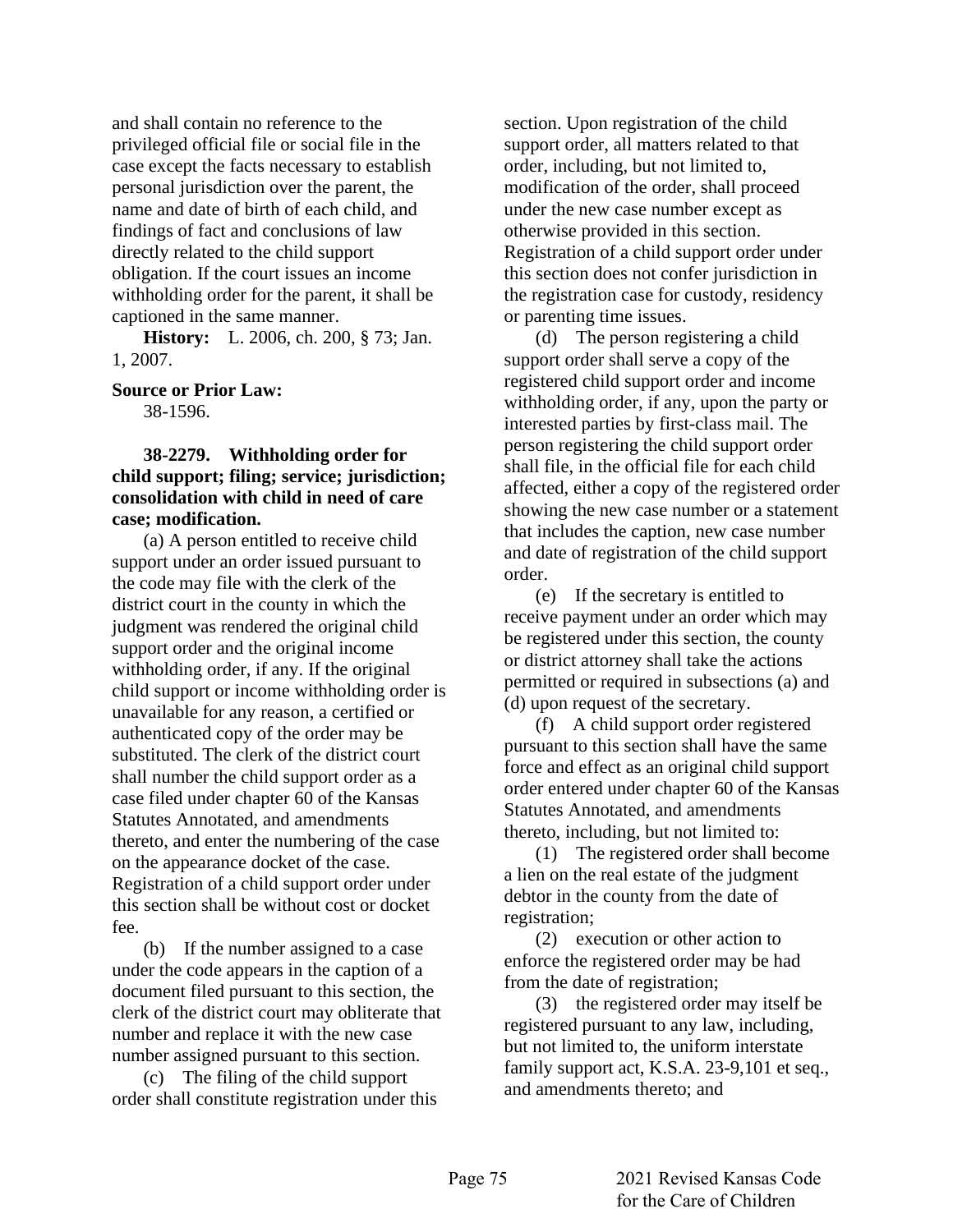(4) if any installment of support due under the registered order becomes a dormant judgment, it may be revived pursuant to K.S.A. 60-2404, and amendments thereto.

(g) Subject to the provisions of K.S.A. 23-9,207, and amendments thereto, the court in the registration case shall have continuing jurisdiction over the child support action and the parties thereto and subject matter and, except as otherwise provided in subsection (h) or (i), may modify any prior support order if a material change in circumstances is shown irrespective of the present domicile of the child or parents. If more than three years have passed since the date of the original support order or the most recent modification order, a material change in circumstances need not be shown. The court may make a modification of child support retroactive to a date at least one month after the date that the motion to modify was filed with the court.

(h) At the direction of the judge in the child in need of care case, the registration case may be consolidated with the child in need of care case pursuant to the code of civil procedure so long as the child in need of care case is open. While the cases are consolidated, any motion to modify the registered support order shall be filed in the child in need of care case. If any support rights are assigned, the assignee shall be treated as an interested party in the consolidated cases for all proceedings involving the support order. Nothing in this subsection shall be construed to prevent or limit enforcement of the support order.

(i) If the person requesting modification of current support shows that the support order was based upon one or more of the presumptions provided in K.S.A. 2020 Supp. 38-2277, and amendments thereto, or upon a stipulation pursuant to subsection (c) of K.S.A. 2020 Supp. 38-2277, and amendments thereto, the court shall apply the Kansas child support guidelines adopted pursuant to K.S.A. 20- 165, and amendments thereto, without requiring a showing that a material change of circumstances has occurred, without regard to any previous presumption or stipulation used to determine the amount of the child support order and irrespective of the present domicile of the child or parents.

**History:** L. 2006, ch. 200, § 74; L. 2010, ch. 75, § 17; July 1.

# **Source or Prior Law:**

38-1597.

### **38-2280. Remedies supplemental not substitute.**

The remedies provided in this code with respect to child support are in addition to and not in substitution for any other remedy.

**History:** L. 2006, ch. 200, § 75; Jan. 1, 2007.

#### **Source or Prior Law:**

38-1598.

# **38-2281. Family services and community intervention fund; child in need of care, purpose of expenditure of moneys.**

There is hereby established in the state treasury the family services and community intervention fund which shall be administered by the secretary. The secretary may accept money from any source for the purposes for which money in the family services and community intervention fund may be expended. Moneys received shall be remitted to the state treasurer in accordance with the provisions of K.S.A. 75-4215, and amendments thereto. Upon receipt of each such remittance, the state treasurer shall deposit the entire amount in the state treasury to the credit of the family services and community intervention fund. All moneys in the family services and community intervention fund shall be used for the purpose of assisting state, county or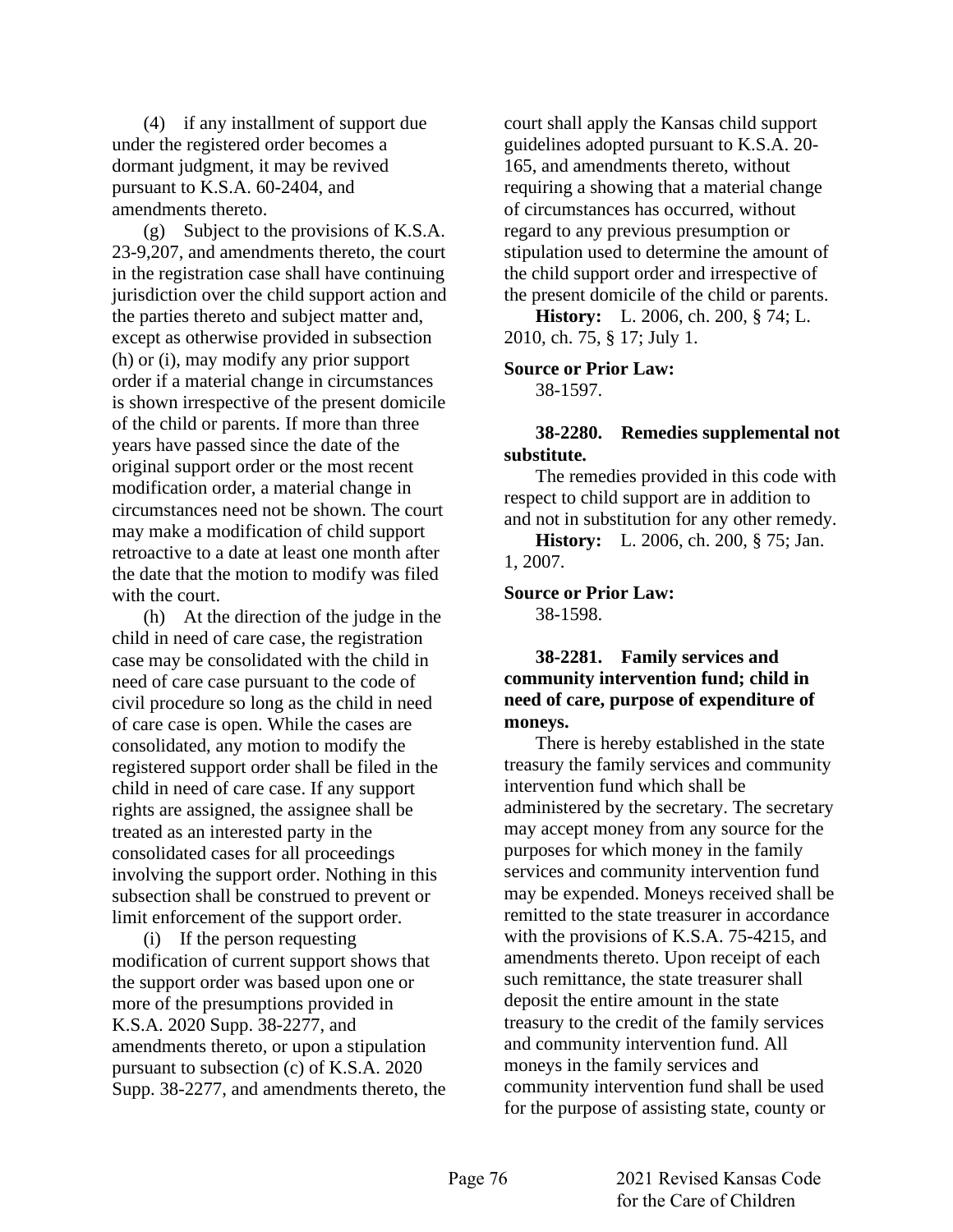local governments or political subdivisions thereof or community agencies to provide services, intervention and support services to children alleged or adjudged to be a child in need of care, especially those youth at risk because of such child's own actions or behaviors and not due to abuse or neglect by a parent, guardian or other person responsible for such child's care. The purpose of the family services and community intervention fund shall be to enhance the ability of families and children to resolve problems within the family and community by the collaboration of governmental and local service providers that might otherwise result in a child becoming subject to the jurisdiction of the court. All expenditures from the family services and community intervention fund shall be made in accordance with appropriation acts upon warrants of the director of accounts and reports issued pursuant to vouchers approved by the secretary or by a person or persons designated by the secretary.

**History:** L. 2006, ch. 200, § 76; Jan. 1, 2007.

### **Source or Prior Law:**

38-1599.

# **38-2282. Newborn infant protection act.**

(a) This section shall be known and may be cited as the newborn infant protection act. The purpose of this section is to protect newborn children from injury and death caused by abandonment by a parent, and to provide safe and secure alternatives to such abandonment.

(b) As used in this section:

(1) "Non-relinquishing parent" means the biological parent of an infant who does not leave the infant with any person listed in subsection (c) in accordance with this section; and

(2) "relinquishing parent" means the biological parent or person having legal custody of an infant who leaves the infant with any person listed in subsection (c) in accordance with this section.

(c) A person purporting to be an infant's parent or other person having lawful custody of an infant who is 60 days old or younger and who has not suffered bodily harm may surrender physical custody of the infant to any employee who is on duty at a police station, sheriff's office, law enforcement center, fire station, city or county health department or medical care facility as defined by K.S.A. 65-425, and amendments thereto. Such employee shall, without a court order, take physical custody of an infant surrendered pursuant to this section. A relinquishing parent voluntarily surrendering an infant under this subsection shall not be required to reveal personally identifiable information but may be offered the opportunity to provide information concerning the infant's familial or medical history.

(d) Any employee of a facility described in subsection (c) to whom an infant is delivered pursuant to this section shall not reveal the name or other personally identifiable information of the person who delivered the infant unless there is a reasonable suspicion that the infant has been abused or neglected, and such facility and its employees shall be immune from administrative, civil or criminal liability for any action taken pursuant to this subsection. Such immunity shall not extend to any acts or omissions, including negligent or intentional acts or omissions, occurring after the acceptance of the infant.

(e) If an infant is delivered pursuant to this section to any facility described in subsection (c) that is not a medical care facility, the employee of such facility who takes physical custody of the infant shall arrange for the immediate transportation of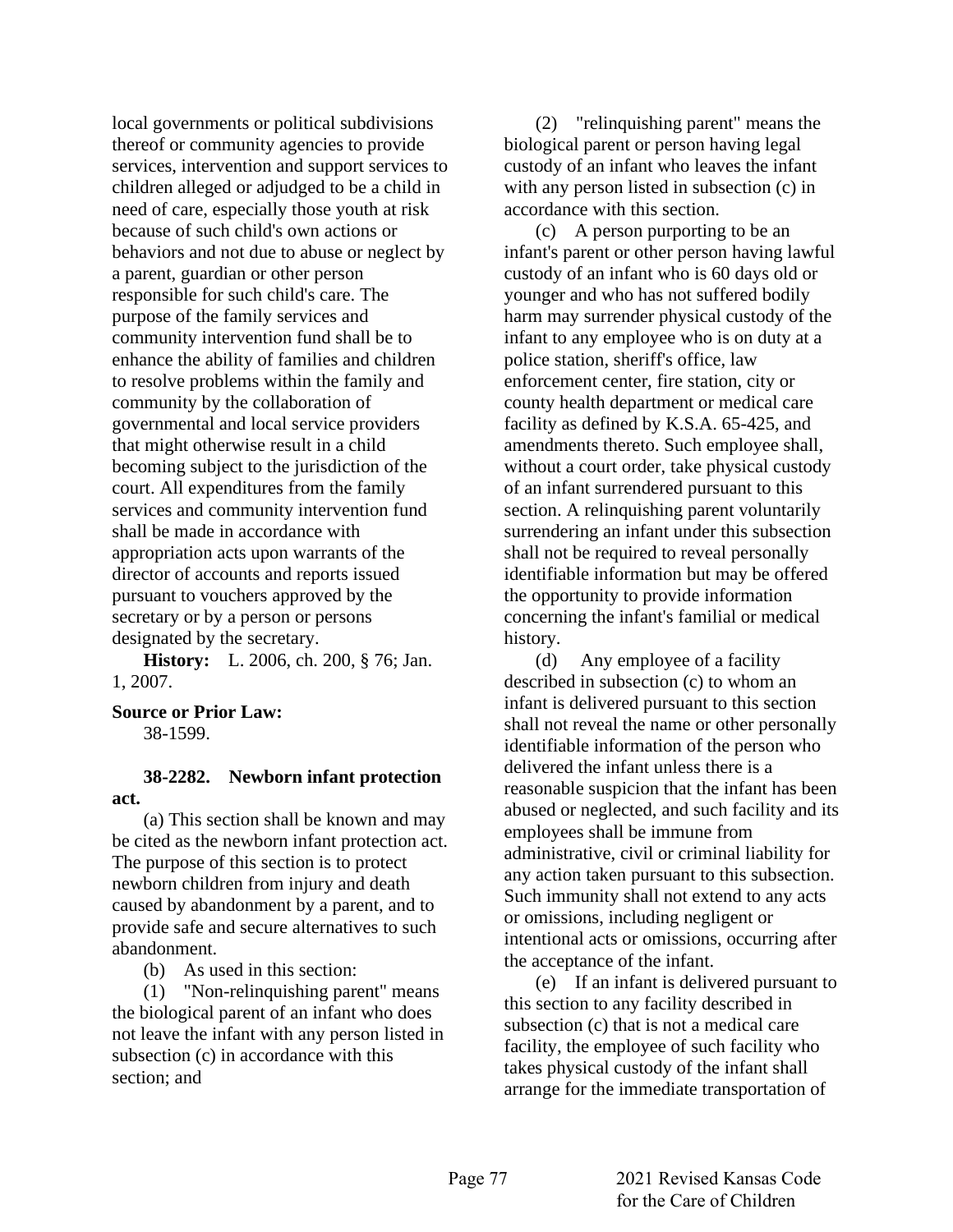the infant to the nearest medical care facility as defined by K.S.A. 65-425, and amendments thereto. The medical care facility, its employees, agents and medical staff shall perform treatment in accordance with the prevailing standard of care as necessary to protect the physical health and safety of the infant and shall be immune from administrative, civil and criminal liability for treatment performed consistent with such standard.

(f) As soon as possible after an employee of any facility described in subsection (c) takes physical custody of an infant without a court order pursuant to this section, such person shall notify a local law enforcement agency that the person has taken physical custody of an infant pursuant to this section. Upon receipt of such notice a law enforcement officer from such law enforcement agency shall take custody of the infant as an abandoned infant. The law enforcement agency shall deliver the infant to a facility or person designated by the secretary pursuant to K.S.A. 2020 Supp. 38- 2232, and amendments thereto.

(g) Any person, city or county or agency thereof or medical care facility taking physical custody of an infant surrendered pursuant to this section shall perform any act necessary to protect the physical health or safety of the infant, and shall be immune from liability for any injury to the infant that may result therefrom.

(h) (1) A relinquishing parent shall be immune from civil or criminal liability for action taken pursuant to this section only if:

(A) The relinquishing parent voluntarily delivered the infant safely to the physical custody of an employee at a facility described in subsection (c);

(B) the infant was no more than 60 days old when delivered by the relinquishing parent to the physical custody of an employee at a facility described in subsection (c); and

(C) the infant was not abused or neglected by the relinquishing parent prior to such delivery.

(2) The relinquishing parent's voluntary delivery of an infant in accordance with this section shall constitute the parent's implied consent to the adoption of such infant and a voluntary relinquishment of such parent's parental rights.

(i) (1) In any termination of parental rights proceeding initiated after the relinquishment of an infant pursuant to this section, the state shall publish notice pursuant to chapter 60 of the Kansas Statutes Annotated, and amendments thereto, that an infant has been relinquished, including the sex of the infant and the date and location of such relinquishment. Within 30 days after publication of such notice, a non-relinquishing parent seeking to establish parental rights shall notify the court where the termination of parental rights proceeding is filed and state such parent's intentions regarding the infant. The court shall initiate proceedings to establish parentage if no person notifies the court within 30 days. There shall be an examination of the putative father registry to determine whether attempts have previously been made to preserve parental rights to the infant. If such attempts have been made, the state shall make reasonable efforts to provide notice of the abandonment of the infant to such putative father.

(2) If a relinquishing parent of an infant relinquishes custody of the infant in accordance with this section, to preserve the parental rights of the non-relinquishing parent, the non-relinquishing parent shall take the steps necessary to establish parentage within 30 days after the published notice or specific notice provided in paragraph (1).

(3) If a non-relinquishing parent fails to take the steps necessary to establish parentage within the 30-day period specified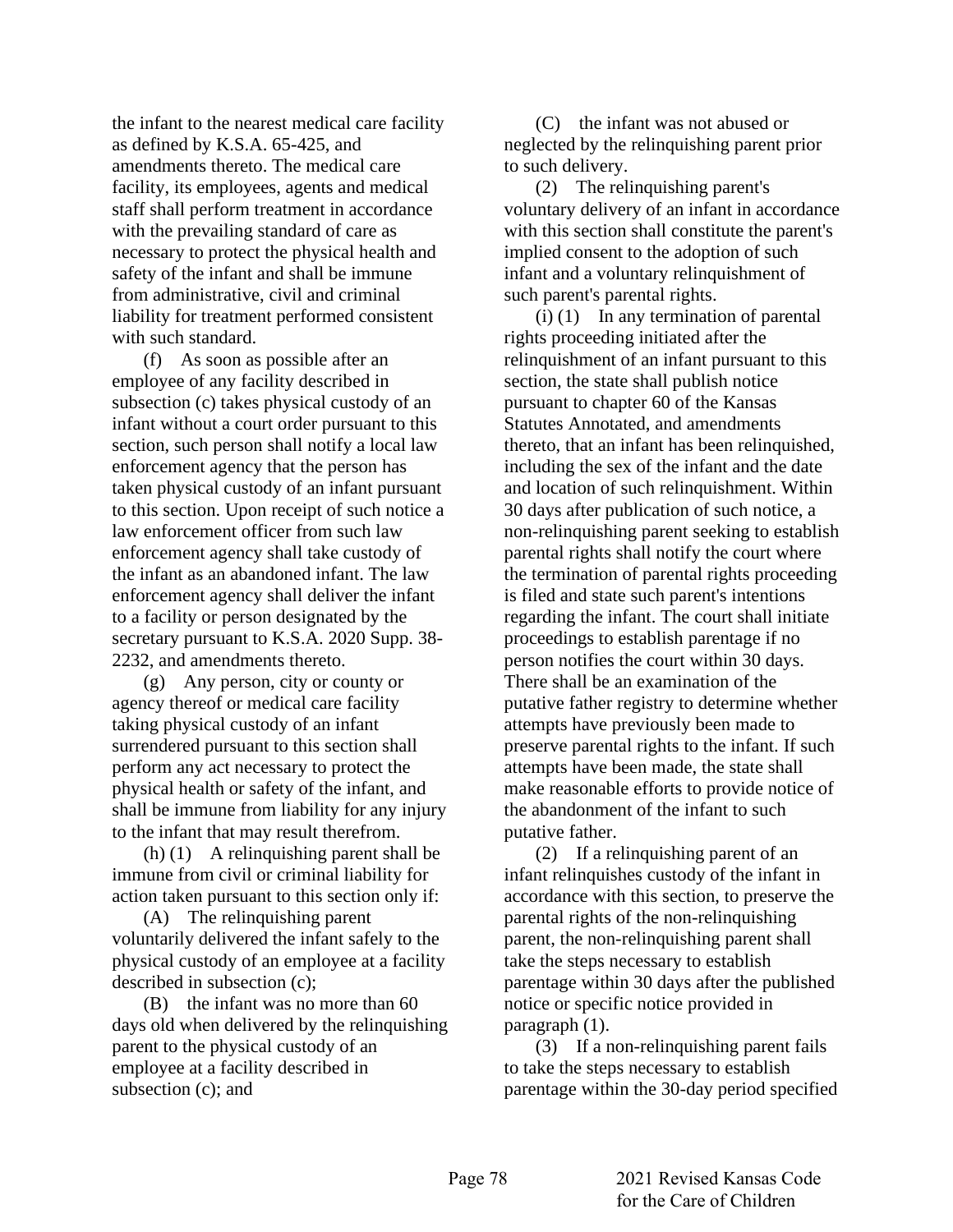in paragraph (2), the non-relinquishing parent may have all of such parent's rights terminated with respect to the child.

(4) If a non-relinquishing parent inquires at a facility described in subsection (c) regarding an infant whose custody was relinquished pursuant to this section, such facility shall refer the non-relinquishing parent to the Kansas department for children and families and the court exercising jurisdiction over the child.

(j) Upon request, all medical records of the infant shall be made available to the Kansas department for children and families and given to the person awarded custody of such infant. The medical facility providing such records shall be immune from liability for such records release.

**History:** L. 2006, ch. 200, § 77; L. 2014, ch. 70, § 1; L. 2014, ch. 115, § 65; L. 2018, ch. 107, § 14; July 1.

#### **Source or Prior Law:**

38-15,100.

#### **38-2283. Application to existing cases.**

(a) In addition to all actions concerning a child in need of care commenced on or after January 1, 2007, this code also applies to proceedings commenced before January 1, 2007, unless the court finds that application of a particular provision of the code would substantially interfere with the effective conduct of judicial proceedings or prejudice the rights of a party or an interested party, in which case the particular provision of this code does not apply and the previous code applies.

(b) If a right is acquired, extinguished or barred upon the expiration of a prescribed period that has commenced to run under any other statute before January 1, 2007, that statute continues to apply to the right, even if it has been repealed or superceded.

**History:** L. 2006, ch. 200, § 78; Jan. 1, 2007.

# **38-2284. Precedence of certain orders issued under revised Kansas code for care of children and revised Kansas juvenile justice code.**

Any order issued pursuant to the revised Kansas code for care of children or the revised Kansas juvenile justice code, shall take precedence over any order under article 21 of chapter 59 of the Kansas Statutes Annotated, and amendments thereto (adoption and relinquishment act), or article 30 of chapter 59 of the Kansas Statutes Annotated, and amendments thereto (guardians and conservators), until jurisdiction under the revised Kansas code for care of children or the revised Kansas juvenile justice code is terminated.

**History:** L. 2010, ch. 75, § 1; L. 2011, ch. 24, § 6; July 1.

# **38-2285. Awarding high school diplomas; requirements.**

(a) The board of education of a school district shall award a high school diploma to any person requesting a diploma if such person: (1) Is at least 17 years of age; (2) is enrolled or resides in such school district; (3) is or has been a child in the custody of the secretary, or in the custody of a federally recognized Indian tribe in this state, at any time on or after such person's  $14<sup>th</sup>$  birthday; and (4) has achieved at least the minimum high school graduation requirements adopted by the state board of education.

(b) This section shall be part of and supplemental to the revised Kansas code for care of children.

**History:** L. 2011, ch. 60, § 1; L. 2013, ch. 79, § 2; Apr. 25.

## **38-2286. Child removed from custody of parent, substantial consideration of grandparent.**

(a) Notwithstanding the provisions of other statutes, when a child is removed from the custody of a parent and not placed with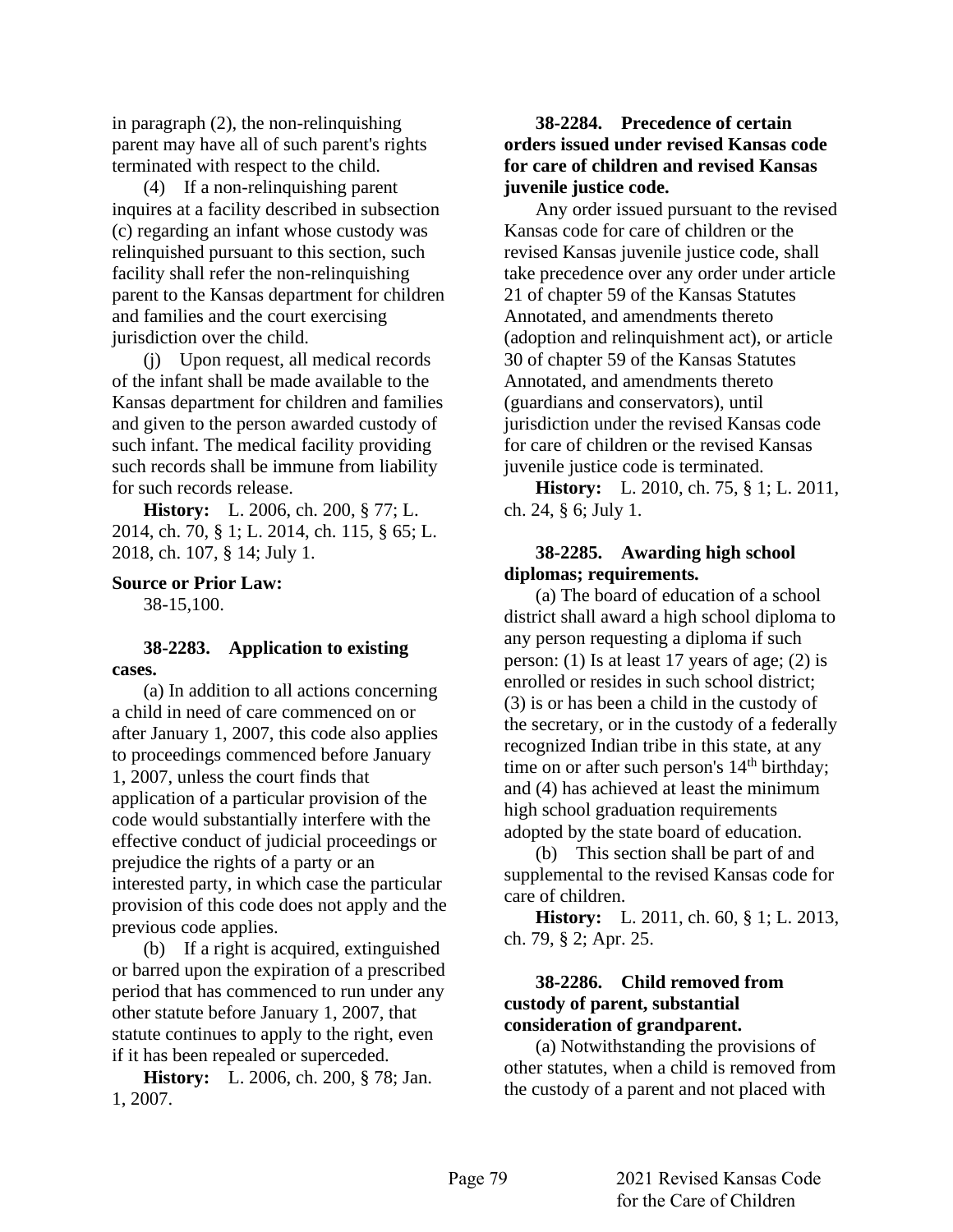the child's other parent, a grandparent who requests custody shall receive substantial consideration when evaluating what custody, visitation or residency arrangements are in the best interests of the child. Such evaluation of custody, visitation or residency arrangements shall be stated on the record.

(b) In deciding whether to give custody to a grandparent, the court should be guided by the best interests of the child and should consider all relevant factors including, but not limited to, the following:

(1) The wishes of the parents, child and grandparent;

(2) the extent to which the grandparent has cared for, nurtured and supported the child;

(3) the intent and circumstances under which the child is placed with the grandparent, including whether domestic violence is a factor and whether the child is placed to allow the parent to seek work or attend school; and

(4) the physical and mental health of all individuals involved.

(c) If the court does not give custody of a child to a grandparent pursuant to subsection (b) and the child is placed in the custody of the secretary for children and families, a grandparent who requests placement of the child in such grandparent's home shall receive substantial consideration in the evaluation of the secretary's placement of the child. The secretary shall consider all relevant factors, including, but not limited to, all factors listed in subsection (b) in deciding whether to place the child in the home of such grandparent. If the secretary decides that the child is not to be placed in the home of such grandparent, the secretary shall prepare and maintain a written report providing the specific reasons for such finding.

(d) The provisions of this section shall not apply to actions filed under the Kansas

adoption and relinquishment act, K.S.A. 59- 2111 et seq*.*, and amendments thereto.

(e) This section shall be part of and supplemental to the revised Kansas code for care of children.

**History:** L. 2012, ch. 115, § 1; L. 2014, ch. 115, § 66; July 1.

#### **Cross References to Related Sections:**

Custody of child removed from custody of a parent, 38-2255.

# **38-2287. Child in custody, victim of certain conduct; special assessment to determine safety, placement and treatment needs.**

(a) Whenever a child is in custody, as defined in K.S.A. 38-2202, and amendments thereto, and there is reason to believe such child has been subjected to an act which would constitute human trafficking or aggravated human trafficking, as defined by K.S.A. 2021 Supp. 21-5426, and amendments thereto, or commercial sexual exploitation of a child, as defined by K.S.A. 2021 Supp. 21-6422, and amendments thereto, or the child committed an act which, if committed by an adult, would constitute selling sexual relations, as defined by K.S.A. 2021 Supp. 21-6419, and amendments thereto, the court shall refer the child to the secretary for children and families for an assessment to determine safety, placement, treatment and service needs for the child. The secretary shall use a validated, evidence-based assessment tool or instrument to assess such needs and shall make appropriate recommendations to the court. The secretary shall provide only a summary of the results from the assessment tool or instrument, not the complete assessment tool or instrument.

(b) When any law enforcement officer takes into custody any child as provided in K.S.A. 2020 Supp. 38-2231(b)(3), and amendments thereto, the law enforcement officer shall contact the department for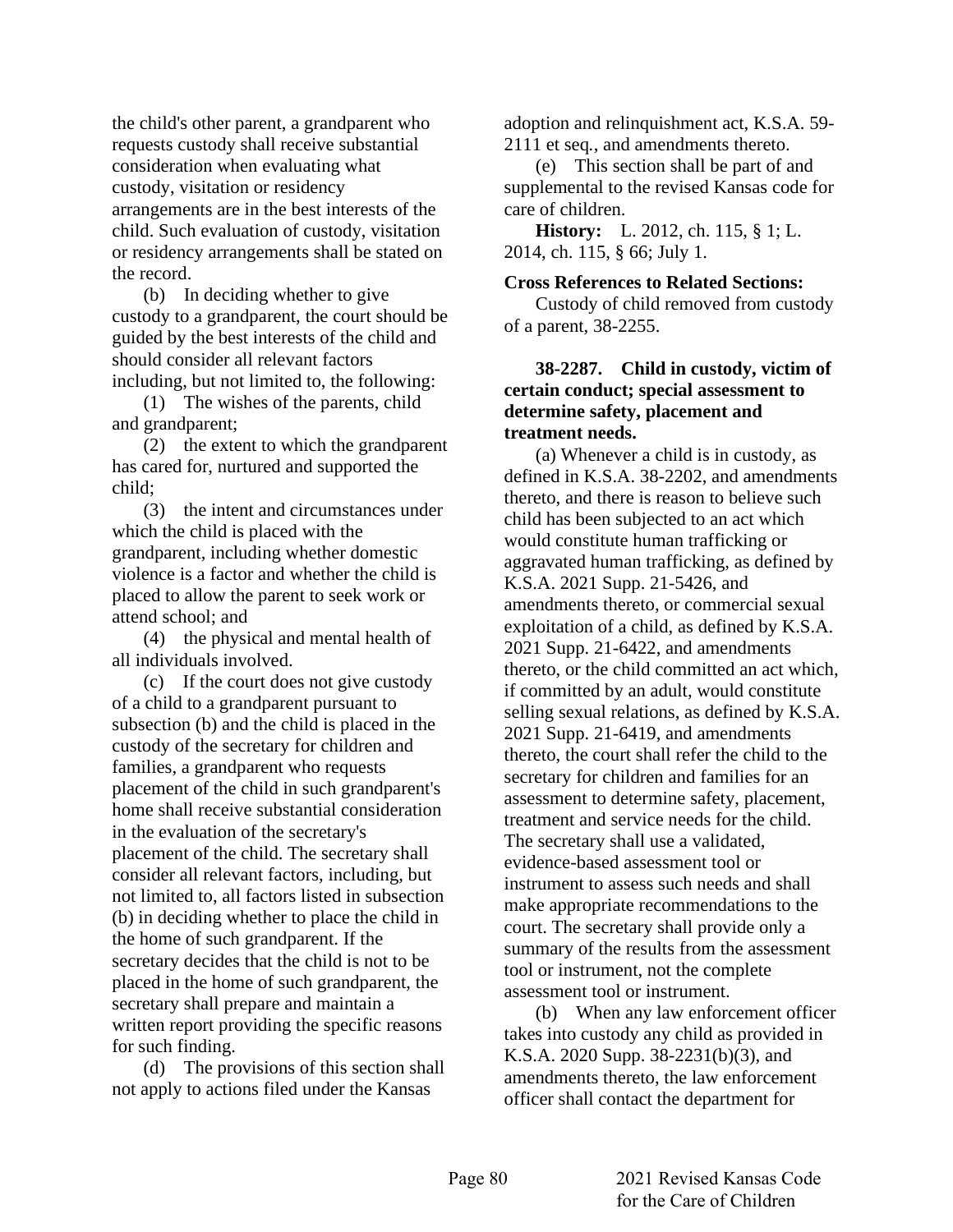children and families to begin an assessment to determine safety, appropriate and timely placement and appropriate services to meet the immediate needs of the child.

(c) This section shall be part of and supplemental to the revised Kansas code for care of children.

**History:** L. 2013, ch. 120, § 5; L. 2016, ch. 102, § 16; July 1.

### **38-2288. CINC placement in a juvenile detention facility.**

(a) Notwithstanding any other provision of law, no child alleged or found to be a child in need of care may be placed in a juvenile detention facility, unless the child is also alleged to be a juvenile offender and such placement is authorized by K.S.A. 2020 Supp. 38-2330 or 38-2343, and amendments thereto.

(b) This section shall be part of and supplemental to the revised Kansas code for care of children.

**History:** L. 2014, ch. 126, § 2; L. 2016, ch. 46, § 28; July 1, 2019.

# **38-2289. Child in custody, victim of certain conduct; reporting of information.**

(a) Immediately after receiving information that a child has been identified as a victim of human trafficking, aggravated human trafficking or commercial sexual exploitation of a child, and in no case later than 24 hours after receiving such information, the secretary shall report such information to law enforcement agencies of jurisdiction.

(b) Immediately after receiving information that a child in the custody of the secretary is missing, and in no case later than 24 hours after receiving such information, the secretary shall report such information to the national center for missing and exploited children and the law enforcement agency in the jurisdiction from which the child is missing. The law

enforcement agency shall enter such information into the missing person system of the national crime information center and the missing and unidentified person system of the Kansas bureau of investigation, in accordance with K.S.A. 75-712c, and amendments thereto.

(c) This section shall be part of and supplemental to the revised Kansas code for care of children.

**History:** L. 2016, ch. 102, § 6; July 1.

# **38-2290. Child with sexual behavior problems; referral to mental health provider; additional services.**

(a) (1) In addition to any services required under K.S.A. 2020 Supp. 38-2201 et seq., and amendments thereto, after the department for children and families receives a report of child abuse or neglect where the subject of the report is a child with sexual behavior problems and the department determines that a joint investigation with law enforcement is required in accordance with K.S.A. 2020 Supp. 38-2226, and amendments thereto, the department shall immediately provide a referral to a child advocacy center or other mental health provider and, as needed, offer additional services to:

(A) The child with sexual behavior problems; and

(B) such child's family.

(2) Such services shall be voluntary, unless the department determines there will be a high risk of future sexual behavior problems by such child if such child or such child's family refuses to accept the services. The department shall thoroughly document:

(A) Offers by the department to provide voluntary services;

(B) the reasons these services are important to reduce the risk of future sexual behavior problems by the child;

(C) whether services were accepted and provided; and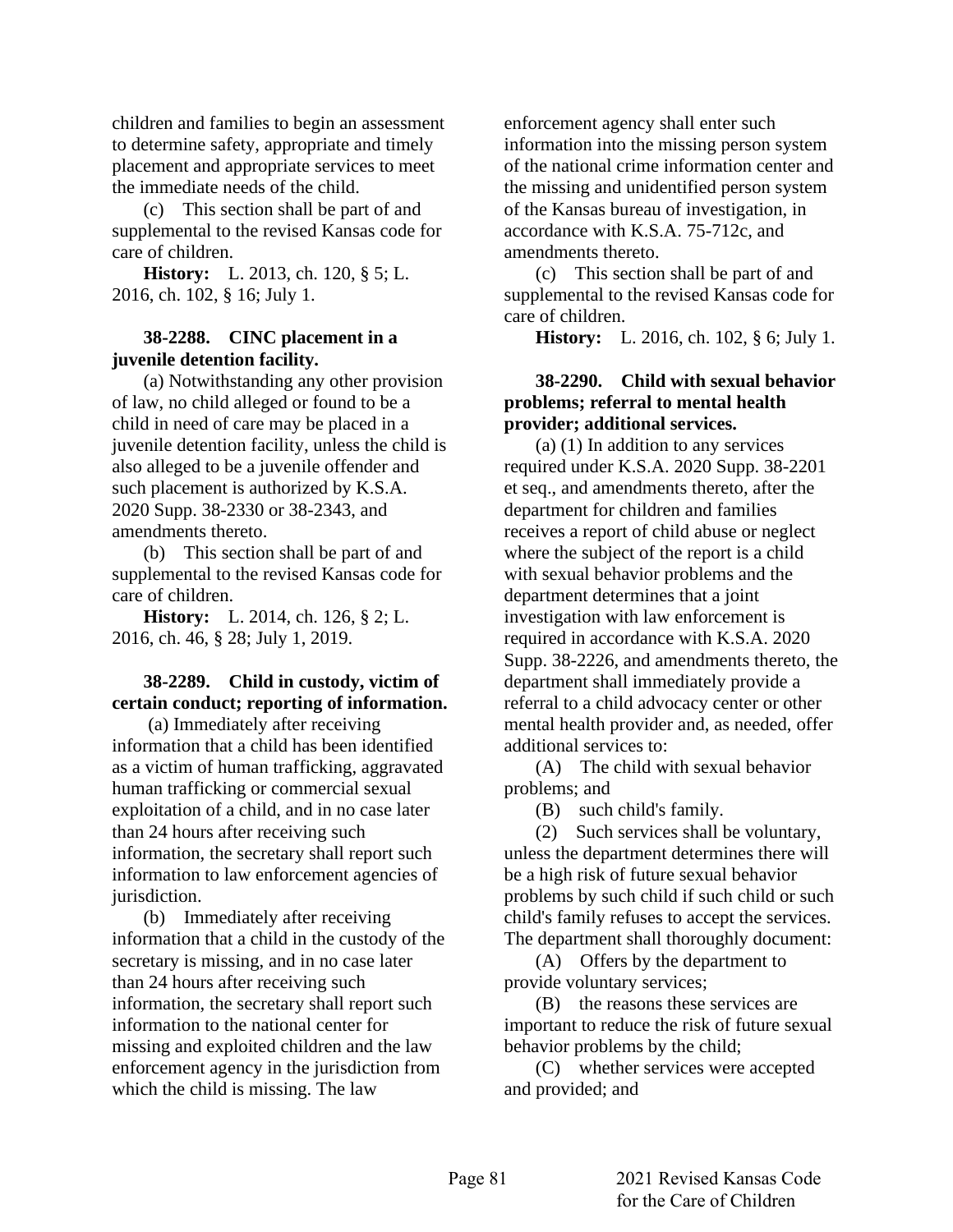(D) the outcome for the child and family.

(b) As used in this section, "child with sexual behavior problems" means a person less than 18 years of age who has allegedly committed sexual abuse against another person less than 18 years of age.

(c) Nothing in this section shall prohibit any other investigation or action by the department or law enforcement that is otherwise authorized by law.

(d) This section shall be a part of and supplemental to the revised Kansas code for care of children, K.S.A. 2020 Supp. 38-2201 et seq., and amendments thereto.

**History:** L. 2019, ch. 35, § 1; July 1. **Cross References to Related Sections:**

Reports of child abuse or neglect, see 38-2226.

# **38-2291. Qualified residential treatment program placement; required notices; court determinations.**

(a) Whenever a child is placed in a qualified residential treatment program, the secretary shall notify the court in writing within seven days of placement. Written notice shall also be given to: (1) The petitioner; (2) the attorney for the parents, if any; (3) each parent at the last known address; (4) the child, if 12 or more years of age; (5) the child's guardian ad litem; (6) any other party or interested party; and (7) the child's court-appointed special advocate.

(b) Within 30 days after a child is placed in a qualified residential treatment program, any person enumerated in subsection  $(a)(1)$  through  $(7)$  receiving notice as provided above may request, in writing, that the court conduct a hearing. If a hearing is requested, the court shall conduct the hearing within 60 days of placement. The court shall give notice of the hearing to all persons enumerated in subsection (a)(1) through (7).

(c) The secretary shall provide to the court in writing an assessment and documentation of the need for placement in a qualified residential treatment program.

(d) Within 60 days after a child is placed in a qualified residential treatment program, the court shall:

(1) Consider the assessment and documentation provided by the secretary pursuant to subsection (c);

(2) determine whether the needs of the child can be met through placement in a foster family home or, if not, whether placement of the child in a qualified residential treatment program provides the most effective and appropriate level of care for the child in the least restrictive environment and whether that placement is consistent with the short-term and long-term goals for the child as specified in the permanency plan for the child; and

(3) approve or disapprove the placement.

(e) This section shall be part of and supplemental to the revised Kansas code for care of children.

**History:** L. 2019, ch. 43, § 1; May 2.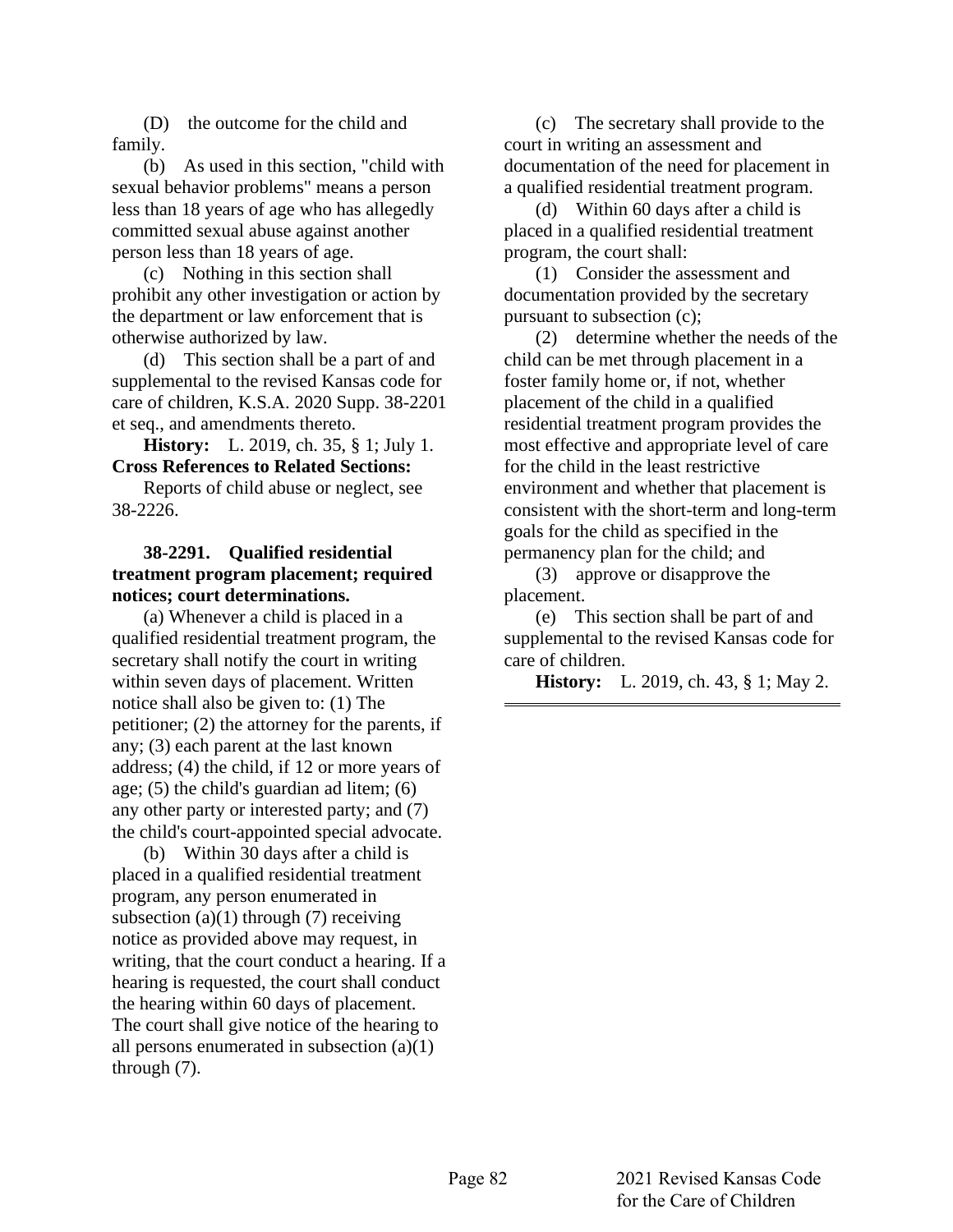# **Chapter 23.—KANSAS FAMILY LAW CODE-REVISED Article 22.—PARENTAGE ACT**

# **23-2210. Jurisdiction; venue; precedence of certain other orders.**

(a) The district court has jurisdiction of an action brought under the Kansas parentage act. The action may be joined with an action for divorce, annulment, separate maintenance, support or adoption.

(b) If any determination is sought in any action under the Kansas parentage act for custody, residency or parenting time, the initial pleading seeking that determination shall include that information required by K.S.A. 2021 Supp. 23-37,209, and amendments thereto.

(c) The action may be brought in the county in which the child, the mother or the presumed or alleged father resides or is found. If a parent or an alleged or presumed parent is deceased, an action may be brought in the county in which proceedings for probate of the estate of the parent or alleged or presumed parent have been or could be commenced.

(d) Any order issued pursuant to the revised Kansas code for care of children or the revised Kansas juvenile justice code, shall take precedence over any order under article 22 of chapter 23 of the Kansas Statutes Annotated, and amendments thereto (determination of parentage), until jurisdiction under the revised Kansas code for care of children or the revised Kansas juvenile justice code is terminated.

(e) If a court of competent jurisdiction within this state has entered an order pursuant to the revised Kansas code for care of children regarding custody of a child or children who are involved in a proceeding filed pursuant to this section, and such court has determined pursuant to K.S.A. 38- 2264(k), and amendments thereto, that the orders in that case shall become the custody

orders in the parentage case, such court shall file a certified copy of the orders with the civil case number in the caption and then close the case under the revised Kansas code for care of children. Such orders shall be binding on the parties, unless modified based on a material change in circumstances, even if such courts have different venues.

**History:** L. 1985, ch. 114, § 7; L. 2000, ch. 171, § 73; L. 2010, ch. 75, § 2; L. 2011, ch. 24, § 1; L. 2019, ch. 43, § 2; May 2.

# **Source or Prior Law:**

38-1116.

**Law Review and Bar Journal References:** "Challenging the Presumption of Paternity," Sheila Reynolds, 65 J.K.B.A. No. 10, 36 (1996).

# **CASE ANNOTATIONS**

1. Court without jurisdiction where action brought without mother, child and presumed father as parties. State ex rel. Secretary of SRS v. Stephens, 13 K.A.2d 715, 717, 782 P.2d 68 (1989).

2. Post judgment motions for reconsideration filed without challenging jurisdiction waived lack of personal jurisdiction defense. Carrington v. Unseld, 22 K.A.2d 815, 818, 923 P.2d 1052 (1996).

3. Subject matter jurisdiction not divested by failure to give mother who assigned support to SRS notice of paternity action. State ex rel. Secretary of SRS v. Miller, 24 K.A.2d 822, 823, 953 P.2d 245 (1998).

# **23-2215. Judgment or order; other authorized orders.**

(a) The judgment or order of the court determining the existence or nonexistence of the parent and child relationship is determinative for all purposes, but if any person necessary to determine the existence of a father and child relationship for all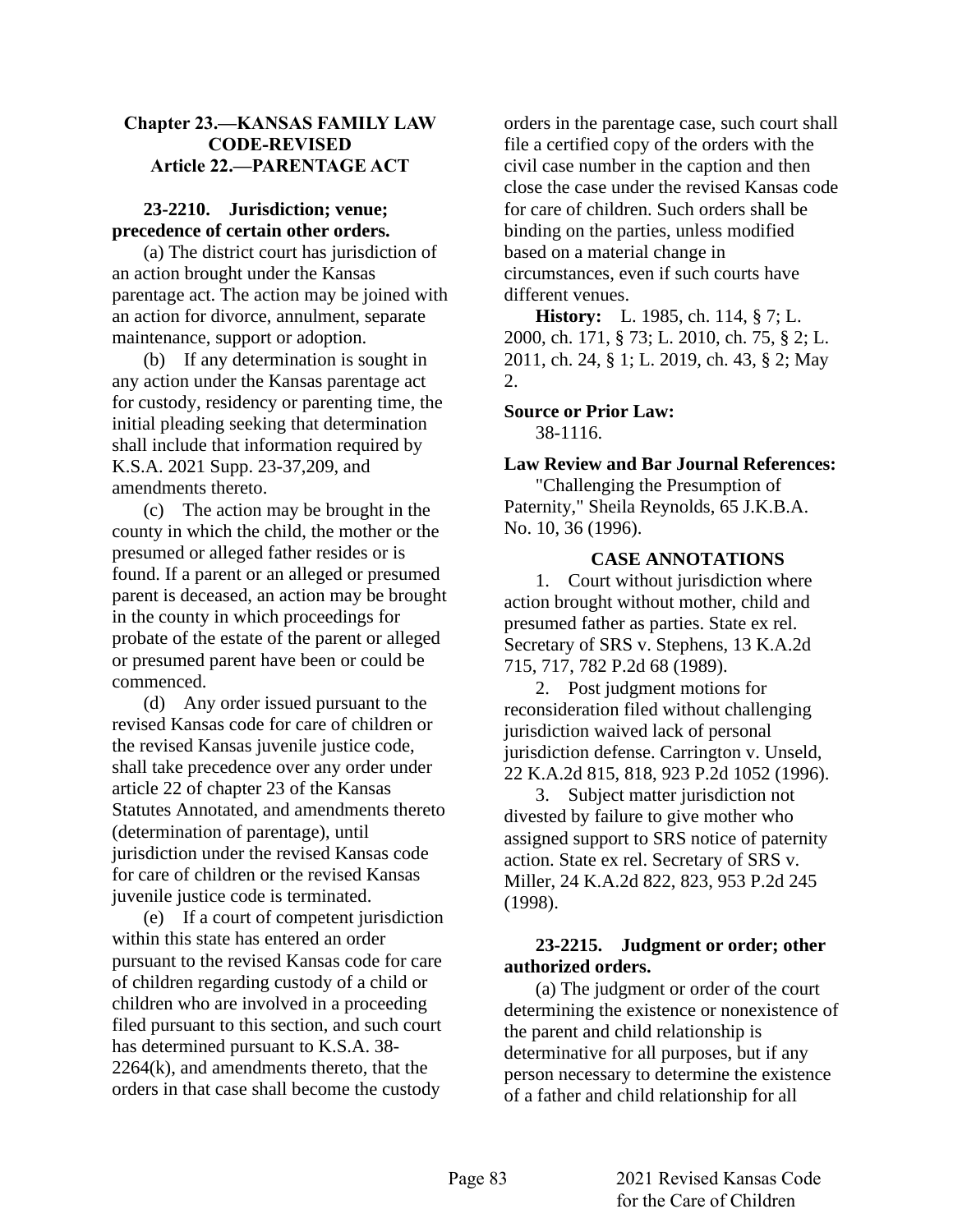purposes has not been joined as a party, a determination of the paternity of the child shall have only the force and effect of a finding of fact necessary to determine a party's duty of support.

(b) If the judgment or order of the court is at variance with the child's birth certificate, the court shall order that a new birth certificate be issued, but only if any man named as the father on the birth certificate is a party to the action.

(c) Upon adjudging that a party is the parent of a minor child, the court shall make provision for support and education of the child under article 30 of chapter 23 of the Kansas Statutes Annotated, and amendments thereto. The court may order the payment of all or a portion of the necessary medical expenses incident to the child's birth. The court may order the support and education expenses to be paid by either or both parents for the minor child.

(d) If both parents are parties to the action, the court shall enter such orders regarding custody, residency and parenting time as the court considers to be in the best interest of the child.

If the parties have an agreed parenting plan it shall be presumed the agreed parenting plan is in the best interest of the child. This presumption may be overcome and the court may make a different order if the court makes specific findings of fact stating why the agreed parenting plan is not in the best interest of the child. If the parties are not in agreement on a parenting plan, each party shall submit a proposed parenting plan to the court for consideration at such time before the final hearing as may be directed by the court.

(e) If during the proceedings the court determines that there is probable cause to believe that the child is a child in need of care, as defined by subsections  $(d)(1)$ ,  $(d)(2)$ ,  $(d)(3)$  or  $(d)(11)$  of K.S.A. 2021 Supp. 38-2202, and amendments thereto, or

that neither parent is fit to have residency, the court may award temporary residency of the child to a grandparent, aunt, uncle or adult sibling, or another person or agency if the court finds by written order that: (1) (A) The child is likely to sustain harm if not immediately removed from the home; (B) allowing the child to remain in home is contrary to the welfare of the child; or (C) immediate placement of the child is in the best interest of the child; and (2) reasonable efforts have been made to maintain the family unit and prevent the unnecessary removal of the child from the child's home or that an emergency exists which threatens the safety of the child. In making such a residency order, the court shall give preference, to the extent that the court finds it is in the best interests of the child, first to awarding such residency to a relative of the child by blood, marriage or adoption and second to awarding such residency to another person with whom the child has close emotional ties. The court may make temporary orders for care, support, education and visitation that it considers appropriate. Temporary residency orders are to be entered in lieu of temporary orders provided for in K.S.A. 2021 Supp. 38-2243 and 38-2244, and amendments thereto, and shall remain in effect until there is a final determination under the revised Kansas code for care of children. An award of temporary residency under this subsection shall not terminate parental rights nor give the court the authority to consent to the adoption of the child. When the court enters orders awarding temporary residency of the child to an agency or a person other than the parent, the court shall refer a transcript of the proceedings to the county or district attorney. The county or district attorney shall file a petition as provided in K.S.A. 2021 Supp. 38-2234, and amendments thereto, and may request termination of parental rights pursuant to K.S.A. 2021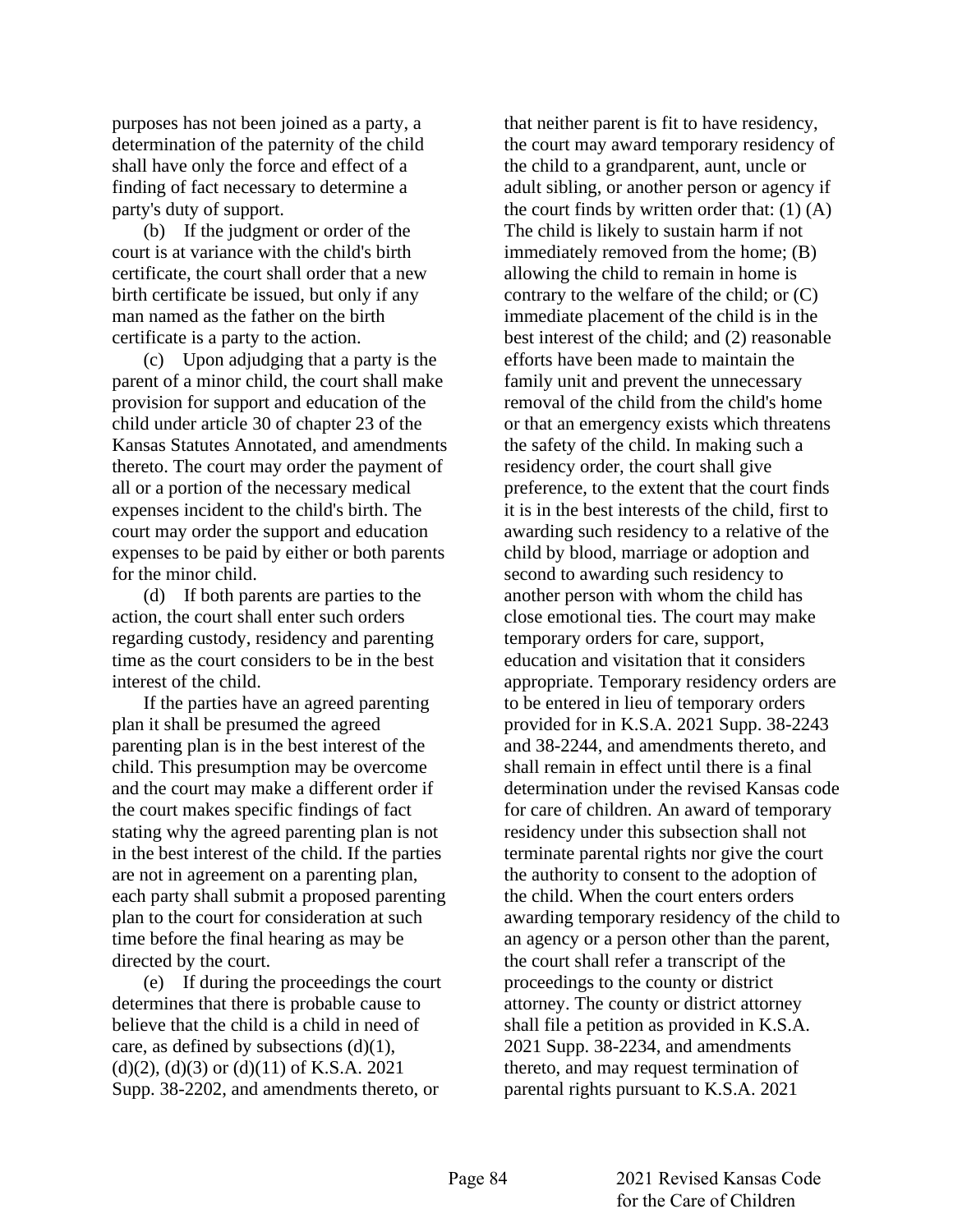Supp. 38-2266, and amendments thereto. The costs of the proceedings shall be paid from the general fund of the county. If a final determination is made that the child is not a child in need of care, the county or district attorney shall notify the court in writing and the court, after a hearing, shall enter appropriate custody orders pursuant to this section. If the same judge presides over both proceedings, the notice is not required. Any order pursuant to the revised Kansas code for care of children shall take precedence over any similar order under this section.

(f) (1) In entering an original order for support of a child under this section, the court may award an additional judgment to the mother or any other party who made expenditures for support and education of the child from the date of birth to the date the order is entered. If the determination of paternity is based upon a presumption arising under K.S.A. 2021 Supp. 23-2208, and amendments thereto, the court shall award an additional judgment to reimburse all or part of the expenses of support and education of the child from at least the date the presumption first arose to the date the order is entered, except that no additional judgment need be awarded for amounts accrued under a previous order for the child's support.

(2) The court may consider any affirmative defenses pled and proved in making an award under this subsection.

(3) The amount of any award made under this subsection shall be determined by application of the Kansas child support guidelines. For any period occurring five years or less before or after commencement of the action, there is a rebuttable presumption that such child support guidelines amount reflects the actual expenditures made on the child's behalf during that period. For any period occurring more than five years before commencement

of the action, the person seeking the award has the burden of proving that the total amount requested for that period does not exceed expenditures actually made on the child's behalf during that period.

**History:** L. 1985, ch. 114, § 12; L. 1985, ch. 115, § 39; L. 1986, ch. 138, § 5; L. 1986, ch. 137, § 22; L. 1988, ch. 137, § 1; L. 1991, ch. 171, § 3; L. 1992, ch. 273, § 1; L. 1994, ch. 292, § 10; L. 1997, ch. 182, § 5; L. 2000, ch. 171, § 10; L. 2001, ch. 195, § 5; L. 2010, ch. 75, § 3; L. 2011, ch. 24, § 2; L. 2014, ch. 116, § 2; July 1.

#### **Source or Prior Law:**

38-1121.

**Law Review and Bar Journal References:** "Kansas Child Support Guidelines: An Elusive Search for Fairness in Support

Orders," Linda Henry Elrod, 27 W.L.J. 104, 107, 113 (1987).

"Survey of Kansas Law: Family Law," Nancy G. Maxwell, 37 K.L.R. 801, 817 (1989).

"Dissolution of Non-Marital Relationships," Charles F. Harris, J.K.T.L.A. Vol. XXII, No. 2, 18 (1998).

"2001 Legislative Wrap-Up," Paul T. Davis, 70 J.K.B.A. No. 7, 14 (2001).

"For Love or Money: The Kansas Supreme Court's Problematic Acceptance of the 'Best Interests of the Child' Standard in an Intestate Claim [Reese v. Muret, 150 P.3d 309 (Kan. 2007)]," Angela Chesney Herrington, 47 W.L.J. 177 (2007).

### **CASE ANNOTATIONS**

1. L. 1985 cited; Kansas parentage act not applied retroactively; unwed parent has same custody rights as any other parent. LaGrone v. LaGrone, 238 K. 630, 631, 632, 713 P.2d 474 (1986).

2. Kansas has no statute regarding priority or prerequisite for action to increase child support based upon absent parent's common-law duty. Swarts v. Dean, 13 K.A.2d 228, 231, 766 P.2d 1291 (1989).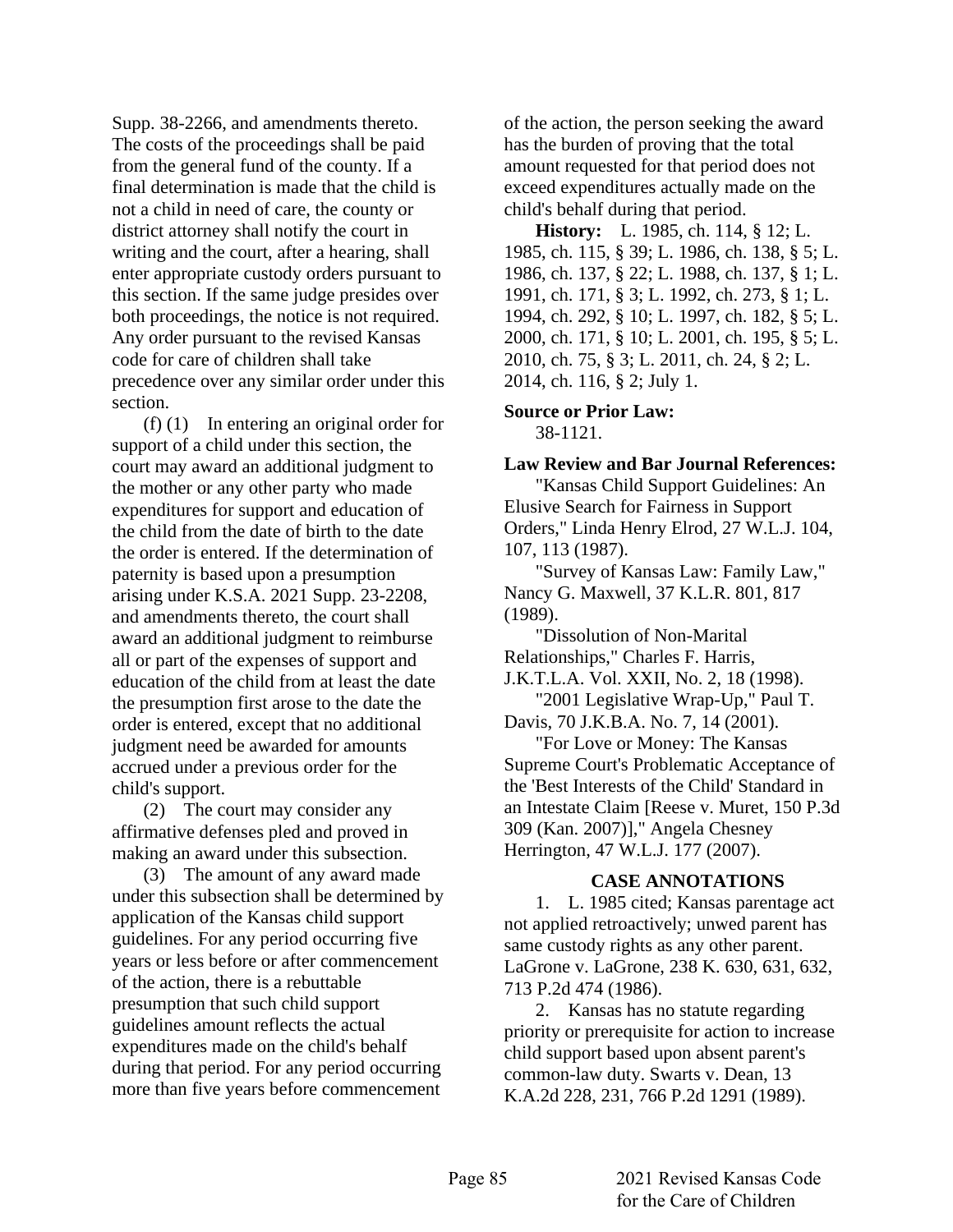3. Evidence concerning best interests of child as unnecessary in determination of parentage proceeding examined. In re Marriage of O'Brien, 13 K.A.2d 402, 405, 772 P.2d 278 (1989).

4. Absence of jurisdiction examined where action brought without mother, child and presumed father as parties. State ex rel. Secretary of SRS v. Stephens, 13 K.A.2d 715, 782 P.2d 68 (1989).

5. Standard for modification of support order entered under act is the best interest of child. State ex rel. Dix v. Plank, 14 K.A.2d 12, 14, 780 P.2d 171 (1989).

6. Purpose of Kansas parentage act stated and applied. In re Marriage of Ross, 245 K. 591, 595, 783 P.2d 331 (1989).

7. Noted where term "wholly dependent child" in workers compensation act (44-508(c), 44-510b) construed. Killingsworth v. City of Wichita, 16 K.A.2d 801, 804, 830 P.2d 70 (1992).

8. Act contemplates minors as parents; no exception regarding duty of support. State ex rel. Hermesmann v. Seyer, 252 K. 646, 652, 847 P.2d 1273 (1993).

9. Incarceration in correctional facility not legal justification for suspension or modification of child support obligation under guidelines. Rupp v. Grubb, 265 K. 711, 712, 962 P.2d 1074 (1998).

10. Trial court lacks authority to change child's name on birth certificate without both parents' consent. Denk v. Taylor, 25 K.A.2d 172, 173, 958 P.2d 1172 (1998).

11. Father, who had no contact with mother after she became pregnant nor with the child, acquiesced in mother's decision to delay child's enrollment date in school (liable to pay child support until child graduates from high school even though 19 years of age). State ex rel. Sec. of SRS v. Hartzog, 31 K.A.2d 146, 62 P.3d 256 (2003).

12. Increase in monthly child support considered to be related to mother's living expenses not approved. Skillet v. Sierra, 30 K.A.2d 1041, 53 P.3d 1234 (2002).

13. Presumption of paternity arose when man acquiesced to being named as father on child's birth certificate; doctrine of laches may not be invoked. In re Parentage of Shade, 34 K.A.2d 895, 126 P.3d 445 (2006).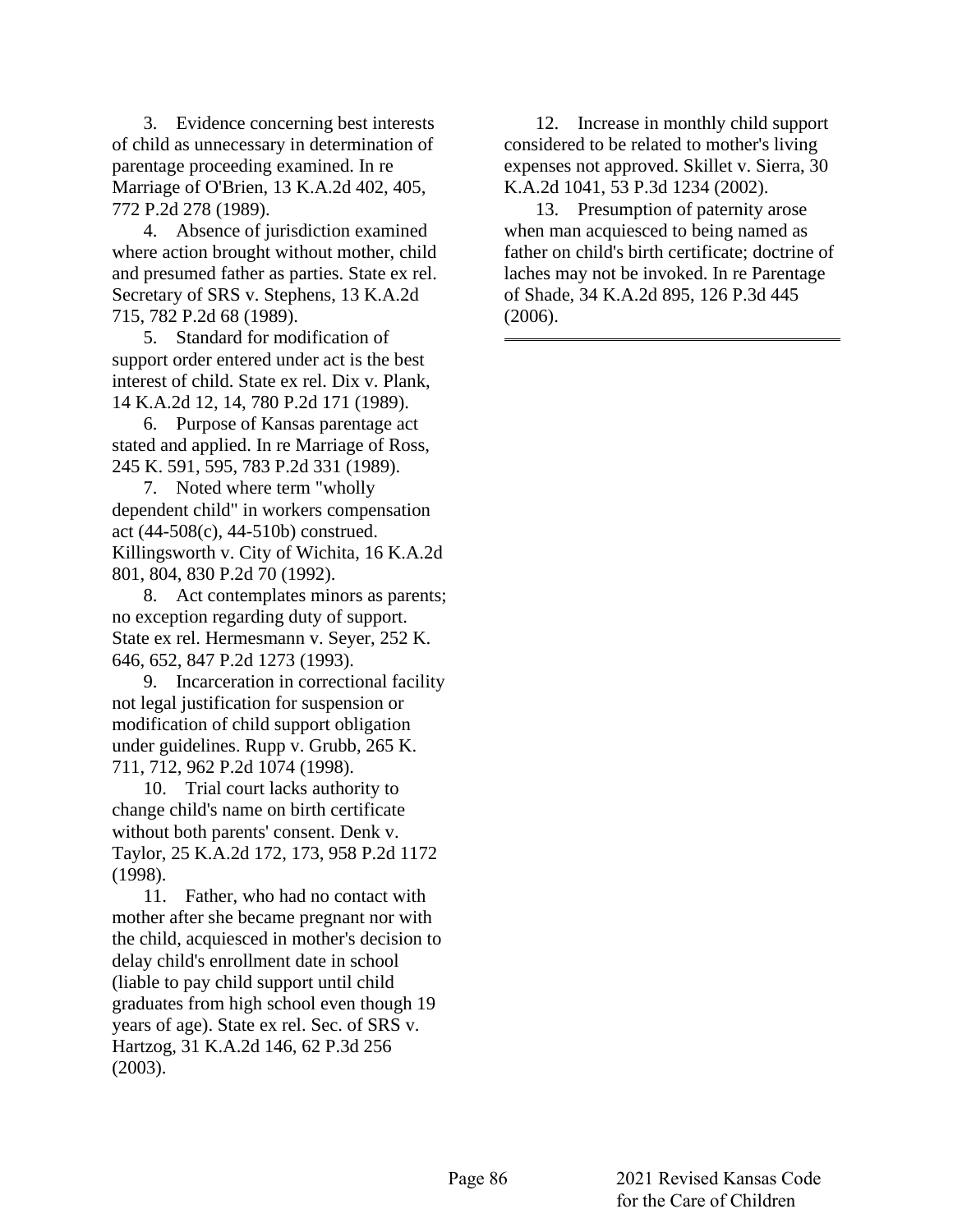# **Chapter 23.—KANSAS FAMILY LAW CODE-REVISED Article 32.—LEGAL CUSTODY, RESIDENCY AND PARENTING PLANS**

#### **23-3207. Residential arrangements.**

After making a determination of the legal custodial arrangements, the court shall determine the residency of the child from the following options, which arrangement the court must find to be in the best interest of the child. The parties shall submit to the court either an agreed parenting plan or, in the case of dispute, proposed parenting plans for the court's consideration. Such options are:

(a) *Residency.* The court may order a residential arrangement in which the child resides with one or both parents on a basis consistent with the best interests of the child.

(b) *Divided residency.* In an exceptional case, the court may order a residential arrangement in which one or more children reside with each parent and have parenting time with the other.

(c) *Nonparental residency.* If during the proceedings the court determines that there is probable cause to believe that the child is a child in need of care as defined by subsections (d)(1), (d)(2), (d)(3) or (d)(11) of K.S.A. 2021 Supp. 38-2202, and amendments thereto, or that neither parent is fit to have residency, the court may award temporary residency of the child to a grandparent, aunt, uncle or adult sibling, or, another person or agency if the court finds by written order f during the proceedings the court determines that there is probable cause to believe that the child is a child in need of care as defined by subsections  $(d)(1)$ ,  $(d)(2)$ ,  $(d)(3)$  or  $(d)(11)$  of K.S.A. 2020 Supp. 38-2202, and amendments thereto, or that neither parent is fit to have residency, the court may award temporary residency of the child to a grandparent, aunt, uncle or adult

sibling, or, another person or agency if the court finds by written order that:

(1) (A) The child is likely to sustain harm if not immediately removed from the home;

(B) allowing the child to remain in the home is contrary to the welfare of the child; or

(C) immediate placement of the child is in the best interest of the child; and

(2) reasonable efforts have been made to maintain the family unit and prevent the unnecessary removal of the child from the child's home or that an emergency exists which threatens the safety of the child. In making such a residency order, the court shall give preference, to the extent that the court finds it is in the best interests of the child, first to awarding such residency to a relative of the child by blood, marriage or adoption and second to awarding such residency to another person with whom the child has close emotional ties. The court may make temporary orders for care, support, education and visitation that it considers appropriate. Temporary residency orders are to be entered in lieu of temporary orders provided for in K.S.A. 2021 Supp. 38-2243 and 38-2244, and amendments thereto, and shall remain in effect until there is a final determination under the revised Kansas code for care of children. An award of temporary residency under this paragraph shall not terminate parental rights nor give the court the authority to consent to the adoption of the child. When the court enters orders awarding temporary residency of the child to an agency or a person other than the parent, the court shall refer a transcript of the proceedings to the county or district attorney. The county or district attorney shall file a petition as provided in K.S.A. 2021 Supp. 38-2234, and amendments thereto, and may request termination of parental rights pursuant to K.S.A. 2021 Supp. 38-2266, and amendments thereto.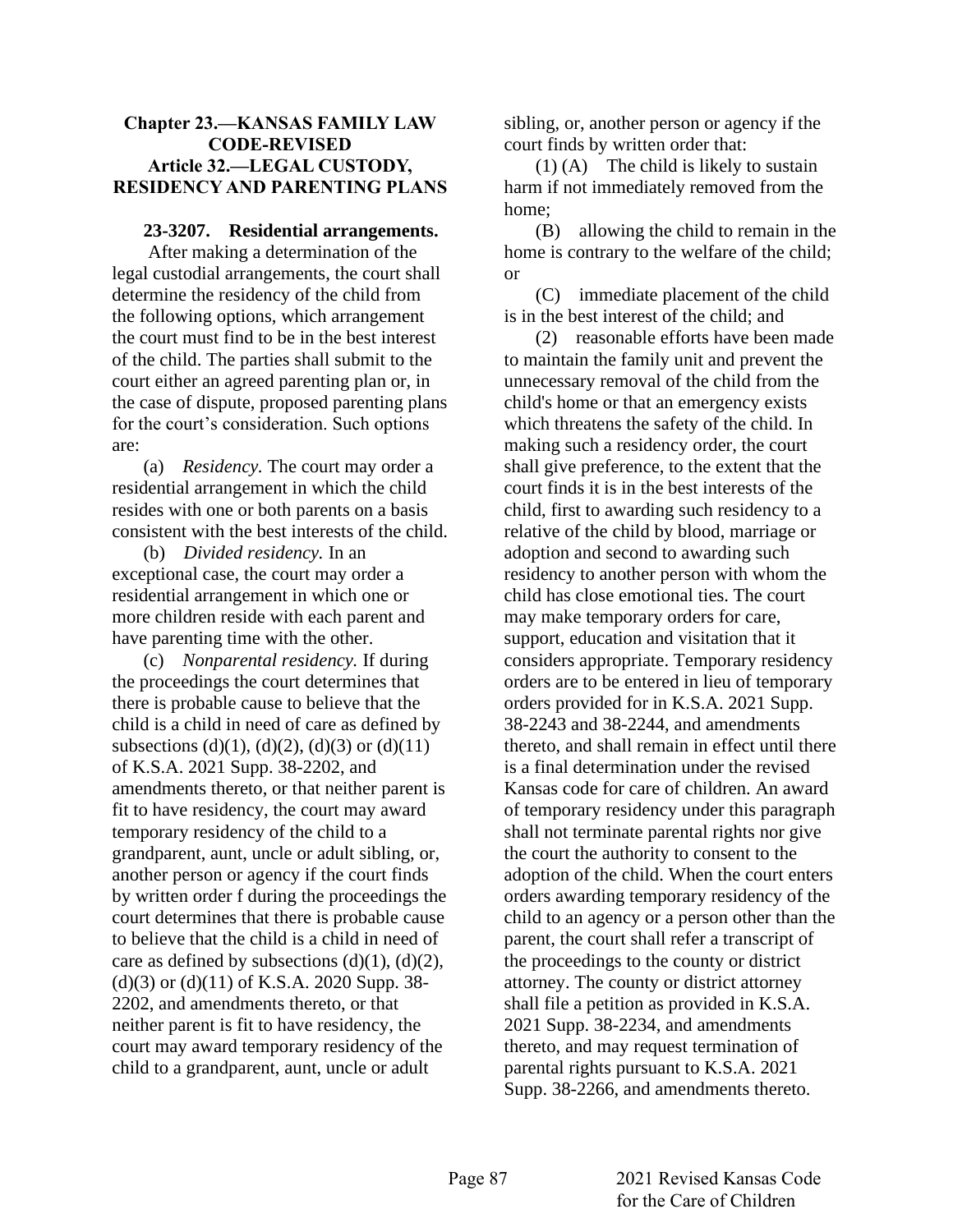The costs of the proceedings shall be paid from the general fund of the county. When a final determination is made that the child is not a child in need of care, the county or district attorney shall notify the court in writing and the court, after a hearing, shall enter appropriate custody orders pursuant to this article. If the same judge presides over both proceedings, the notice is not required. Any order pursuant to the revised Kansas code for care of children shall take precedence over any order under this paid from the general fund of the county. When a final determination is made that the child is not a child in need of care, the county or district attorney shall notify the court in writing and the court, after a hearing, shall enter appropriate custody orders pursuant to this article. If the same judge presides over both proceedings, the notice is not required. Any order pursuant to the revised Kansas code for care of children shall take precedence over any order under this article.

**History:** L. 2011, ch. 26, § 24; L. 2012, ch. 162, § 48; May 31.

#### **Source or Prior Law:**

 $60-1610(a)(5)$ .

### **CASE ANNOTATIONS**

1. District court abused its discretion by applying K.S.A. 23-3207(b) to a situation where the residency of half siblings was being divided; statute is inapplicable to such situations. Cheney v. Poore, 301 K. 120, 127, 130, 339 P.3d 1220 (2014).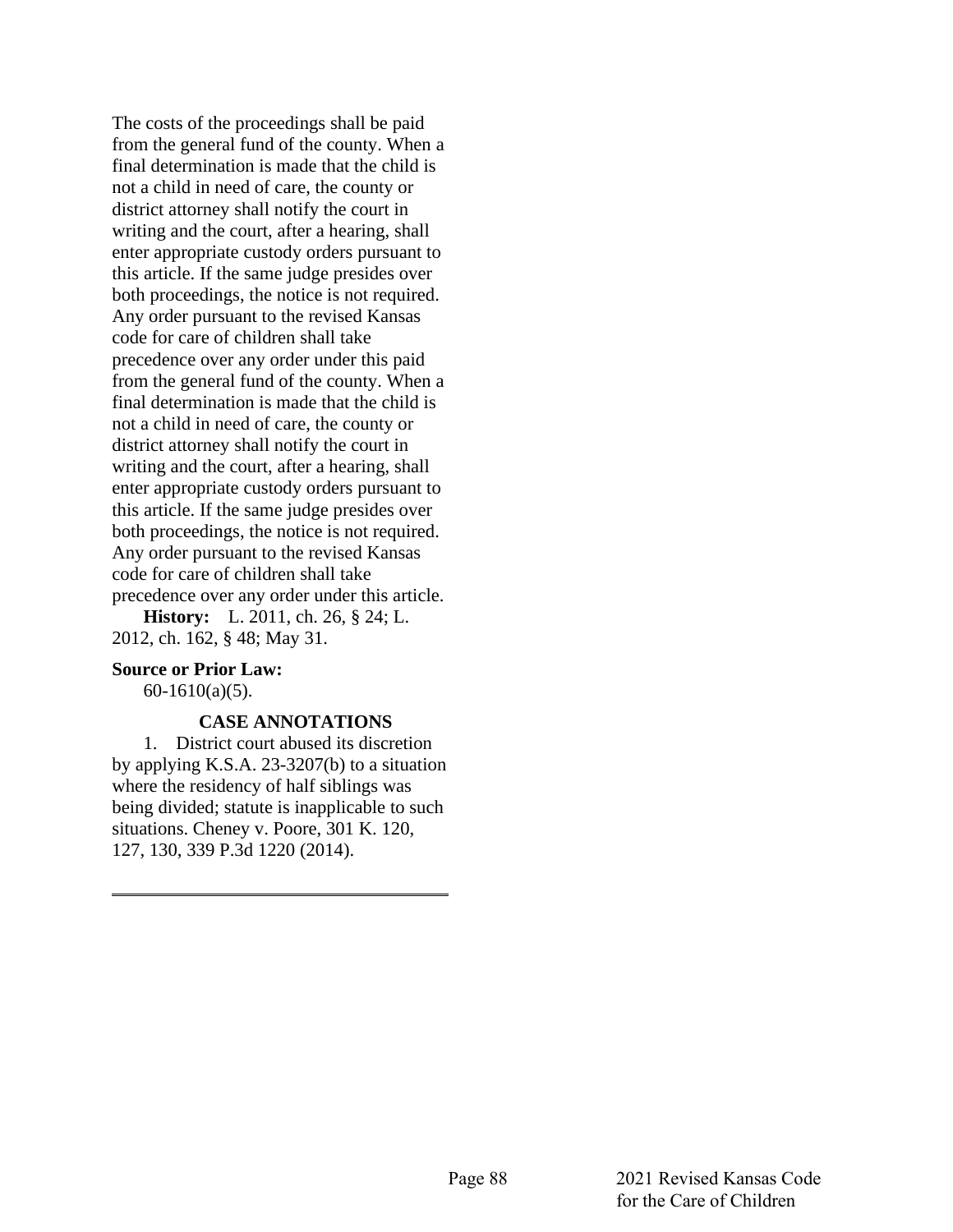### **Chapter 60.—PROCEDURE, CIVIL Article 31.—PROTECTION FROM ABUSE ACT**

# **60-3107. Protection from abuse orders procedure; modifications; inconsistent orders; extension of orders; violation of orders, criminal violations and penalties.**

(a) The court may approve any consent agreement to bring about a cessation of abuse of the plaintiff or minor children or grant any of the following orders:

(1) Restraining the defendant from abusing, molesting or interfering with the privacy or rights of the plaintiff or of any minor children of the parties. Such order shall contain a statement that if such order is violated, such violation may constitute assault as defined in subsection (a) of K.S.A. 2021 Supp. 21-5412, and amendments thereto, battery as defined in subsection (a) of K.S.A. 2021 Supp. 21-5413, and amendments thereto, domestic battery as defined in K.S.A. 2021 Supp. 21-5414, and amendments thereto, and violation of a protective order as defined in K.S.A. 2021 Supp. 21-5924, and amendments thereto.

(2) Granting possession of the residence or household to the plaintiff to the exclusion of the defendant, and further restraining the defendant from entering or remaining upon or in such residence or household, subject to the limitation of subsection (d). Such order shall contain a statement that if such order is violated, such violation shall constitute criminal trespass as defined in subsection  $(a)(1)(C)$  of K.S.A. 2021 Supp. 21-5808, and amendments thereto, and violation of a protective order as defined in K.S.A. 2021 Supp. 21-5924, and amendments thereto. The court may grant an order, which shall expire 60 days following the date of issuance, restraining the defendant from cancelling utility service to the residence or household.

(3) Requiring defendant to provide suitable, alternate housing for the plaintiff and any minor children of the parties.

(4) Awarding temporary custody and residency and establishing temporary parenting time with regard to minor children.

(5) Ordering a law enforcement officer to evict the defendant from the residence or household.

(6) Ordering support payments by a party for the support of a party's minor child, if the party is the father or mother of the child, or the plaintiff, if the plaintiff is married to the defendant. Such support orders shall remain in effect until modified or dismissed by the court or until expiration and shall be for a fixed period of time not to exceed one year. On the motion of the plaintiff, the court may extend the effect of such order for 12 months.

(7) Awarding costs and attorney fees to either party.

(8) Making provision for the possession of personal property of the parties and ordering a law enforcement officer to assist in securing possession of that property, if necessary.

(9) Requiring any person against whom an order is issued to seek counseling to aid in the cessation of abuse.

(10) Ordering or restraining any other acts deemed necessary to promote the safety of the plaintiff or of any minor children of the parties.

(b) No protection from abuse order shall be entered against the plaintiff unless:

(1) The defendant properly files a written cross or counter petition seeking such a protection order;

(2) the plaintiff had reasonable notice of the written cross or counter petition by personal service as provided in subsection (d) of K.S.A. 60-3104, and amendments thereto; and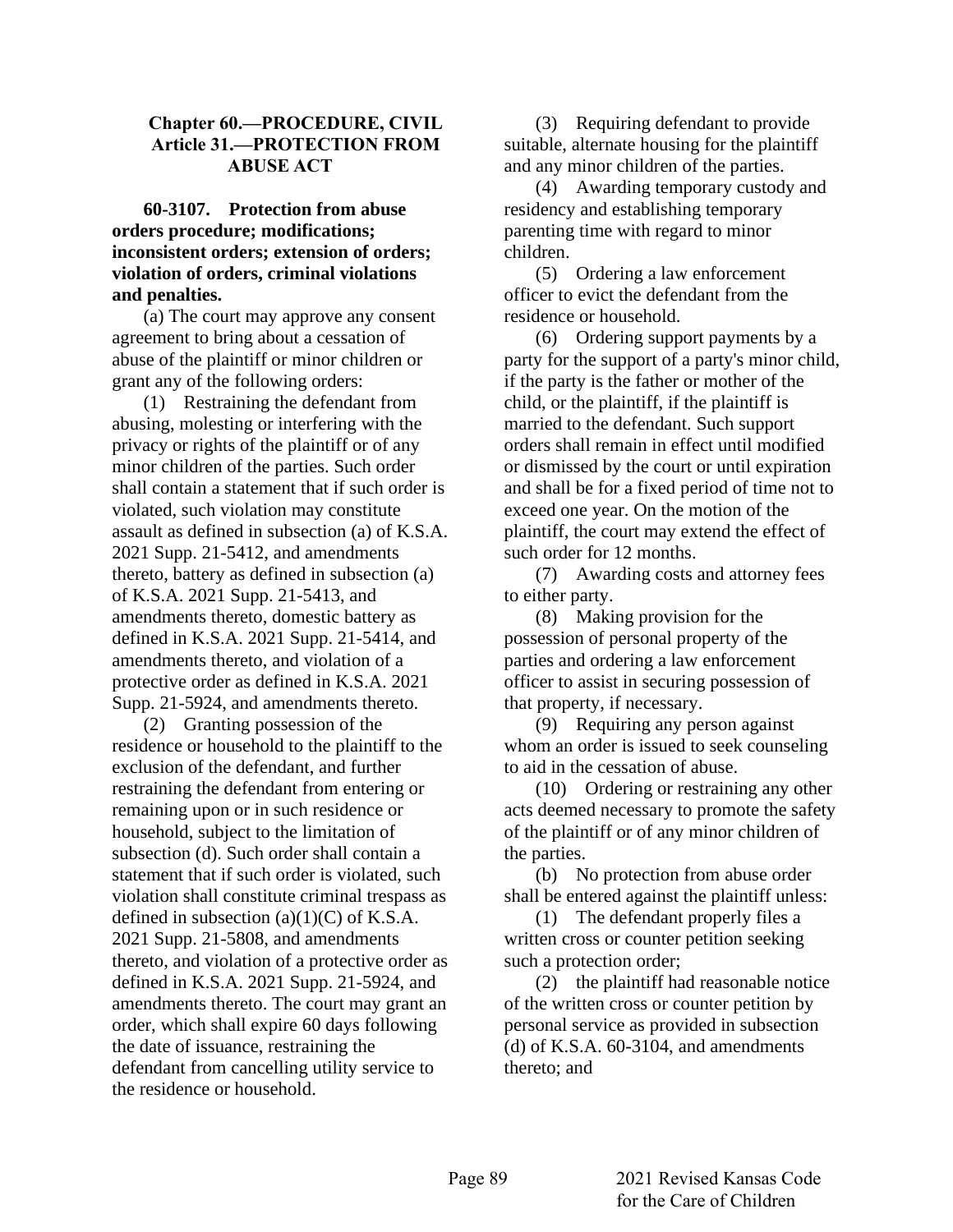(3) the issuing court made specific findings of abuse against both the plaintiff and the defendant and determined that both parties acted primarily as aggressors and neither party acted primarily in self-defense.

(c) Any order entered under the protection from abuse act shall not be subject to modification on ex parte application or on motion for temporary orders in any action filed pursuant to K.S.A. 60-1601 et seq., prior to their transfer or repeal, or article 22 or 27 of chapter 23 of the Kansas Statutes Annotated, and amendments thereto, or K.S.A. 38-1101 et seq., and amendments thereto. Orders previously issued in an action filed pursuant to K.S.A. 60-1601 et seq., prior to their transfer or repeal, or article 22 or 27 of chapter 23 of the Kansas Statutes Annotated, and amendments thereto, or K.S.A. 38-1101 et seq., and amendments thereto, shall be subject to modification under the protection from abuse act only as to those matters subject to modification by the terms of K.S.A. 2021 Supp. 23-3201 through 23- 3207 and 23-3218 and article 27 of chapter 23 of the Kansas Statutes Annotated, and amendments thereto, and on sworn testimony to support a showing of good cause. Immediate and present danger of abuse to the plaintiff or minor children shall constitute good cause. If an action is filed pursuant to K.S.A. 2021 Supp. 23-3201 through 23-3207 or 23-3218 or article 22 or 27 of chapter 23 of the Kansas Statutes Annotated, and amendments thereto, during the pendency of a proceeding filed under the protection from abuse act or while an order issued under the protection from abuse act is in effect, the court, on final hearing or on agreement of the parties, may issue final orders authorized by K.S.A. 2021 Supp. 23- 3201 through 23-3207 and 23-3218 and articles 22 and 27 of chapter 23 of the Kansas Statutes Annotated, and amendments thereto, that are inconsistent with orders

entered under the protection from abuse act. Any inconsistent order entered pursuant to this subsection shall be specific in its terms, reference the protection from abuse order and parts thereof being modified and a copy thereof shall be filed in both actions. The court shall consider whether the actions should be consolidated in accordance with K.S.A. 60-242, and amendments thereto. Any custody or parenting time order, or order relating to the best interests of a child, issued pursuant to the revised Kansas code for care of children or the revised Kansas juvenile justice code, shall be binding and shall take precedence over any such custody or parenting order involving the same child issued under the protection from abuse act, until jurisdiction under the revised Kansas code for care of children or the revised Kansas juvenile justice code is terminated. Any inconsistent custody or parenting order issued in the revised Kansas code for care of children case or the revised Kansas juvenile justice code case shall be specific in its terms, reference any preexisting protection from abuse order and the custody being modified, and a copy of such order shall be filed in the preexisting protection from abuse case.

(d) If the parties to an action under the protection from abuse act are not married to each other and one party owns the residence or household, the court shall not have the authority to grant possession of the residence or household under subsection  $(a)(2)$  to the exclusion of the party who owns it.

(e) Subject to the provisions of subsections (b), (c) and (d), a protective order or approved consent agreement shall remain in effect until modified or dismissed by the court and shall be for a fixed period of time not to exceed one year, except as provided in subsection  $(e)(1)$  and  $(e)(2)$ .